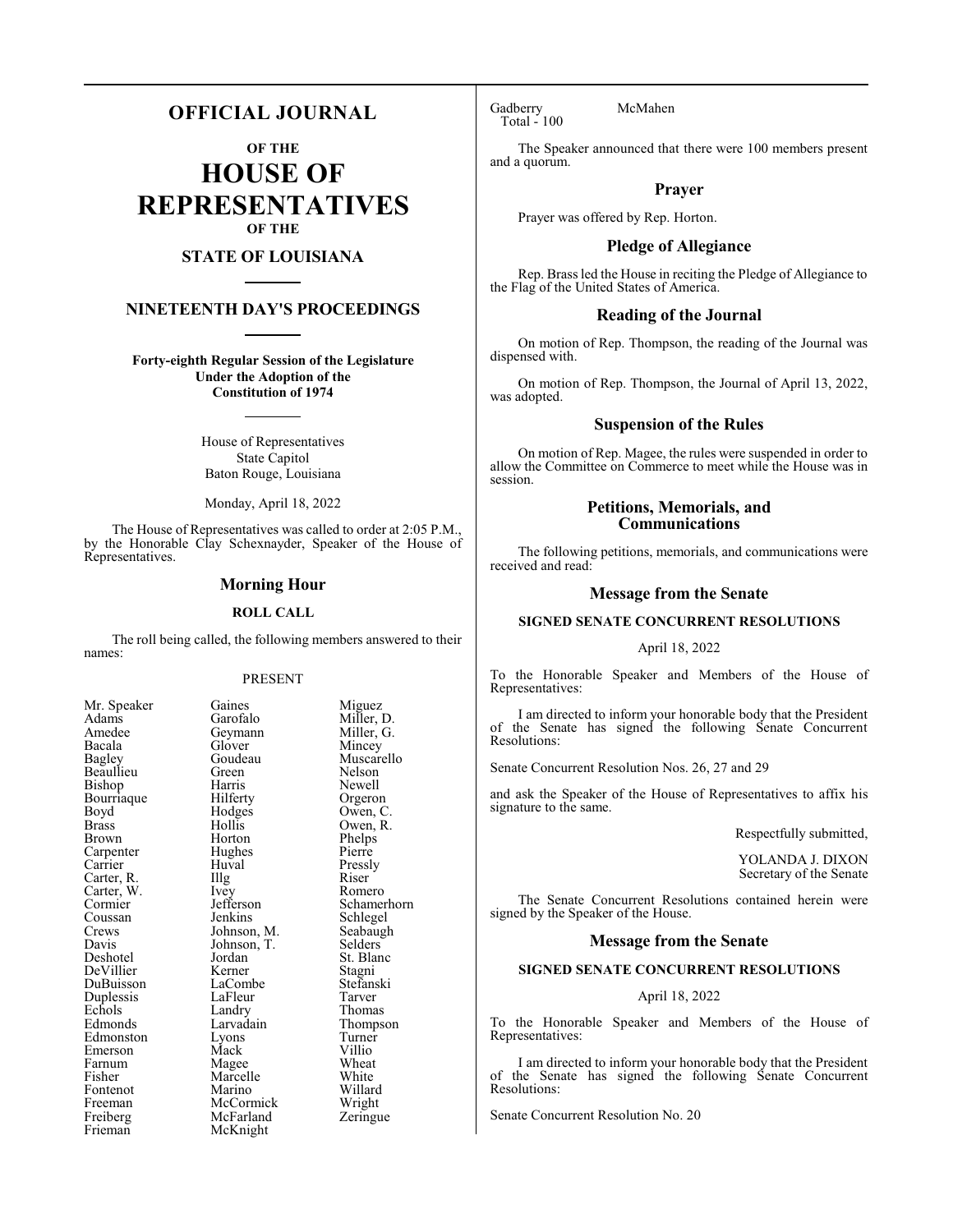## Page 2 HOUSE

19th Day's Proceedings - April 18, 2022

and ask the Speaker of the House of Representatives to affix his signature to the same.

Respectfully submitted,

## YOLANDA J. DIXON Secretary of the Senate

The Senate Concurrent Resolutions contained herein were signed by the Speaker of the House.

## **Senate Concurrent Resolutions Lying Over**

The following Senate Concurrent Resolutions contained in the message were taken up and acted upon as follows:

## **SENATE CONCURRENT RESOLUTION NO. 20—** BY SENATOR LUNEAU

A CONCURRENT RESOLUTION

To urge and request the United States Department of Veterans Affairs to reconsider the closure of the Alexandria Veterans Affairs Medical Center.

Read by title.

Lies over under the rules.

## **Suspension of the Rules**

On motion of Rep. Magee, the rules were suspended in order to take up and consider Petitions, Memorials, and Communications at this time.

## **Petitions, Memorials, and Communications**

The following petitions, memorials, and communications were received and read:

## **Message from the Senate**

## **SENATE BILLS**

## April 18, 2022

To the Honorable Speaker and Members of the House of Representatives:

I am directed to inform your honorable body that the Senate has finally passed the following Senate Bills:

Senate Bill Nos. 51, 68, 69, 79, 94, 107, 108, 123, 127, 177, 181, 189, 206, 241, 250, 259, 282, 284, 360, 364, 389, 397, 399, 407, 422, 434, 459, 485 and 486

Respectfully submitted,

YOLANDA J. DIXON Secretary of the Senate

## **Senate Bills and Joint Resolutions on First Reading**

The following Senate Bills and Joint Resolutions on first reading were taken up, read, and placed upon the calendar for their second reading:

#### **SENATE BILL NO. 51—** BY SENATOR MIZELL

AN ACT

To amend and reenact R.S. 13:721 and 722, relative to the Twenty-Second Judicial District Court; to provide for an additional commissioner for the Twenty-Second Judicial District Court; to authorize commissioners to preside over cases involving domestic violence; to authorize commissioners to preside over civil cases; to provide for the residency requirements of the commissioners; to provide for the salary of commissioners; to provide for the duties and powers of the commissioners; to provide for temporary orders and recommendations for final judgments; to provide for procedure and delays to request a hearing before a district court judge to traverse the recommendations of the commissioner; to reaffirm the jurisdiction and authority of the district judges to accept, reject, or modify the findings or recommendations of the commissioners; to provide for appeals; and to provide for related matters.

Read by title.

Lies over under the rules.

#### **SENATE BILL NO. 68—** BY SENATOR FRED MILLS

AN ACT

To amend and reenact R.S. 51:61, 64, and 65, relative to foreign trade zones; to provide relative to the Port of Iberia; to provide authorization for the port commission to make application to be designated as a foreign trade zone; and to provide for related matters.

Read by title.

Lies over under the rules.

**SENATE BILL NO. 69—** BY SENATOR CONNICK

AN ACT To amend and reenact R.S. 46:1806(A)(1), 1842(3)(c), and (15)(c) and (d), 1843, and 1844(H),  $(K)(1)(a)$ , and  $(T)(1)$  and  $(3)$ , and to enact R.S. 46:1842(3)(d) through (h) and (15)(e) through (h), relative to crime victim protections; to provide relative to broadening rights for victims of crimes and designated family members; and to provide for related matters.

Read by title.

Lies over under the rules.

**SENATE BILL NO. 79—**<br>BY SENATOR WHITE

AN ACT

To provide relative to state highways; to designate a portion of Louisiana Highway 16 in St. Helena Parish as the "Trooper George Baker Memorial Highway"; to provide for restrictions on costs of materials to the department; and to provide for related matters.

Read by title.

Lies over under the rules.

#### **SENATE BILL NO. 94—** BY SENATOR JACKSON

AN ACT

To amend and reenact R.S.  $17:81(Y)(1)$  and (3) and to enact R.S. 17:7(16), relative to instruction and posting of information in public schools regarding child assault awareness and prevention; to provide for responsibilities of the State Board of Elementary and Secondary Education and local public school governing authorities; and to provide for related matters.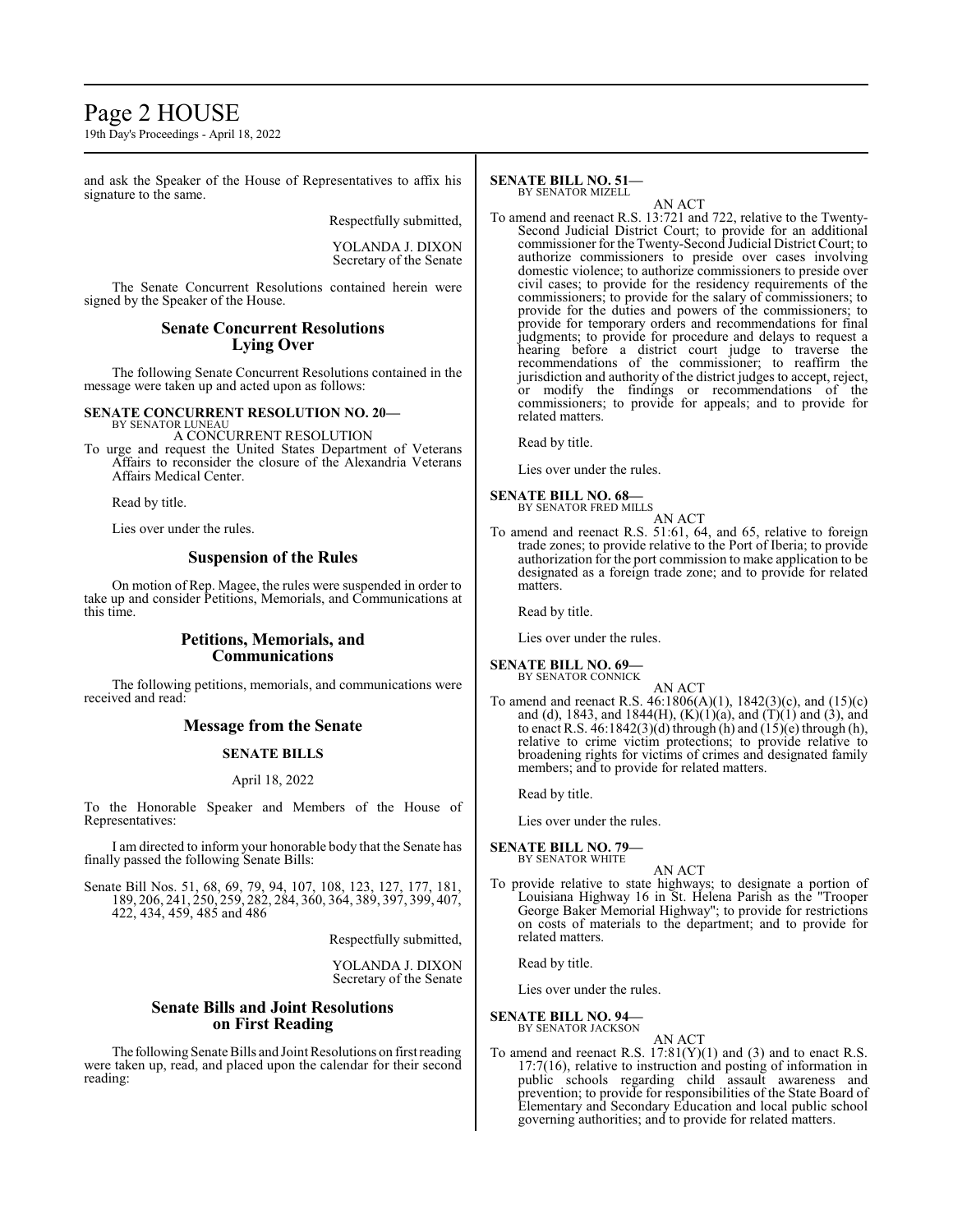## Page 3 HOUSE

19th Day's Proceedings - April 18, 2022

Read by title.

Lies over under the rules.

#### **SENATE BILL NO. 107—** BY SENATOR LUNEAU

AN ACT

To amend and reenact R.S. 23:1553(G), to enact R.S. 49:191(13), and to repeal R.S. 49:191(10)(l), relative to the Louisiana Workforce Commission; to provide for the re-creation of the Louisiana Workforce Commission and all statutory entities made a part of the department by law; to provide for the effective termination date for all statutory authority for the existence of such statutory entities; to provide for the reauthorization ofthe Incumbent Worker Training Programwithin the Louisiana Workforce Commission; and to provide for related matters.

Read by title.

Lies over under the rules.

#### **SENATE BILL NO. 108—** BY SENATOR WARD

AN ACT

To amend and reenact R.S. 32:299.3(A)(1), relative to utility terrain vehicles; to provide for definitions; to provide for a distinction between utility terrain vehicle and recreational off-highway vehicle; and to provide for related matters.

Read by title.

Lies over under the rules.

# **SENATE BILL NO. 123—** BY SENATOR ABRAHAM

AN ACT

To authorize the use of certain state property in Cameron Parish for seafood research; to provide relative to protecting the state's natural resources; to provide relative to the use of certain waters for oyster farming research; to provide relative to the specification of the boundaries and size of the areas in which the research will be conducted; and to provide for related matters.

Read by title.

Lies over under the rules.

#### **SENATE BILL NO. 127—** BY SENATOR CARTER

AN ACT

To amend and reenact R.S. 48:205(A) and (B), relative to certain advertising requirements for small purchase bids; to provide for technical corrections; and to provide for related matters.

Read by title.

Lies over under the rules.

#### **SENATE BILL NO. 177—** BY SENATOR FIELDS

AN ACT

To amend and reenact R.S. 17:151.3(C)(1), relative to kindergarten attendance; to provide clarification relative to students entering first grade during the 2022-2023 school year; and to provide for related matters.

Read by title.

Lies over under the rules.

## **SENATE BILL NO. 181—**

BY SENATOR MCMATH

AN ACT To amend and reenact R.S. 2:809 and to enact R.S. 2:801(6), relative to DOTD and the definition of an airport sponsor; to provide for the approval, inspection, and certification of airport construction projects; and to provide for related matters.

Read by title.

Lies over under the rules.

#### **SENATE BILL NO. 189—** BY SENATOR WHITE

AN ACT

To amend and reenact R.S. 17:66(A)(2), relative to the jurisdiction of the Central Community School System; to provide with respect to the boundaries of the school system; to provide for current students who reside in the area; and to provide for related matters.

Read by title.

Lies over under the rules.

#### **SENATE BILL NO. 206—** BY SENATOR JACKSON

AN ACT

To enact R.S. 15:147(B)(20), relative to the powers and duties of the Public Defender Board; to provide for entering into contracts with the University of Louisiana at Monroe; to provide for an effective date; and to provide for related matters.

Read by title.

Lies over under the rules.

#### **SENATE BILL NO. 241—** BY SENATOR ALLAIN

AN ACT

To amend and reenact R.S. 47:2134(E)(1) and enact R.S. 47:1989(G) and 2134(F), relative to security required for challenging the correctness or legality of ad valoremtax assessments; to provide that a payment under protest is not required to appeal the correctness of an assessment to the Louisiana Tax Commission; to provide for the posting of a bond or other security in lieu of a payment under protest for challenges to the legality of an assessment; and to provide for related matters.

Read by title.

Lies over under the rules.

**SENATE BILL NO. 250—** BY SENATOR CONNICK AND REPRESENTATIVE STEFANSKI AN ACT

To amend and reenact R.S. 17:3703, relative to intercollegiate athletics; to provide for the responsibilities of postsecondary education institutions with respect to intercollegiate athletes' compensation; to provide for an effective date; and to provide for related matters.

Read by title.

Lies over under the rules.

#### **SENATE BILL NO. 259—** BY SENATOR HEWITT

AN ACT To enact Chapter 21 of Title 49 of the Revised Statutes of 1950, to be comprised of R.S. 49:1401-1403, relative to certain public benefit programs; to require annual reports from state agencies administering federal and state social services and financial assistance programs; to enhance program integrity; to eliminate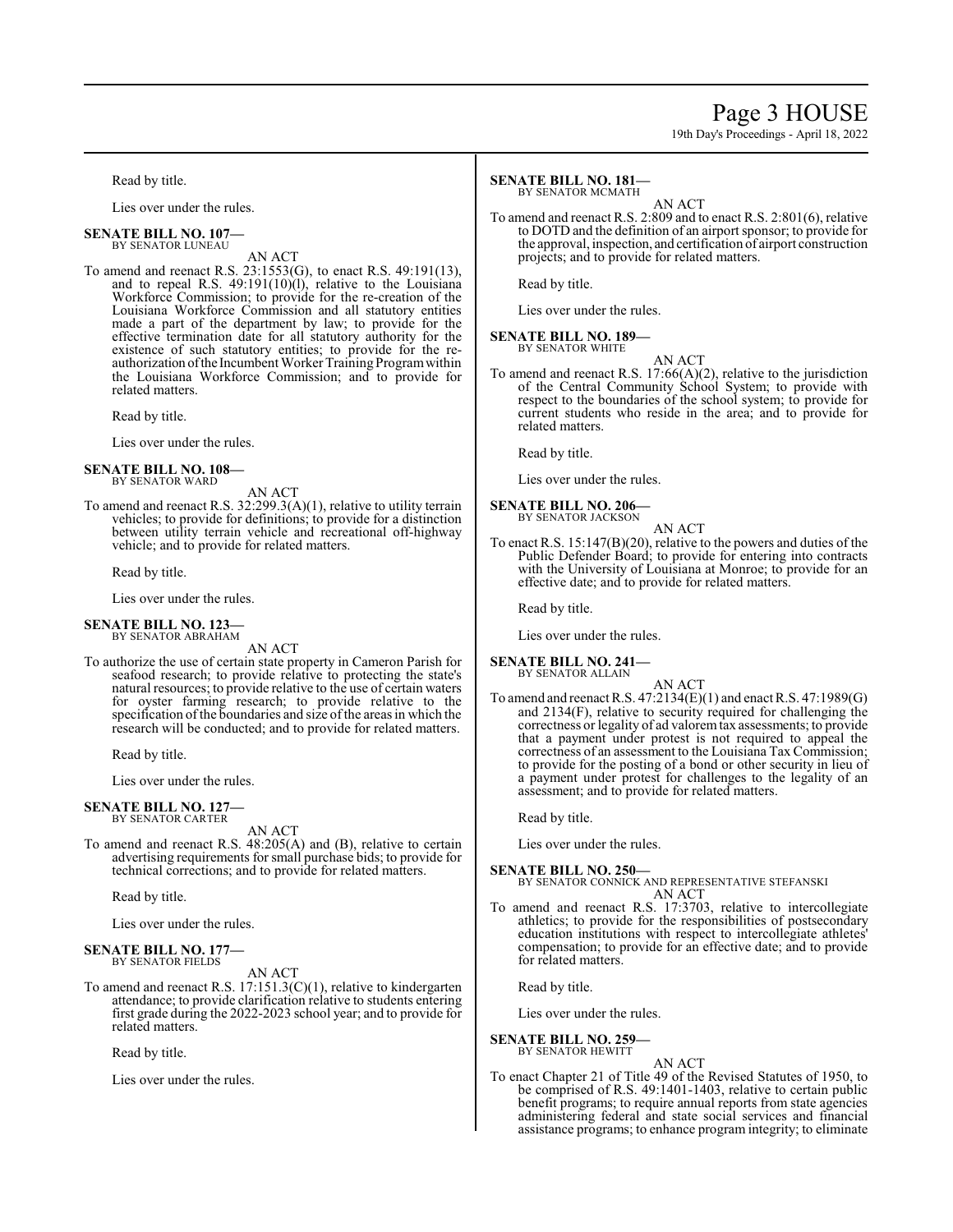## Page 4 HOUSE

19th Day's Proceedings - April 18, 2022

fraud, waste, and abuse of federal and state resources; and to provide for related matters.

Read by title.

Lies over under the rules.

#### **SENATE BILL NO. 282—** BY SENATOR JACKSON

AN ACT

To amend and reenact Part III of Chapter 3 of Title 46 of the Louisiana Revised Statutes of 1950, comprised of R.S. 46:351 through 356, relative to public assistance programs; to establish a workforce training initiative to serve public assistance recipients; to provide for interagency collaboration in administering the program; to provide for an advisory board; to provide for an initial service area followed by a statewide extension of the program; to provide for duties of the executive director of the Louisiana Workforce Commission, the secretary of the Department of Children and Family Services, the secretary of the Louisiana Department of Health, the state superintendent of education, and the president of the Louisiana Community and Technical College System with respect to the program; to provide for administrative rulemaking; to provide for an effective date; and to provide for related matters.

Read by title.

Lies over under the rules.

#### **SENATE BILL NO. 284—** BY SENATOR FOIL

AN ACT

To amend and reenact Code of Civil Procedure Arts. 2412(A) and (D), 2414, and 2415 and to amend and reenact R.S.  $13:3921(A)$ and 3923, relative to garnishments; to provide for notice of filing of garnishment petitions; to provide for service of garnishment judgments; to provide for garnishment of wages; and to provide for related matters.

Read by title.

Lies over under the rules.

## **SENATE BILL NO. 360—**

BY SENATOR FOIL

AN ACT

To amend and reenact Code of Criminal Procedure Art. 331(I), (J), and (K) and to enact Code of Criminal Procedure Art. 331(L), relative to the discharge of bail obligations; to provide relative to the surrender of the defendant during a statewide public health emergency; to provide relative to bond forfeiture due to the defendant's failure to appear; to provide for procedures; and to provide for related matters.

Read by title.

Lies over under the rules.

#### **SENATE BILL NO. 364—** BY SENATOR REESE

AN ACT

To amend and reenact R.S. 47:1837(G)(3), relative to the Louisiana Tax Commission; to provide for notice requirements for emergency rulemaking; and to provide for related matters.

Read by title.

Lies over under the rules.

#### **SENATE BILL NO. 389—** BY SENATOR REESE

AN ACT

To amend and reenact R.S. 32:414(R)(1) and R.S. 47:296.2(A), relative to the suspension and denial of renewing a driver's license for the nonpayment of individual income taxes; to increase the threshold; to provide for technical corrections; provide for an effective date; and to provide for related matters.

Read by title.

Lies over under the rules.

## **SENATE BILL NO. 397**—

BY SENATOR CONNICK

AN ACT To amend and reenact R.S. 33:2569, relative to the position of assistant police chief for the city of Westwego; to provide relative to seniority; to provide regarding demotion from the position; to provide relative to corrective and disciplinary actions; and to provide for related matters.

Read by title.

Lies over under the rules.

**SENATE BILL NO. 399—**

BY SENATOR FIELDS AN ACT

To authorize and provide for the transfer of certain state property; to authorize the transfer of certain state property in East Baton Rouge Parish; to provide for the propertydescription; to provide for reservation of mineral rights; to provide terms and conditions; to provide an effective date; and to provide for related matters.

Read by title.

Lies over under the rules.

**SENATE BILL NO. 407—** BY SENATOR BOUIE

- AN ACT
- To enact R.S. 17:436.1(N), relative to the administration of medication at public schools; to require public school governing authorities to adopt a policy requiring the storage of autoinjectable epinephrine in certain classrooms; to provide for teachers in those classrooms be provided certain information; to provide for notification of the policy; and to provide for related matters.

Read by title.

Lies over under the rules.

**SENATE BILL NO. 422—** BY SENATOR CORTEZ

AN ACT

To authorize and provide for the transfer of certain state property; to authorize the transfer of certain state property in Lafayette Parish; to provide for the property description; to provide for reservation of mineral rights; to provide terms and conditions; to provide an effective date; and to provide for related matters.

Read by title.

Lies over under the rules.

## **SENATE BILL NO. 434—**

BY SENATORS FIELDS, ABRAHAM, BERNARD, BOUIE, CARTER,<br>CATHEY, CONNICK, CORTEZ, FESI, FOIL, HARRIS, JACKSON,<br>LAMBERT,LUNEAU,FRED MILLS,ROBERT MILLS,MIZELL,MORRIS, PEACOCK, POPE, PRICE, SMITH, STINE, TALBOT, WARD AND WOMACK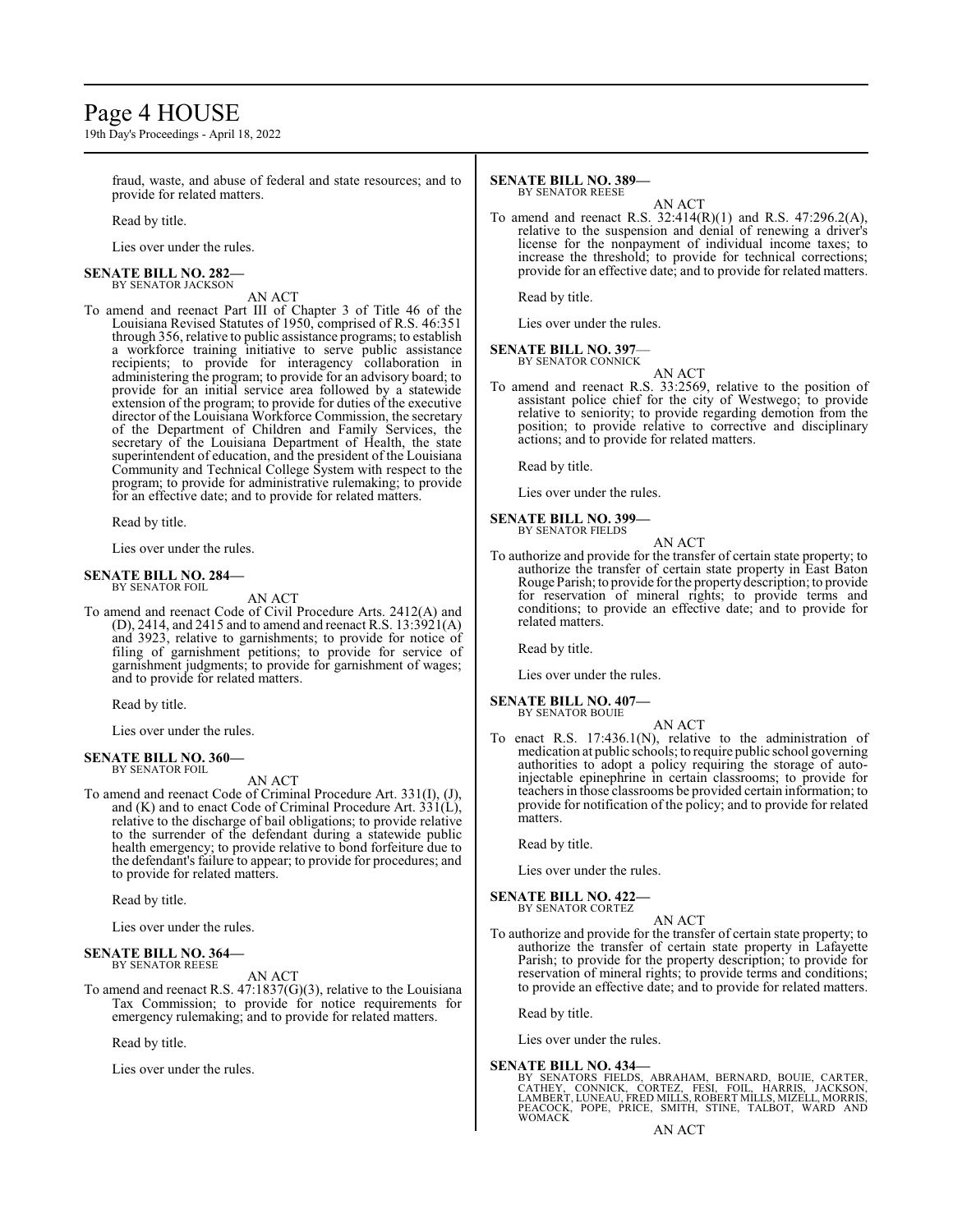## Page 5 HOUSE

19th Day's Proceedings - April 18, 2022

To amend and reenact R.S.  $11:710(F)(1)$  and  $(G)$  and the introductory paragraph of R.S. 11:710.1(A) and to enact R.S. 11:710(H), 710.1(F), and 710.2, relative to critical teacher shortages; to provide for employment of retirees of the Teachers' Retirement System of Louisiana; to allow a retiree to return to work without suspension or reduction of benefit in certain circumstances; to provide for application; to provide for determinations and reporting; to provide for an effective date; and to provide for related matters.

Read by title.

Lies over under the rules.

#### **SENATE BILL NO. 459—** BY SENATOR HARRIS

AN ACT

To amend and reenact R.S.  $33:9075(F)(1)(d)$ , relative to the Lake Oaks Subdivision Improvement District; to provide relative to increasing the maximum amount of the parcel fee; and to provide for related matters.

Read by title.

Lies over under the rules.

#### **SENATE BILL NO. 485—** BY SENATOR BOUIE

AN ACT

To amend and reenact R.S. 33:9091.25(B) and (D), relative to Orleans Parish; to provide relative to the Delachaise Security and Improvement District; to provide relative to the boundaries and governance of the district; and to provide for related matters.

Read by title.

Lies over under the rules.

#### **SENATE BILL NO. 486—** BY SENATOR MORRIS

AN ACT

To amend and reenact Code of Civil Procedure Art. 253(B), relative to clerks of court; to provide relative to pleadings, documents, and exhibits filed with the clerk of court; to provide for electronic transmittal of filings; to provide certain procedures for electronic filing and storage of documents; to provide for the conversion of filings into electronic records; and to provide for related matters.

Read by title.

Lies over under the rules.

## **Suspension of the Rules**

On motion of Rep. Magee, the rules were suspended in order to take up and consider Introduction of Resolutions, House and House Concurrent at this time.

## **Introduction of Resolutions, House and House Concurrent**

The following members introduced the following entitled House and House Concurrent Resolutions, which were read the first time by their titles and placed upon the calendar for their second reading:

## **HOUSE RESOLUTION NO. 64—**

BY REPRESENTATIVE SCHEXNAYDER A RESOLUTION

To commend the Edward Lowe Foundation for its contributions to the state.

Read by title.

On motion of Rep. Magee, and under a suspension of the rules, the resolution was adopted.

## **HOUSE RESOLUTION NO. 65—**

BY REPRESENTATIVE ROMERO

A RESOLUTION To express the condolences of the House of Representatives on the death of Kevin Millican and commends him for his public service.

Read by title.

On motion of Rep. Romero, and under a suspension of the rules, the resolution was adopted.

## **HOUSE RESOLUTION NO. 66—** BY REPRESENTATIVE LARVADAIN

A RESOLUTION

To commend Julius L. Mines for his accomplishments.

Read by title.

On motion of Rep. Larvadain, and under a suspension of the rules, the resolution was adopted.

## **HOUSE RESOLUTION NO. 67—** BY REPRESENTATIVE DAVIS

A RESOLUTION

To designate April 18, 2019, as Lineman Appreciation Day at the state capitol.

Read by title.

On motion of Rep. Davis, and under a suspension of the rules, the resolution was adopted.

#### **HOUSE RESOLUTION NO. 68—** BY REPRESENTATIVE PHELPS

A RESOLUTION

To commend the AmeriCorps Seniors Southern University at Shreveport Foster Grandparent Volunteer Program for forty-two years of service and recognizes Thursday, May 5, 2022, as AmeriCorps Seniors Foster Grandparent Volunteer Day at the state capitol.

Read by title.

On motion of Rep. Phelps, and under a suspension of the rules, the resolution was adopted.

## **HOUSE RESOLUTION NO. 69—** BY REPRESENTATIVES ILLG AND FRIEMAN

A RESOLUTION

To commend Brother Martin High School on winning the Louisiana High School Athletic Association 2022 boys' bowling championship.

Read by title.

On motion of Rep. Illg, and under a suspension of the rules, the resolution was adopted.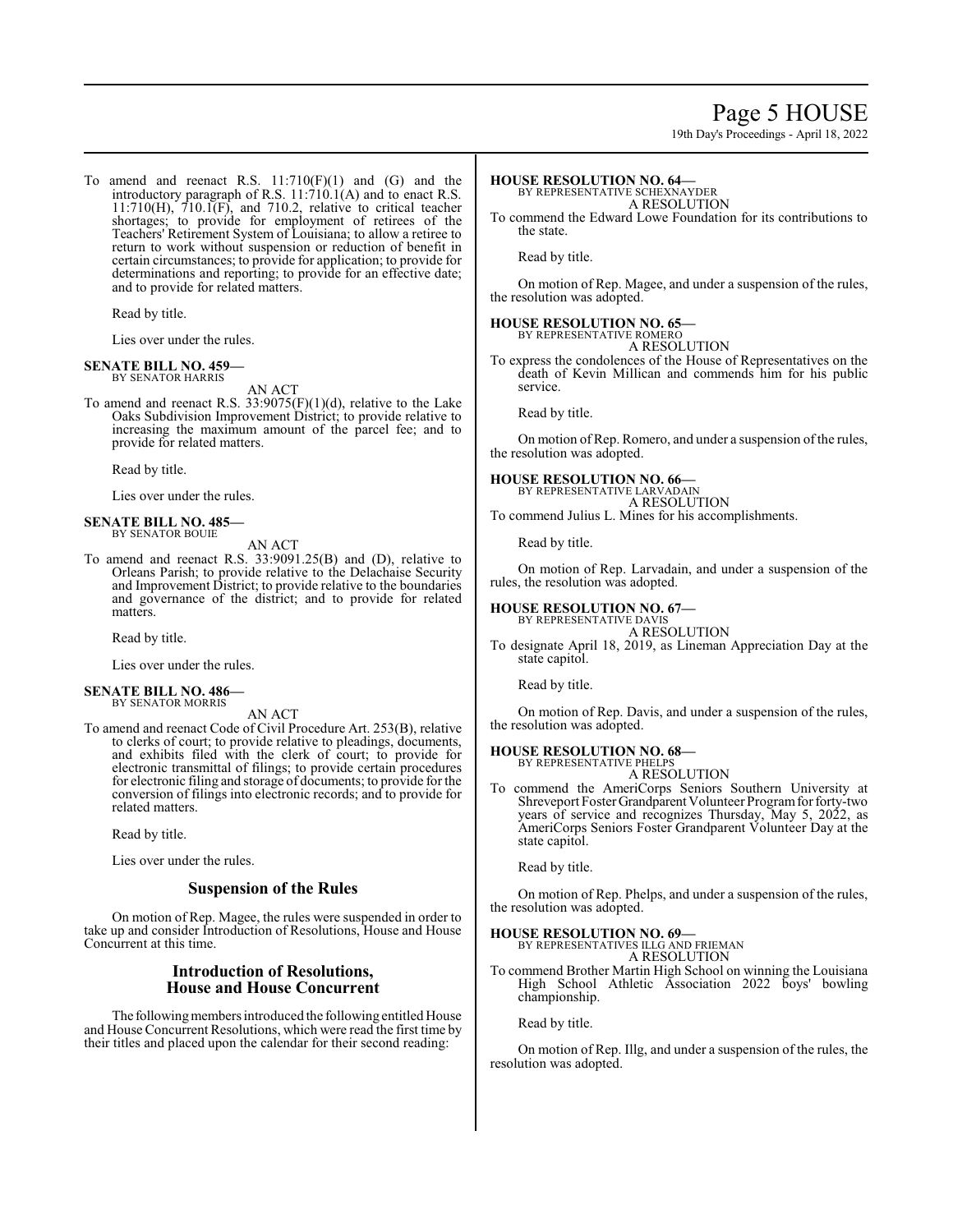## Page 6 HOUSE

19th Day's Proceedings - April 18, 2022

## **HOUSE CONCURRENT RESOLUTION NO. 71—**

BY REPRESENTATIVE WHITE A CONCURRENT RESOLUTION

To urge and request the Louisiana State Law Institute to study proposed changes by the Office of Language Access Stakeholder Committee of the Louisiana Supreme Court and make recommendations to the Legislature of Louisiana regarding the laws on the use of interpreters in court proceedings.

Read by title.

Lies over under the rules.

## **HOUSE CONCURRENT RESOLUTION NO. 72—**

BY REPRESENTATIVE ROMERO A CONCURRENT RESOLUTION

To urge and request the chairman of the House Committee on Ways and Means and the chairman of the Senate Committee on Revenue and Fiscal Affairs to establish a joint subcommittee composed of three members of each respective committee to reviewlaws with respect to Louisiana's exemptions, deductions, exclusions, credits, rebates, and other tax preference expenditures, identify the low-performing or antiquated tax preference expenditures, and make recommendations for the temporary or permanent reduction or elimination of such lowperforming or antiquated tax preference expenditures, and to report its findings and recommendations prior to the Regular Session commencing in 2023.

Read by title.

Lies over under the rules.

## **HOUSE CONCURRENT RESOLUTION NO. 73—** BY REPRESENTATIVE BAGLEY

A CONCURRENT RESOLUTION

To commend Tunde Abubakar for his efforts to recruit minority students to healthcare professions.

Read by title.

On motion of Rep. Bagley, and under a suspension of the rules, the resolution was adopted.

Ordered to the Senate.

**HOUSE CONCURRENT RESOLUTION NO. 74—** BY REPRESENTATIVES TARVER AND BOURRIAQUE AND SENATORS ABRAHAM AND STINE A CONCURRENT RESOLUTION

To commend Coach Glenn Cecchini on the occasion of his one thousandth baseball victory at Barbe High School.

Read by title.

On motion of Rep. Tarver, and under a suspension of the rules, the resolution was adopted.

Ordered to the Senate.

## **HOUSE CONCURRENT RESOLUTION NO. 75—** BY REPRESENTATIVE JENKINS

A CONCURRENT RESOLUTION To commend Dr. Jeremy Kamil on his contributions to Louisiana State University and the state of Louisiana.

Read by title.

On motion of Rep. Jenkins, and under a suspension of the rules, the resolution was adopted.

Ordered to the Senate.

## **House and House Concurrent Resolutions Lying Over**

The following House and House Concurrent Resolutions lying over were taken up and acted upon as follows:

## **HOUSE RESOLUTION NO. 62—**

BY REPRESENTATIVE ECHOLS A RESOLUTION

To urge and request the Louisiana Department of Health to develop a proposal for a statewide hospital coordination plan and patient transfer strategy for use in disasters and other emergency situations and to report the proposal to the House Committee on Health and Welfare and the House Select Committee on Homeland Security.

Read by title.

Under the rules, the above resolution was referred to the Committee on Health and Welfare.

## **Senate Concurrent Resolutions Lying Over**

The following Senate Concurrent Resolutions lying over were taken up and acted upon as follows:

#### **SENATE CONCURRENT RESOLUTION NO. 18—** BY SENATOR CONNICK

A CONCURRENT RESOLUTION

To urge and request the Louisiana State Law Institute to study and make recommendations relative to the filing of additional documents in the form of rebuttable evidence with a reply memorandum in response to a motion for summary judgment.

Read by title.

Under the rules, the above resolution was referred to the Committee on Civil Law and Procedure.

## **SENATE CONCURRENT RESOLUTION NO. 30—** BY SENATOR LAMBERT

A CONCURRENT RESOLUTION

To recognize April 18 through 24, 2022, as "Love the Boot Week" organized by Keep Louisiana Beautiful and to commend the Legislative Youth Advisory Council for their dedication to promote positive change by participating in and encouraging litter cleanup.

Read by title.

On motion of Rep. Magee, and under a suspension of the rules, the resolution was concurred in.

## **Senate Bills and Joint Resolutions on Second Reading to be Referred**

The following Senate Bills and Joint Resolutions on second reading to be referred were taken up, read, and referred to committees, as follows:

## **SENATE BILL NO. 19—** BY SENATOR MORRIS

AN ACT To amend and reenact R.S. 32:415.2(A)(2)(a) and 863.1(C)(1)(a), relative to issuing of citations; to provide for electronic citations; to provide for issuance of a notice of suspension or revocation of driving privilege; and to provide for related matters.

Read by title.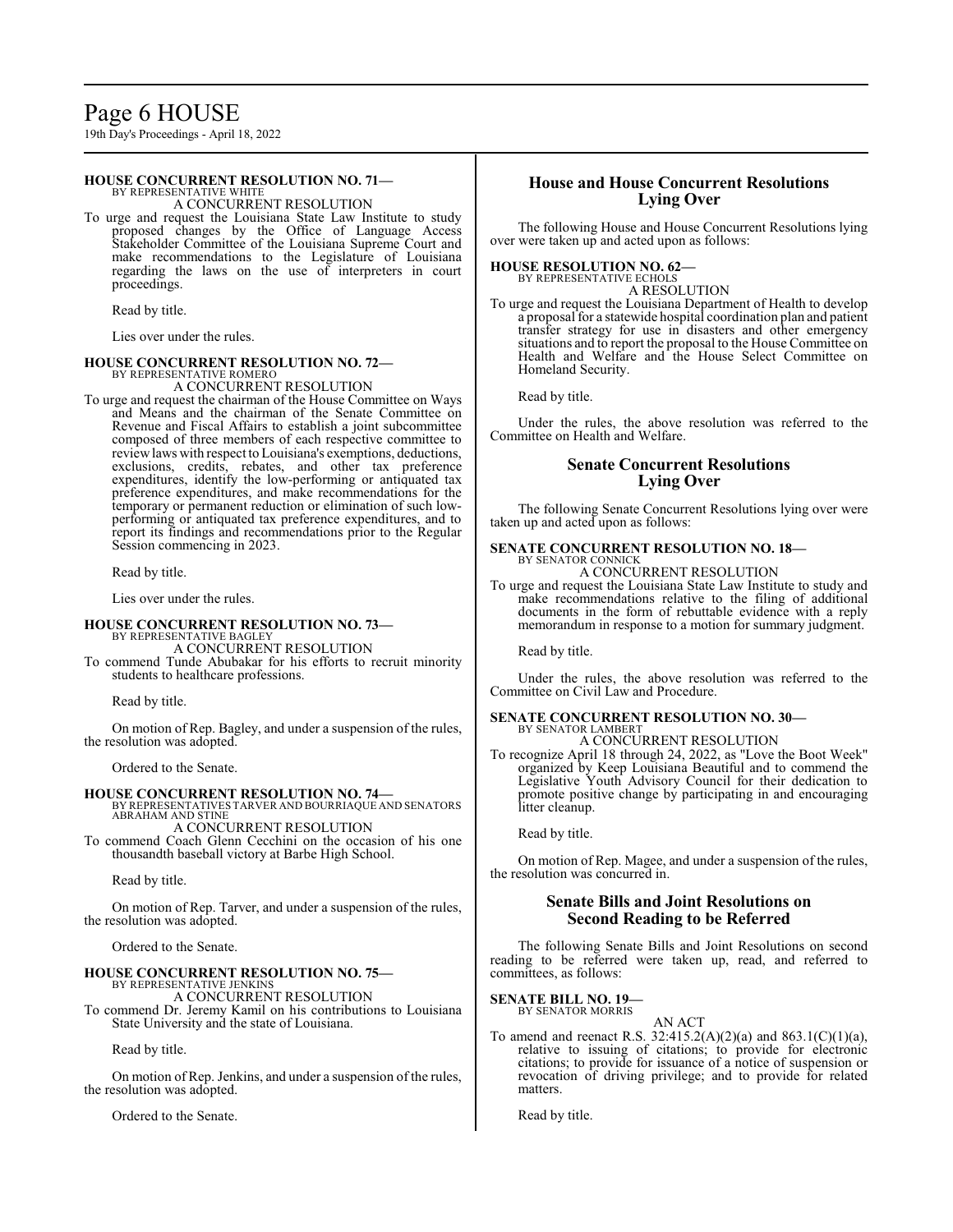# Page 7 HOUSE

19th Day's Proceedings - April 18, 2022

Under the rules, the above resolution was referred to the Committee on Transportation, Highways and Public Works.

## **SENATE BILL NO. 48—**

BY SENATOR REESE AND REPRESENTATIVE ZERINGUE AN ACT

To amend and reenact R.S. 39:100.56(C), (D), (E), the introductory paragraph of (H), (I), and (J) and to repeal R.S. 39:100.56(H)(5), (O), and (P), relative to the Water Sector Program; to remove provisions relative to storm water; to provide for funding for small water and sewer systems; to provide relative to application period dates; to require the division of administration to post certain documents; to require the division of administration to conduct outreach efforts; to repeal provisions relative to capital outlay; to provide for an effective date; and to provide for related matters.

Read by title.

Under the rules, the above resolution was referred to the Committee on Appropriations.

## **SENATE BILL NO. 52—** BY SENATOR ABRAHAM

AN ACT

To provide relative to state highways; to designate the Black Bayou Bridge on Louisiana Highway 384 in Calcasieu Parish as the "Dorothy Carter Memorial Bridge"; to provide for an effective date; and to provide for related matters.

Read by title.

Under the rules, the above resolution was referred to the Committee on Transportation, Highways and Public Works.

# **SENATE BILL NO. 141—** BY SENATOR MORRIS

AN ACT

To enact R.S. 22:860.1, relative to insurance contract requirements; to prohibit insurers from requiring or requesting a vaccination status for individuals, family members, and businesses; to prohibit insurers from requiring or requesting that a business adopt policies and procedures for vaccination status, or from requiring or requesting information on whether a business has adopted such policies and procedures; to prohibit the use of vaccination status for underwriting purposes; to prohibit insurers from using vaccination status for underwriting purposes; to provide for definitions; and to provide for related matters.

Read by title.

Under the rules, the above resolution was referred to the Committee on Insurance.

#### **SENATE BILL NO. 149—** BY SENATOR TALBOT

AN ACT

To enact Civil Code Art. 3493.11, relative to liberative prescription; to provide for delictual actions resulting from the operation or control of anymotor vehicle, aircraft, watercraft, or other means of conveyance; to provide for two-year prescription; and to provide for related matters.

Read by title.

Under the rules, the above resolution was referred to the Committee on Civil Law and Procedure.

#### **SENATE BILL NO. 152—** BY SENATOR ABRAHAM

AN ACT

To amend and reenact R.S. 32:1261(A)(1)(l), relative to unauthorized acts of manufacturers, distributors, wholesalers, distributor branches, factory branches, and converters; to provide for protests; to provide for hearings performed by the Louisiana Motor Vehicle Commission; to provide for terms, conditions, and procedures; and to provide for related matters.

Read by title.

Under the rules, the above resolution was referred to the Committee on Transportation, Highways and Public Works.

## **SENATE BILL NO. 168—**

BY SENATOR ABRAHAM

AN ACT To amend and reenact R.S. 22:1267.1(B) and to enact R.S. 22:1267.1(E), relative to the application of named storm, hurricane, wind, and hail deductibles in commercial property and commercial multi-peril insurance policies; to provide for a separate deductible for commercial coverage; to provide for a limitation ofthe separate deductible to property in this state; and to provide for related matters.

Read by title.

Under the rules, the above resolution was referred to the Committee on Insurance.

## **SENATE BILL NO. 228—**

BY SENATOR MORRIS

AN ACT To enact R.S. 44:42, relative to public records custodians; to provide for immunity from suit in certain circumstances; and to provide for related matters.

Read by title.

Under the rules, the above resolution was referred to the Committee on House and Governmental Affairs.

# **SENATE BILL NO. 298—** BY SENATOR BARROW

AN ACT

To enact R.S. 40:2018.3.1, relative to Medicaid coverage for sickle cell disease; to require an annual review of available treatments for sickle cell disease; to require an assessment of Medicaid coverage for sickle cell treatments; to provide for public input; to provide for annual reporting by the Louisiana Department of Health; to provide for a short title; and to provide for related matters.

Read by title.

Under the rules, the above resolution was referred to the Committee on Health and Welfare.

**SENATE BILL NO. 305—**

BY SENATOR FOIL AN ACT

To enact Chapter 62 of Title 51 of the Louisiana Revised Statues of 1950, to be comprised ofR.S. 51:3221 through 3227, relative to deceptive and unfair trade practices; to provide relative to electronic dissemination of third-party commercial recordings or audiovisual works; to require disclosures; to provide for a private right of action; to provide for injunctive relief, orders to compel compliance, costs, and attorney fees; to provide that violations constitute a deceptive and unfair trade practices; to provide for definitions, terms, conditions, and procedures; and to provide for related matters.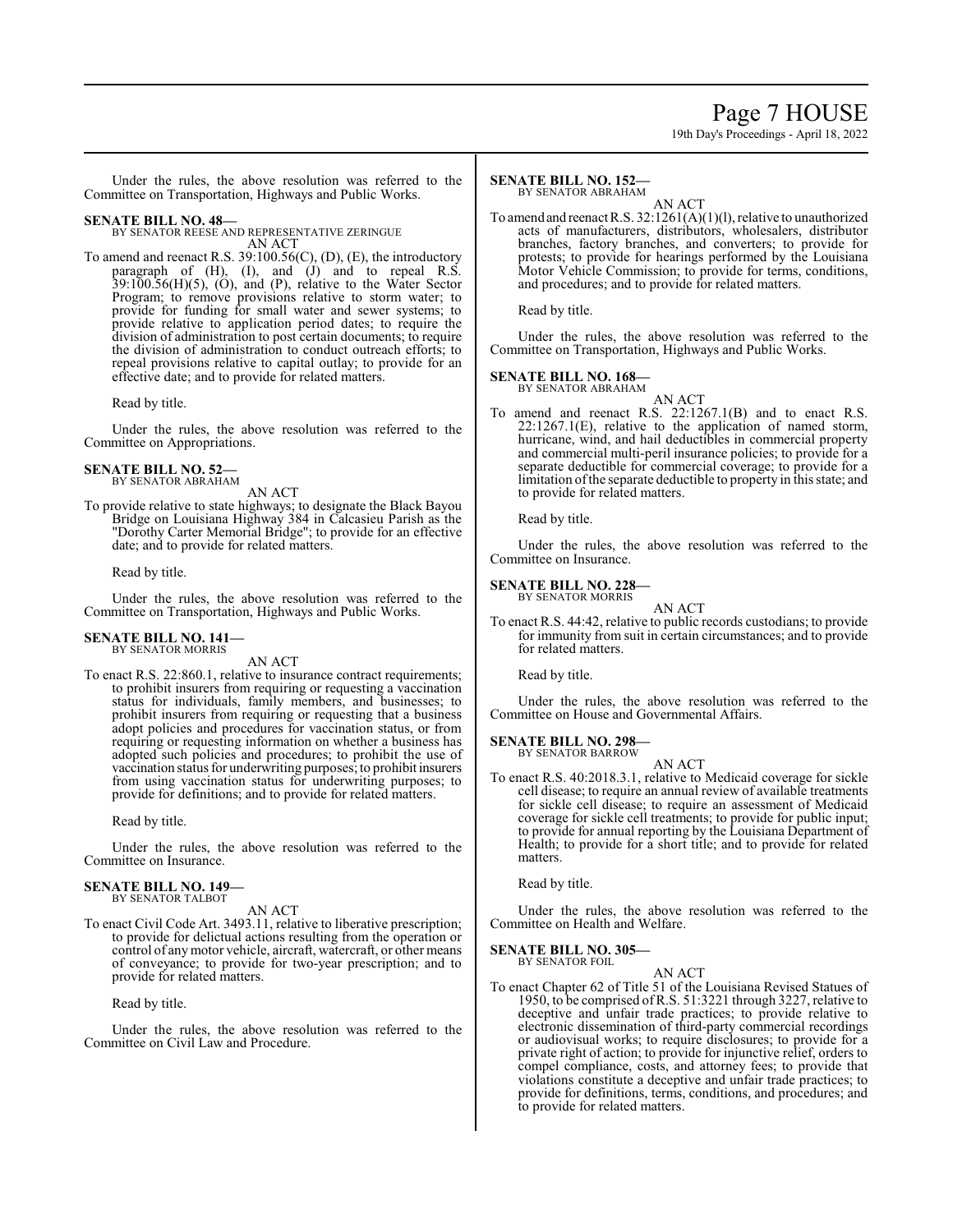## Page 8 HOUSE

19th Day's Proceedings - April 18, 2022

Read by title.

Under the rules, the above resolution was referred to the Committee on Commerce.

#### **SENATE BILL NO. 350—** BY SENATOR CLOUD

AN ACT

To amend and reenact R.S. 18:1313.1(G)(3), (H)(2), and (I)(3) and 1315(C) and to enact R.S. 18:1315( $\hat{D}$ ) and (E), relative to elections; to provide relative to absentee by mail ballots; to provide for the challenge of certain ballots; to provide for rulemaking; to provide for processes and procedures; and to provide for related matters.

Read by title.

Under the rules, the above resolution was referred to the Committee on House and Governmental Affairs.

## **SENATE BILL NO. 392—**

BY SENATORS BOUDREAUX AND CLOUD AN ACT

To enact R.S. 49:170.20 and 170.21, relative to state symbols; to designate St. Landry Parish as the Equine Capital of Louisiana; to designate St. Tammany Parish as the Thoroughbred Breeding Capital of Louisiana; and to provide for related matters.

Read by title.

Under the rules, the above resolution was referred to the Committee on Judiciary.

## **SENATE BILL NO. 400—**

BY SENATORS FIELDS, BOUDREAUX, BOUIE, CORTEZ, FOIL, JACKSON, LUNEAU, ROBERT MILLS, MIZELL, PRICE, SMITH, STINE, TARVER AND WARD AN ACT

To amend and reenact R.S. 3:2804, the introductory paragraph of 2805(A) and 2805(B), and 2815, R.S. 11:1302(A)(3), R.S. 17:3399.18(B)(9), R.S. 22:2171(C)(21), R.S. 27:11(D), R.S. 29:726.5(B)(5), R.S. 32:692(A)(2), and 863.2(F)(2), R.S. 36:3(4), the introductory paragraph of  $405(A)(1)$ , and  $405(A)(2)$ and (B), and  $407(B)$  and (C), R.S.  $37:36(E)(1)(x)$ , R.S. 40:1005(A)(8), 1312.27, 1379.1(A), (C), (D), (I), (J), (L), and  $(M)$ , 1379.1.2(A) and the introductory paragraph of  $(C)$ , 1386,  $1392(C)(2)(a)$ ,  $2019(C)(4)$ , and  $2024.3(A)(7)$ , R.S. 46:2166(A)(10), and R.S. 49:219.2(B)(1)(a)(iii), 219.5(B)(5), and 220.26(F), and to enact R.S. 36:407(D), relative to the Department of Public Safety and Corrections, public safety services; to provide for the appointment of the deputy secretary; to provide for the appointment of the superintendent of state police; to provide for qualification of the superintendent; to provide for definitions; to provide for the appointment of the deputy secretary to various boards, commissions, task forces and advisory groups; and to provide for related matters.

Read by title.

Under the rules, the above resolution was referred to the Committee on Administration of Criminal Justice.

## **House Bills and Joint Resolutions on Second Reading Reported by Committee**

The following House Bills and Joint Resolutions on second reading reported by committee were taken up and acted upon as follows:

## **HOUSE BILL NO. 12—**

BY REPRESENTATIVE FRIEMAN AN ACT

To amend and reenact R.S. 29:724(B)(2) and 768(B), relative to emergency declarations; to provide for legislative termination of all or part of an emergency declaration; to provide procedures for terminations; to provide for an effective date; and to provide for related matters.

Read by title.

Reported with amendments by the Committee on House and Governmental Affairs.

The committee amendments were read as follows:

## **HOUSE COMMITTEE AMENDMENTS**

Amendments proposed by House Committee on House and Governmental Affairs to Original House Bill No. 12 by Representative Frieman

AMENDMENT NO. 1

On page 1, line 13, delete "Either house of the" and insert "The"

AMENDMENT NO. 2

On page 1, line 14, change "that" to "each"

AMENDMENT NO. 3

On page 2, line 7, after "members of" delete the remainder of the line and on line 8, delete "of Representatives or the Senate," and insert "each house of the legislature,"

AMENDMENT NO. 4

On page 2, line 9, change "or secretary" to "and secretary"

AMENDMENT NO. 5

On page 2, line 9, delete "as applicable,"

AMENDMENT NO. 6

On page 2, line 12, change "or secretary" to "and secretary"

AMENDMENT NO. 7

On page 2, line 13, after "Senate" delete the comma "," and "as applicable,

## AMENDMENT NO. 8

On page 2, between lines 16 and 17 insert the following:

"(d) The termination of a state of disaster or emergency pursuant to this Paragraph shall not affect an election being conducted in accordance with R.S.  $18:401.1$ ,  $401.2$ , or  $402.3$ .

## AMENDMENT NO. 9

On page 2, line 20, delete "Either house of the" and insert "The"

AMENDMENT NO. 10

On page 2, line 24, change "that" to "each"

AMENDMENT NO. 11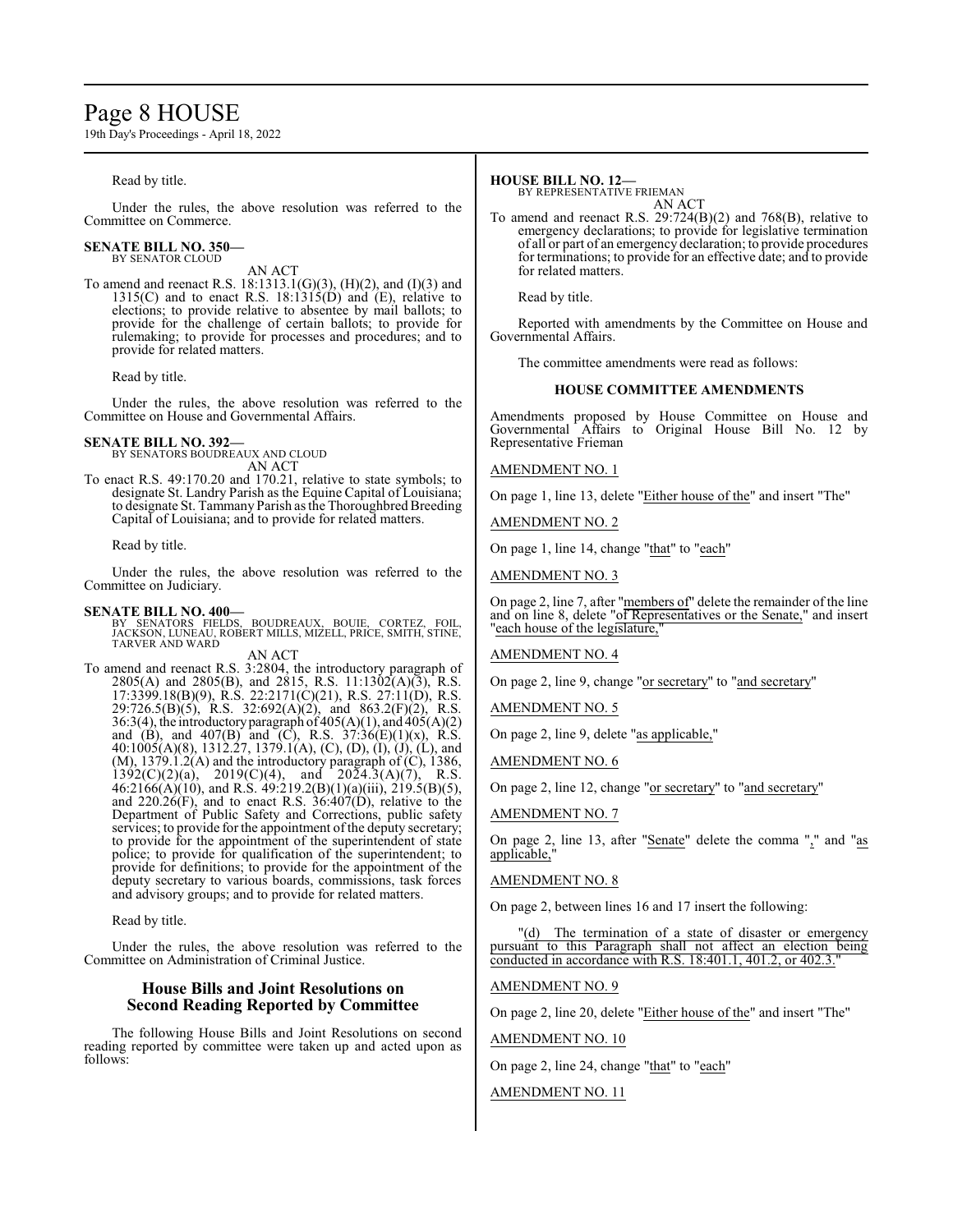On page 3, line 8, after "members of" delete the remainder of the line and on line 9, delete "of Representatives or the Senate," and insert "each house of the legislature,"

## AMENDMENT NO. 12

On page 3, line 10, change "or secretary" to "and secretary"

## AMENDMENT NO. 13

On page 3, line 10, delete "as applicable,"

## AMENDMENT NO. 14

On page 3, line 13, change "or secretary" to "and secretary"

## AMENDMENT NO. 15

On page 3, line 14, after " $S$ enate" delete the comma "," and " $\frac{as}{s}$ applicable,

## AMENDMENT NO. 16

On page 3, between lines 18 and 19 insert the following:

"(4) The termination of a state of public health emergency pursuant to this Subsection shall not affect an election being conducted in accordance with R.S. 18:401.1, 401.2, or 402.3."

On motion of Rep. Stefanski, the amendments were adopted.

On motion of Rep. Stefanski, the bill, as amended, was ordered engrossed and passed to its third reading.

## **HOUSE BILL NO. 61—** BY REPRESENTATIVE KERNER

AN ACT

To amend and reenact the heading of Part VIII of Chapter 1 of Title 30 of the Louisiana Revised Statutes of 1950, R.S. 30:101.1, 101.2(A), 101.3(1) and (4), 101.4(Section heading) and (A), 101.5(A)(1), 101.6(A)(5) and (6), and 101.9(Section heading), (A) and  $(C)(4)$ , and R.S. 56:700.2(A)(4) and 700.6, to enact R.S.  $30:101.3(7)$  and (8), 101.6(8) and (9), 101.9(D)(5), and 101.11 through 101.15, and to repeal Part XIV of Title 56 of the Louisiana Revised Statutes of 1950, comprised of R.S 56:700.1 through 700.6, relative to the Fishermen's Gear Compensation Fund, to extend the existence of such fund; to repeal such fund after a certain date; to extend payments into the Underwater Obstruction Removal Fund; to create the Fishermen's Gear Compensation and Underwater Obstruction Removal Program and the Fishermen's Gear Compensation and Underwater Obstruction Removal Dedicated Fund Account; to provide for definitions; to provide for the transfer of funds from the Fishermen's Gear Compensation Fund to the Fishermen's Gear Compensation and Underwater Obstruction Removal Dedicated Fund Account; to provide for effective dates; and to provide for related matters.

Read by title.

Reported with amendments by the Committee on Natural Resources and Environment.

The committee amendments were read as follows:

## **HOUSE COMMITTEE AMENDMENTS**

Amendments proposed by House Committee on Natural Resources and Environment to Original House Bill No. 61 by Representative Kerner

## AMENDMENT NO. 1

On page 1, delete lines 2 through 5 in their entirety and insert in lieu thereof the following:

"To amend and reenact the heading of Part VIII of Chapter 1 of Title 30 of the Louisiana Revised Statutes of 1950, R.S. 30:101.1, 101.2(A), 101.3(1) and (4), 101.4(Section heading) and (A), 101.5(A)(1), 101.6(A)(5) and (6), and 101.9(Section heading), (A) and  $(C)(4)$ , and R.S. 56:700.2(A)(4) and 700.6, to enact R.S. 30:101.3(7) and (8), 101.6(8) and (9), 101.9(D)(5), and 101.11 through 101.15, and to repeal Part XIV or Title 56 of the Louisiana Revised Statutes, comprised ofR.S 56:700.1 through 700.6, relative to the Fishermen's Gear Compensation Fund, to extend the existence of such fund; to repeal such fund after a certain date; to extend payments into the Underwater Obstruction Removal Fund; to create the Fishermen's Gear Compensation and Underwater Obstruction Removal Program and the Fishermen's Gear Compensation and Underwater Obstruction Removal Dedicated Fund Account; to provide for definitions; to provide for the transfer of funds from the Fishermen's Gear Compensation Fund to the Fishermen's Gear Compensation and Underwater Obstruction Removal Dedicated Fund Account; to provide for effective dates; and to provide for related matters."

## AMENDMENT NO. 2

On page 1, at the beginning of line 17, change "2026," to "2023,"

AMENDMENT NO. 3

On page 2, line 3, "2026." to "2023."

## AMENDMENT NO. 4

On page 2, delete lines 4 through 8 in their entirety and insert in lieu thereof the following:

"Section 2. The heading of Part VIII of Chapter 1 of Title 30 of the Louisiana Revised Statutes of 1950, R.S. 30:101.1, 101.2(A), 101.3(1) and (4), 101.4(Section heading) and (A), 101.5(A)(1),  $101.6(A)(5)$  and  $(6)$ , and  $101.9$  (Section heading),  $(A)$  and  $(C)(4)$  are hereby amended and reenacted and R.S.  $30:101.3(7)$  and  $(8)$ , 101.6(8) and (9), 101.9(D)(5), and 101.11 through 101.15 are hereby enacted to read as follows:

## PART VIII. LOUISIANA FISHERMEN'S GEAR COMPENSATION AND UNDERWATER OBSTRUCTION REMOVAL PROGRAM

§101.1. Citation

This Part may be cited as the "Louisiana Fishermen's Gear Compensation and Underwater Obstruction Removal Program".

§101.2. Policy and purpose

A. The legislature finds and declares that it is in the public interest and within the police power of this state to establish an a fishermen's gear compensation and underwater obstruction removal program and an a fishermen's gear compensation and underwater obstruction removal dedicated fund account to provide for the proper and timely identification, inventory, and removal of underwater obstructions which that are a hazard to navigation and commercial fishing in the state, and to compensate commercial fishermen for damage to their fishing gear from the underwater obstructions. The program and fund account shall to be administered by the assistant secretary of the office of conservation within the Department of Natural Resources.

\* \* \*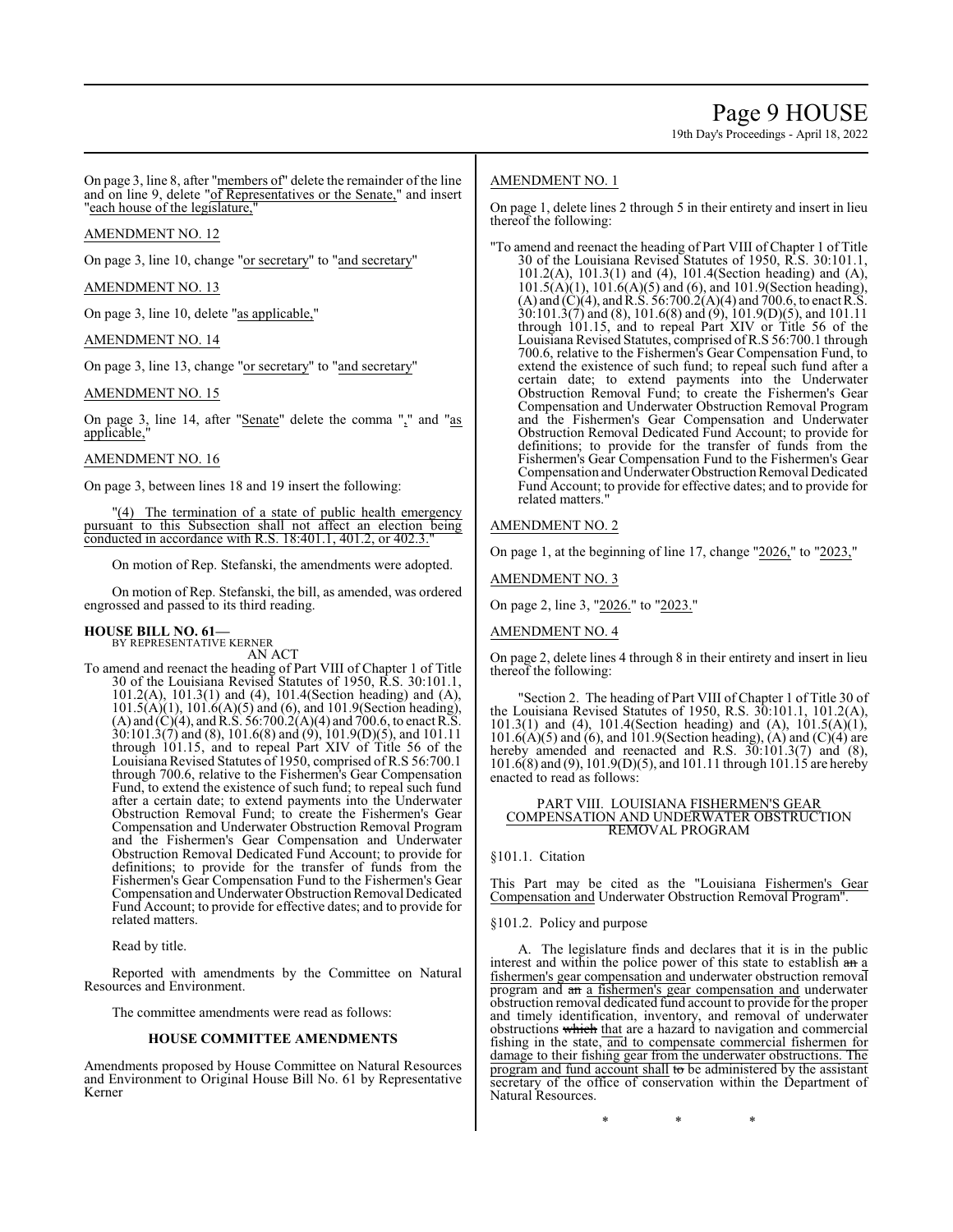## Page 10 HOUSE

19th Day's Proceedings - April 18, 2022

§101.3. Definitions

As used in this Part, the following terms shall have the meanings ascribed to them in this Section, unless the context or use clearly indicates otherwise:

(1) "Account" means the Fishermen's Gear Compensation and Underwater Obstruction Removal Dedicated Fund Account.

\* \* \*

(4) "Program" means the Fishermen's Gear Compensation and Underwater Obstruction Removal Program.

\* \* \*

(7) "Commercial fisherman" means any citizen of the state of Louisiana whose primary source of earnings is from the harvesting of living marine resources for commercial purposes. For purposes of this Paragraph, "earnings" means the earnings derived solely by the personal efforts of the commercial fisherman, exclusive of the income of a spouse or of any community property interest in the income of a spouse.

(8) "Fishing gear"means anyvessel and anyequipment, whether or not attached to a vessel, which is used in the commercial handling or harvesting of living marine resources.

§101.4. Fishermen's Gear Compensation and Underwater Obstruction Removal Program

A. The Fishermen's Gear Compensation and Underwater Obstruction Removal Program is hereby created within the office of the secretary of the Department of Natural Resources, and shall be administered by the assistant secretary of the office of conservation.

\* \* \*

§101.5. Powers of the secretary

A. The powers of the secretary shall include without limitation the power to do the following:

(1) Administer general oversight of expenditures or commitments to make expenditures from the fund dedicated fund account for the identification, inventory, and removal of underwater obstructions as he deems necessary and appropriate.

\* \* \*

§101.6. Powers of the assistant secretary

A. The powers of the assistant secretary shall include without limitation the power to do the following:

\* \* \*

(5) Administer and manage the Fishermen's Gear Compensation and Underwater Obstruction Removal Program for identification, inventory, and removal of underwater obstructions in the navigable coastal waters of the state.

(6) Administer andmanage theFishermen's Gear Compensation and Underwater Obstruction Removal Dedicated Fund Account.

\* \* \*

(8) Maintain a file on the location of known underwater obstructions.

(9) Administer the payment of appropriate compensation for commercial fishermen whose fishing gear is damaged by underwater obstructions in the Louisiana territorial waters that overlie stateowned waterbottoms that are contained within the coastal zone boundaries as defined in R.S. 49:214.24.

§101.9. Fishermen'sGearCompensation and Underwater Obstruction Removal Dedicated Fund Account

\* \* \*

A. There is hereby established a statutorily dedicated fund account in the custody of the state treasurer to be known as the Fishermen's Gear Compensation and Underwater Obstruction Removal Dedicated Fund Account, hereafter referred to in this Section as the "account", into which the state treasurer shall, each fiscal year, deposit the revenues received from the collection of the monies enumerated in Subsection C of this Section, after those revenues have been deposited in the Bond Security and Redemption Fund. Out of the funds remaining in the Bond Security and Redemption Fund, after a sufficient amount is allocated from that fund to pay all the obligations secured by the full faith and credit of the state that become due and payable within each fiscal year, the treasurer shall pay into the account an amount equal to the revenues generated as provided for in Subsection C of this Section. Such funds shall constitute a special custodial trust account which shall be administered by the secretarywho shall make disbursements fromthe account solely in accordance with the purposes and uses authorized by this Part.

\* \* \*

C. The following monies shall be placed into the account:

\* \* \*

(4) Any monies deposited into the account pursuant to  $R.S.$  $56:700.2(A)(4)$  R.S. 30:101.11(B)(2).

D. The monies in the account may be disbursed and expended pursuant to the authority and direction of the assistant secretary for the following purposes and uses:

\* \* \*

(5) Payment of any fully justified claim made in accordance with procedures established in this Section for actual damages suffered by a commercial fisherman as a result of hitting or snagging an obstruction or hazard in the waters of the state resulting from natural occurrences, oil and gas activities, or other activities where the owner of said obstruction is unknown.

\* \* \*

§101.11 Geographical coverage; annual assessments

A. The dedicated fund account shall be established for Louisiana territorial waters which overlie state-owned waterbottoms which are contained within the coastal zone boundaries as described and established by R.S. 49:214.24.

B.(1) The secretary is authorized and empowered to levy an annual fee in the amount of four hundred dollars upon each lessee or operator for any agreement for mineral or energy production or for subsurface storage entered into by the State Mineral and Energy Board and each grantee of a state right of way, for each lease and right of way on July 1, 2023 and which are located within the coastal zone boundary. The secretary shall not levy the fee upon a political subdivision of the state.

(2) The state treasurer shall be authorized to deposit into the account a sum in the amount of one hundred thousand dollars from proceeds remaining in the Bond Security and Redemption Fund after compliance with dedications of mineral royalties, leases, bonuses,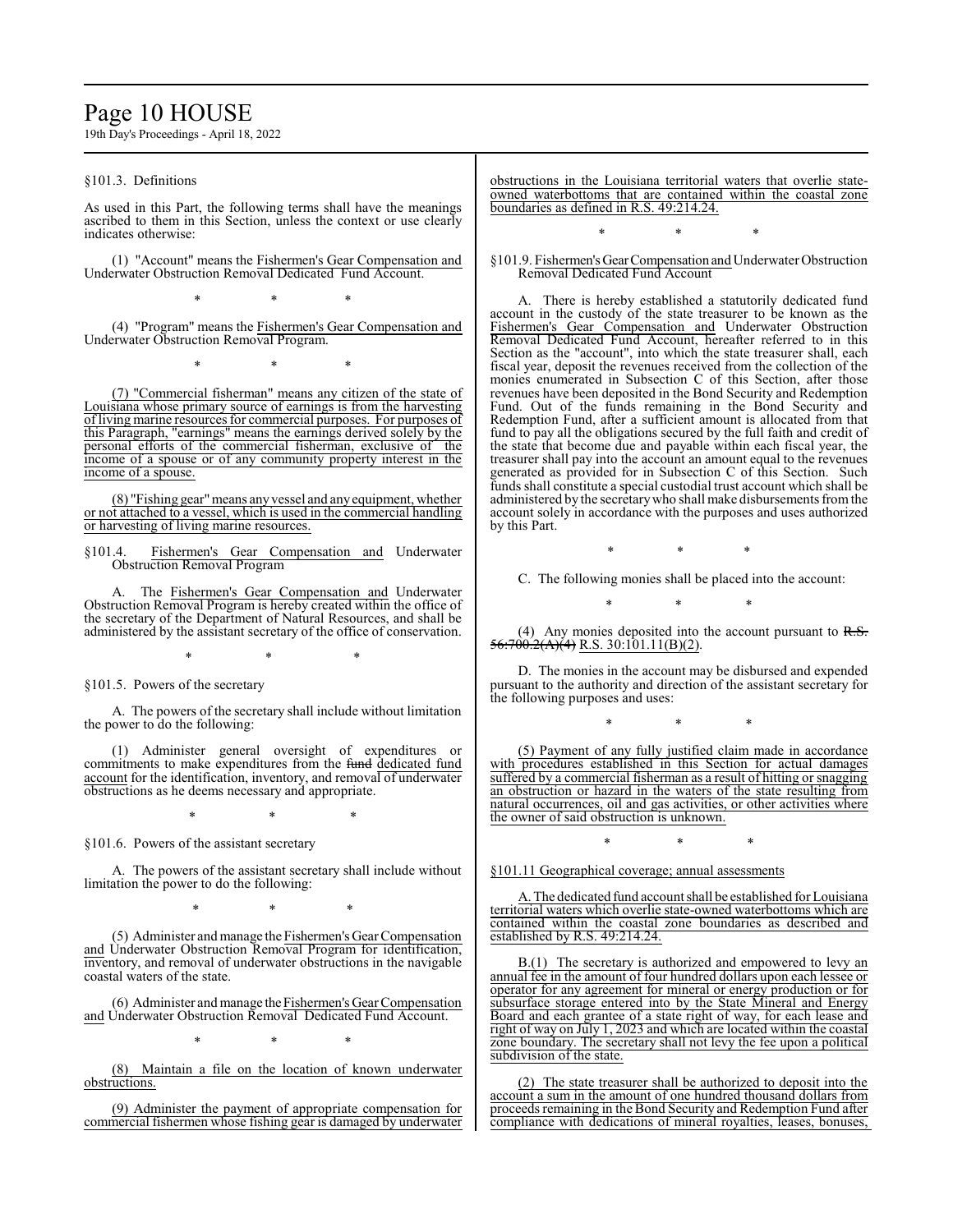# Page 11 HOUSE

19th Day's Proceedings - April 18, 2022

and rights of way and other sums payable to the state as lessor of mineral leases and grantor of rights of way as required pursuant to R.S.  $30:136(B)$  and  $136.1(A)$ ,  $(B)$ , and  $(C)$ , after a sufficient amount has been allocated from the Bond Security and Redemption Fund to pay all obligations secured by the full faith and credit of the state which become due and payable within the fiscal year.

§101.12. Promulgation and adoption of rules and regulations

In carrying out the provisions of this Part applicable to compensation to commercial fishermen for damage to their fishing gear, the secretary shall prescribe, and from time to time amend, regulations for the filing, processing, and the fair and expeditious settlement of claims pursuant to this Part, including a time limitation on the filing of such claims and the appointment of a hearing examiner. These regulations shall ensure that the whole claim procedure is as simple as possible. Any designee of the secretary authorized to prescribe and amend such rules and regulationsshall do so under the overall supervision and control of the secretary.

B. In the promulgation of regulations pursuant to this Part, the secretary shall establish a procedure whereby a fisherman may recover for damages from an obstruction encountered previously.

Any rule, regulation, or guideline shall be proposed or adopted pursuant to the rulemaking procedures set forth in the Administrative Procedure Act.

§101.13. Disbursement of funds; eligibility; hearings

Payments may be disbursed by the assistant secretary from the dedicated fund account to compensate commercial fishermen for actual property damage suffered as a result of hitting or snagging an obstruction or hazard in the territorial waters of the state within the boundaries of the fund but shall not be extended to speculative loss such as anticipated profit or income.

B. In order to be eligible to receive reimbursement from the fund, a commercial fisherman must show that he has a valid claim. A valid claim shall be established by the hearing examiner, based on evidence that the following conditions have been met:

(1) The fishing vessel was being used for fishing in Louisiana territorial waters within the boundaries of this dedicated fund account.

(2) The fisherman made a report to the assistant secretary on the location of the obstruction postmarked within ninety days of the loss. If good cause is shown, the secretary, when there are extenuating circumstances, may waive the ninety-day limit on the reporting period, such waiver period not to exceed forty-five days.

The fisherman made a good faith effort to locate the financially responsible party. Evidence of a good faith effort shall be established by regulation, and shall include attempts to identify the responsible party with the assistance of the Department of Natural Resources where necessary.

C. Notwithstanding the provisions of Subsections A and B of this Section, no payment:

(1) Shall be made by the fund when the damage set forth in a claim was caused by materials, equipment, structures, or other items attributable to a financially responsible party and unless evidence is submitted that the party responsible for the obstruction cannot be determined.

(2) Shall exceed five thousand dollars for any incident.

Shall be made unless the claimant shows by a preponderance of evidence that he is free from contributory negligence in causing the loss.

(4) Shall be made for any claim at a site that has been certified by the assistant secretary of the office of conservation for the Department of Natural Resources as having been cleared under the Louisiana Fishermen's Gear Compensation and Underwater Obstruction Removal Program, R.S. 30:101.1 et seq. Once a site has been cleared under the Louisiana Fishermen's Gear Compensation and Underwater Obstruction Removal Program, the assistant secretary shall certify that the site of at least two hundred yards in diameter is free of obstructions and future claims at a site so certified shall be denied. Whenever four or more claims are reported after a site has been certified as clear, the site shall be revisited and the new or leftover obstruction shall be located and, if the department determines it is feasible, removed.

D. Upon receipt of a claim against the fund, the secretary shall assign the matter to a hearing examiner for disposition. Claimants shall submit such documentary evidence as the hearing examiner requires to prove a valid claim justifying payment from the fund. In the event that a dispute arises over any claim that cannot otherwise be resolved, the hearing examiner shall hold a hearing, after giving public notice. At such hearing, the claimant and any other interested person may submit evidence. The hearing examiner shall have the power to administer oaths and subpoena witnesses and books, records, and other evidence pertinent to the issue. The hearing shall be held in the state at a place and time determined by the secretary. After the hearing, a prompt decision shall be made, all in accordance with rules and regulations adopted pursuant to this Part and the Administrative Procedure Act.

§101.14. Facilities reports; survey of obstruction; labeling

The assistant secretary shall prepare a detailed file of all structures and facilities located on state waterbottoms within the boundaries ofthis dedicated fund account. In developing the file, the secretary may require the owners and operators of state mineral leases and pipeline rights-of-way to furnish information relative to the location, description, and nature of facilities, both active and abandoned, on and beneath the state's waterbottoms.

The assistant secretary shall establish and classify all potential hazards to commercial fishing caused by oil and gas exploration, development, and production activities in Louisiana waters, including all obstructions on the bottom, throughout the water column, and on the surface.

C. The secretary shall establish regulations for all materials, equipment, tools, containers, pipelines, and other items used within Louisiana waters by the oil and gas industry to be properly stamped or labeled, wherever practicable, with the owner's identification prior to actual use. These regulations shall be consistent with labeling regulations promulgated by the U.S. Department of Interior pursuant to the provisions of Title IV ofthe Outer Continental Shelf Lands Act Amendments of 1978.

§101.15. Termination date

The provisions of this Part shall terminate and have no effect after June 30, 2027.

Section 3. R.S. 36:354(E)(2) is hereby amended and reenacted to read as follows:

§354. Powers and duties of secretary of natural resources

\* \* \*

E. The secretary or his designee shall perform and exercise the following powers, duties, functions, and responsibilities relative to land, water, and research, all in accordance with law:

\* \* \*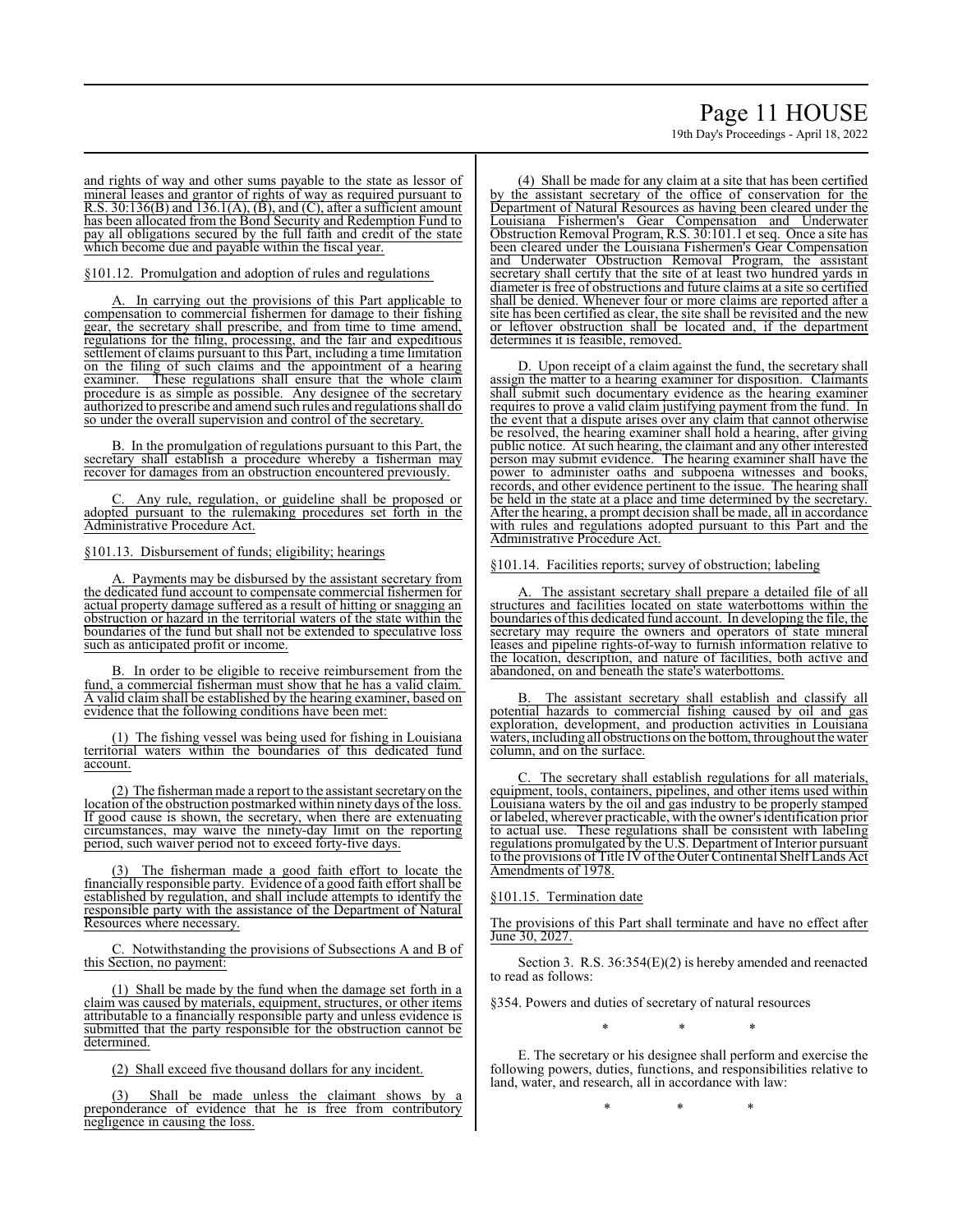## Page 12 HOUSE

19th Day's Proceedings - April 18, 2022

(2) Administer and implement laws relating to the foregoing, including without limitation the laws relative to research and development of solar energy sources, building energy conservation, including the regulation of training, certification, and quality control of home energy raters throughout the state, and energy impacted area assistance; the laws relative to coastal energy impact assistance; the laws relative to power plants and industrial fuel use; the laws relative to the Fishermen's Gear Compensation and Underwater Obstruction Removal Program and the Fishermen's Gear Compensation and Underwater Obstruction Removal Dedicated Fund Account; and the laws relative to the Fishermen's Gear Compensation Fund.

Section 4. Part XIV or Title 56 of the Louisiana Revised Statutes, comprised of R.S 56:700.1 through 700.6, is hereby repealed in its entirety.

Section 5. The state treasurer is authorized and directed to transfer any balances remaining in the Fishermen's Gear Compensation Fund repealed and abolished in Section 4 of this Act to the Fishermen's Gear Compensation and Underwater Obstruction Removal Dedicated Fund Account created in Section 2 of this Act.

Section 6. The Louisiana State Law Institute is hereby authorized and directed to arrange in alphabetical order and renumber the definitions provided in R.S 30:101.3

Section 7. This Section and Sections 1 and 6 of this Act shall become effective July 1, 2022; if vetoed by the governor and subsequently approved by the legislature, this Act shall become effective on July 1, 2022, or on the day following such approval by the legislature, whichever is later.

Section 8. This Section and Sections 2, 3, 4, and 5 of this Act shall become effective July 1, 2023."

On motion of Rep. Coussan, the amendments were adopted.

On motion of Rep. Coussan, the bill, as amended, was ordered engrossed and passed to its third reading.

#### **HOUSE BILL NO. 83—** BY REPRESENTATIVE SCHLEGEL

AN ACT

To enact R.S. 22:1338, relative to homeowner's insurance policies; to provide certain means by which a policy requirement for loss of use benefits is satisfied; and to provide for related matters.

Read by title.

Reported with amendments by the Committee on Insurance.

The committee amendments were read as follows:

## **HOUSE COMMITTEE AMENDMENTS**

Amendments proposed by House Committee on Insurance to Original House Bill No. 83 by Representative Schlegel

## AMENDMENT NO. 1

On page 1, at the beginning of line 9, insert "A."

## AMENDMENT NO. 2

On page 1, line 10, change "pay loss of use benefits" to "afford loss of use coverage, relative to a loss of use after a disaster has occurred,"

## AMENDMENT NO. 3

On page 1, line 11, after "if" and before "either" insert "a state of emergency is declared by a civil authority and"

## AMENDMENT NO. 4

On page 1, line 13, after "located" and before the period "." insert "and that area is subsequently declared to be unsafe as a result of a peril covered by the policy"

## AMENDMENT NO. 5

On page 1, delete lines 14 through 15 and insert in lieu thereof the following:

 $(2)$  A voluntary evacuation order is issued by a civil authority for the area in which the dwelling is located and that area is subsequently declared to be unsafe as a result of a"

## AMENDMENT NO. 6

On page 1, after line 16, add the following:

"B. For the purposes of this Section, insurers shall interpret, in globo, all actions of a civil authority, including but not limited to public media announcements without regard as to whether a formal evacuation order was issued in writing.

On motion of Rep. Huval, the amendments were adopted.

On motion of Rep. Huval, the bill, as amended, was ordered engrossed and passed to its third reading.

#### **HOUSE BILL NO. 143—**

BY REPRESENTATIVE BUTLER AN ACT

To amend and reenact R.S. 44:4.1(B)(31) and R.S. 46:2592 and to enact R.S. 46:2594 through 2597, relative to executive branch agency compliance with the Americans with Disabilities Act; to provide for mandatory agency policies, training, plans, and reporting related to the Americans with Disabilities Act; to provide for an effective date; and to provide for related matters.

Read by title.

Reported with amendments by the Committee on House and Governmental Affairs.

The committee amendments were read as follows:

## **HOUSE COMMITTEE AMENDMENTS**

Amendments proposed by House Committee on House and Governmental Affairs to Original House Bill No. 143 by Representative Butler

## AMENDMENT NO. 1

On page 1, line 2, after "reenact" delete "R.S. 46:2592" and insert "R.S. 44:4.1(B)(31) and R.S. 46:2592"

## AMENDMENT NO. 2

On page 1, at the end of line 2, change "state" to "executive branch"

## AMENDMENT NO. 3

On page 1, line 8, after "Section 1." delete the remainder of the line and insert the following:

"R.S. 44:4.1(B)(1) is hereby amended and reenacted to read as follows:

§4.1. Exceptions

\* \* \*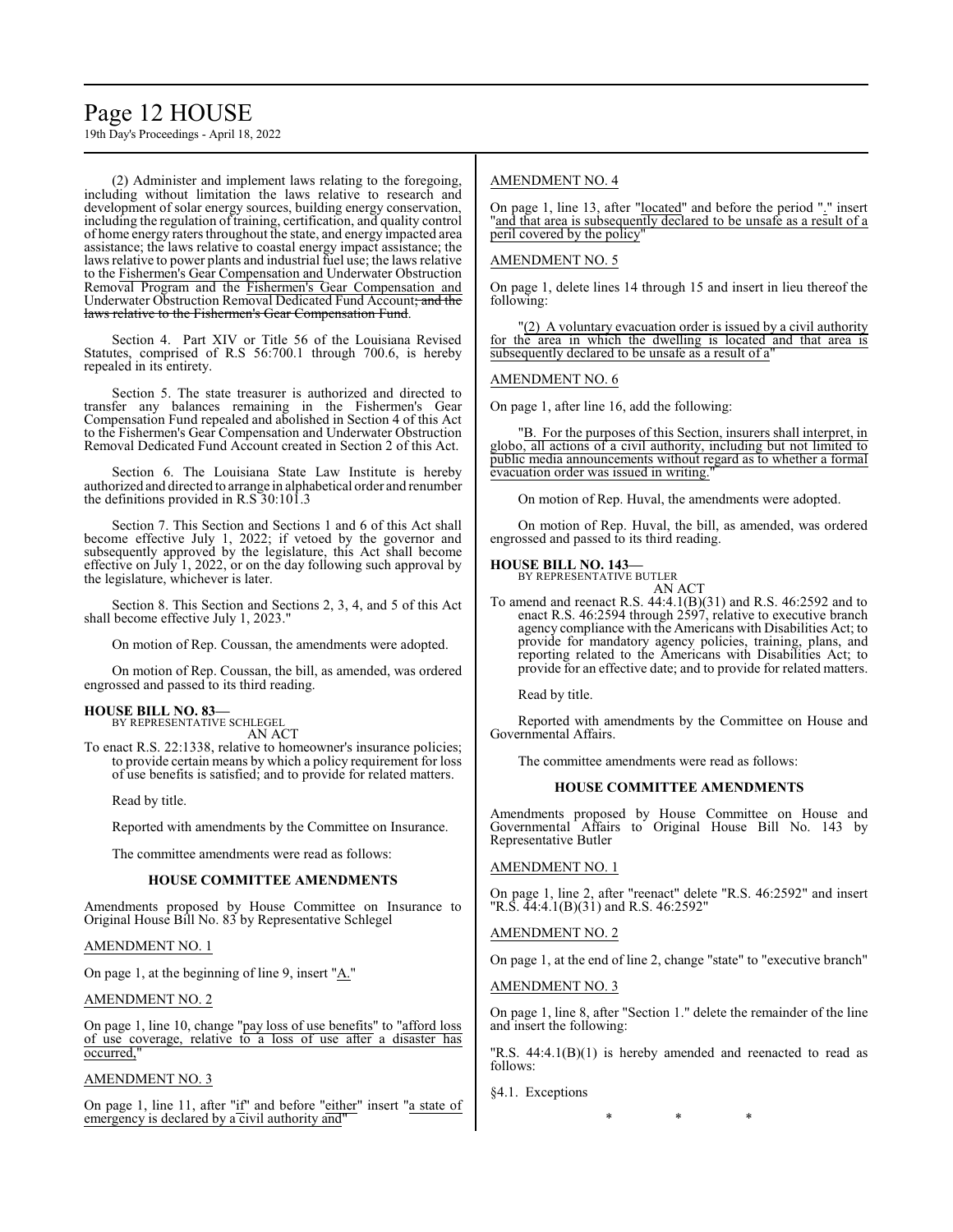19th Day's Proceedings - April 18, 2022

B. The legislature further recognizes that there exist exceptions, exemptions, and limitations to the laws pertaining to public records throughout the revised statutes and codes ofthis state. Therefore, the following exceptions, exemptions, and limitations are hereby continued in effect by incorporation into this Chapter by citation:

\* \* \*

(31) R.S. 46:56, 236.1.1 through 238, 284, 286.1, 439.1, 446.1, 1073, 1355, 1806, 1844, 1862, 1923, 2124.1, 2134, 2187, 2356, 2416, 2597, 2603, 2625

\* \* \*

Section 2. R.S. 46:2592 is hereby amended and reenacted and R.S. 46:2594 through"

## AMENDMENT NO. 4

On page 1, line 14, after "unit of" and before "state government" insert "the executive branch of"

## AMENDMENT NO. 5

On page 1, line 18, delete "means" and insert "and "ADA" mean"

## AMENDMENT NO. 6

On page 2, at the end of line 1, delete "a state" and at the beginning of line 2, delete "governmental entity which" and insert "the executive branch of state government that"

## AMENDMENT NO. 7

On page 5, line 3, change "must" to "shall"

## AMENDMENT NO. 8

On page 5, line 9, after "year," delete the remainder of the line and delete lines 10 through 19 and insert "to the office."

## AMENDMENT NO. 9

On page 5, line 21, after "heads" and before "shall" delete "that report to the governor"

## AMENDMENT NO. 10

On page 5, line 28, after "be" and before "folder" delete "filed in a confidential" insert "confidential and filed in a

On motion of Rep. Stefanski, the amendments were adopted.

On motion of Rep. Stefanski, the bill, as amended, was ordered engrossed and passed to its third reading.

## **HOUSE BILL NO. 196—** BY REPRESENTATIVE NELSON

AN ACT

To enact R.S. 17:3138.10, relative to postsecondary education; to create the Stimulating More Advanced Research and Technology Program for the purpose of awarding grants to support research in science, technology, engineering, and mathematics at public postsecondary education institutions; to provide for program administration by the Board of Regents; to specify the purposes for which grants are awarded; to create the Stimulating More Advanced Research and Technology Fund for the purpose of funding the program; to direct the state treasurer to deposit certain monies into the fund; to require the Board of Regents to report annually relative to the program; to require the Board of Regents to adopt rules relative to the program; and to provide for related matters.

Read by title.

Reported favorably by the Committee on Education.

Under the rules, the above bill was ordered engrossed and recommitted to the Committee on Appropriations.

## **HOUSE BILL NO. 215—** BY REPRESENTATIVE WHITE

AN ACT

To amend and reenact R.S. 17:497, relative to the compensation schedule for school bus operators who transport public school students; to provide changes to the method by which compensation is calculated; to require compensation for certain purchases made and costs incurred by school bus operators; to provide for an effective date; and to provide for related matters.

Read by title.

Reported favorably by the Committee on Education.

On motion of Rep. Harris, the bill was ordered engrossed and passed to its third reading.

## **HOUSE BILL NO. 226—**

BY REPRESENTATIVE TURNER AN ACT

To enact R.S. 36:259(B)(9) and Part V of Subchapter C of Chapter 5-D of Title 40 of the Louisiana Revised Statutes of 1950, to be comprised of R.S. 40:1209.1 through 1209.8, relative to education and training of healthcare professionals; to create and provide for a state healthcare workforce contract program; to provide for administration of the contract program by the Louisiana Department of Health; to provide for prioritization of funding for healthcare workforce education and training by the Louisiana Department of Health and the higher education governing boards of this state; to establish the Louisiana Healthcare Workforce Education and Training Council; to provide for the membership and duties ofthe council; to provide for duties of the Louisiana Department of Health with respect to the council; and to provide for related matters.

Read by title.

Reported with amendments by the Committee on Health and Welfare.

The committee amendments were read as follows:

## **HOUSE COMMITTEE AMENDMENTS**

Amendments proposed by House Committee on Health and Welfare to Original House Bill No. 226 by Representative Turner

## AMENDMENT NO. 1

On page 1, line 5, change "medical" to "healthcare workforce"

## AMENDMENT NO. 2

On page 2, delete lines 13 through 28 in their entirety and insert in lieu thereof the following:

"(1) Encouraging the training of mid-level practitioners such as physician assistants and nurse practitioners as well as allied health professionals who work in primary care settings"

## AMENDMENT NO. 3

On page 2, at the beginning of line 29, delete "primary care nurse practitioners"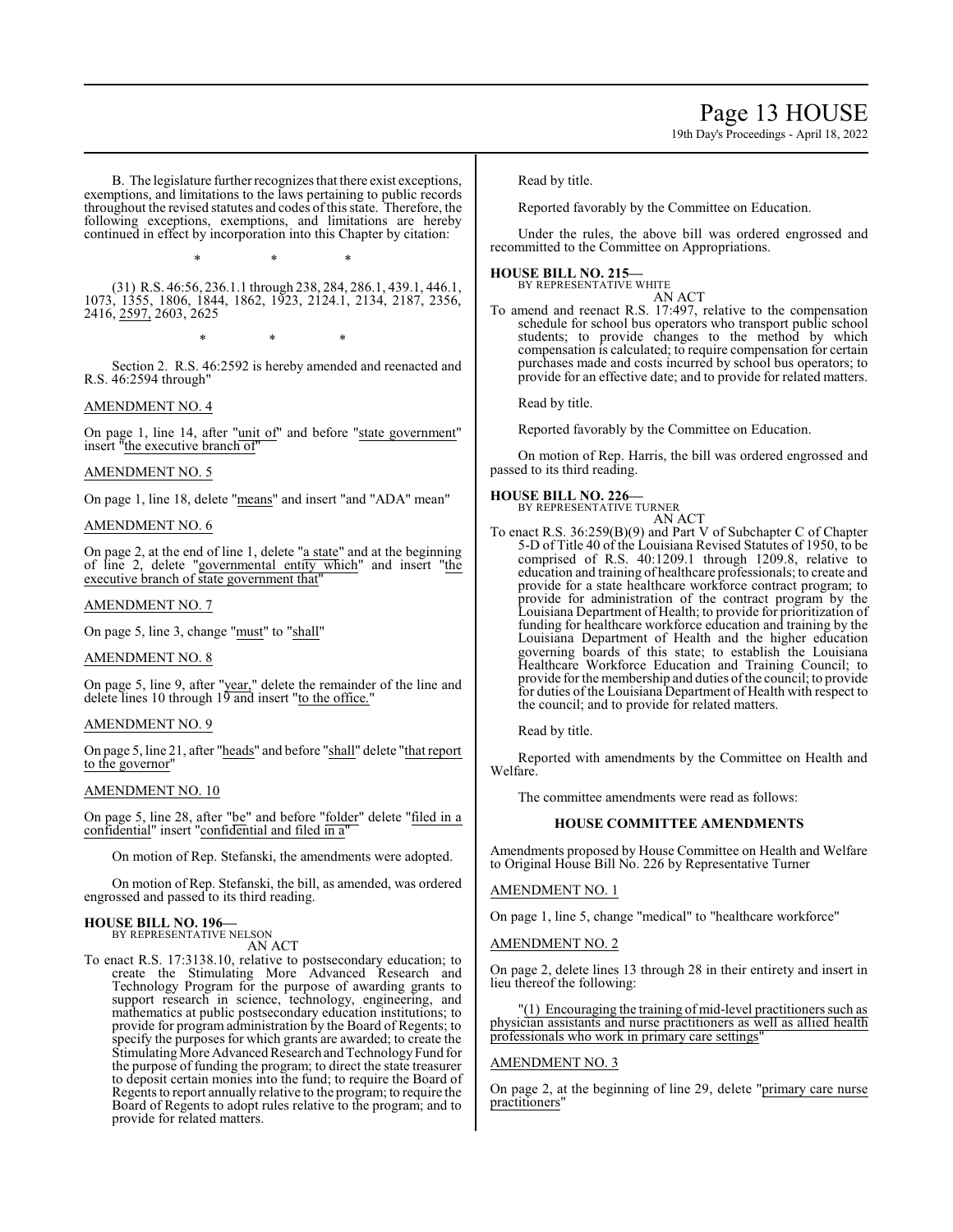## Page 14 HOUSE

19th Day's Proceedings - April 18, 2022

## AMENDMENT NO. 4

On page 3, at the beginning of line 3, change " $(4)$ " to " $(2)$ "

AMENDMENT NO. 5

On page 3, at the beginning of line 4, change "developing family medicine residencies" to "offering healthcare workforce training"

## AMENDMENT NO. 6

On page 3, line 5, change "medical schools" to "institutions of higher education" and change "family physicians" to "health care"

## AMENDMENT NO. 7

On page 3, at the beginning of line 8, change "(5)" to "(3)"

## AMENDMENT NO. 8

On page 3, between lines 12 and 13, insert the following:

"(4) Healthcare workforce needs are ever-changing; therefore, this state must implement a dynamic system for identifying and fulfilling these needs.

AMENDMENT NO. 9

On page 3, delete lines 15 through 17 in their entirety

AMENDMENT NO. 10

On page 3, at the beginning of line 18, change " $(b)$ " to " $(a)$ "

AMENDMENT NO. 11

On page 3, at the beginning of line 20, change "(c)" to "(b)"

## AMENDMENT NO. 12

On page 3, line 24, change "medical schools;" to "institutions of higher education;"

AMENDMENT NO. 13

On page 3, line 27, delete "or per-resident"

## AMENDMENT NO. 14

On page 4, delete lines 8 through 15 in their entirety

AMENDMENT NO. 15

On page 4, at the beginning of line 16, change  $"(4)"$  to  $"(2)"$ 

## AMENDMENT NO. 16

On page 4, delete lines 24 through 27 in their entirety

## AMENDMENT NO. 17

On page 4, at the beginning of line 28, change " $(6)$ " to " $(3)$ "

AMENDMENT NO. 18

On page 5, line 5, change "medical" to "healthcare workforce"

AMENDMENT NO. 19

On page 5, line 7, change "medical" to "healthcare workforce"

## AMENDMENT NO. 20

On page 5, line 8, change "medical schools;" to "institutions of higher education;

AMENDMENT NO. 21

On page 5, line 11, delete "and residents"

AMENDMENT NO. 22

On page 5, line 12, delete "the" and after "specialties" delete the remainder of the line

AMENDMENT NO. 23

On page 5, at the beginning of line 13, delete "and gynecology, and pediatrics" and at the end of the line delete "and"

AMENDMENT NO. 24

On page 5, at the beginning of line 14, delete "family physician"

AMENDMENT NO. 25

On page 5, at the end of line 16, change "medical" to "healthcare workforce"

AMENDMENT NO. 26

On page 7, line 13, change "graduate medical education and" to "healthcare"

AMENDMENT NO. 27

On page 7, line 17, delete "residency and"

AMENDMENT NO. 28

On page 7, at the end of line 20, delete "graduate medical" and at the beginning of line 21 delete "education and"

AMENDMENT NO. 29

On page 7, at the end of line 23, delete "graduate medical education" and at the beginning of line 24 delete "and"

AMENDMENT NO. 30

On page 7, line 26, delete "graduate medical education and"

AMENDMENT NO. 31

On page 8, at the end of line 1, delete "graduate" and at the beginning of line 2 delete "medical education and"

AMENDMENT NO. 32

On page 8, between lines 4 and 5, insert the following:

"(9) Study the effects of the COVID-19 pandemic and make recommendations to help the state in meeting its healthcare workforce needs including through induction of new workers into the healthcare workforce and retention of its existing healthcare workforce.

(10) Study on an ongoing basis and make recommendations concerning building of the strongest possible healthcare workforce in Louisiana. In particular, the council shall study the matter of which entities have responsibility for oversight of educational programs that produce healthcare professionals and shall make recommendations regarding the extent to which healthcare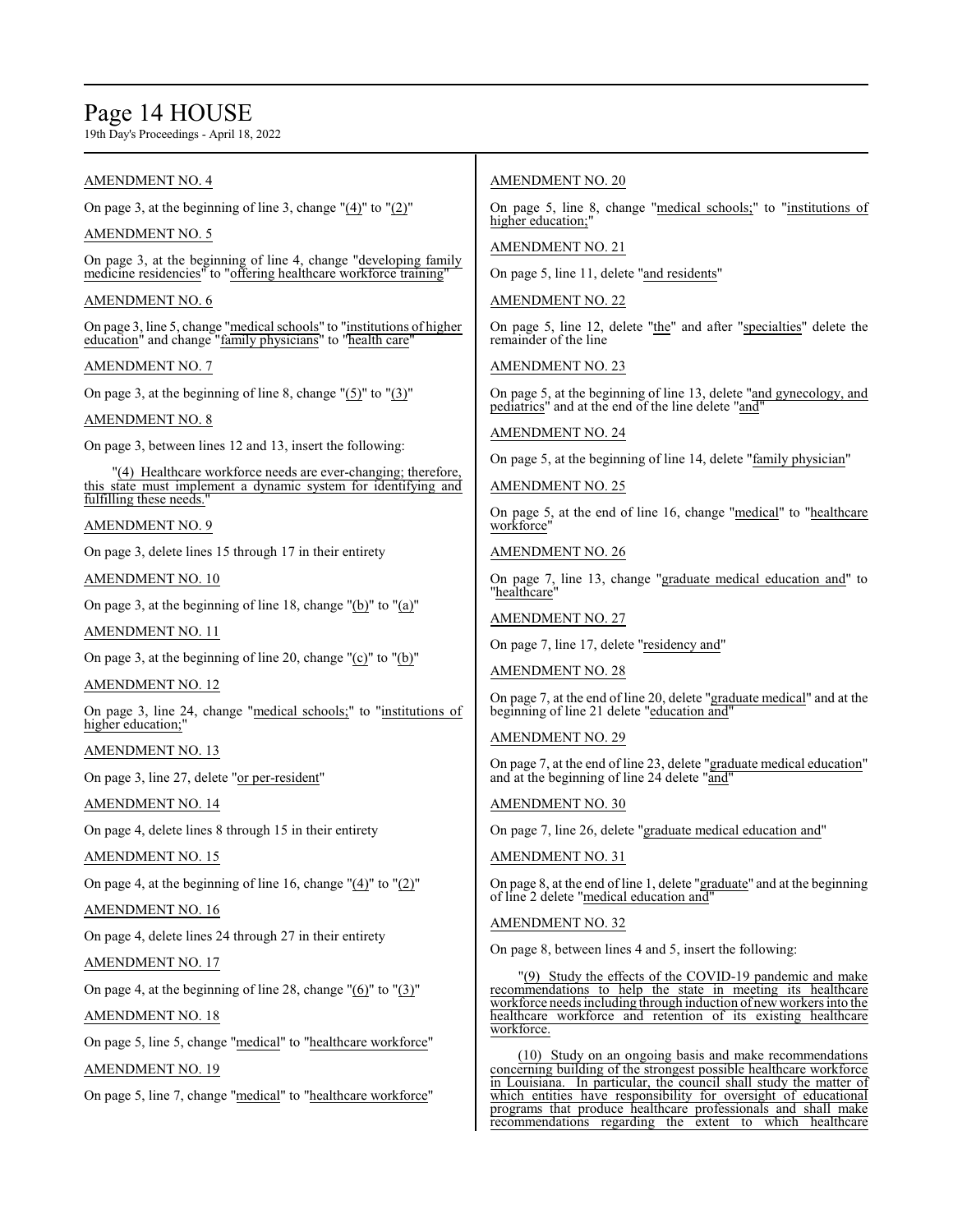## Page 15 HOUSE

19th Day's Proceedings - April 18, 2022

professional licensing boards should have influence on the structure and operation of such educational programs.

(11) Study and make recommendations concerning elimination of inefficiencies in healthcare professional licensure and credentialing and elimination of impediments to increasing the number of healthcare workers produced.

## AMENDMENT NO. 33

On page 8, line 12, delete "and family medicine" and at the end of the line delete the comma ","

## AMENDMENT NO. 34

On page 8, at the beginning of line 13, delete "primary care and family medicine residencies.

## AMENDMENT NO. 35

On page 8, at the end of line 19, change "medical education." to "health professions education and training."

AMENDMENT NO. 36

On page 8, line 28, delete "and family medicine"

## AMENDMENT NO. 37

On page 9, line 2, change "medical" to "healthcare workforce"

## AMENDMENT NO. 38

On page 9, at the end of line 4, change "medical schools," to "institutions of higher education,"

## AMENDMENT NO. 39

On page 9, line 7, after "training" delete the remainder of the line

## AMENDMENT NO. 40

On page 9, line 8, at the beginning of the line delete "other" and after "professionals" delete the remainder of the line

## AMENDMENT NO. 41

On page 9, at the beginning of line 9, delete "gynecology, pediatrics, and family medicine"

On motion of Rep. Bagley, the amendments were adopted.

On motion of Rep. Bagley, the bill, as amended, was ordered engrossed and passed to its third reading.

## **HOUSE BILL NO. 291—** BY REPRESENTATIVE EDMONDS

AN ACT

To amend and reenact R.S. 40:2009.25(A), (B), (C)(introductory paragraph), (D), (E), (F)(introductory paragraph), (9), and (12), and (H), relative to regulation of nursing homes; to revise laws pertaining to emergency preparedness among nursing homes; to require that all nursing homes maintain in effect emergency preparedness plans approved by the Louisiana Department of Health; to repeal a geographic limitation pertaining to nursing home emergency preparedness plan requirements; and to provide for related matters.

Read by title.

Reported favorably by the Committee on Health and Welfare.

On motion of Rep. Bagley, the bill was ordered engrossed and passed to its third reading.

## **HOUSE BILL NO. 299—**

BY REPRESENTATIVE AMEDEE AN ACT

To enact R.S. 42:17(E), relative to meetings of public bodies; to provide for an exception to requirements regarding meetings of public bodies; to authorize the receipt of certain information regarding natural disasters and declared emergencies by public bodies outside of an open meeting; and to provide for related matters.

Read by title.

Reported with amendments by the Committee on House and Governmental Affairs.

The committee amendments were read as follows:

## **HOUSE COMMITTEE AMENDMENTS**

Amendments proposed by House Committee on House and Governmental Affairs to Original House Bill No. 299 by Representative Amedee

## AMENDMENT NO. 1

On page 1, line 3, after "public bodies;" delete the remainder of the line and delete line 4 and insert "to authorize the receipt of certain information regarding natural disasters and declared emergencies by public bodies outside of an open meeting; and to"

## AMENDMENT NO. 2

On page 1, line 10, after "apply to" delete the remainder of the line and delete lines 11 through 16 and insert the following:

"the receipt of information regarding preparations for and response and recovery efforts directly relating to a natural disaster or declared emergency by members of a public body if no vote or other action, including formal or informal polling of members or discussion of future action by the public body, occurs."

On motion of Rep. Stefanski, the amendments were adopted.

On motion of Rep. Stefanski, the bill, as amended, was ordered engrossed and passed to its third reading.

**HOUSE BILL NO. 324—** BY REPRESENTATIVE ORGERON AN ACT

To amend and reenact R.S. 56:421(B)(5), (13), and (14) and 421(C) and to enact R.S. 56:421(B)(15), relative to the composition of the Oyster Task Force; to provide for members appointed by the Louisiana Oyster Dealers and Growers Association; and to provide for related matters.

Read by title.

Reported with amendments by the Committee on Natural Resources and Environment.

The committee amendments were read as follows:

## **HOUSE COMMITTEE AMENDMENTS**

Amendments proposed by House Committee on Natural Resources and Environment to Original House Bill No. 324 by Representative Orgeron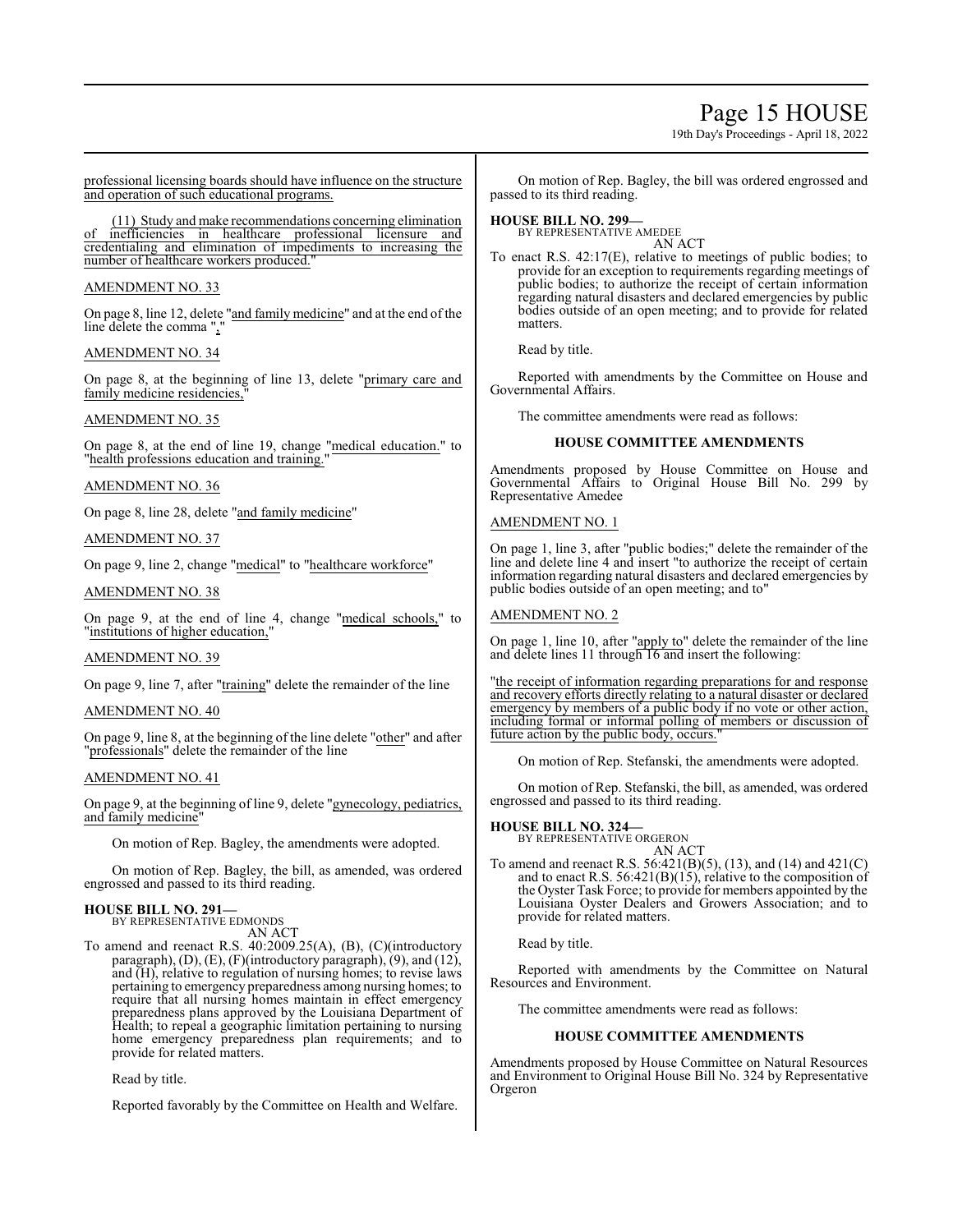## Page 16 HOUSE

19th Day's Proceedings - April 18, 2022

## AMENDMENT NO. 1

On page 1, line 2, after "R.S. 56:421(B)(5)," and before "relative" insert "(13), and (14) and 421(C) and to enact R.S. 56:421(B)(15),"

## AMENDMENT NO. 2

On page 1, delete line 6 in its entirety and insert the following in lieu thereof:

"Section 1. R.S. 56:421(B)(5), (13), and (14) and 421(C) are hereby amended and reenacted and R.S. 56:421(B)(15) is hereby enacted to read as follows:"

## AMENDMENT NO. 3

On page 1, at the end of line 12, insert the following:

"Two members appointed under the provisions of this Paragraph shall be selected at-large. Of the other two members, one shall be from Jefferson Parish and one shall be selected from either Lafourche or Terrebonne Parish."

## AMENDMENT NO. 4

On page 1 after line 14, insert the following:

"(13) One member appointed by the Louisiana Oyster Aquaculture Association.

 $(14)$ (13) One member appointed by the executive director of the Coastal Protection and Restoration Authority.

 $(15)$ (14) One member appointed by the Louisiana Oystermen Association.

C. The members appointed under the provisions of Paragraphs  $(B)(1)$  through (4) and  $\overline{(13)}$   $(14)$  of this Section shall be nonvoting members. However, they shall be considered members of the task force for determination of the number of members necessary for a quorum and for establishing the presence of a quorum."

On motion of Rep. Coussan, the amendments were adopted.

On motion of Rep. Coussan, the bill, as amended, was ordered engrossed and passed to its third reading.

## **HOUSE BILL NO. 332—**

BY REPRESENTATIVE BOURRIAQUE AN ACT

To amend and reenact R.S. 56:333(G)(1), relative to the frequency of mullet stock assessments; to require the Wildlife and Fisheries Commission to conduct a stock assessment on mullet every five years; and to provide for related matters.

Read by title.

Reported favorably by theCommittee on Natural Resources and Environment.

On motion of Rep. Coussan, the bill was ordered engrossed and passed to its third reading.

## **HOUSE BILL NO. 338—**

BY REPRESENTATIVE COUSSAN AN ACT

To amend and reenact R.S. 56:302.9(C)(2) and to repeal R.S. 56:302.9(C)(3), relative to freshwater charter boat fishing licenses; to remove freshwater charter boat fishing guide licenses; and to provide for related matters.

Read by title.

Reported by substitute by the Committee on Natural Resources and Environment.

The substitute was read by title as follows:

**HOUSE BILL NO. 1060** (Substitute for House Bill No. 338 by Representative Coussan)— BY REPRESENTATIVE COUSSAN

AN ACT

To amend and reenact R.S. 56:302.9(A)(1) and (3), relative to charter boat fishing licenses; to remove state requirement for a valid United States Coast Guard captain's license for freshwater charter boat fishing guides; and to provide for related matters.

Read by title.

On motion of Rep. Coussan, the substitute was adopted and became House Bill No. 1060 by Rep. Coussan, on behalf of the Committee on Natural Resources and Environment, as a substitute for House Bill No. 338 by Rep. Coussan.

Under the rules, lies over in the same order of business.

## **HOUSE BILL NO. 339—** BY REPRESENTATIVE COUSSAN

AN ACT To amend and reenact R.S. 22:1836(A)(2)(introductory paragraph) and to enact R.S. 22:1836(A)(3), relative to health insurance; to prohibit a coordination of benefits provision that permits a plan to delay or deny payment for rendered healthcare services solely on the basis of the insured's failure to provide existence of an additional health benefit plan; to provide for effectiveness; to provide for technical changes; and to provide for related matters.

Read by title.

Reported with amendments by the Committee on Insurance.

The committee amendments were read as follows:

## **HOUSE COMMITTEE AMENDMENTS**

Amendments proposed by House Committee on Insurance to Original House Bill No. 339 by Representative Coussan

## AMENDMENT NO. 1

On page 1, line 2, delete "To enact R.S. 22:1836(A)(3)" and insert "To amend and reenact R.S. 22:1836(A)(2)(introductory paragraph) and to enact R.S. 22:1836(A)(3)"

## AMENDMENT NO. 2

On page 1, at the beginning of line 3, change "benefit" to "benefits"

## AMENDMENT NO. 3

On page 1, line 5, after "plan;" insert "to provide for effectiveness; to provide for technical changes;"

## AMENDMENT NO. 4

On page 1, delete line 7 in its entirety and insert in lieu thereof the following:

"Section 1. R.S. 22:1836(A)(2)(introductory paragraph) is hereby amended and reenacted and  $\overline{R}$ .S. 22:1836(A)(3) is hereby enacted to read as follows:"

## AMENDMENT NO. 5

On page 1, line 9, delete "benefit" and insert "benefits"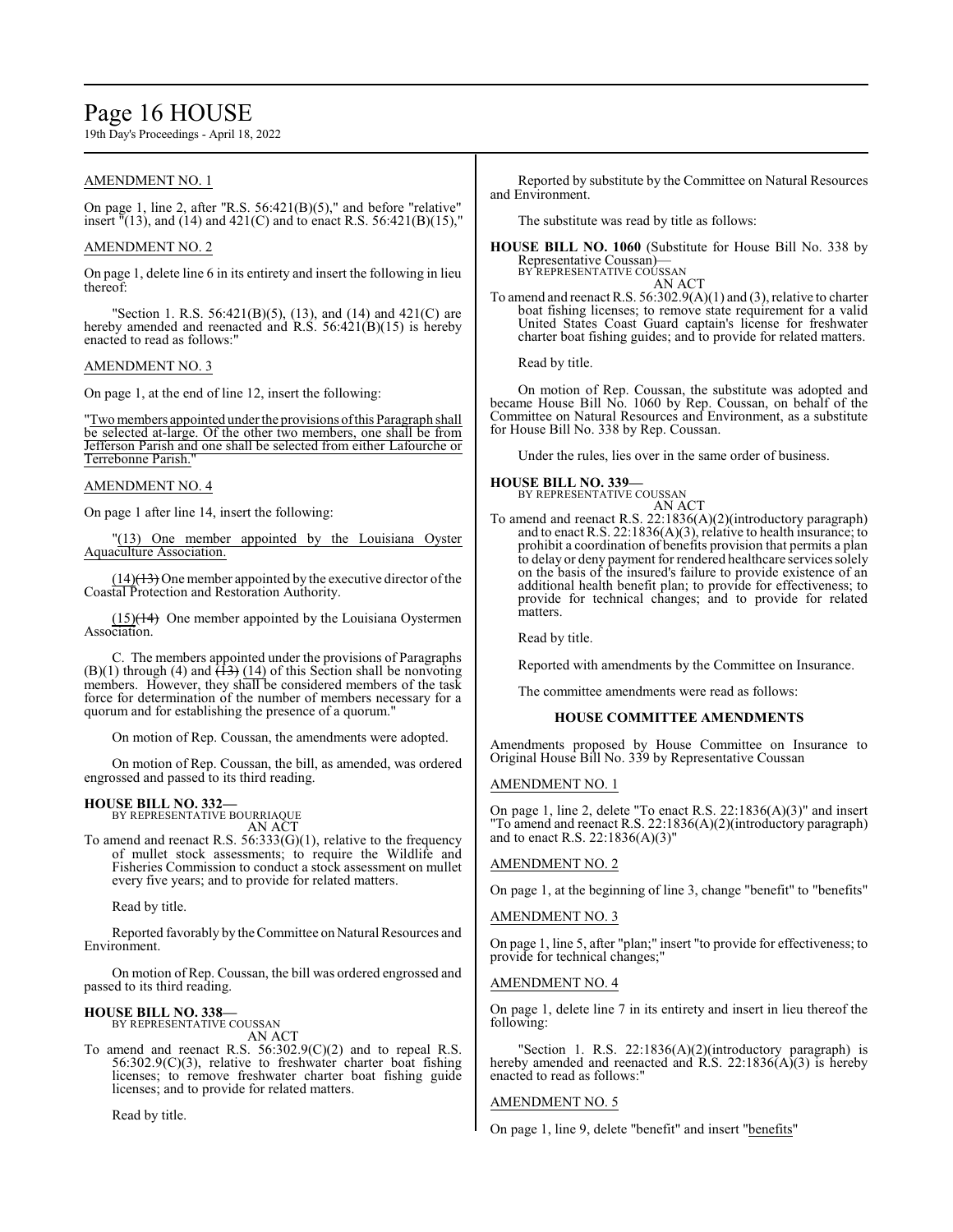## Page 17 HOUSE

19th Day's Proceedings - April 18, 2022

## AMENDMENT NO. 6

On page 1, between lines 11 and 12, add the following:

 $\Gamma(2)$  A coordination of benefit benefits provision may not be used that permits a plan to reduce its benefits on the basis of any of the following:

 $*$  \*  $*$  \*

AMENDMENT NO. 7

On page 1, line 12, change "benefit" to "benefits"

## AMENDMENT NO. 8

On page 1, at the end of line 15, add the following: "A contracted healthcare provider shall share with a plan any coordination of benefits information obtained by the provider from the insured."

On motion of Rep. Huval, the amendments were adopted.

On motion of Rep. Huval, the bill, as amended, was ordered engrossed and passed to its third reading.

## **HOUSE BILL NO. 384—** BY REPRESENTATIVE WHEAT

AN ACT

To amend and reenact R.S.  $44:4.1(B)(26)$  and to enact R.S. 40:2193.6, relative to pediatric day health care facilities licensed by the Louisiana Department of Health; to require that such facilities install cameras at their licensed premises; to require such facilities to develop and disseminate policies concerning cameras installed at their premises; to provide requirements and limitations with respect to the location and placement of such cameras; to provide authorizations and restrictions with respect to video and audio recordings made by such cameras; to exempt such video and audio recordings from the provisions of the Public Records Law; and to provide for related matters.

Read by title.

Reported with amendments by the Committee on Health and Welfare.

The committee amendments were read as follows:

## **HOUSE COMMITTEE AMENDMENTS**

Amendments proposed by House Committee on Health and Welfare to Original House Bill No. 384 by Representative Wheat

## AMENDMENT NO. 1

On page 2, line 18, after "student" delete the remainder of the line and insert in lieu thereof "pursuant to an allegation or evidence of abuse, neglect, or injury.

## AMENDMENT NO. 2

On page 2, between lines 18 and 19, insert the following:

"(d) Any member of law enforcement.

(e) Any party designated in a subpoena issued by a court of

## law."

AMENDMENT NO. 3

On page 2, line 27, delete " $(A)(6)$ " and insert in lieu thereof " $(B)(6)$ "

On motion of Rep. Bagley, the amendments were adopted.

Under the rules, the above bill, as amended, was ordered engrossed and recommitted to the Committee on House and Governmental Affairs.

## **HOUSE BILL NO. 422—**

BY REPRESENTATIVE STEFANSKI AN ACT

To amend and reenact R.S. 56:116.1(A)(6) and to enact R.S. 56:8(153) and 116.3(H), relative to the taking of deer by precharged pneumatic devices; to provide for definitions; to provide for methods of taking; to provide for requirements and restrictions; and to provide for related matters.

Read by title.

Reported favorably by the Committee on Natural Resources and Environment.

On motion of Rep. Coussan, the bill was ordered engrossed and passed to its third reading.

## **HOUSE BILL NO. 424—**

BY REPRESENTATIVE TURNER AN ACT

To amend and reenact R.S. 37:1218 and 1218.1(A), relative to administration of immunizations and vaccines by pharmacists and other licensees of the Louisiana Board of Pharmacy; to decrease the minimum age at which a person may receive an immunization or vaccine from certain licensees of the Louisiana Board of Pharmacy; to establish requirements and standards for certain licensees of the Louisiana Board of Pharmacy relative to administration of immunizations and vaccines; to make technical changes and corrections; and to provide for related matters.

Read by title.

Reported with amendments by the Committee on Health and Welfare.

The committee amendments were read as follows:

## **HOUSE COMMITTEE AMENDMENTS**

Amendments proposed by House Committee on Health and Welfare to Original House Bill No. 424 by Representative Turner

AMENDMENT NO. 1

On page 1, line 15, delete "three" and insert "seven"

AMENDMENT NO. 2

On page 2, line 27, change "three" to "seven"

AMENDMENT NO. 3

On page 3, at the end of line 7, insert "Pharmacies shall display signage in the immunization areas that inform parents and guardians of the importance of annual pediatric well-child visits."

On motion of Rep. Bagley, the amendments were adopted.

On motion of Rep. Bagley, the bill, as amended, was ordered engrossed and passed to its third reading.

**HOUSE BILL NO. 459—** BY REPRESENTATIVES CHARLES OWEN, AMEDEE, AND HORTON

AN ACT To enact R.S. 22:1054.2 and Subpart A-1 of Part I of Subchapter A of Chapter 5-D of Title 40 of the Louisiana Revised Statutes of 1950, to be comprised of R.S. 40:1152.1 through 1152.6, relative to medical care and treatment; to enact certain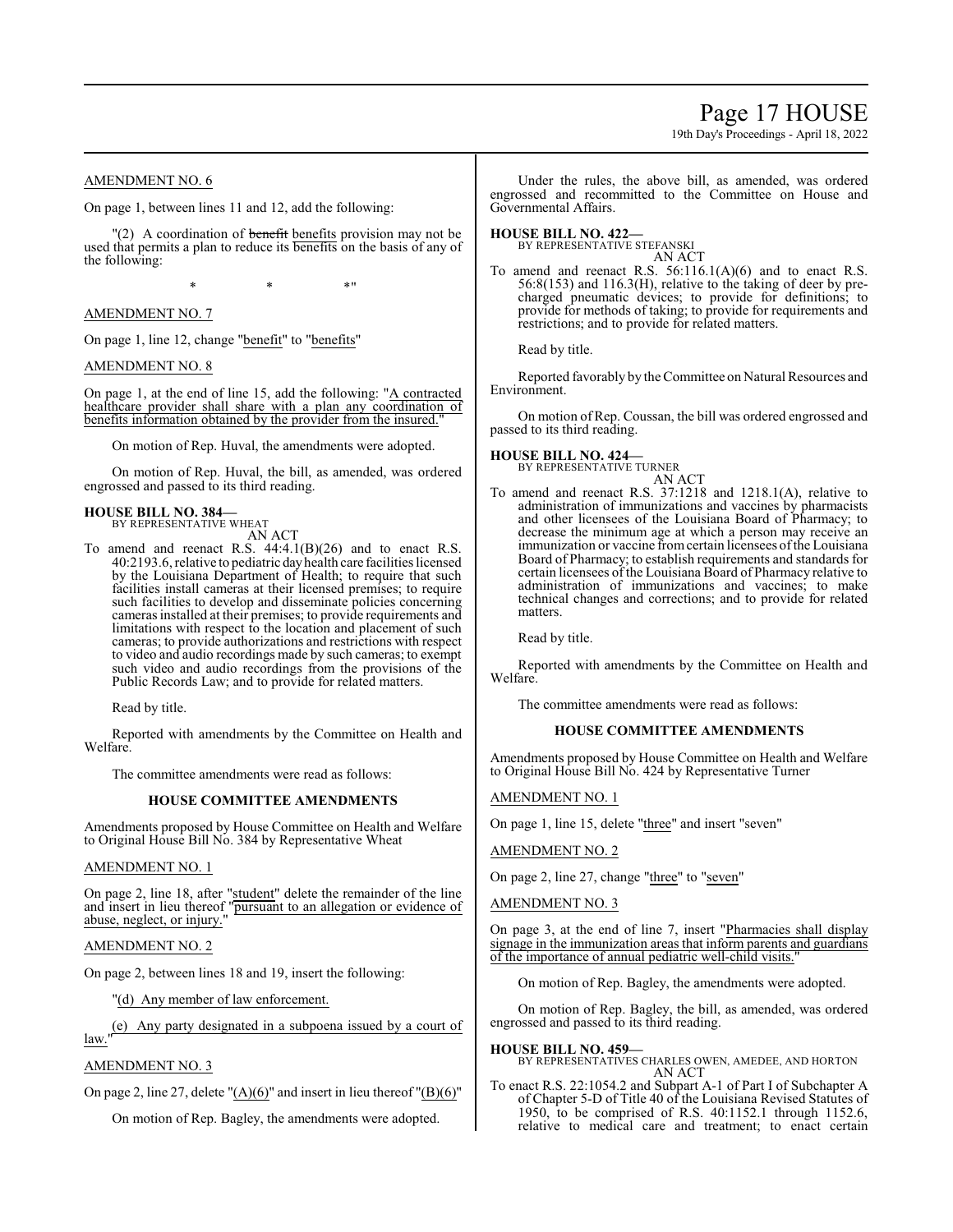## Page 18 HOUSE

19th Day's Proceedings - April 18, 2022

requirements for healthcare providers and institutions relative to life-sustaining procedures; to provide relative to insurance coverage of such procedures; to provide for construction; to provide a limitation of liability; to provide for definitions; and to provide for related matters.

Read by title.

Reported with amendments by the Committee on Health and Welfare.

The committee amendments were read as follows:

## **HOUSE COMMITTEE AMENDMENTS**

Amendments proposed by House Committee on Health and Welfare to Original House Bill No. 459 by Representative Charles Owen

## AMENDMENT NO. 1

On page 1, line 2, after "enact" and before "Subpart" insert "R.S.  $22:1054.2$  and"

## AMENDMENT NO. 2

On page 1, line 3, delete "1152.4," and insert in lieu thereof "1152.6,"

## AMENDMENT NO. 3

On page 1, line 5, after "life-sustaining" delete the remainder of the line and delete lines 6 and 7 in their entirety and insert in lieu thereof the following:

"procedures; to provide relative to insurance coverage of such procedures; to provide for construction; to provide a limitation of liability; to"

#### AMENDMENT NO. 4

On page 1, between lines 9 and 10, insert the following:

"Section 1. R.S. 22:1054.2 is hereby enacted to read as follows:

§1054.2. Requirement for access to coverage for life-sustaining procedures

No health coverage plan shall deny coverage for the provision or continuation of a directed life-sustaining procedure or service provided in accordance with the Life-Sustaining Care Act, R.S. 40:1152.1 et seq.

B. For purposes of this Section, "health coverage plan" means any hospital, health, or medical expense insurance policy, hospital or medical service contract, employee welfare benefit plan, contract, or other agreement with a health maintenance organization or a preferred provider organization, health and accident insurance policy, or any other insurance contract of this type in this state."

## AMENDMENT NO. 5

On page 1, at the beginning of line 10, change "Section 1." to "Section 2."

## AMENDMENT NO. 6

On page 1, line 11, delete "1152.4," and insert in lieu thereof "1152.6,"

AMENDMENT NO. 7

On page 1, delete lines 18 through 20 in their entirety and on page 2, delete lines 1 through 22 in their entirety and insert in lieu thereofthe following:

"The legislature hereby finds and declares that any patient whose desire for life-sustaining care is refused by a healthcare provider would benefit from laws providing for the continuance of life-sustaining care pending a transfer to a willing provider or institution. The purpose of this Subpart is to ensure the continued provision of healthcare procedures or services when a healthcare provider or healthcare institution declines to honor a request by a patient, or the patient's legal representative, for the provision or continuation of life-sustaining care until a transfer can be effected, and to make reasonable efforts to assist in the transfer of the patient to a willing provider or institution.

## AMENDMENT NO. 8

On page 3, delete lines 8 through 13 and insert in lieu thereof the following:

"(3) "Legal representative" means a person authorized by Louisiana law to consent to medical treatment on behalf of the patient.

(4) "Life-sustaining procedure" means any medical procedure or intervention which, in reasonable medical judgment, has the possibility of sustaining the life of the patient."

## AMENDMENT NO. 9

On page 3, line 14, after " $§1152.4$ ." delete the remainder of the line and insert in lieu thereof "Provision of life-sustaining procedures"

## AMENDMENT NO. 10

On page 3, line 16, after "withdrawal of" delete the remainder of the line and delete line 17 in its entirety and at the beginning of line 18 delete "a patient," and insert in lieu thereof  $\frac{1}{a}$  life-sustaining procedure,

## AMENDMENT NO. 11

On page 3, at the end of line 19, change "care." to "procedure."

## AMENDMENT NO. 12

On page 3, delete lines 20 through 27 in their entirety and insert in lieu thereof the following:

A healthcare provider or healthcare institution that is unwilling to provide a directed life-sustaining procedure pursuant to Subsection A of this Section may transfer the patient to another healthcare provider or healthcare institution capable of and willing to provide the procedure. Upon the identification of a capable and willing healthcare provider or healthcare institution by the patient or his legal representative, the unwilling healthcare provider or healthcare institution shall make a reasonable and good faith attempt to transfer the patient to the willing healthcare provider or healthcare institution identified by the patient or his legal representative. However, the unwilling healthcare provider or healthcare institution shall make a good faith effort to ensure the provision or continuation of the directed life-sustaining procedure. Any transfer of a patient pursuant to the provisions of this Subsection shall be conducted promptly upon agreement by the receiving healthcare provider or healthcare institution to admit the patient.

C. In any instance in which the services provided to a patient for the provision or continuation of a directed life-sustaining procedure are not covered by any public or private health insurance coverage, payment for the services provided in accordance with this Subpart shall remain the obligation of the patient.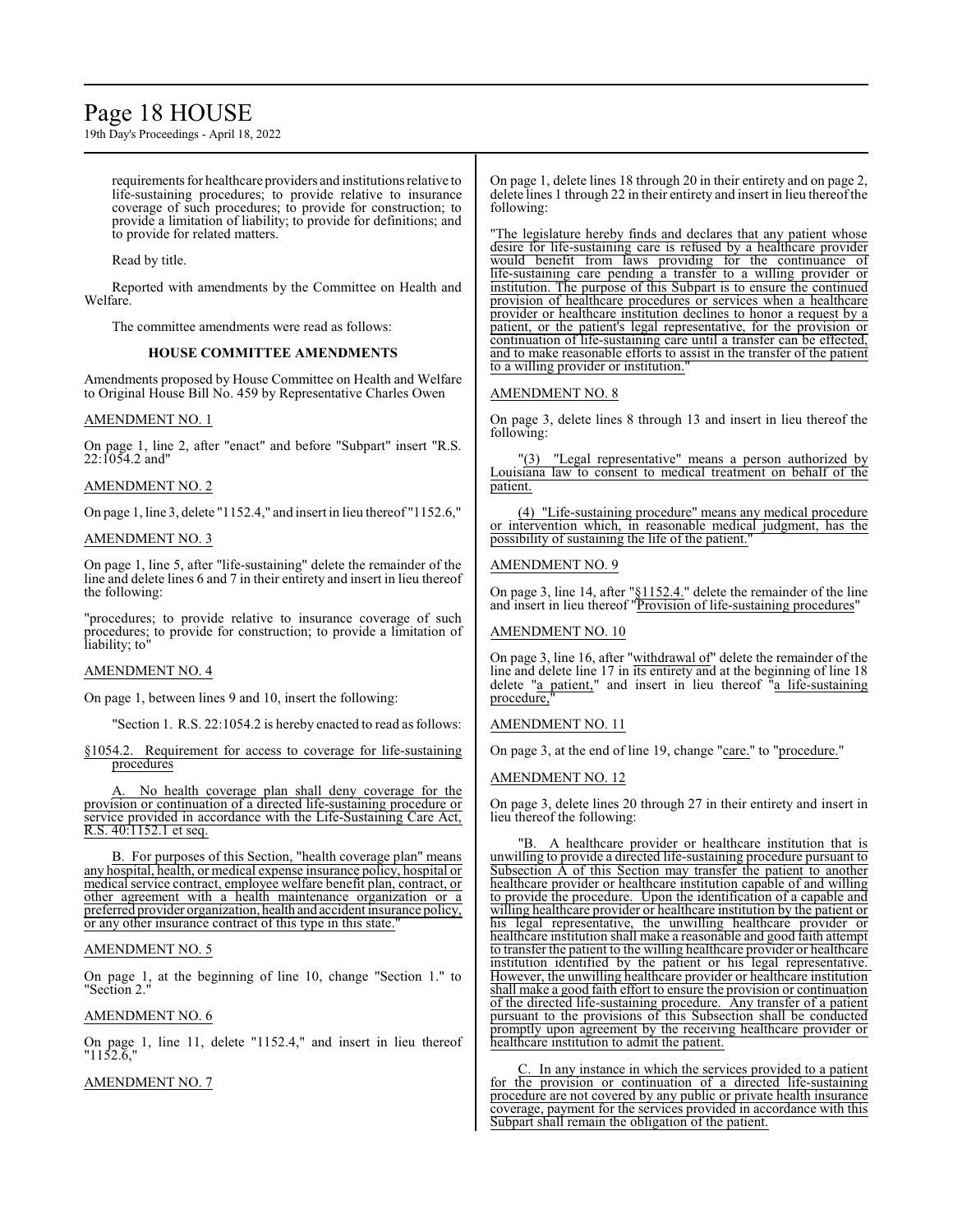## Page 19 HOUSE

19th Day's Proceedings - April 18, 2022

## §1152.5. Advance directives and other declarations and orders not affected

Nothing in this Subpart shall be construed to supersede a properly signed and executed living will, advance directive, declaration concerning life-sustaining procedures, or physician order for scope of treatment form prepared in accordance with Subpart A, B, or C of this Part or any other applicable provisions of law.

## §1152.6. Limitation of liability

Compliance with this Subpart shall not create, or be construed or interpreted to create, a new cause of action or to create a standard of care, obligation, or duty that provides a basis for a cause of action."

## AMENDMENT NO. 13

On page 3, at the beginning of line 28, change "Section 2." to "Section 3."

On motion of Rep. Bagley, the amendments were adopted.

On motion of Rep. Bagley, the bill, as amended, was ordered engrossed and passed to its third reading.

#### **HOUSE BILL NO. 470—** BY REPRESENTATIVE MCKNIGHT

AN ACT

To enact R.S. 17:3914(N), relative to personally identifiable information of public school students; to require the disclosure ofsocial security numbers of certain students; to provide for the sharing of information with the Louisiana Workforce Commission; and to provide for related matters.

Read by title.

Reported with amendments by the Committee on Education.

The committee amendments were read as follows:

## **HOUSE COMMITTEE AMENDMENTS**

Amendments proposed by House Committee on Education to Original House Bill No. 470 by Representative McKnight

## AMENDMENT NO. 1

On page 1, at the end of line 3, delete "students with" and at the beginning of line 4, delete "parental consent;" and insert "students;"

## AMENDMENT NO. 2

On page 1, line 15, after "student" and before "who" delete "in grades nine through twelve"

## AMENDMENT NO. 3

On page 1, line 16, after "diploma" insert a comma ","and delete "pursuant to R.S. 17:183.3,"

## AMENDMENT NO. 4

On page 1, delete line 18 in its entirety and insert "guardian or the permission of the student if he has reached the age of majority."

## AMENDMENT NO. 5

On page 2, delete lines 4 through 8 in their entirety and insert the following:

#### "(c) At the beginning of each school year, provide a form for granting permission as provided in Subparagraph (a) of this Paragraph. The form shall"

## AMENDMENT NO. 6

On page 2, line 11, after "employment" change the comma "," to a semicolon ";" and delete the remainder of the line and delete line 12 and insert "that other personally identifiable information will not be disclosed; and that the consent may be revoked at any time by a parent or legal guardian of a minor or by a student who has reached the age of majority."

## AMENDMENT NO. 7

On page 2, line 17, after "the information" insert a comma "," and delete the remainder of the line and delete line 18 in its entirety and insert "until the individual reaches the age of twenty-six, wage data, NorthAmerican IndustryClassification Systemdata through the third digit, and Standard Occupational Classification System data."

## AMENDMENT NO. 8

On page 2, line 22, between "whom" and "are" delete "employment data" and insert "the wage and employment data specified in Paragraph (2) of this Subsection'

## AMENDMENT NO. 9

On page 2, at the end of line 24, delete "Act." and insert "Act, 20 CFR Part 603 regarding the confidentiality of unemployment compensation information, and the provisions of R.S. 23:1660.

## AMENDMENT NO. 10

On page 2, between lines 24 and 25, insert the following:

"(5) Any agreement providing for the exchange of information pursuant to the provisions of this Subsection shall provide for the payment of any costs of disclosure of wage and employment data specified in Paragraph (2) of this Subsection.

## AMENDMENT NO. 11

On page 2, at the beginning of line 25, change  $\Gamma(5)$ " to  $\Gamma(6)$ "

## AMENDMENT NO. 12

On page 2, at the end of line 27, delete "Section." and insert "Section and the provisions of R.S. 23:1660."

On motion of Rep. Harris, the amendments were adopted.

On motion of Rep. Harris, the bill, as amended, was ordered engrossed and passed to its third reading.

#### **HOUSE BILL NO. 499—**

BY REPRESENTATIVE AMEDEE AN ACT

To enact R.S. 17:1807(D) through (F), relative to postsecondary education; to create a fund for the purpose of funding tuition exemptions and reduction in textbook costs for persons age fifty-five and older; to provide that the Board of Regents shall administer the fund; to direct the state treasurer to deposit certain amounts into the fund; and to provide for related matters.

Read by title.

Reported with amendments by the Committee on Education.

The committee amendments were read as follows: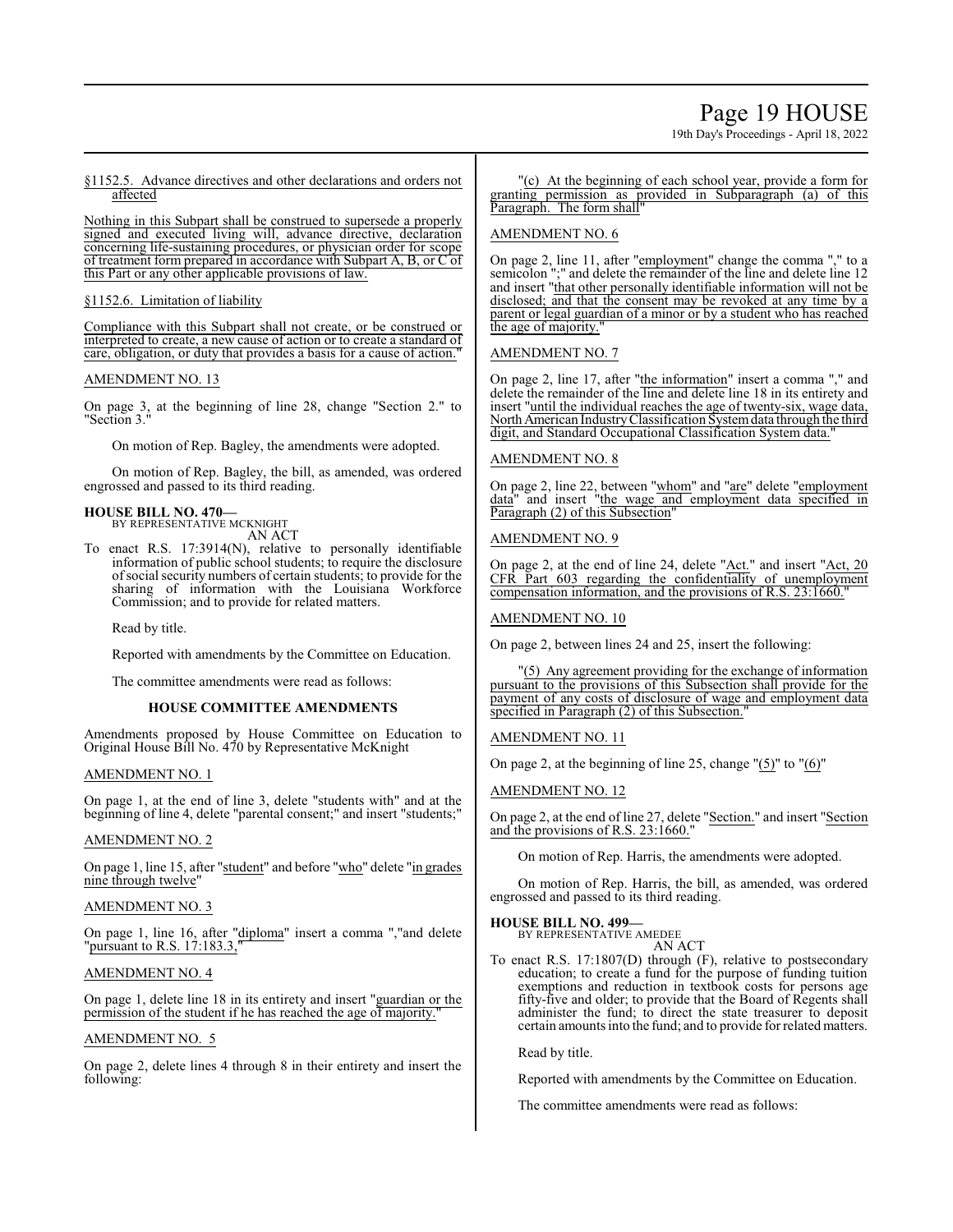## **HOUSE COMMITTEE AMENDMENTS**

Amendments proposed by House Committee on Education to Original House Bill No. 499 by Representative Amedee

## AMENDMENT NO. 1

On page 1, at the end of line 11, delete "(PRIME Fund)" and insert "(PRIME) Fund"

## AMENDMENT NO. 2

On page 2, at the end of line 9, insert "Disbursements from the fund shall not exceed two hundred dollars per credit hour."

On motion of Rep. Harris, the amendments were adopted.

Under the rules, the above bill, as amended, was ordered engrossed and recommitted to the Committee on Appropriations.

## **HOUSE BILL NO. 509—** BY REPRESENTATIVE MINCEY

AN ACT

To enact R.S. 17:420, relative to public school teachers; to require the state Department of Education to maintain a database and to report to the legislative education committees on training that professional teachers are required to complete; and to provide for related matters.

Read by title.

Reported favorably by the Committee on Education.

On motion of Rep. Harris, the bill was ordered engrossed and passed to its third reading.

#### **HOUSE BILL NO. 510—** BY REPRESENTATIVE MINCEY

AN ACT

To enact R.S. 17:420, relative to public school teachers; to provide relative to the effectiveness of requirements for training of professional teachers; and to provide for related matters.

Read by title.

Reported with amendments by the Committee on Education.

The committee amendments were read as follows:

## **HOUSE COMMITTEE AMENDMENTS**

Amendments proposed by House Committee on Education to Original House Bill No. 510 by Representative Mincey

## AMENDMENT NO. 1

On page 1, line 11, between "compensated" and "or" insert "and not participating in local professional development activities"

On motion of Rep. Harris, the amendments were adopted.

On motion of Rep. Harris, the bill, as amended, was ordered engrossed and passed to its third reading.

## **HOUSE BILL NO. 557—**

BY REPRESENTATIVE WILLARD AN ACT

To enact R.S. 22:1033.1 and Subpart E of Part I of Chapter 5-E of Title 40 of the Louisiana Revised Statutes of 1950, to be comprised of R.S. 40:1248.21, relative to the dispensation of contraceptives; to require a health coverage plan to provide reimbursement for a six-month supply of contraceptive drugs dispensed at one time; to provide for the Louisiana Department of Health relative to requiring health plans of the state Medicaid program to provide reimbursement for a six-month supply of contraceptive drugs dispensed at one time; to provide for a required usage period; to provide for definitions; and to provide for related matters.

Read by title.

Reported with amendments by the Committee on Insurance.

The committee amendments were read as follows:

## **HOUSE COMMITTEE AMENDMENTS**

Amendments proposed by House Committee on Insurance to Original House Bill No. 557 by Representative Willard

## AMENDMENT NO. 1

On page 1, line 5, change "twelve-month" to "six-month"

## AMENDMENT NO. 2

On page 1, line 7, change "twelve-month" to "six-month"

AMENDMENT NO. 3

On page 1, line 12, change "twelve-month" to "six-month"

AMENDMENT NO. 4

On page 1, line 15, change "twelve-month" to "six-month"

AMENDMENT NO. 5

On page 1, at the beginning of line 19, change "twelve" to "six" and change "twelve-month" to "six-month"

## AMENDMENT NO. 6

On page 2, line 1, after "available" and before the period "." insert a comma "," and "and if the prescribing provider is contracted with the health coverage plan or the plan's pharmacy benefit manager to dispense outpatient prescription drugs through the plan's pharmacy benefit

AMENDMENT NO. 7

On page 2, line 12, change "twelve-month" to "six-month"

AMENDMENT NO. 8

On page 2, line 15, change "twelve-month" to "six-month"

AMENDMENT NO. 9

On page 2, line 18, change "twelve" to "six"

AMENDMENT NO. 10

On page 2, line 19, change "twelve-month" to "six-month"

On motion of Rep. Huval, the amendments were adopted.

Under the rules, the above bill, as amended, was ordered engrossed and recommitted to the Committee on Appropriations.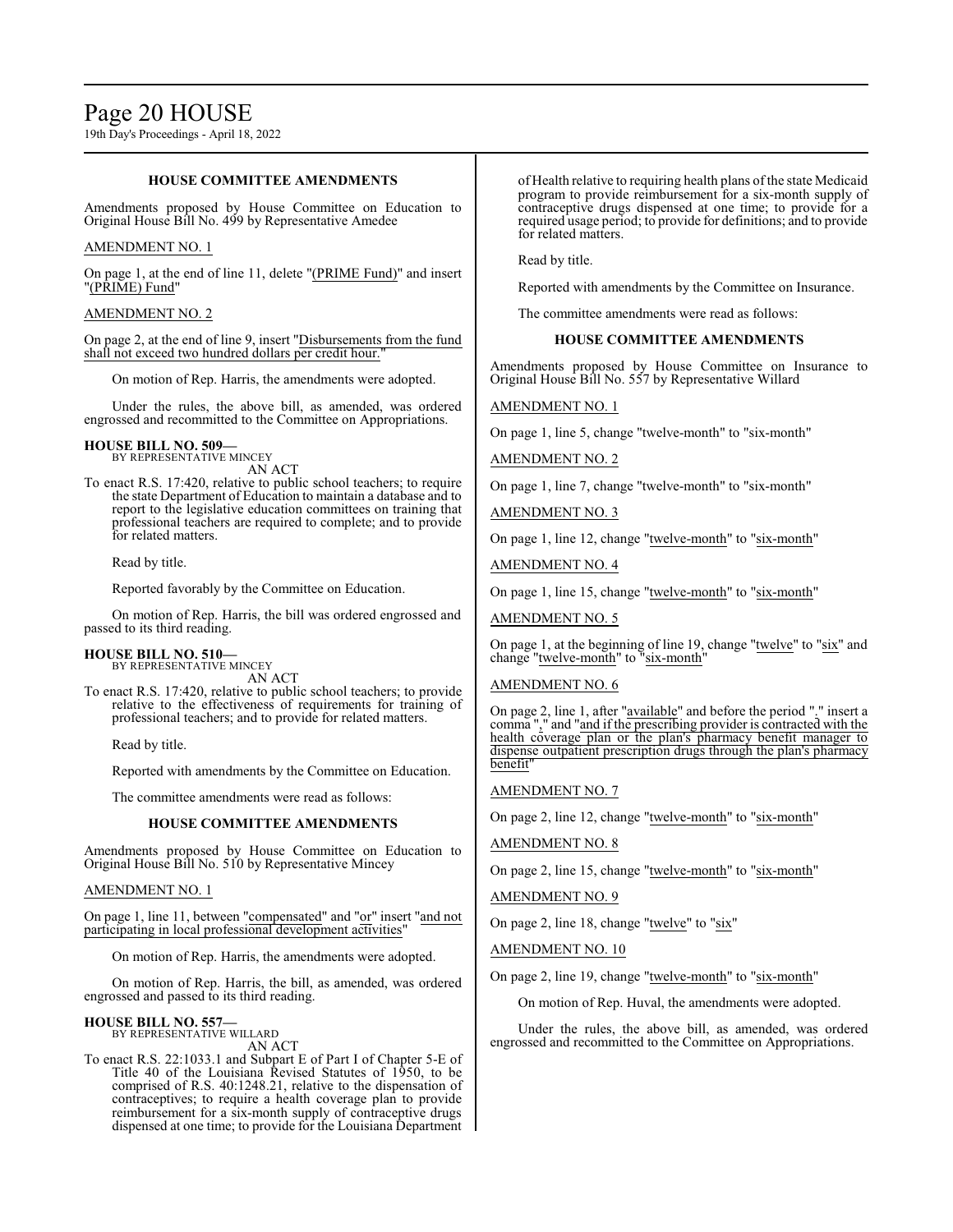## Page 21 HOUSE

19th Day's Proceedings - April 18, 2022

## **HOUSE BILL NO. 634—**

BY REPRESENTATIVE MCMAHEN AN ACT

To amend and reenact R.S. 14:43.1(A)(3)(introductory paragraph) and  $(C)(2)$ ,  $43.2(C)(2)$  and  $(3)(introductory)$  paragraph),  $80(A)(1)$ ,  $80.1(A)$ ,  $81.1(E)(5)(a)$  and (b) and (G)(introductory paragraph), 81.2(A)(1) and (2)(introductory paragraph), (B)(1), (2), and (3)(a), 81.3(A)(1), (2), (3), and (5), (B)(1)(a) and (c) and (C)(1), 91.13(A), 92(A)(introductory paragraph), 93(A), 93.2.3(A)(1), and  $283(A)(3)$ , relative to offenses against minors; to provide relative to the age of offenders; to raise the age of offenders to eighteen in certain offenses; and to provide for related matters.

Read by title.

Reported favorably by the Committee on Administration of Criminal Justice.

On motion of Rep. Bacala, the bill was ordered engrossed and passed to its third reading.

# **HOUSE BILL NO. 640—** BY REPRESENTATIVE WRIGHT

AN ACT

To enact Subpart E of Part IV of Subchapter A of Ch. 5-D of Title 40 of the Louisiana Revised Statutes, to be comprised of R.S. 40:1177.1, relative to vaccines and vaccine-related pharmaceuticals; to require sufficient information regarding vaccines and vaccine-related pharmaceuticals distributed in the state; to require the Louisiana Department of Health to provide certain information; and to provide for related matters.

Read by title.

Reported with amendments by the Committee on Health and Welfare.

The committee amendments were read as follows:

## **HOUSE COMMITTEE AMENDMENTS**

Amendments proposed by House Committee on Health and Welfare to Original House Bill No. 640 by Representative Wright

## AMENDMENT NO. 1

On page 1, at the beginning of line 18, after "on" and before "the vaccine" delete "the packaging of" and insert in lieu thereof "a copy of the insert provided to the consumer with"

On motion of Rep. Bagley, the amendments were adopted.

On motion of Rep. Bagley, the bill, as amended, was ordered engrossed and passed to its third reading.

## **HOUSE BILL NO. 661—** BY REPRESENTATIVE HILFERTY

AN ACT

To enact R.S. 29:736(E), relative to state buildings; to exempt state buildings and facilities from locally declared disasters and emergencies; and to provide for related matters.

Read by title.

Reported favorably by the Committee on House and Governmental Affairs.

On motion ofRep. Stefanski, the bill was ordered engrossed and passed to its third reading.

## **HOUSE BILL NO. 682—**

BY REPRESENTATIVE BROWN AN ACT

To enact R.S. 22:1679, relative to a claims adjuster database; to require the Department of Insurance to create and maintain a database of claims adjusters working in this state; to provide requirements for each profile in the database; to provide for accessability by the public; and to provide for related matters.

Read by title.

Reported with amendments by the Committee on Insurance.

The committee amendments were read as follows:

## **HOUSE COMMITTEE AMENDMENTS**

Amendments proposed by House Committee on Insurance to Original House Bill No. 682 by Representative Brown

AMENDMENT NO. 1

On page 1, delete line 17 in its entirety

AMENDMENT NO. 2

On page 1, line 18, change " $(4)$ " to " $(3)$ "

AMENDMENT NO. 3

On page 1, line 19, change " $(5)$ " to " $(4)$ "

AMENDMENT NO. 4

On page 2, delete lines 1 and 2 in their entirety

AMENDMENT NO. 5

On page 2, line 3, change "(7)" to "(5)"

AMENDMENT NO. 6

On page 2, line 4, change "(8)" to "(6)"

AMENDMENT NO. 7

On page 2, line 5, change "(9)" to "(7)"

## AMENDMENT NO. 8

On page 2, delete line 6 in its entirety and insert in lieu thereof the following:

"(8) Any administrative action taken against the claims adjuster."

## AMENDMENT NO. 9

On page 2, delete lines 7 and 8 in their entirety

On motion of Rep. Huval, the amendments were adopted.

On motion of Rep. Huval, the bill, as amended, was ordered engrossed and passed to its third reading.

## **HOUSE BILL NO. 683—**

BY REPRESENTATIVE CREWS AN ACT

To amend and reenact R.S. 56:2011(D) and (E), relative to royalties on dredged materials; to provide for exemptions from payment of certain royalties and bond requirements; and to provide for related matters.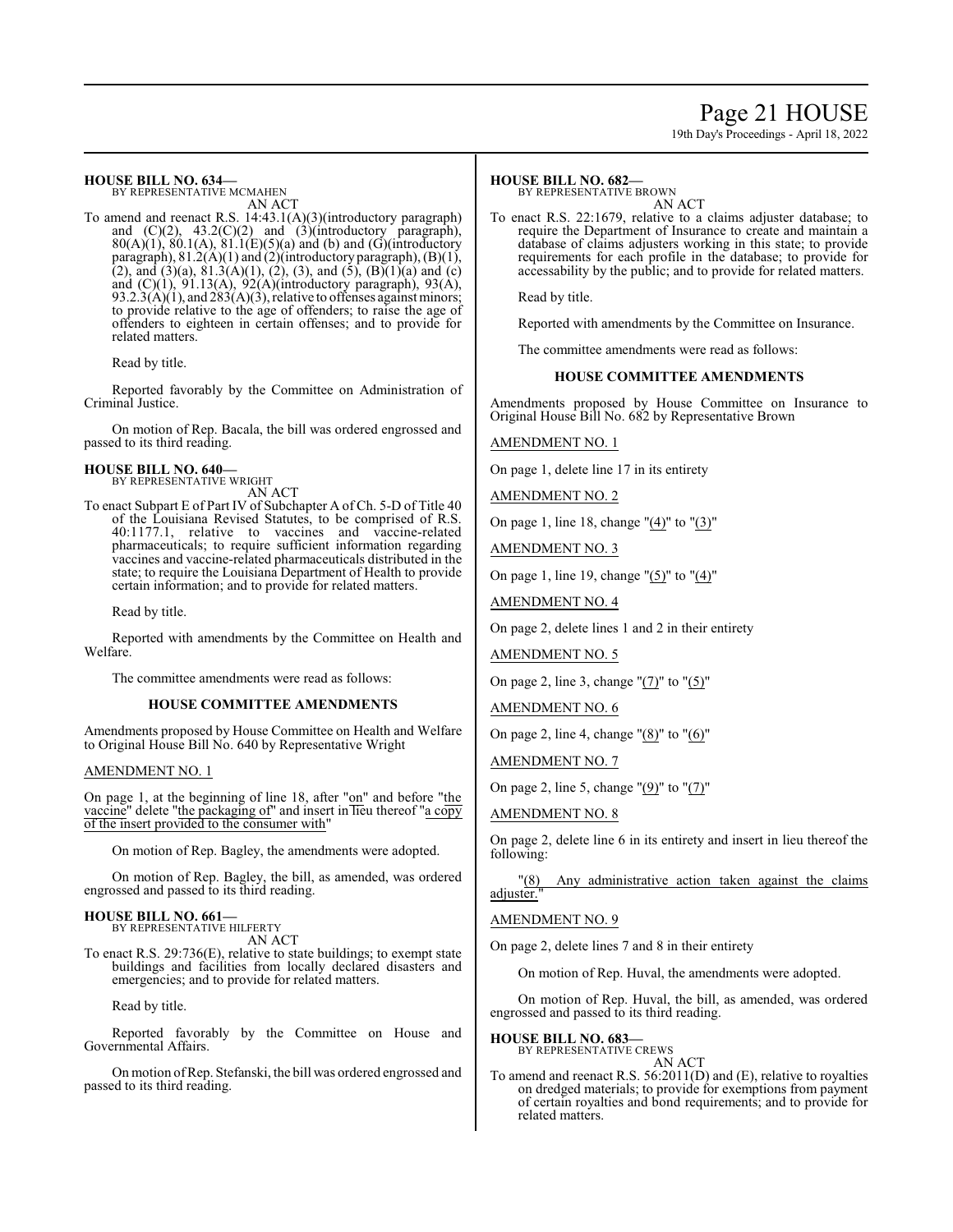## Page 22 HOUSE

19th Day's Proceedings - April 18, 2022

## Read by title.

Reported with amendments by the Committee on Natural Resources and Environment.

The committee amendments were read as follows:

## **HOUSE COMMITTEE AMENDMENTS**

Amendments proposed by House Committee on Natural Resources and Environment to Original House Bill No. 683 by Representative Crews

## AMENDMENT NO. 1

On page 1, line 2, after "reenact" and before the comma "," delete "R.S. 56:2011(E)" and insert "R.S. 56:2011(D) and (E)".

## AMENDMENT NO. 2

On page 1, line 6, after "Section 1." and before "hereby" delete "R.S.  $56:2011(E)$  is" and insert "R.S.  $56:2011(D)$  and (E) are"

## AMENDMENT NO. 3

On page 1, between lines 8 and 9, insert the following:

"D. Only holders of Class A and D licenses shall be authorized to sell fill sand or fill material dredged. Holders of Class B, C,  $\overline{D}$ , or E licenses shall not sell fill sand or fill material which was dredged or caused to be dredged under authority of those licenses."

On motion of Rep. Coussan, the amendments were adopted.

On motion of Rep. Coussan, the bill, as amended, was ordered engrossed and passed to its third reading.

**HOUSE BILL NO. 689—** BY REPRESENTATIVE SCHAMERHORN AN ACT

To amend and reenact R.S. 56:306.2(B), 306.3, 306.4(Section heading) and (C)(1), and 306.5(A) and to enact R.S. 56:306.1 and  $306.2(A)(2)$ , relative to licenses; to create the retail seafood dealer's license; to provide for license required to buy and sell seafood; and to provide for related matters.

Read by title.

Reported with amendments by the Committee on Natural Resources and Environment.

The committee amendments were read as follows:

## **HOUSE COMMITTEE AMENDMENTS**

Amendments proposed by House Committee on Natural Resources and Environment to Original House Bill No. 689 by Representative Schamerhorn

## AMENDMENT NO. 1

On page 3, line 25, after "is" delete the remainder of the line and insert "two hundred thirty dollars"

## AMENDMENT NO. 2

On page 3, line 26, after "and" and before "dollars" change "four hundred five" to "nine hundred twenty"

## AMENDMENT NO. 3

On page 5, after line 3, insert the following:

"Section 2. The changes to license fees contained in this Act shall be phased in by the department, where starting on November 15, 2022 and for the duration of the 2023 commercial license year, the resident fee is \$167.50 and the nonresident fee is \$662.50 and the remainder of each fee increase shall be implemented starting on November 15, 2023."

On motion of Rep. Coussan, the amendments were adopted.

On motion of Rep. Coussan, the bill, as amended, was ordered engrossed and passed to its third reading.

## **HOUSE BILL NO. 701—**

BY REPRESENTATIVE HILFERTY AN ACT

To amend and reenact R.S. 29:727(D) and 737(C) and to enact R.S. 29:724.1, relative to emergency preparedness; to provide relative to declarations of states of emergency; to provide for the termination of states of emergency; to provide for the duration of states of emergency; to provide for approval of an extension of a declaration of emergency under certain circumstances; and to provide for related matters.

Read by title.

Reported with amendments by the Committee on House and Governmental Affairs.

The committee amendments were read as follows:

## **HOUSE COMMITTEE AMENDMENTS**

Amendments proposed by House Committee on House and Governmental Affairs to Original House Bill No. 701 by Representative Hilferty

## AMENDMENT NO. 1

On page 4, between lines 19 and 20, insert the following:

"C. The termination of a state of disaster or emergency pursuant to this Section shall not affect an election being conducted in accordance with R.S. 18:401.1, 401.2, or 402.3.

## AMENDMENT NO. 2

On page 4, line 26, between "exist." and "The state" insert "However, no state of emergencymay continue for longer than thirty days unless extended by the parish president, and no continuous state of emergency may continue for a period of more than ninety days unless approved by the parish governing authority.

 $(2)$ "

## AMENDMENT NO. 3

On page 4, line 27, after "proclamation" insert a period "." and delete the remainder of the line and delete line 28 and on line 29 delete "president."

## AMENDMENT NO. 4

On page 5, line 5, between "issued." and "All" insert the following:

"The termination of a state of disaster or emergency pursuant to this Paragraph shall not affect an election being conducted in accordance with R.S. 18:401.1, 401.2, or 402.3.

 $(3)$ "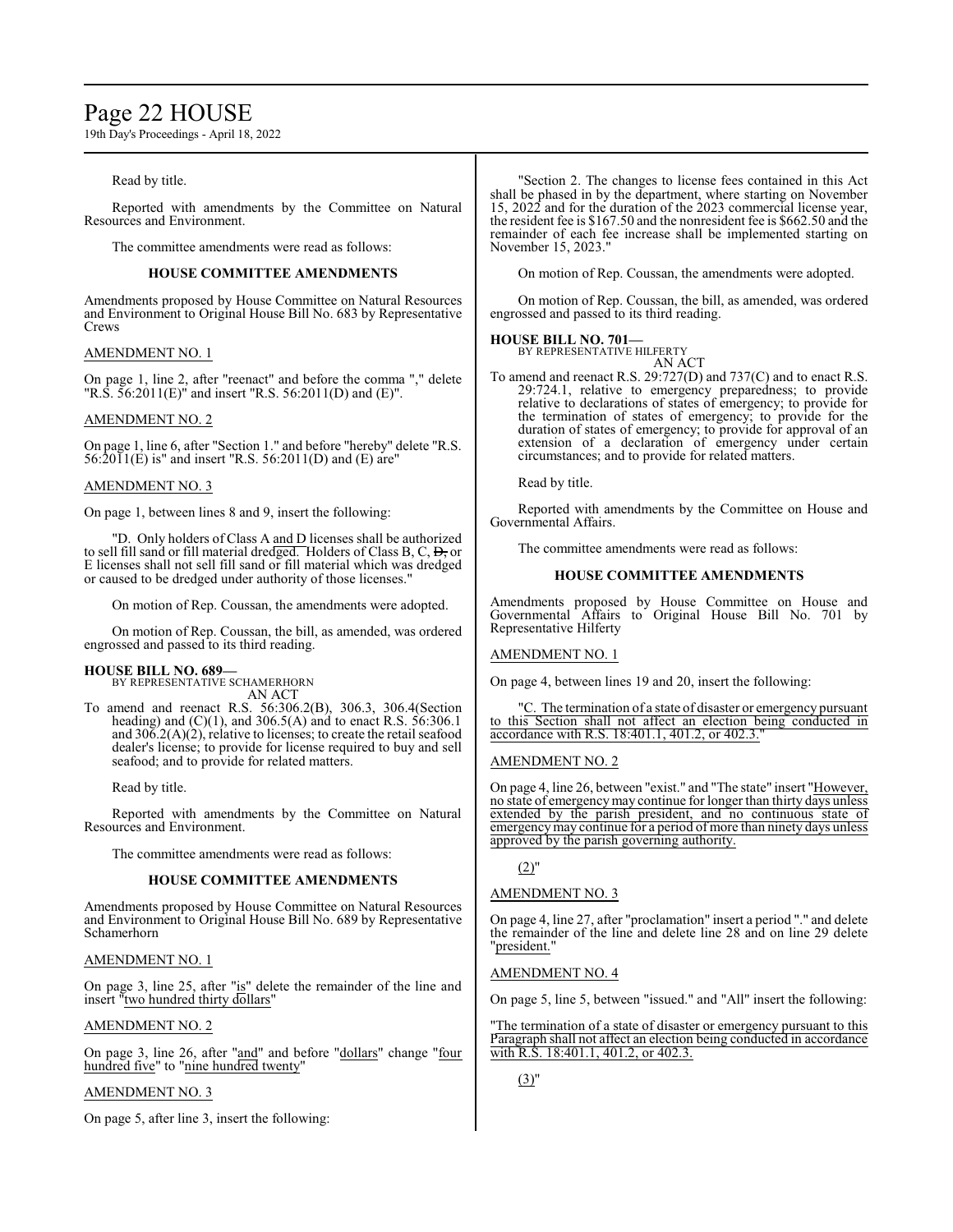19th Day's Proceedings - April 18, 2022

## AMENDMENT NO. 5

On page 5, delete lines 12 through 15

## AMENDMENT NO. 6

On page 5, line 21, after "exist." delete the remainder of the line and on line 22, delete "by executive order or proclamation, but" and insert "However,"

## AMENDMENT NO. 7

On page 5, line 23, after "executive officer" change the period "." to a comma "," and insert the following:

"and no continuous state of emergency may continue for a period of more than ninety days unless approved by the municipal governing authority.

(2)"

## AMENDMENT NO. 8

On page 6, line 1, between "issued." and "All" insert the following:

"The termination of a state of disaster or emergency pursuant to this Paragraph shall not affect an election being conducted in accordance with R.S. 18:401.1, 401.2, or 402.3.

## $(3)$ "

## AMENDMENT NO. 9

On page 6, delete lines 9 through 13

On motion of Rep. Stefanski, the amendments were adopted.

On motion of Rep. Stefanski, the bill, as amended, was ordered engrossed and passed to its third reading.

## **HOUSE BILL NO. 707—**

BY REPRESENTATIVE DUPLESSIS AN ACT

To enact Code of Criminal Procedure Article 985.2, relative to expungement of records; to provide relative to automated expungement of certain criminal records; to require the Louisiana Bureau of Criminal Identification and Information to send certain records to the Louisiana Supreme Court Case Management Information System; to provide relative to duties of the clerks of district courts; to authorize the adoption of rules and regulations by state police and the supreme court; to provide that no person shall have a cause of action resulting from the omission of their records for automated expungement; and to provide for related matters.

Read by title.

Reported with amendments by the Committee on Administration of Criminal Justice.

The committee amendments were read as follows:

## **HOUSE COMMITTEE AMENDMENTS**

Amendments proposed by House Committee on Administration of Criminal Justice to Original House Bill No. 707 by Representative Duplessis

## AMENDMENT NO. 1

On page 1, line 6, after "courts" delete the remainder of the line and on line 7, delete "Identification and Information"

## AMENDMENT NO. 2

On page 2, line 6, after "shall" and before "send" delete "verify, process, and"

## AMENDMENT NO. 3

On page 2, line 7, after "records" and before "expunged" insert "identified pursuant to Paragraph A of this Article to be"

## AMENDMENT NO. 4

On page 2, line 8, after "courts of Louisiana" insert a period "." and delete the remainder of the line and delete lines 9 and 10 in their entirety and insert the following:

The clerks of the district courts of Louisiana shall verify and identify such records as

## AMENDMENT NO. 5

On page 2, line 13, after "to" and before "the" insert "the Louisiana Supreme Court Case Management Information System, the Louisiana Bureau of Criminal Identification and Information,

## AMENDMENT NO. 6

On page 2, line 15, after "The" and before "district" insert "Louisiana Supreme Court Case Management Information System, the Louisiana Bureau of Criminal Identification and Information, the

On motion of Rep. Bacala, the amendments were adopted.

Under the rules, the above bill, as amended, was ordered engrossed and recommitted to the Committee on Appropriations.

## **HOUSE BILL NO. 718—**

BY REPRESENTATIVE CHARLES OWEN AN ACT

To amend and reenact R.S. 56:3000(G), 3001, 3002, and 3004(Section heading), (A)(2) and (3), and (B)(introductory paragraph) and to enact R.S.  $56:3000(F)(4)$  and  $(5)$ , relative to hunting and fishing licenses; to provide additional eligibility for resident recreational license rates; to provide for the cost of a Senior/Retired Military combination license; to provide for conflicts with other law; to provide for effective date and conditions of enactment; and to provide for related matters.

Read by title.

Reported favorably by the Committee on Natural Resources and Environment.

On motion of Rep. Coussan, the bill was ordered engrossed and passed to its third reading.

## **HOUSE BILL NO. 731—**

BY REPRESENTATIVE DUPLESSIS AN ACT

To enact R.S. 15:912, relative to juvenile facilities; to provide relative to written policies, procedures, and practices for emergency preparedness within the Department ofChildren and Family Services and Office of Juvenile Justice; to provide relative to an emergency preparedness plans; to provide relative to fire drills; to provide relative to an alternate power source policy; to provide relative to compliance with national fire protection standards; to provide for exemption from capacity requirements; and to provide for related matters.

Read by title.

Reported with amendments bythe Committee on Administration of Criminal Justice.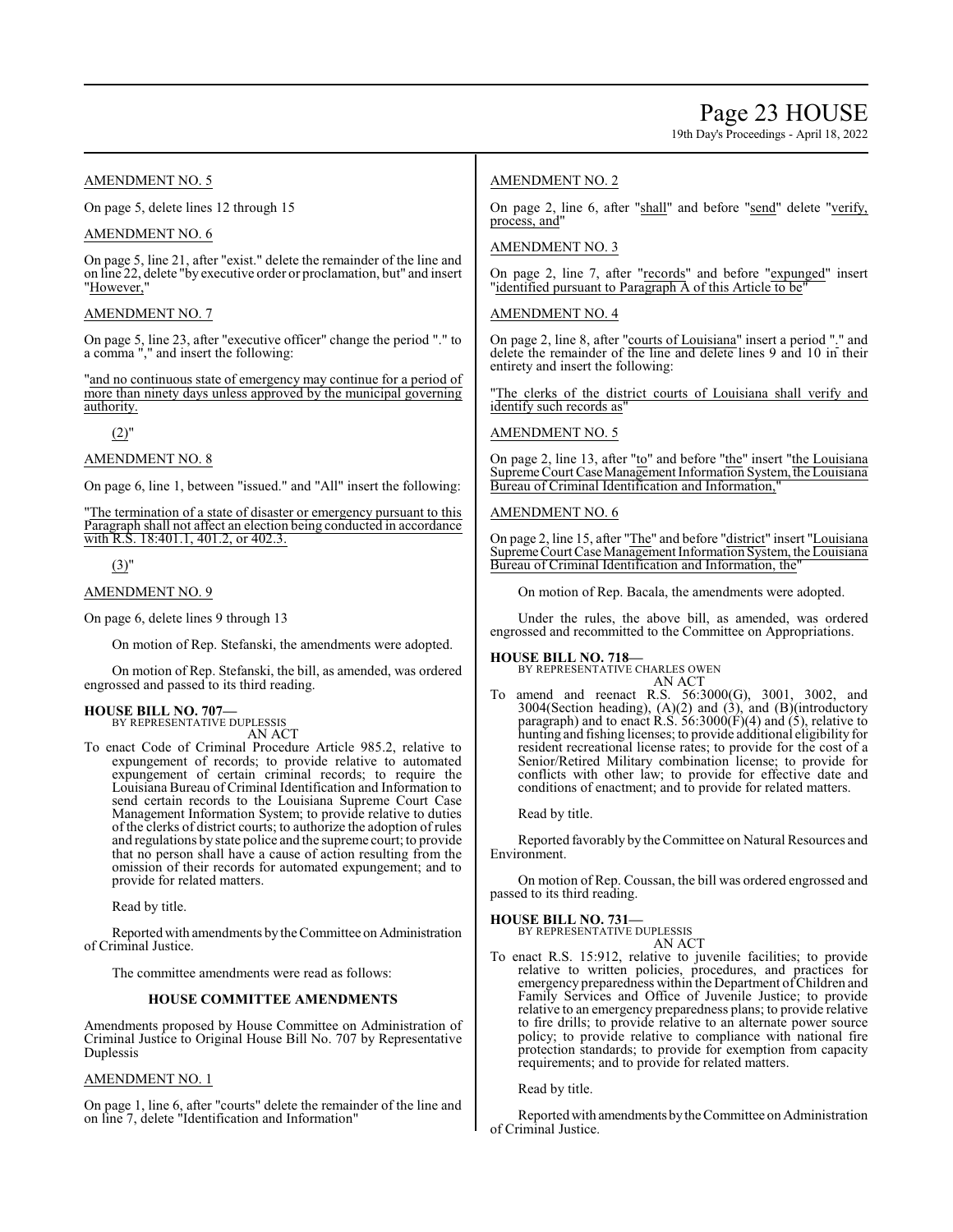# Page 24 HOUSE

19th Day's Proceedings - April 18, 2022

The committee amendments were read as follows:

## **HOUSE COMMITTEE AMENDMENTS**

Amendments proposed by House Committee on Administration of Criminal Justice to Original House Bill No. 731 by Representative Duplessis

## AMENDMENT NO. 1

On page 1, at the beginning of line 4, change "Public Safety and Correction;" to "Children and Family Services and Office of Juvenile Justice;"

## AMENDMENT NO. 2

On page 1, line 12, after "Department of" and before "shall" change "Public Safety and Corrections" to "Children and Family Services and Office of Juvenile Justice'

## AMENDMENT NO. 3

On page 1, line 13, after "every" and before "and institution" delete "facility" and insert "juvenile detention center"

## AMENDMENT NO. 4

On page 3, line 3, after "department" and before "shall" insert "and office"

## AMENDMENT NO. 5

On page 3, line 13, after "department" and before "shall" insert "and office"

## AMENDMENT NO. 6

On page 4, line 6, after "department" and before "ensure" change "will" to "and office shall"

On motion of Rep. Bacala, the amendments were adopted.

On motion of Rep. Bacala, the bill, as amended, was ordered engrossed and passed to its third reading.

## **HOUSE BILL NO. 770—**

BY REPRESENTATIVE ST. BLANC AN ACT

To enact Chapter 23 of Title 25 of the Louisiana Revised Statutes of 1950, to be comprised of R.S. 25:1011 through 1016, and R.S.36:4(S), relative to boards and commissions; to establish the Louisiana Governor's Mansion Commission; to provide for the membership and powers, duties, and functions of the commission; to authorize the commission to establish advisory committees; and to provide for related matters.

Read by title.

Reported with amendments by the Committee on House and Governmental Affairs.

The committee amendments were read as follows:

## **HOUSE COMMITTEE AMENDMENTS**

Amendments proposed by House Committee on House and Governmental Affairs to Original House Bill No. 770 by Representative St. Blanc

AMENDMENT NO. 1

On page 1, line 4, after "Commission;" delete the remainder of the line and delete lines 5 and 6 and insert the following:

"to provide for the membership and powers, duties, and functions of the commission; to authorize the commission to establish advisory committees; and to provide for"

## AMENDMENT NO. 2

On page 1, between lines 10 and 11, insert the following:

## "CHAPTER 23. LOUISIANA GOVERNOR'S MANSION **COMMISSION**

AMENDMENT NO. 3

On page 1, at the end of line 12, change "section" to "Chapter"

AMENDMENT NO. 4

On page 1, at the end of line 13 delete "of the" and at the beginning of line 14, delete "state," and insert "in the office of the governor,'

## AMENDMENT NO. 5

On page 2, delete line 6, and insert "specifically described as a public area in this Section."

## AMENDMENT NO. 6

On page 2, delete lines 8 through 28 and insert the following:

"A. The commission shall be composed as follows:

(1)(a) If the governor is married, the governor's spouse or the spouse's designee.

(b) If the governor is unmarried, the governor or his designee.

A person appointed by the person serving on the commission pursuant to Paragraph (1) of this Subsection.

(3) The person employed at the governor's mansion in the position known as the executive residence director.

(4) A member of a former first family appointed by the governor.

(5) Three members appointed by the governor after consultation with staff employed at the governor's mansion.

B.(1) The initial terms of the members appointed pursuant to Paragraphs  $(A)(2)$ ,  $(4)$ , and  $(5)$  of this Section shall be as determined by lot at the first meeting of the commission as follows: one member shall serve an initial term of one year; one member shall serve an initial term of two years; one member shall serve an initial term of three years; one member shall serve an initial term of four years; and one member shall serve an initial term of five years.

(2) After the initial term of office, the term of each of the members appointed pursuant to Paragraph  $(A)(2)$ ,  $(4)$ , and  $(5)$  of this Section shall be five years.

 $C(1)$  The person serving on the commission pursuant to Paragraph (A)(1) of this Section shall serve as the chairman of the commission, and the members of commission may provide for other officers of the commission as deemed necessary.

(2) The commission may create an executive committee from among its membership to ensure the prompt and efficient conduct of the powers, duties, and functions of the commission.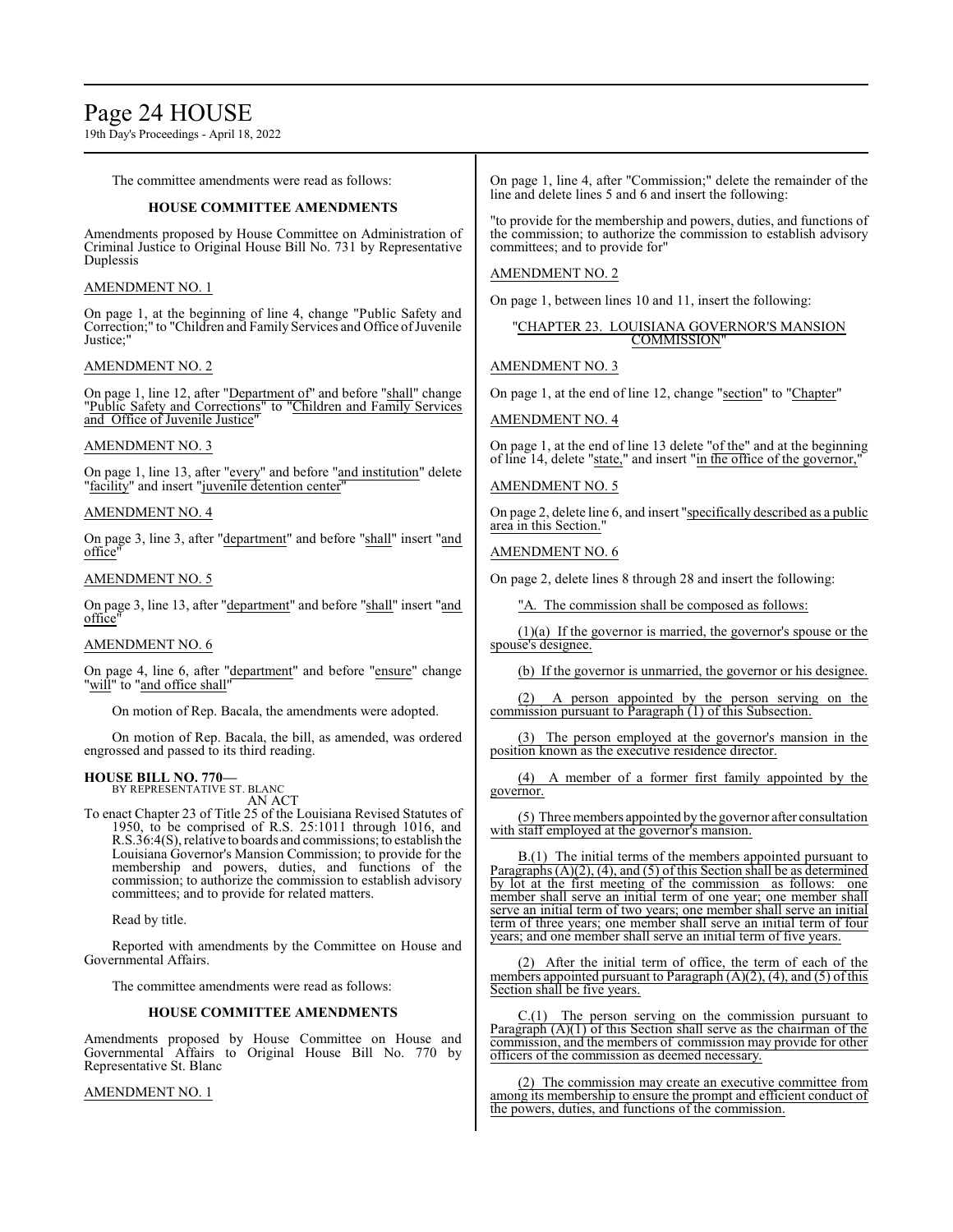## Page 25 HOUSE

19th Day's Proceedings - April 18, 2022

(3) The commission may establish and provide for advisory committees to advise and assist the commission in the performance of its duties.

Members of the commission shall serve without compensation, but may receive reimbursement for expenses directly related to service on the commission in accordance with law.

## AMENDMENT NO. 7

On page 3, line 3, after "public" insert "or private"

## AMENDMENT NO. 8

On page 3, line 5, change "Such approval" to "Commission approval"

## AMENDMENT NO. 9

On page 3, line 19, after "enter into" delete the remainder of the line and delete lines 20 through 22 and insert "loan agreements for the loan of any item that is not owned by the state and that is to be housed in the governor's mansion or located on its grounds and for the loan of any item owned or controlled by another state agency which is to be housed in the governor's mansion or located on its grounds."

AMENDMENT NO. 10

On page 3, line 23, delete "such"

AMENDMENT NO. 11

On page 3, line 25, delete "such"

## AMENDMENT NO. 12

On page 4, line 7, after "repair." delete the remainder of the line and delete lines 8 through 17

## AMENDMENT NO. 13

On page 4, between lines 18 and 19, insert the following:

The office of state buildings and grounds within the division of administration shall timely perform or provide for all requests for maintenance and repair to the governor's mansion and its grounds made by the commission."

## AMENDMENT NO. 14

On page 4, at the beginning of line 19, insert "B."

## AMENDMENT NO. 15

On page 4, line 23, after "commission" insert a comma "," and "either directly or through a foundation established to aid the commission in a philanthropic manner,

On motion of Rep. Stefanski, the amendments were adopted.

On motion of Rep. Stefanski, the bill, as amended, was ordered engrossed and passed to its third reading.

#### **HOUSE BILL NO. 791—** BY REPRESENTATIVE KERNER

AN ACT

To enact R.S. 56:302.9(J), relative to penalties for charter fishing without required credentials; to provide for revocation of basic and saltwater fishing privileges; and to provide for related matters.

Read by title.

Reported with amendments by the Committee on Natural Resources and Environment.

The committee amendments were read as follows:

## **HOUSE COMMITTEE AMENDMENTS**

Amendments proposed by House Committee on Natural Resources and Environment to Original House Bill No. 791 by Representative Kerner

## AMENDMENT NO. 1

On page 1, at the end of line 9, change "third" to "second"

On motion of Rep. Coussan, the amendments were adopted.

On motion of Rep. Coussan, the bill, as amended, was ordered engrossed and passed to its third reading.

**HOUSE BILL NO. 828—** BY REPRESENTATIVES HORTON AND GEYMANN AN ACT

To amend and reenact R.S. 40:4.9(B), relative to preparation in private homes of foods for sale; to provide relative to an exemption for home-based preparers of low-risk foods for sale from laws and regulations pertaining to food preparation; to provide for the annual sales threshold qualifying home-based food preparers for this exemption; and to provide for related matters.

Read by title.

Reported with amendments by the Committee on Health and Welfare.

The committee amendments were read as follows:

## **HOUSE COMMITTEE AMENDMENTS**

Amendments proposed by House Committee on Health and Welfare to Original House Bill No. 828 by Representative Horton

## AMENDMENT NO. 1

On page 1, at the end of line 12, change "one hundred" to "thirty"

On motion of Rep. Bagley, the amendments were adopted.

On motion of Rep. Bagley, the bill, as amended, was ordered engrossed and passed to its third reading.

## **HOUSE BILL NO. 852—**

BY REPRESENTATIVES SCHLEGEL, BRASS, FREEMAN, FREIBERG, HARRIS, HUGHES, JEFFERSON, MCKNIGHT, PRESSLY, AND TARVER AN ACT

To enact Part IV of Chapter 43 of Title 17 of the Louisiana Revised Statutes of 1950, comprised of R.S. 17:4033.1, relative to providing books and reading materials for certain public school students; to establish the Reading Enrichment and Academic Deliverables Program; to provide for student eligibility, program administration, and funding; and to provide for related matters.

Read by title.

Reported with amendments by the Committee on Education.

The committee amendments were read as follows:

## **HOUSE COMMITTEE AMENDMENTS**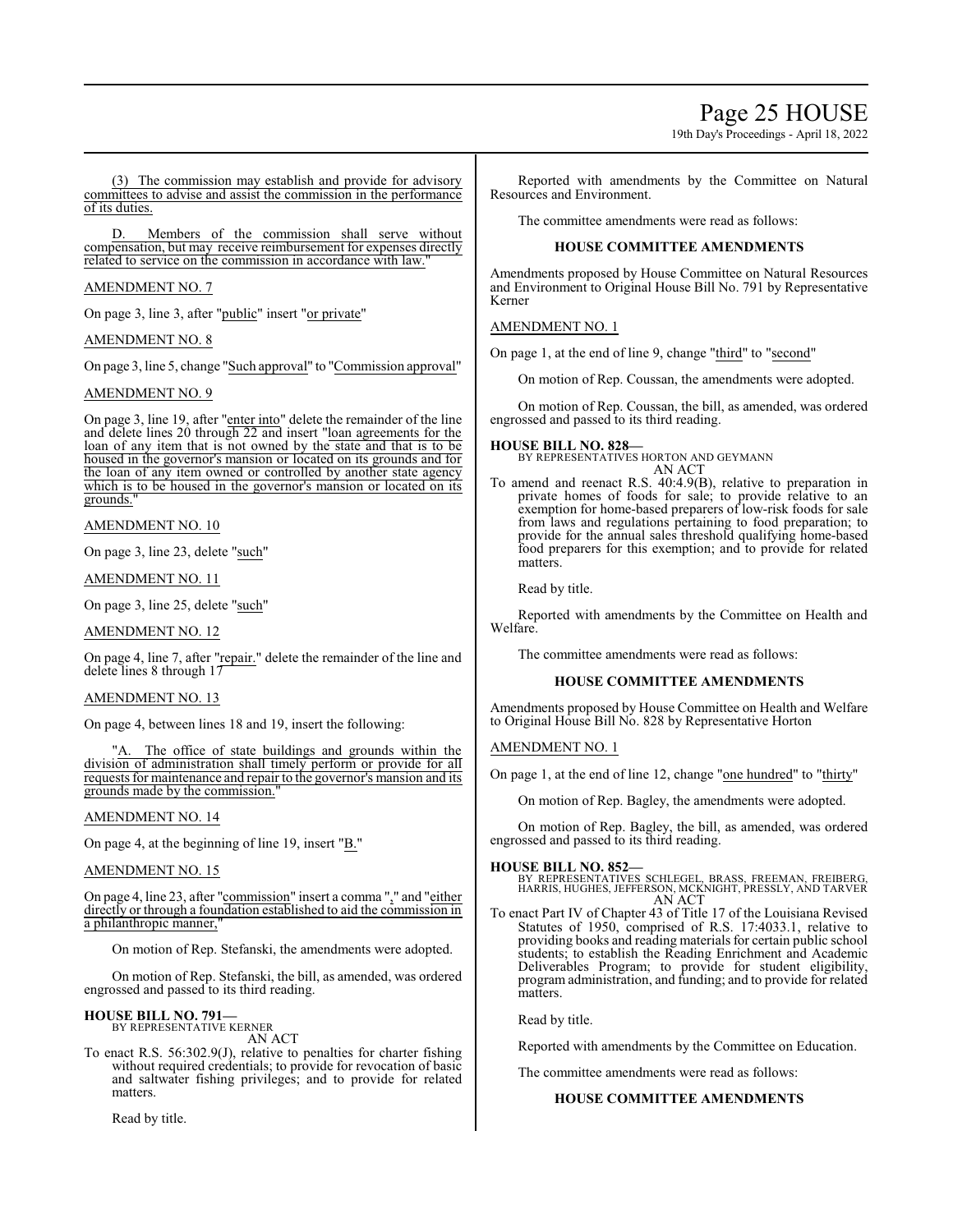## Page 26 HOUSE

19th Day's Proceedings - April 18, 2022

Amendments proposed by House Committee on Education to Original House Bill No. 852 by Representative Schlegel

## AMENDMENT NO. 1

On page 1, between lines 17 and 18, insert the following:

"(1) He is in pre-kindergarten and does not score satisfactorily on the literacy section of the Early Childhood Assessment administered by the state Department of Education."

## AMENDMENT NO. 2

On page 1, at the beginning of line 18, delete "(1)" and insert "(2)"

## AMENDMENT NO. 3

On page 2, at the beginning of line 1, delete "(2)" and insert "(3)"

## AMENDMENT NO. 4

On page 2, at the beginning of line 3, delete " $(3)$ " and insert " $(4)$ "

## AMENDMENT NO. 5

On page 2, line 4, after "(1)" and before "of" delete "and (2)" and insert "through (3)"

## AMENDMENT NO. 6

On page 2, line 7, after "The" and before "shall" delete "state Department of Education" and insert "department"

## AMENDMENT NO. 7

On page 2, line 10, after "books" and before "for" delete "in conjunction with the book fair schedule"

## AMENDMENT NO. 8

On page 2, at the end of line 11, insert "The schedule may constitute distribution of three books once a quarter.

## AMENDMENT NO. 9

On page 2, delete lines 12 and 13

## AMENDMENT NO. 10

On page 2, at the beginning of line 14, change " $(3)$ " to " $(2)$ "

## AMENDMENT NO. 11

On page 2, at the beginning of line 15, change "(4)" to "(3)"

## AMENDMENT NO. 12

On page 2, at the beginning of line 17, change " $(5)$ " to " $(4)$ "

## AMENDMENT NO. 13

On page 2, line 17, between "high-quality" and "books" insert a comma "," and "age-appropriate"

## AMENDMENT NO. 14

On page 2, at the end of line 19, after "program" change the period "." to a comma "," and insert "ensuring the books and other reading materials exclude any material harmful to minors as provided for in R.S. 14:91.11."

## AMENDMENT NO. 15

On page 2, at the beginning of line 20, change  $"(6)"$  to  $"(5)"$ 

AMENDMENT NO. 16

On page 2, at the beginning of line 22, change "(7)" to "(6)"

## AMENDMENT NO. 17

On page 2, between lines 23 and 24, insert the following:

"D. A student shall be excluded from the program upon the written request of his parent or legal guardian."

AMENDMENT NO. 18

On page 2, at the beginning of line 24, change "D." to "E.(1)"

## AMENDMENT NO. 19

On page 2, after line 25, insert the following:

(2) The department may make adjustments to the program as necessary due to the availability of funds."

On motion of Rep. Harris, the amendments were adopted.

Under the rules, the above bill, as amended, was ordered engrossed and recommitted to the Committee on Appropriations.

## **HOUSE BILL NO. 870—**

BY REPRESENTATIVE LACOMBE AN ACT

To amend and reenact R.S. 22:1296(A), relative to insurance coverage for a temporary substitute motor vehicle; to repeal the authority of insurers to define certain terms in automobile insurance policies; to define certain terms; and to provide for related matters.

Read by title.

Reported with amendments by the Committee on Insurance.

The committee amendments were read as follows:

## **HOUSE COMMITTEE AMENDMENTS**

Amendments proposed by House Committee on Insurance to Original House Bill No. 870 by Representative LaCombe

## AMENDMENT NO. 1

On page 2, delete line 3 in its entirety and insert in lieu thereof the following:

"operates, has, or reasonably believes to have, permission to operate from the owner, and such operation is within the scope of such permission.

On motion of Rep. Huval, the amendments were adopted.

On motion of Rep. Huval, the bill, as amended, was ordered engrossed and passed to its third reading.

## **HOUSE BILL NO. 890—**

BY REPRESENTATIVE ROBBY CARTER AN ACT

To authorize and provide for the transfer of certain state property; to authorize the transfer of certain state property in Tangipahoa Parish; to provide for the property description; to provide for the reservation of mineral rights; to provide terms and conditions;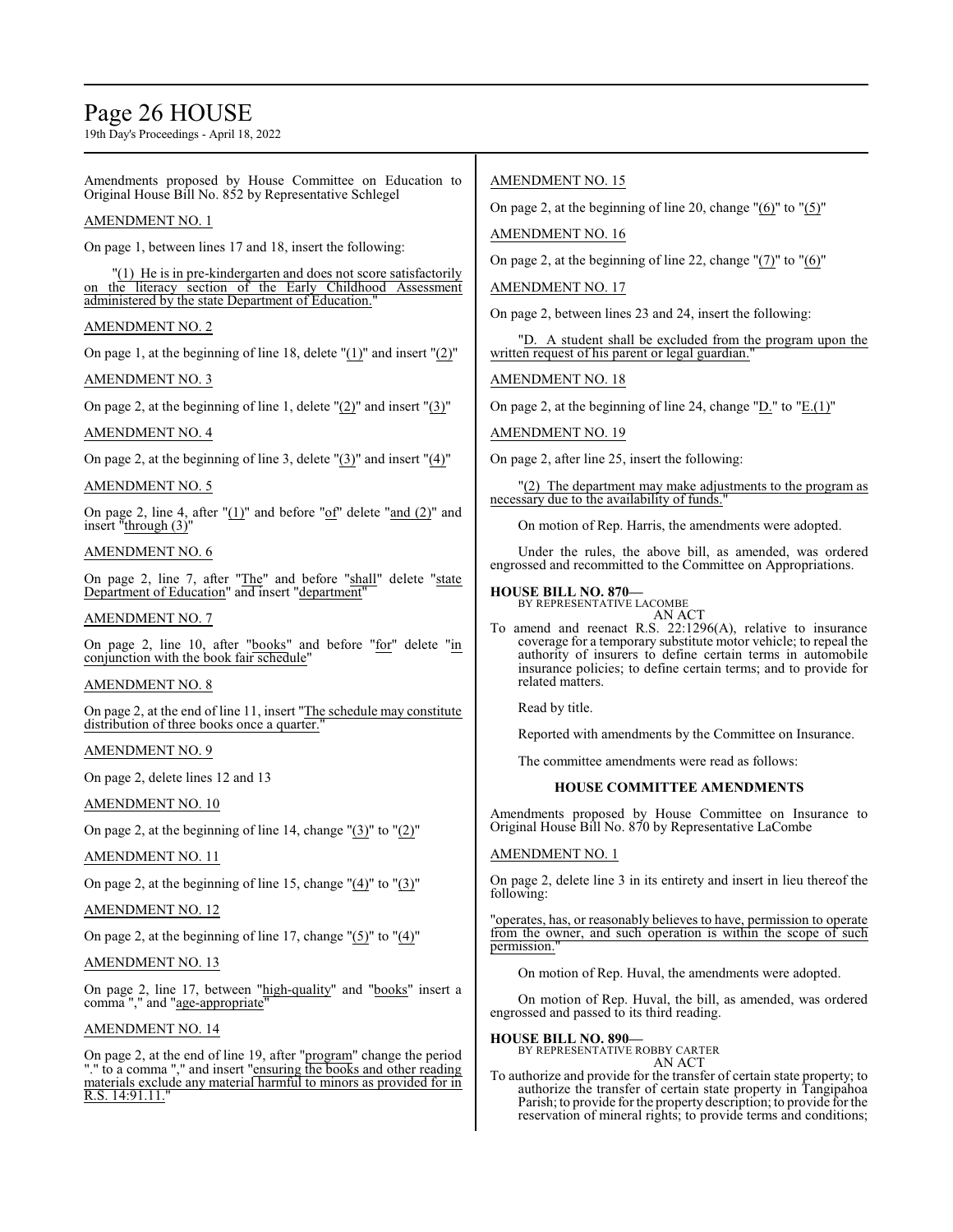## Page 27 HOUSE

19th Day's Proceedings - April 18, 2022

to provide for termination of authority; to provide for an effective date; and to provide for related matters.

Read by title.

Reported favorably by the Committee on Natural Resources and Environment.

On motion of Rep. Coussan, the bill was ordered engrossed and passed to its third reading.

#### **HOUSE BILL NO. 909—** BY REPRESENTATIVE EDMONDS

AN ACT

To enact Chapter 15 of Title 46 of the Louisiana Revised Statutes of 1950, to be comprised ofR.S. 46:1451 through 1455, relative to assistance programs of the Department of Children and Family Services; to establish within the department an assistance program for certain pregnant women and parents; to provide for services to be delivered through the program; to require reporting to certain legislative committees concerning the program; to require administrative rulemaking; and to provide for related matters.

Read by title.

Reported favorably by the Committee on Health and Welfare.

On motion of Rep. Bagley, the bill was ordered engrossed and passed to its third reading.

## **HOUSE BILL NO. 914—**

BY REPRESENTATIVE CREWS AND SENATOR FOIL AN ACT

To enact R.S. 17:436.4, relative to students with seizure disorders; to provide for the training of school nurses and other school employees; to provide for management and treatment plans for students who have seizure disorders; and to provide for related matters.

Read by title.

Reported favorably by the Committee on Education.

On motion of Rep. Harris, the bill was ordered engrossed and passed to its third reading.

**HOUSE BILL NO. 1033—** BY REPRESENTATIVES ORGERON, FONTENOT, MCKNIGHT,ROBERT OWEN, AND PIERRE AN ACT

To amend and reenact R.S. 56:324, relative to commercial harvest of menhaden; to provide for restrictions and requirements applicable to commercial menhaden catch; to provide for the duties and responsibilities of the Department of Wildlife and Fisheries; and to provide for related matters.

Read by title.

Reported favorably by the Committee on Natural Resources and Environment.

On motion of Rep. Coussan, the bill was ordered engrossed and passed to its third reading.

## **HOUSE BILL NO. 1035—**

BY REPRESENTATIVE COUSSAN

AN ACT To amend and reenact R.S.  $30:2195(C)$ , (E), and (F)(1), 2195.8(A)(1), and 2195.12(Section heading), to enact R.S.  $30:2195.2(A)(6)$ , and to repeal R.S.  $30:2195.12(E)$ , relative to underground storage tanks; to provide for grants for upgrades to single wall underground storage tanks; to provide for use of the Motor Fuels Underground Storage Tank Trust Dedicated Fund Account; to provide for annual reports by the department; to provide for responsibilities of the Motor Fuels Underground Storage Tank Trust Fund Advisory Board; and to provide for related matters.

Read by title.

Reported favorably by the Committee on Natural Resources and Environment.

On motion of Rep. Coussan, the bill was ordered engrossed and passed to its third reading.

**HOUSE BILL NO. 1044—**

BY REPRESENTATIVE MIGUEZ AN ACT

To amend and reenact R.S. 30:2531(A)(2)(b), relative to the offense of intentional littering from a vehicle; to provide for additional penalties for second and subsequent intentional littering offenses; and to provide for related matters.

Read by title.

Reported favorably by the Committee on Natural Resources and Environment.

On motion of Rep. Coussan, the bill was ordered engrossed and passed to its third reading.

## **House and House Concurrent Resolutions on Third Reading for Final Consideration**

The following House and House Concurrent Resolutions on third reading for final consideration were taken up and acted upon as follows:

## **HOUSE CONCURRENT RESOLUTION NO. 5—** BY REPRESENTATIVE ZERINGUE A CONCURRENT RESOLUTION

To suspend until sixty days after final adjournment of the 2023 Regular Session of the Legislature of Louisiana R.S.  $23:1474(C)$ , (G)(3), and (H) providing for the determination of the unemployment insurance taxable wage base, maximum weekly benefit amount, and formula for the calculation of benefits for the 2023 calendar year.

Read by title.

Rep. Zeringue moved the adoption of the resolution.

## **ROLL CALL**

The roll was called with the following result:

## YEAS

| Mr. Speaker  | Gadberry  | Miguez      |
|--------------|-----------|-------------|
| Adams        | Gaines    | Miller, D.  |
| Amedee       | Garofalo  | Miller, G.  |
| Bacala       | Geymann   | Mincey      |
| Bagley       | Glover    | Muscarello  |
| Beaullieu    | Goudeau   | Nelson      |
| Bishop       | Green     | Newell      |
| Bourriaque   | Harris    | Orgeron     |
| Boyd         | Hilferty  | Owen, C.    |
| <b>Brass</b> | Hodges    | Phelps      |
| <b>Brown</b> | Horton    | Pierre      |
| Carpenter    | Huval     | Pressly     |
| Carrier      | Illg      | Riser       |
| Carter, R.   | Ivey      | Romero      |
| Carter, W.   | Jefferson | Schamerhorn |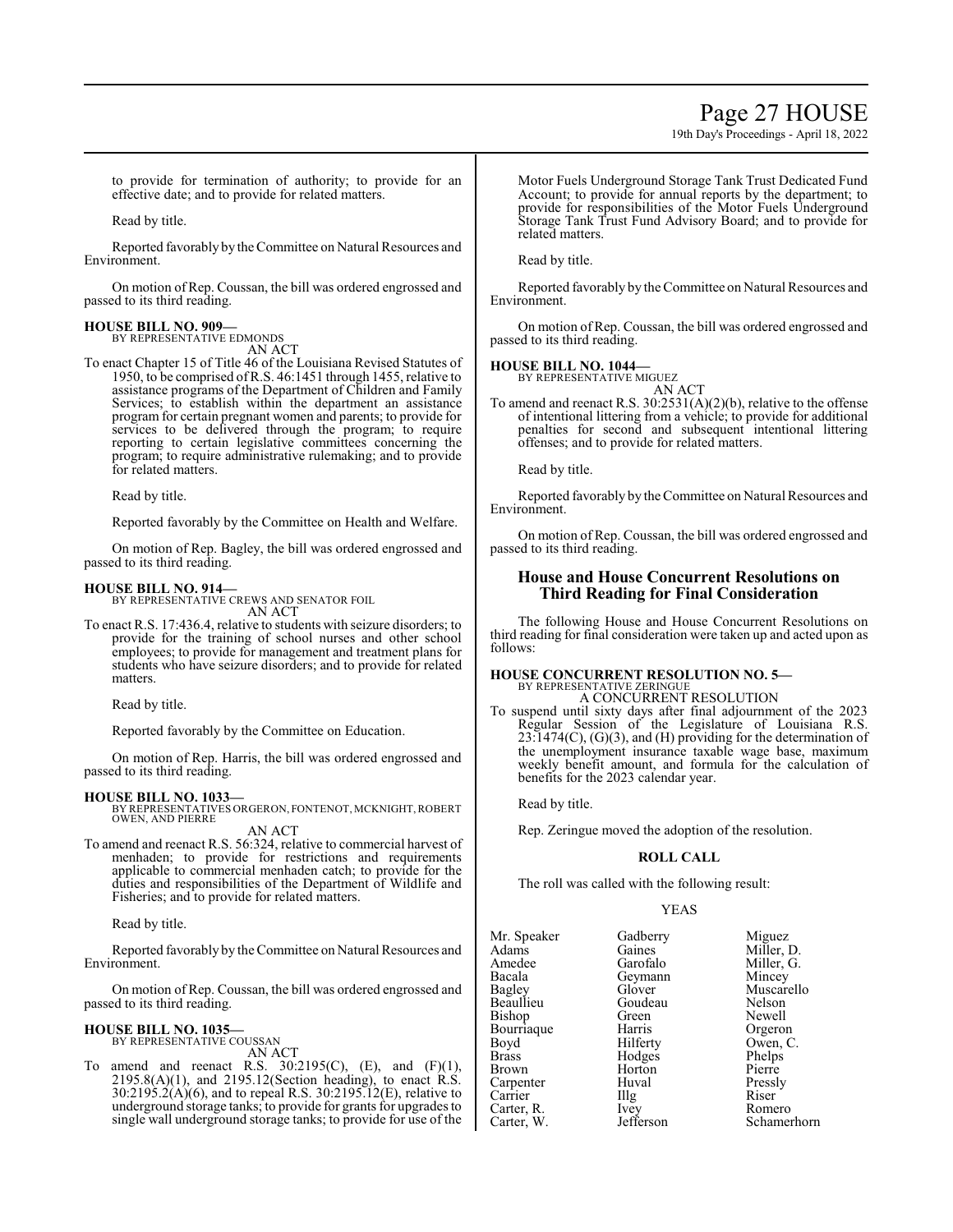## Page 28 HOUSE

19th Day's Proceedings - April 18, 2022

| Cormier                     | Jenkins                                                | Schlegel       |
|-----------------------------|--------------------------------------------------------|----------------|
| Coussan                     | Johnson, M.                                            | Seabaugh       |
| Crews                       | Jordan                                                 | <b>Selders</b> |
| Davis                       | Kerner                                                 | St. Blanc      |
| Deshotel                    | LaCombe                                                | Stagni         |
| DeVillier                   | LaFleur                                                | Stefanski      |
| Duplessis                   | Landry                                                 | Tarver         |
| Echols                      | Larvadain                                              | Thomas         |
| Edmonds                     | Lyons                                                  | Thompson       |
| Edmonston                   | Mack                                                   | Turner         |
| Emerson                     | Magee                                                  | Villio         |
| Farnum                      | Marcelle                                               | Wheat          |
| Fisher                      | Marino                                                 | White          |
| Fontenot                    | McCormick                                              | Willard        |
| Freeman                     | McFarland                                              | Wright         |
| Freiberg                    | McKnight                                               | Zeringue       |
| Frieman                     | McMahen                                                |                |
| Total - 95                  |                                                        |                |
|                             | <b>NAYS</b>                                            |                |
| Total - $0$                 |                                                        |                |
|                             | <b>ABSENT</b>                                          |                |
|                             |                                                        |                |
| Bryant                      | Firment                                                | Moore          |
| Butler                      | Hollis                                                 | Owen, R.       |
| $\cos$                      | Hughes                                                 |                |
| DuBuisson                   | Johnson, T.                                            |                |
| Total - 10                  |                                                        |                |
|                             |                                                        |                |
| The resolution was adopted. |                                                        |                |
| Ordered to the Senate.      |                                                        |                |
|                             | <b>HOUSE CONCURRENT RESOLUTION NO. 11—</b>             |                |
|                             | BY REPRESENTATIVES MIKE JOHNSON, ADAMS, BOYD, DEVILLIE |                |

BY REPRESENTATIVES MIKE JOHNSON, ADAMS, BOYD, DEVILLIER, FIRMENT, ILLG, IVEY, AND TARVER A CONCURRENT RESOLUTION

To urge and request the legislatures of each state of the United States to pass similar concurrent resolutions calling upon the Congress of the United States of America to support legislation and to take such actions as a necessary to review and eliminate all provisions offederal lawthat reduce Social Security benefits for

Read by title.

Rep. Michael Johnson moved the adoption of the resolution.

those receiving pension benefits from federal, state, or local government retirement or pension systems, plans, or funds.

By a vote of 96 yeas and 0 nays, the resolution was adopted.

Ordered to the Senate.

## **House Bills and Joint Resolutions on Third Reading and Final Passage**

The following House Bills and Joint Resolutions on third reading and final passage were taken up and acted upon as follows:

## **HOUSE BILL NO. 6—**

BY REPRESENTATIVE ECHOLS AN ACT

To enact R.S. 13:5554.8, relative to the payment of group insurance premiums for retired sheriffs and deputy sheriffs in Ouachita Parish; to create a permanent fund; to require the depositing of certain monies into the fund; to provide for investment of monies in the fund; to authorize the withdrawal of earnings; to provide for limitations on appropriations from the fund; to provide for audits of the fund; to provide for the membership and election on the investment advisory board; and to provide for related matters.

## Read by title.

Rep. Echols moved the final passage of the bill.

## **ROLL CALL**

The roll was called with the following result:

## YEAS

Mr. Speaker Gadberry Miguez<br>Adams Gaines Miller, 1 Adams Gaines Miller, D.<br>Amedee Garofalo Miller, G. Amedee Garofalo Miller, G.<br>Bacala Geymann Mincey Bacala Geymann<br>Bagley Glover Beaullieu Goudeau Nelson<br>Bishop Green Newell Bishop Green Newell<br>Bourriaque Harris Orgeron Bourriaque Harris<br>Boyd Hilferty Boyd Hilferty Owen, C.<br>Brass Hodges Owen, R. Brass Hodges Owen, R. Carpenter Hughe<br>Carrier Huval Carter, R. Illg Riser<br>Carter, W. Ivey Romero Carter, W. Ivey<br>Cormier Jefferson Coussan Jenkins<br>Crews Johnson M Crews Johnson, M. Seabaugh<br>Davis Jordan Selders Davis Jordan Selders<br>Deshotel Kerner St. Blan Deshotel Kerner St. Blanc<br>DeVillier LaCombe Stagni DeVillier LaCombe<br>
Duplessis LaFleur Duplessis LaFleur Stefanski Echols Landry Tarver<br>
Edmonds Larvadain Thomas Edmonds Larvadain<br>Edmonston Lyons Emerson Mack Turner<br>
Farnum Magee Villio Fisher Marino Wheat<br>Fontenot McCormick White Fontenot McCormick White<br>
Freeman McFarland Willard Freeman McFarland Willard<br>
Freiberg McKnight Wright Freiberg McKnight<br>Frieman McMahen Total - 96

Total - 0

Muscarello<br>Nelson Horton Phelps<br>Hughes Pierre Huval Pressly<br>
Illg Riser Jefferson Schamerhorn<br>Jenkins Schlegel Eyons Thompson<br>
Mack Turner Zeringue **NAYS** 

Magee

## ABSENT

| Bryant    | DuBuisson | Johnson, T. |
|-----------|-----------|-------------|
| Butler    | Firment   | Marcelle    |
| Cox       | Hollis    | Moore       |
| Total - 9 |           |             |

The Chair declared the above bill was finally passed.

The title of the above bill was read and adopted.

Rep. Echols moved to reconsider the vote by which the above bill was finally passed, and, on his own motion, the motion to reconsider was laid on the table.

## **HOUSE BILL NO. 10—**

BY REPRESENTATIVE MCFARLAND AN ACT

To amend and reenact R.S. 13:5554(J), relative to the Winn Parish Sheriff's Office; to provide for insurance premium payments for sheriff and deputy sheriff retirees; to provide for applicability; and to provide for related matters.

Read by title.

Rep. McFarland moved the final passage of the bill.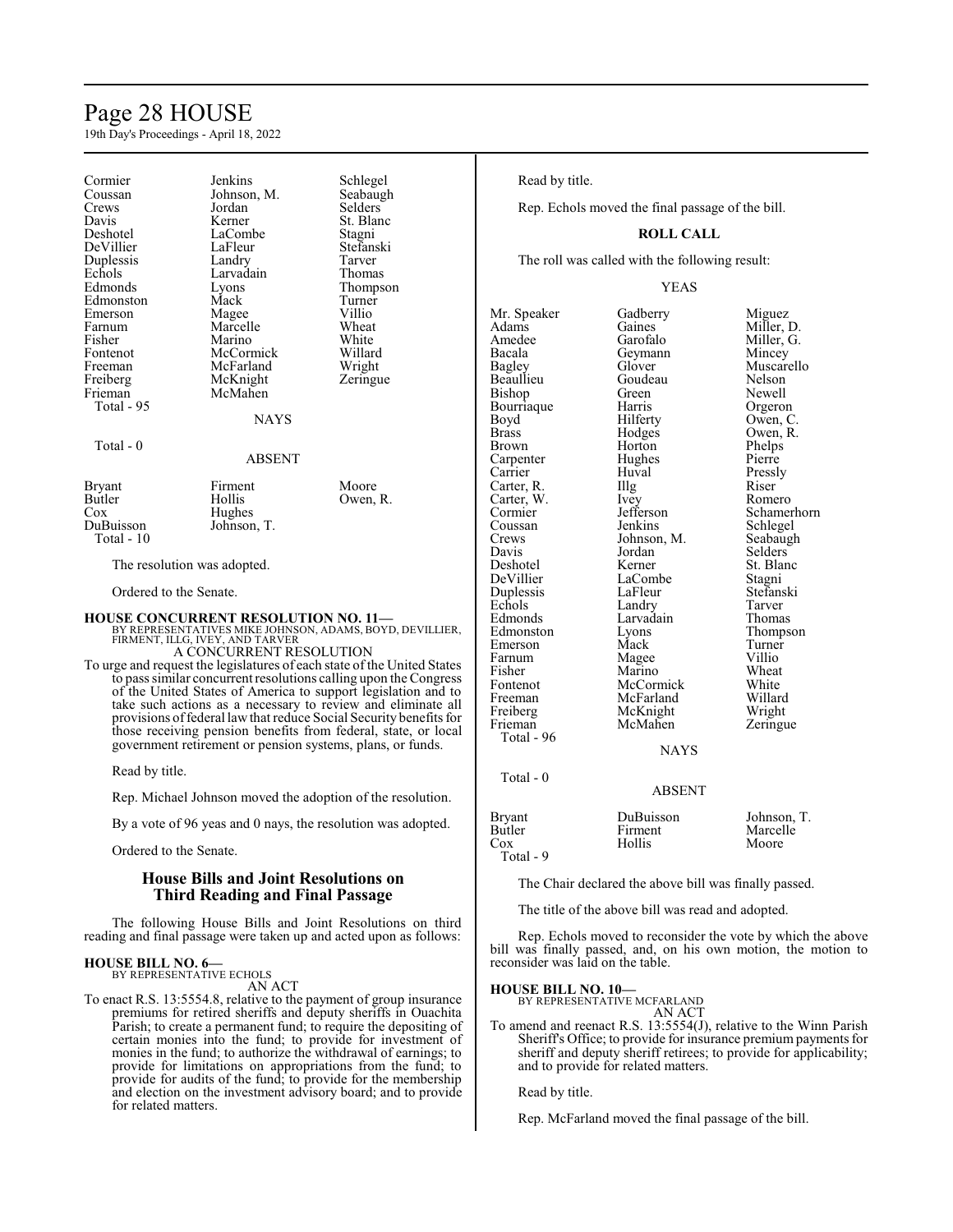## Page 29 HOUSE

19th Day's Proceedings - April 18, 2022

## **ROLL CALL**

The roll was called with the following result:

## YEAS

| Mr. Speaker   | Gadberry    | McMahen     |
|---------------|-------------|-------------|
| Adams         | Gaines      | Miguez      |
| Amedee        | Garofalo    | Miller, D.  |
| Bacala        | Geymann     | Miller, G.  |
| <b>Bagley</b> | Glover      | Mincey      |
| Beaullieu     | Goudeau     | Muscarello  |
| Bishop        | Green       | Nelson      |
| Bourriaque    | Harris      | Newell      |
| Boyd          | Hilferty    | Owen, C.    |
| <b>Brass</b>  | Hodges      | Owen, R.    |
| <b>Brown</b>  | Horton      | Phelps      |
| Carpenter     | Hughes      | Pierre      |
| Carrier       | Huval       | Pressly     |
| Carter, R.    | Illg        | Riser       |
| Carter, W.    | Ivey        | Romero      |
| Cormier       | Jefferson   | Schamerhorn |
| Coussan       | Jenkins     | Schlegel    |
| Crews         | Johnson, M. | Seabaugh    |
| Davis         | Jordan      | Selders     |
| Deshotel      | Kerner      | St. Blanc   |
| DeVillier     | LaCombe     | Stagni      |
| Duplessis     | LaFleur     | Stefanski   |
| Echols        | Landry      | Tarver      |
| Edmonds       | Larvadain   | Thomas      |
| Edmonston     | Lyons       | Thompson    |
| Emerson       | Mack        | Turner      |
| Farnum        | Magee       | Villio      |
| Fisher        | Marcelle    | Wheat       |
| Fontenot      | Marino      | White       |
| Freeman       | McCormick   | Willard     |
| Freiberg      | McFarland   | Wright      |
| Frieman       | McKnight    | Zeringue    |
| Total - 96    |             |             |
|               | <b>NAYS</b> |             |
| Total - 0     |             |             |
|               | ABSENT      |             |
|               |             |             |

|              | Miguez     |
|--------------|------------|
|              | Mil̃ler, D |
| Ì            | Miller, G  |
|              | Mincey     |
|              | Muscarel   |
|              | Nelson     |
|              | Newell     |
|              | Owen, C.   |
|              | Owen, R.   |
|              | Phelps     |
|              | Pierre     |
|              | Pressly    |
|              | Riser      |
|              | Romero     |
|              | Schamerl   |
|              | Schlegel   |
| M.           | Seabaugh   |
|              | Selders    |
|              | St. Blanc  |
| $\mathbf{r}$ | Stagni     |
|              | Stefanski  |
|              | Tarver     |
| h            | Thomas     |
|              | Thompso    |
|              | Turner     |
|              | Villio     |
|              | Wheat      |
|              | White      |
| ick          | Willard    |
| ıd           | Wright     |
| ıt           | Zeringue   |
|              |            |
| <b>LAVS</b>  |            |

## NAYS

| ABSENT |  |
|--------|--|
|        |  |

| Bryant<br>Butler | DuBuisson<br>Firment | Johnson, T.<br>Moore |
|------------------|----------------------|----------------------|
| Cox<br>Total - 9 | Hollis               | Orgeron              |

The Chair declared the above bill was finally passed.

The title of the above bill was read and adopted.

Rep. McFarland moved to reconsider the vote by which the above bill was finally passed, and, on his own motion, the motion to reconsider was laid on the table.

## **Consent to Correct a Vote Record**

Rep. Willard requested the House consent to record his vote on final passage of House Bill No. 10 as yea, which consent was unanimously granted.

## **HOUSE BILL NO. 15—** BY REPRESENTATIVE BAGLEY

AN ACT

To enact R.S.  $13:3049(B)(1)(e)(viii)$  and R.S.  $15:255(X)$ , relative to costs of court; to authorize the transfer of surplus monies in the Forty-Second Judicial District; to provide for the transfer procedures of funds; and to provide for related matters.

Read by title.

Rep. Bagley moved the final passage of the bill.

## **ROLL CALL**

The roll was called with the following result:

## YEAS

Mr. Speaker Gadberry McMahen<br>Adams Gaines Miguez Adams Gaines Miguez<br>Amedee Garofalo Miller, I Amedee Garofalo Miller, D.<br>Bacala Geymann Miller, G. Bacala Geymann Miller, G. Bagley Glover Mincey<br>Beaullieu Goudeau Muscare Bishop Green Nelson<br>Bourriaque Harris Newell Bourriaque Harris<br>Boyd Hilferty Boyd Hilferty Owen, C.<br>Brass Hodges Owen, R. Brass Hodges Owen, R.<br>Brown Horton Phelps Carpenter Hughe<br>Carrier Huval Carter, R. Illg Riser<br>Carter, W. Ivey Romero Carter, W. Ivey<br>Cormier Jefferson Coussan Jenkins Schlegel<br>Crews Johnson, M. Seabaugh Crews Johnson, M.<br>Davis Jordan Davis Jordan Selders<br>Deshotel Kerner St. Blan DeVillier LaCombe Stagni<br>
Duplessis LaFleur Stefanski Duplessis LaFleur<br>Echols Landry Echols Landry Thomas<br>Edmonds Larvadain Thomps Edmonston Lyons Turner<br>Emerson Mack Villio Emerson Mack Villio<br>
Farnum Magee Wheat Farnum Magee Wheat<br>
Fisher Marcelle White Fontenot Marino Willard<br>Freeman McCormick Wright Freeman McCormick Wright<br>
Freiberg McFarland Zeringue Freiberg McFarland<br>Frieman McKnight Total - 95 Total - 0 Bryant Firment Orgeron<br>Butler Hollis Tarver Butler Hollis<br>Cox Johnson DuBuisson Total - 10

Goudeau Muscarello<br>Green Nelson Horton Phelps<br>Hughes Pierre Huval Pressly<br>Illg Riser Jefferson Schamerhorn<br>Jenkins Schlegel Kerner St. Blanc<br>LaCombe Stagni Larvadain Thompson<br>Lyons Turner Marcelle White<br>Marino Willard McKnight NAYS

ABSENT

Johnson, T.<br>Moore

The Chair declared the above bill was finally passed.

The title of the above bill was read and adopted.

Rep. Bagley moved to reconsider the vote by which the above bill was finally passed, and, on his own motion, the motion to reconsider was laid on the table.

## **Consent to Correct a Vote Record**

Rep. Willard requested the House consent to record his vote on final passage of House Bill No. 15 as yea, which consent was unanimously granted.

## **HOUSE BILL NO. 17—** BY REPRESENTATIVE DEVILLIER

AN ACT

To enact R.S. 11:1145.5, relative to the Louisiana School Employees' Retirement System; to provide for a benefit increase; to provide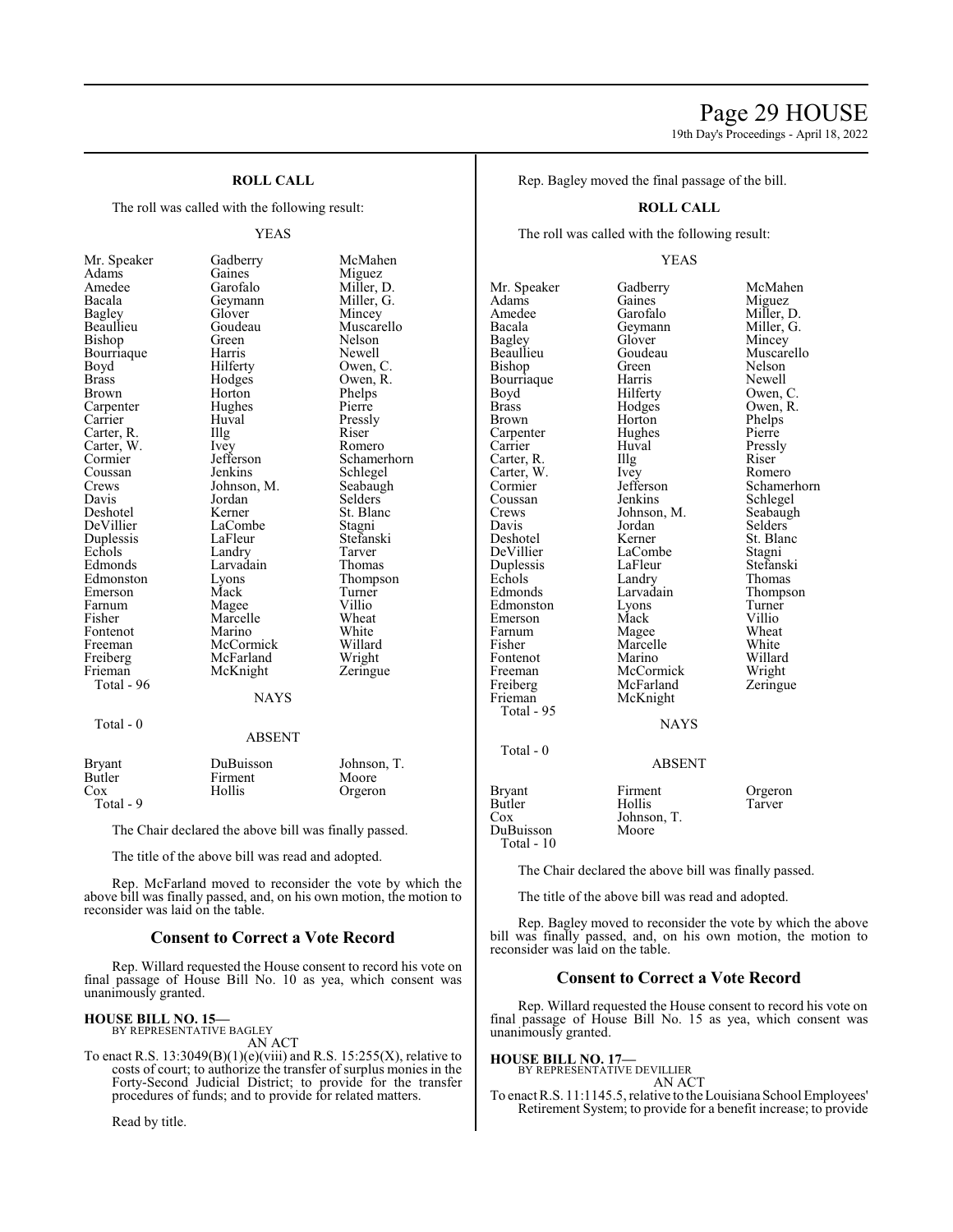## Page 30 HOUSE

19th Day's Proceedings - April 18, 2022

for eligibility and funding; to provide for payment and timing of the benefit increase; and to provide for related matters.

Read by title.

## **Explanation of Vote**

Rep. Thomas disclosed a possible conflict of interest and recused herself from casting her vote on the final passage of the above bill.

Rep. DeVillier sent up floor amendments which were read as follows:

## **HOUSE FLOOR AMENDMENTS**

Amendments proposed by Representative DeVillier to Engrossed House Bill No. 17 by Representative DeVillier

## AMENDMENT NO. 1

On page 1, delete lines 5 through 7 in their entirety and insert the following:

"Notice of intention to introduce this Act has been published as provided by Article X, Section 29(C) of the Constitution of Louisiana."

On motion of Rep. DeVillier, the amendments were adopted.

Rep. DeVillier moved the final passage of the bill, as amended.

## **ROLL CALL**

The roll was called with the following result:

#### YEAS

| Mr. Speaker  | Gaines      | Miller,  |
|--------------|-------------|----------|
| Adams        | Garofalo    | Mincey   |
| Amedee       | Glover      | Muscai   |
| Beaullieu    | Goudeau     | Nelson   |
| Bishop       | Green       | Newell   |
| Bourriaque   | Harris      | Orgero   |
| Boyd         | Hilferty    | Owen,    |
| <b>Brass</b> | Hodges      | Owen,    |
| Brown        | Hughes      | Phelps   |
| Carpenter    | Huval       | Pierre   |
| Carrier      | Illg        | Pressly  |
| Carter, R.   | Ivey        | Riser    |
| Carter, W.   | Jefferson   | Romer    |
| Cormier      | Jenkins     | Scham    |
| Coussan      | Johnson, M. | Schleg   |
| Crews        | Jordan      | Seabau   |
| Davis        | Kerner      | Selders  |
| Deshotel     | LaCombe     | St. Blai |
| DeVillier    | LaFleur     | Stagni   |
| Duplessis    | Larvadain   | Stefans  |
| Echols       | Lyons       | Tarver   |
| Edmonds      | Mack        | Thomp    |
| Edmonston    | Magee       | Turner   |
| Emerson      | Marcelle    | Villio   |
| Farnum       | Marino      | Wheat    |
| Fisher       | McCormick   | White    |
| Fontenot     | McFarland   | Willard  |
| Freeman      | McKnight    | Wright   |
| Freiberg     | McMahen     | Zering   |
| Frieman      | Miguez      |          |
| Gadberry     | Miller, D.  |          |
| Total - 91   |             |          |

Gaines Miller, G.<br>Garofalo Mincey Goudeau Nelson<br>Green Newell Harris Orgeron<br>Hilferty Owen, C Hilferty Owen, C.<br>Hodges Owen, R. Hughes Phelps<br>Huval Pierre The Pressly<br>
Ivey Riser Jefferson Romero<br>Jenkins Schame Johnson, M.<br>Jordan Kerner Selders<br>LaCombe St. Blanc LaCombe<br>
LaFleur Stagni LaFleur Stagni<br>Larvadain Stefanski Larvadain Stefans<br>Lyons Tarver Magee Turner<br>
Marcelle Villio McCormick White<br>
McFarland Willard McFarland Willard<br>
McKnight Wright McKnight<br>
McMahen Zeringue **NAYS** 

Muscarello<br>Nelson Owen, R.<br>Phelps Schamerhorn<br>Schlegel Seabaugh<br>Selders Thompson<br>Turner Wheat<br>White

| Total - 0     | <b>ABSENT</b> |             |
|---------------|---------------|-------------|
| Bacala        | DuBuisson     | Johnson, T. |
| Bagley        | Firment       | Landry      |
| <b>Bryant</b> | Geymann       | Moore       |
| Butler        | Hollis        | Thomas      |

Butler Hollis Thomas

The Chair declared the above bill, having received a two-thirds vote of the elected members, was finally passed.

The title of the above bill was read and adopted.

Rep. DeVillier moved to reconsider the vote by which the above bill was finally passed, and, on his own motion, the motion to reconsider was laid on the table.

Cox Horton

Total - 14

**HOUSE BILL NO. 19—** BY REPRESENTATIVE DEVILLIER AN ACT

To enact R.S. 11:612(2)(n), relative to the Louisiana State Employees' Retirement System; to provide for membership in the Hazardous Duty Services Plan; and to provide for related matters.

Read by title.

Rep. DeVillier moved the final passage of the bill.

## **ROLL CALL**

The roll was called with the following result:

## YEAS

Mr. Speaker Gadberry Miguez<br>Adams Gaines Miller, 1 Bacala Geymann<br>Bagley Glover Bourriaque Harris<br>Boyd Hilferty Carpenter Hughe<br>Carrier Huval Carter, W. Ivey<br>Cormier Jefferson Crews Johnson, M.<br>Davis Jordan Total - 96

Adams Gaines Miller, D.<br>Amedee Garofalo Miller, G. Amedee Garofalo Miller, G.<br>Bacala Geymann Mincey Beaullieu Goudeau Nelson Bishop Green Newell<br>Bourriaque Harris Orgeron Boyd Hilferty Owen, C.<br>Brass Hodges Owen, R. Brass Hodges Owen, R.<br>Brown Horton Phelps Horton Phelps<br>Hughes Pierre Huval Pressly<br>
Illg Riser Carter, R. Illg Riser<br>Carter, W. Ivey Romero Coussan Jenkins Schlegel<br>Crews Johnson, M. Seabaugh Davis Jordan Selders<br>
Deshotel Kerner St. Blan Deshotel Kerner St. Blanc<br>DeVillier LaCombe Stagni LaCombe<br>LaFleur Stefanski Duplessis LaFleur Stefans<br>Echols Larvadain Tarver Exercise Larvadain<br>
External Lyons<br>
External Lyons<br>
External Lyons<br>
External Lyons<br>
Thomas Edmonds Lyons Thomas<br>Edmonston Mack Thompson Edmonston Mack Thomp<br>Emerson Magee Turner Emerson Magee Turner<br>Farnum Marcelle Villio Farnum Marcelle Villio<br>Fisher Marino Wheat Fisher Marino Wheat<br>Fontenot McCormick White Fontenot McCormick White<br>Freeman McFarland Willard Freeman McFarland Willard<br>
Freiberg McKnight Wright Freiberg McKnight Wright<br>
Frieman McMahen Zeringue McMahen

Glover Muscarello<br>Goudeau Nelson Cormier Jefferson Schamerhorn<br>Coussan Jenkins Schlegel

**NAYS**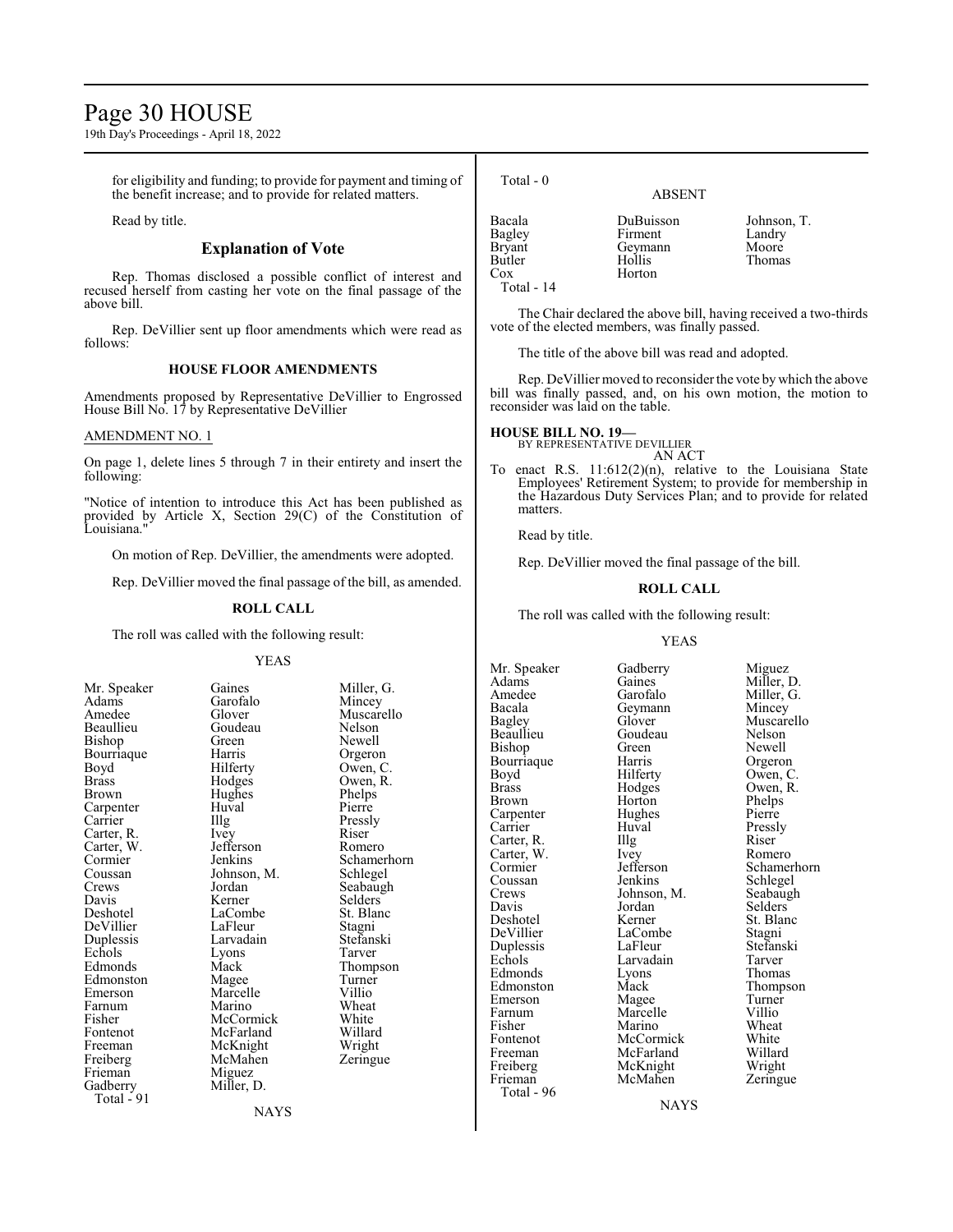## Page 31 HOUSE

19th Day's Proceedings - April 18, 2022

| Total - 0        | <b>ABSENT</b> |             |
|------------------|---------------|-------------|
| Bryant<br>Butler | DuBuisson     | Johnson, T. |
| Cox              | Firment       | Landry      |
| Total - 9        | Hollis        | Moore       |

The Chair declared the above bill, having received a two-thirds vote of the elected members, was finally passed.

The title of the above bill was read and adopted.

Rep. DeVillier moved to reconsider the vote bywhich the above bill was finally passed, and, on his own motion, the motion to reconsider was laid on the table.

## **HOUSE BILL NO. 21—**

BY REPRESENTATIVE BACALA AN ACT

To enact R.S. 11:2225.5 and to repeal R.S. 11:2225(A)(7), relative to the Municipal Police Employees' Retirement System; to establish a funding deposit account; to provide for source of funding therefor; to authorize the board of trustees to adjust employer contribution rates; to provide for cost-of-living adjustments; to provide for funding, eligibility, and payment of cost-of-living adjustments; to provide for payment of system liabilities; and to provide for related matters.

Read by title.

Rep. Horton, on behalf of the Legislative Bureau, sent up floor amendments which were read as follows:

## **HOUSE FLOOR AMENDMENTS**

Amendments proposed by Representative Horton on behalf of the Legislative Bureau to Engrossed House Bill No. 21 by Representative Bacala

## AMENDMENT NO. 1

On page 1, line 15, following "as the" and before "." change "account" to ""account"

## AMENDMENT NO. 2

On page 2, line 12, following "hundredths" and before "one" change "<u>on</u>" to "<u>of</u>"

On motion of Rep. Horton, the amendments were adopted.

Rep. Bacala moved the final passage of the bill, as amended.

## **ROLL CALL**

The roll was called with the following result:

## YEAS

| Mr. Speaker  | Gaines   | Mıgue  |
|--------------|----------|--------|
| Adams        | Garofalo | Miller |
| Amedee       | Geymann  | Miller |
| Bacala       | Glover   | Mince  |
| Beaullieu    | Goudeau  | Musca  |
| Bishop       | Green    | Nelso: |
| Bourriaque   | Harris   | Newe   |
| Boyd         | Hilferty | Orger  |
| <b>Brass</b> | Hodges   | Owen   |
| <b>Brown</b> | Horton   | Owen   |
| Carpenter    | Hughes   | Phelp  |
| Carrier      | Huval    | Pierre |
|              |          |        |

Gaines Miguez<br>Garofalo Miller, 1 Miller, D.<br>Miller, G. Glover Mincey<br>Goudeau Muscare Goudeau Muscarello<br>Green Nelson Nelson<br>Newell Hilferty Orgeron<br>Hodges Owen, C Hodges Owen, C.<br>Horton Owen, R. Owen, R.<br>Phelps Hughes Phelps<br>Huval Pierre

| Carter, R.<br>Carter, W.<br>Cormier<br>Coussan<br>Crews<br>Davis<br>Deshotel<br>DeVillier<br>Duplessis<br>Echols<br>Edmonds<br>Edmonston<br>Emerson<br>Farnum<br>Fisher<br>Fontenot<br>Freeman<br>Freiberg<br>Frieman<br>Gadberry<br>Total - 96 | Illg<br>Ivey<br>Jefferson<br>Jenkins<br>Johnson, M.<br>Jordan<br>Kerner<br>LaCombe<br>LaFleur<br>Landry<br>Larvadain<br>Lyons<br>Mack<br>Magee<br>Marcelle<br>Marino<br>McCormick<br>McFarland<br>McKnight<br>McMahen | Pressly<br>Riser<br>Romero<br>Schamerhorn<br>Schlegel<br>Seabaugh<br>Selders <sup>®</sup><br>St. Blanc<br>Stagni<br>Stefanski<br>Tarver<br>Thomas<br>Thompson<br>Turner<br>Villio<br>Wheat<br>White<br>Willard<br>Wright<br>Zeringue |
|-------------------------------------------------------------------------------------------------------------------------------------------------------------------------------------------------------------------------------------------------|-----------------------------------------------------------------------------------------------------------------------------------------------------------------------------------------------------------------------|--------------------------------------------------------------------------------------------------------------------------------------------------------------------------------------------------------------------------------------|
|                                                                                                                                                                                                                                                 |                                                                                                                                                                                                                       |                                                                                                                                                                                                                                      |
|                                                                                                                                                                                                                                                 | <b>NAYS</b>                                                                                                                                                                                                           |                                                                                                                                                                                                                                      |
| $Total - 0$                                                                                                                                                                                                                                     | ABSENT                                                                                                                                                                                                                |                                                                                                                                                                                                                                      |
| Bagley<br>Bryant<br><b>Butler</b>                                                                                                                                                                                                               | $\cos$<br>DuBuisson<br>Firment                                                                                                                                                                                        | Hollis<br>Johnson, T.<br>Moore                                                                                                                                                                                                       |

The Chair declared the above bill was finally passed.

The title of the above bill was read and adopted.

Rep. Bacala moved to reconsider the vote by which the above bill was finally passed, and, on his own motion, the motion to reconsider was laid on the table.

## **HOUSE BILL NO. 24—**

Total - 9

BY REPRESENTATIVE ILLG AN ACT

To amend and reenact R.S. 11:1644(C)(8) and to enact R.S. 11:1615, relative to the District Attorneys' Retirement System; to provide for the transfer of service credit and the accrual rate applicable to such service; to provide for Back-Deferred Retirement Option Plan; and to provide for related matters.

Read by title.

Rep. Illg moved the final passage of the bill.

## **ROLL CALL**

The roll was called with the following result:

## YEAS

| Gadberry          | McMahen    |
|-------------------|------------|
| Gaines            | Miguez     |
| Garofalo          | Miller, D. |
| Geymann           | Miller, G. |
| Glover            | Mincey     |
| Goudeau           | Muscarello |
| Green             | Nelson     |
| Harris            | Newell     |
|                   | Orgeron    |
| Hodges            | Owen, C.   |
| Horton            | Owen, R.   |
| Hughes            | Phelps     |
| Huval             | Pressly    |
| $\prod_{i=1}^{n}$ | Riser      |
|                   | Hilferty   |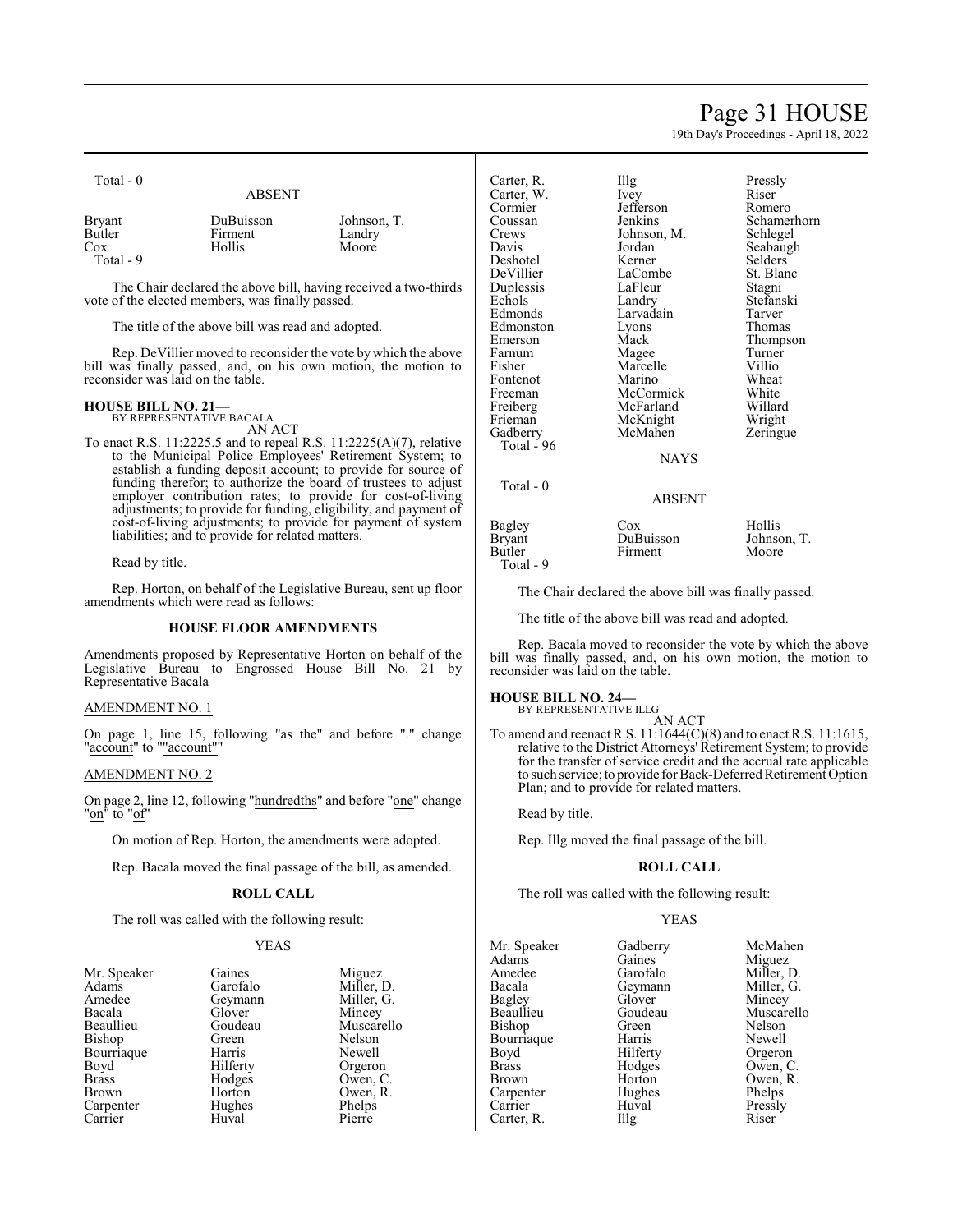## Page 32 HOUSE

19th Day's Proceedings - April 18, 2022

| Carter, W.  | Ivey        | Romero      |
|-------------|-------------|-------------|
| Cormier     | Jefferson   | Schamerhorn |
| Coussan     | Jenkins     | Schlegel    |
| Crews       | Johnson, M. | Seabaugh    |
| Davis       | Jordan      | Selders     |
| Deshotel    | Kerner      | St. Blanc   |
| DeVillier   | LaCombe     | Stagni      |
| Duplessis   | LaFleur     | Stefanski   |
| Echols      | Landry      | Tarver      |
| Edmonds     | Larvadain   | Thomas      |
| Edmonston   | Lyons       | Turner      |
| Emerson     | Mack        | Villio      |
| Farnum      | Magee       | Wheat       |
| Fisher      | Marcelle    | White       |
| Fontenot    | Marino      | Willard     |
| Freeman     | McCormick   | Wright      |
| Freiberg    | McFarland   | Zeringue    |
| Frieman     | McKnight    |             |
| Total - 95  |             |             |
|             | <b>NAYS</b> |             |
| $Total - 0$ |             |             |
|             | ABSENT      |             |
| Bryant      | Firment     | Pierre      |
| Butler      | Hollis      | Thompson    |
| Cox         | Johnson, T. |             |
| DuBuisson   | Moore       |             |
| Total - 10  |             |             |

The Chair declared the above bill was finally passed.

The title of the above bill was read and adopted.

Rep. Illg moved to reconsider the vote by which the above bill was finally passed, and, on his own motion, the motion to reconsider was laid on the table.

## **HOUSE BILL NO. 28—**

BY REPRESENTATIVE MUSCARELLO AN ACT

To amend and reenact Code of Civil Procedure Article 4844, relative to the City Court of Hammond; to provide for the jurisdictional amount in certain eviction proceedings; and to provide for related matters.

Read by title.

Rep. Muscarello, Jr. moved the final passage of the bill.

## **ROLL CALL**

The roll was called with the following result:

#### YEAS

| Mr. Speaker | Gaines            | Miguez      |
|-------------|-------------------|-------------|
| Adams       | Garofalo          | Miller, D.  |
| Amedee      | Geymann           | Miller, G.  |
| Bacala      | Glover            | Mincey      |
| Bagley      | Goudeau           | Muscarello  |
| Beaullieu   | Green             | Nelson      |
| Bishop      | Harris            | Newell      |
| Bourriaque  | Hilferty          | Orgeron     |
| Boyd        | Hodges            | Owen, C.    |
| Brass       | Horton            | Owen, R.    |
| Brown       | Hughes            | Phelps      |
| Carpenter   | Huval             | Pierre      |
| Carrier     | $\prod_{i=1}^{n}$ | Pressly     |
| Carter, R.  | Ivey              | Riser       |
| Carter, W.  | Jefferson         | Romero      |
| Cormier     | Jenkins           | Schamerhorn |
|             |                   |             |

Coussan Johnson, M. Schlegel<br>Crews Jordan Seabaugh Crews Jordan Seabaugh<br>
Davis Kerner Selders Davis Kerner Selders<br>Deshotel LaCombe St. Blan DeVillier LaFleur Stagni<br>
Duplessis Landry Stefanski Duplessis Echols Larvadain Tarver<br>Edmonds Lyons Thomas Edmonds Lyons<br>Emerson Mack Farnum Magee Turner<br>
Fisher Marcelle Villio Fontenot Marino Wheat<br>Freeman McCormick White Freeman McCormick White<br>
Freiberg McFarland Willard Freiberg McFarland Willard<br>
Frieman McKnight Wright Gadberry McMahen Zeringue Total - 96 Total - 0

LaCombe<br>
LaFleur
Stagni Marcelle Villio<br>
Marino Wheat McKnight<br>McMahen **NAYS** 

# Mack Thompson<br>
Magee Turner

## ABSENT

| Bryant    | DuBuisson | Hollis      |
|-----------|-----------|-------------|
| Butler    | Edmonston | Johnson, T. |
| Cox       | Firment   | Moore       |
| Total - 9 |           |             |

The Chair declared the above bill was finally passed.

The title of the above bill was read and adopted.

Rep. Muscarello, Jr. moved to reconsider the vote by which the above bill was finally passed, and, on his own motion, the motion to reconsider was laid on the table.

**HOUSE BILL NO. 32—**

BY REPRESENTATIVE TARVER AN ACT

To amend and reenact R.S. 11:127(B), relative to the duties of the Public Retirement Systems' Actuarial Committee; to require the committee to provide information to the legislature regarding those eligible for a supplemental retirement benefit; to provide for effectiveness; and to provide for related matters.

Read by title.

## **Motion**

On motion of Rep. Tarver, the bill was returned to the calendar.

## **HOUSE BILL NO. 36—** BY REPRESENTATIVE MAGEE

AN ACT

To amend and reenact Code of Civil Procedure Article 4843(D) and (F), relative to city court jurisdiction; to provide relative to the amount in dispute when the civil jurisdiction is concurrent with the district court; to provide for the jurisdictional amount in dispute for the City Court of Houma; and to provide for related matters.

Read by title.

Rep. Magee moved the final passage of the bill.

## **ROLL CALL**

The roll was called with the following result:

## YEAS

| Mr. Speaker | Gaines   | Miller, D. |
|-------------|----------|------------|
| Adams       | Garofalo | Miller, G. |

liller. G.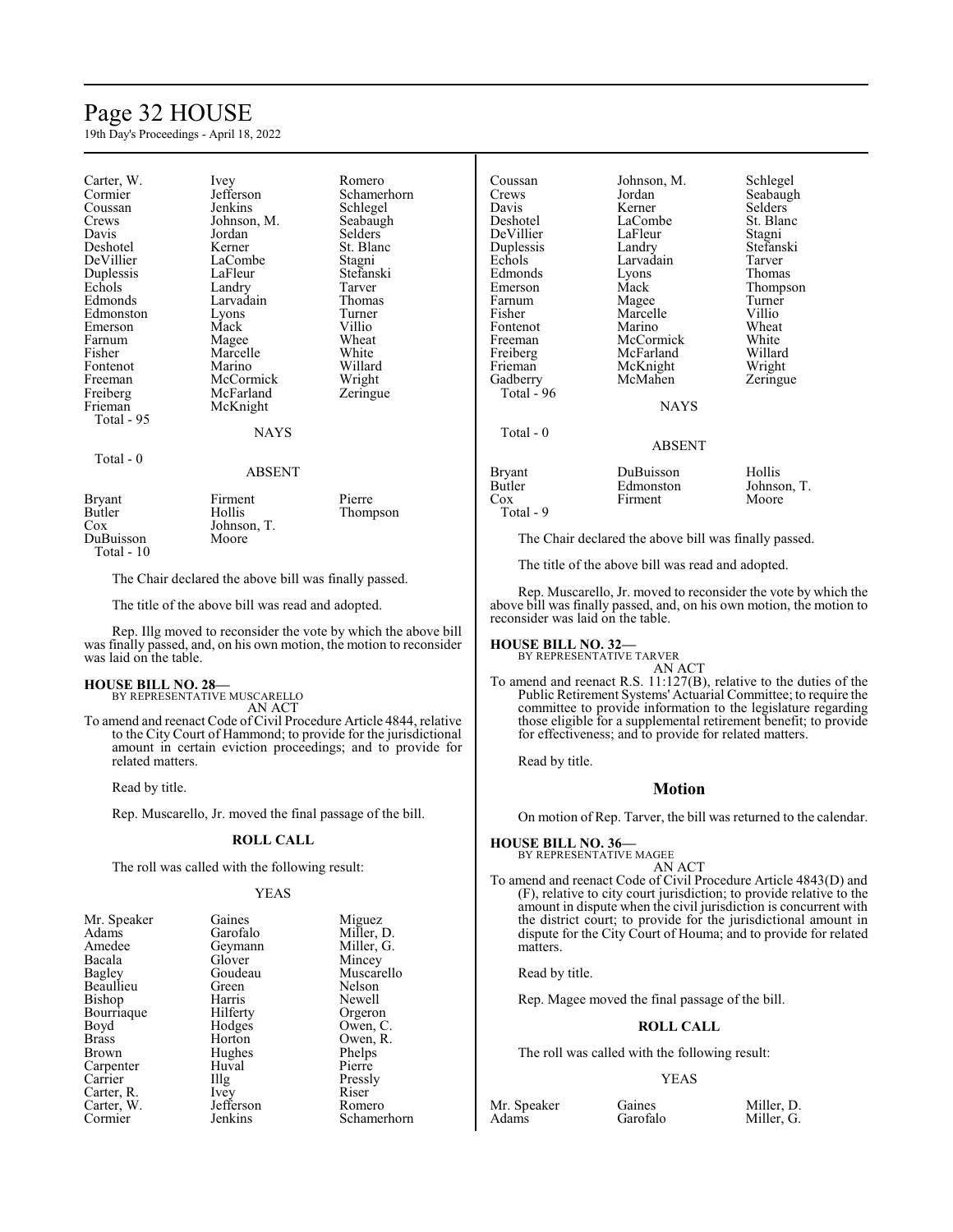## Page 33 HOUSE

19th Day's Proceedings - April 18, 2022

Amedee Geymann Mincey<br>Bacala Glover Muscar Bacala Glover Muscarello Beaullieu Green<br>Bishop Harris Bourriaque<br>Boyd Boyd Hodges Owen, R.<br>Brass Horton Phelps Brass Horton Phelps<br>Brown Hughes Pierre Carpenter Huval Pressl<br>Carrier Hugh Riser Carrier Illg Riser Carter, R. Ivey Romero<br>Carter, W. Jefferson Schame! Carter, W. Jefferson Schamerhorn<br>
Cormier Jenkins Schlegel Cormier Jenkins Schlegel<br>Coussan Johnson M. Seabaugh Crews Jordan Selders<br>
Davis Kerner St. Blan Davis Kerner St. Blanc<br>Deshotel LaCombe Stagni DeVillier LaFleur Stefans<br>Duplessis Landry Tarver Duplessis Landry Tarver<br>
Echols Larvadain Thomas Echols Larvadain<br>Edmonds Lyons Edmonston Mack Turne<br>
Emerson Magee Villio Emerson Magee Villio<br>
Farnum Marcelle Wheat Farnum Marcelle Wheat<br>
Fisher Marino White Fisher Marino White<br>Fontenot McCormick Willard Fontenot McCormick Willard Freeman McFarland<br>Freiberg McKnight Freiberg McKnight Zeringue<br>
Frieman McMahen Gadberry Total - 97 Total - 0

Goudeau Nelson<br>Green Newell Harris Orgeron<br>Hilferty Owen, C. Hughes Pierre<br>Huval Pressly Johnson, M. Seabaugh<br>Jordan Selders LaCombe Stagni<br>
LaFleur Stefanski McMahen<br>Miguez

Eyons Thompson<br>
Mack Turner

## NAYS

## ABSENT

Bryant DuBuisson Johnson, T. Butler Firment<br>Cox Hollis Hollis Total - 8

The Chair declared the above bill was finally passed.

The title of the above bill was read and adopted.

Rep. Magee moved to reconsider the vote by which the above bill was finally passed, and, on his own motion, the motion to reconsider was laid on the table.

#### **HOUSE BILL NO. 38—** BY REPRESENTATIVE THOMPSON

AN ACT To amend and reenact R.S.  $13:5554(R)(2)$  and (3) and to enact R.S.

13:5554(R)(4) and 5554.8, relative to the payment of group insurance premium costs for persons retired from the Richland Parish Sheriff's Office; to provide for eligibility for payment of such costs for retired sheriffs and retired deputy sheriffs of the Richland Parish Sheriff's Office; to provide for effective dates; to create a permanent fund; to require the depositing of certain monies into the fund; to provide for investment of monies in the fund; to authorize the withdrawal of earnings; to provide for limitations on appropriations from the fund; to provide for audits of the fund; to provide for the membership and election on the investment advisory board; and to provide for related matters.

Read by title.

Rep. Horton, on behalf of the Legislative Bureau, sent up floor amendments which were read as follows:

## **HOUSE FLOOR AMENDMENTS**

Amendments proposed by Representative Horton on behalf of the Legislative Bureau to Engrossed House Bill No. 38 by Representative Thompson

## AMENDMENT NO. 1

On page 1, between lines  $15$  and  $16$ , insert "\*

## AMENDMENT NO. 2

On page 2, line 19, delete  $T(R)(1)(a)$ " and insert "Subparagraph"  $(1)(a)'$ 

On motion of Rep. Horton, the amendments were adopted.

Rep. Thompson moved the final passage of the bill, as amended.

## **ROLL CALL**

The roll was called with the following result:

#### YEAS

Mr. Speaker Gadberry Miguez<br>Adams Gaines Miller, 1 Adams Gaines Miller, D.<br>Amedee Garofalo Miller, G. Amedee Garofalo Miller, G.<br>Bacala Geymann Mincey Bacala Geymann<br>Bagley Glover Glover Muscarello<br>Goudeau Nelson Beaullieu Goudeau Nelson<br>Bishop Green Newell Bishop Green Newell<br>Bourriaque Harris Orgeron Bourriaque Harris<br>Boyd Hilferty Boyd Hilferty Owen, C.<br>Brass Hodges Owen, R. Brass Hodges Owen, R. Horton Phelps<br>Hughes Pierre Carpenter Carrier Huval Pressly Carter, R. Illg. Riser Carter, W. Ivey Romero Carter, W. Ivey<br>Cormier Jefferson Cormier Jefferson Schamerhorn<br>
Coussan Jenkins Schlegel Coussan Jenkins Schlegel<br>Crews Johnson, M. Seabaugh Crews Johnson, M.<br>Davis Jordan Davis Jordan Selders<br>Deshotel LaCombe St. Blan LaCombe<br>
LaFleur Stagni DeVillier LaFleur Stagni<br>
Duplessis Landry Stefanski Duplessis Landry Stefans<br>Echols Larvadain Tarver Larvadain Tarver<br>Lyons Thomas Edmonds<br>
Edmonston Mack Mack Thompson<br>
Magee Turner Emerson Magee Turner<br>Farnum Marcelle Villio Farnum Marcelle Villio<br>Fisher Marino Wheat Fisher Marino Wheat<br>Fontenot McCormick White Fontenot McCormick White<br>
Freeman McFarland Willard Freeman McFarland Willard<br>
Freiberg McKnight Wright Freiberg McKnight Wright<br>
Frieman McMahen Zeringue McMahen Total - 96 **NAYS**  Total - 0 ABSENT Bryant DuBuisson Johnson, T.<br>Butler Firment Kerner Butler Firment<br>Cox Hollis

Total - 9

The Chair declared the above bill was finally passed.

Moore

The title of the above bill was read and adopted.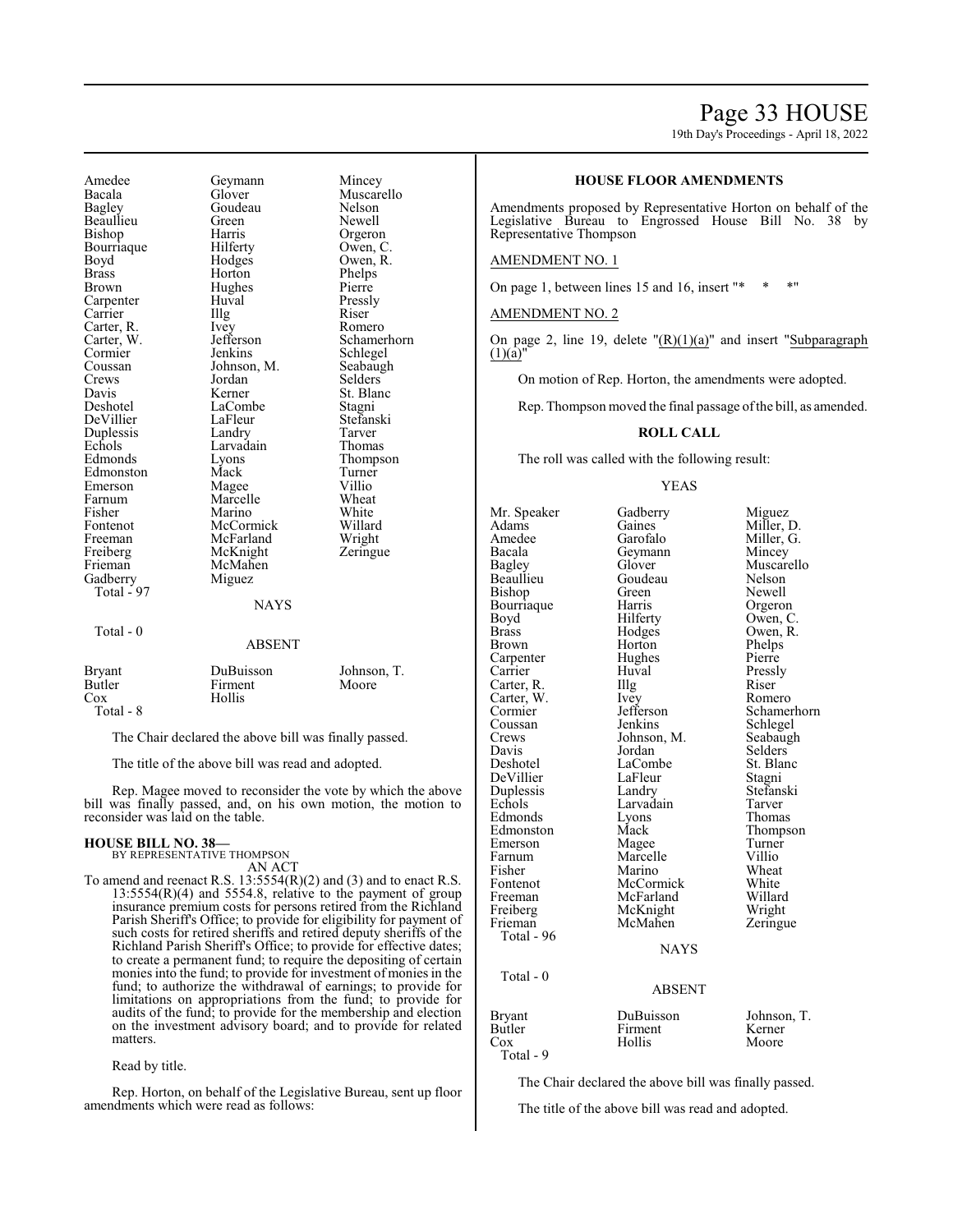## Page 34 HOUSE

19th Day's Proceedings - April 18, 2022

Rep. Thompson moved to reconsider the vote by which the above bill was finally passed, and, on his own motion, the motion to reconsider was laid on the table.

## **HOUSE BILL NO. 59—**

BY REPRESENTATIVE GREGORY MILLER AN ACT

To repeal R.S. 13:3671, relative to fees and mileage rates for witnesses; to repeal certain fees and mileage rates for witnesses residing or employed within a certain distance of the courthouse; and to provide for related matters.

Read by title.

Rep. Gregory Miller moved the final passage of the bill.

## **ROLL CALL**

The roll was called with the following result:

## YEAS

| Mr. Speaker   | Gaines        | Miguez      |
|---------------|---------------|-------------|
| Adams         | Garofalo      | Miller, D.  |
| Amedee        | Geymann       | Miller, G.  |
| Bacala        | Glover        | Mincey      |
| Bagley        | Goudeau       | Muscarello  |
| Beaullieu     | Green         | Nelson      |
| Bishop        | Harris        | Newell      |
| Bourriaque    | Hilferty      | Orgeron     |
| Boyd          | Hodges        | Owen, C.    |
| <b>Brass</b>  | Horton        | Owen, R.    |
| Brown         | Hughes        | Phelps      |
| Carpenter     | Huval         | Pierre      |
| Carrier       | Illg          | Pressly     |
| Carter, R.    | Ivey          | Riser       |
| Carter, W.    | Jefferson     | Romero      |
| Cormier       | Jenkins       | Schamerhorn |
| Coussan       | Johnson, M.   | Schlegel    |
| Crews         | Jordan        | Seabaugh    |
| Davis         | Kerner        | Selders     |
| Deshotel      | LaCombe       | St. Blanc   |
| DeVillier     | LaFleur       | Stagni      |
| Duplessis     | Landry        | Stefanski   |
| Echols        | Larvadain     | Tarver      |
| Edmonds       | Lyons         | Thomas      |
| Emerson       | Mack          | Thompson    |
| Farnum        | Magee         | Turner      |
| Fisher        | Marcelle      | Villio      |
| Fontenot      | Marino        | Wheat       |
| Freeman       | McCormick     | White       |
| Freiberg      | McFarland     | Willard     |
| Frieman       | McKnight      | Wright      |
| Gadberry      | McMahen       | Zeringue    |
| Total - 96    |               |             |
|               | <b>NAYS</b>   |             |
| Total - 0     |               |             |
|               | <b>ABSENT</b> |             |
| Bryant        | DuBuisson     | Hollis      |
| <b>Butler</b> | Edmonston     | Johnson, T. |
| Cox           | Firment       | Moore       |
| Total - 9     |               |             |
|               |               |             |

The Chair declared the above bill was finally passed.

The title of the above bill was read and adopted.

Rep. Gregory Miller moved to reconsider the vote by which the above bill was finally passed, and, on his own motion, the motion to reconsider was laid on the table.

## **HOUSE BILL NO. 60—**

BY REPRESENTATIVES ZERINGUE AND HUGHES AN ACT

To amend and reenact R.S. 13:1595(C), relative to Orleans Parish Juvenile Court; to abolish specific judgeships upon vacancy in the Orleans Parish Juvenile Court; and to provide for related matters.

Read by title.

Rep. Zeringue moved the final passage of the bill.

## **ROLL CALL**

The roll was called with the following result:

## YEAS

| Mr. Speaker   | Gadberry      | McMahen              |
|---------------|---------------|----------------------|
| Adams         | Gaines        | Miguez               |
| Amedee        | Garofalo      | Miller, D.           |
| Bacala        | Geymann       | Miller, G.           |
| Bagley        | Glover        | Mincey               |
| Beaullieu     | Goudeau       | Muscarello<br>Nelson |
| Bishop        | Green         |                      |
| Bourriaque    | Harris        | Newell               |
| Brass         | Hilferty      | Orgeron              |
| Brown         | Hodges        | Owen, C.             |
| Carpenter     | Horton        | Phelps               |
| Carrier       | Hughes        | Pierre               |
| Carter, R.    | Huval         | Pressly              |
| Carter, W.    | Illg          | Riser                |
| Cormier       | Ivey          | Romero               |
| Coussan       | Jefferson     | Schamerhorn          |
| Crews         | Jenkins       | Schlegel             |
| Davis         | Johnson, M.   | Seabaugh             |
| Deshotel      | Jordan        | Selders              |
| DeVillier     | Kerner        | St. Blanc            |
| Duplessis     | LaCombe       | Stagni               |
| Echols        | LaFleur       | Stefanski            |
| Edmonds       | Larvadain     | Tarver               |
| Edmonston     | Lyons         | Thomas               |
| Emerson       | Mack          | Thompson             |
| Farnum        | Magee         | Turner               |
| Fisher        | Marcelle      | Villio               |
| Fontenot      | Marino        | Wheat                |
| Freeman       | McCormick     | White                |
| Freiberg      | McFarland     | Wright               |
| Frieman       | McKnight      | Zeringue             |
| Total - 93    |               |                      |
|               | <b>NAYS</b>   |                      |
| Total - 0     |               |                      |
|               | <b>ABSENT</b> |                      |
| Boyd          | DuBuisson     | Landry               |
| <b>Bryant</b> | Firment       | Moore                |
| Butler        | Hollis        | Owen, R.             |
| Cox           | Johnson, T.   | Willard              |
| Total - 12    |               |                      |

The Chair declared the above bill was finally passed.

The title of the above bill was read and adopted.

Rep. Zeringue moved to reconsider the vote by which the above bill was finally passed, and, on his own motion, the motion to reconsider was laid on the table.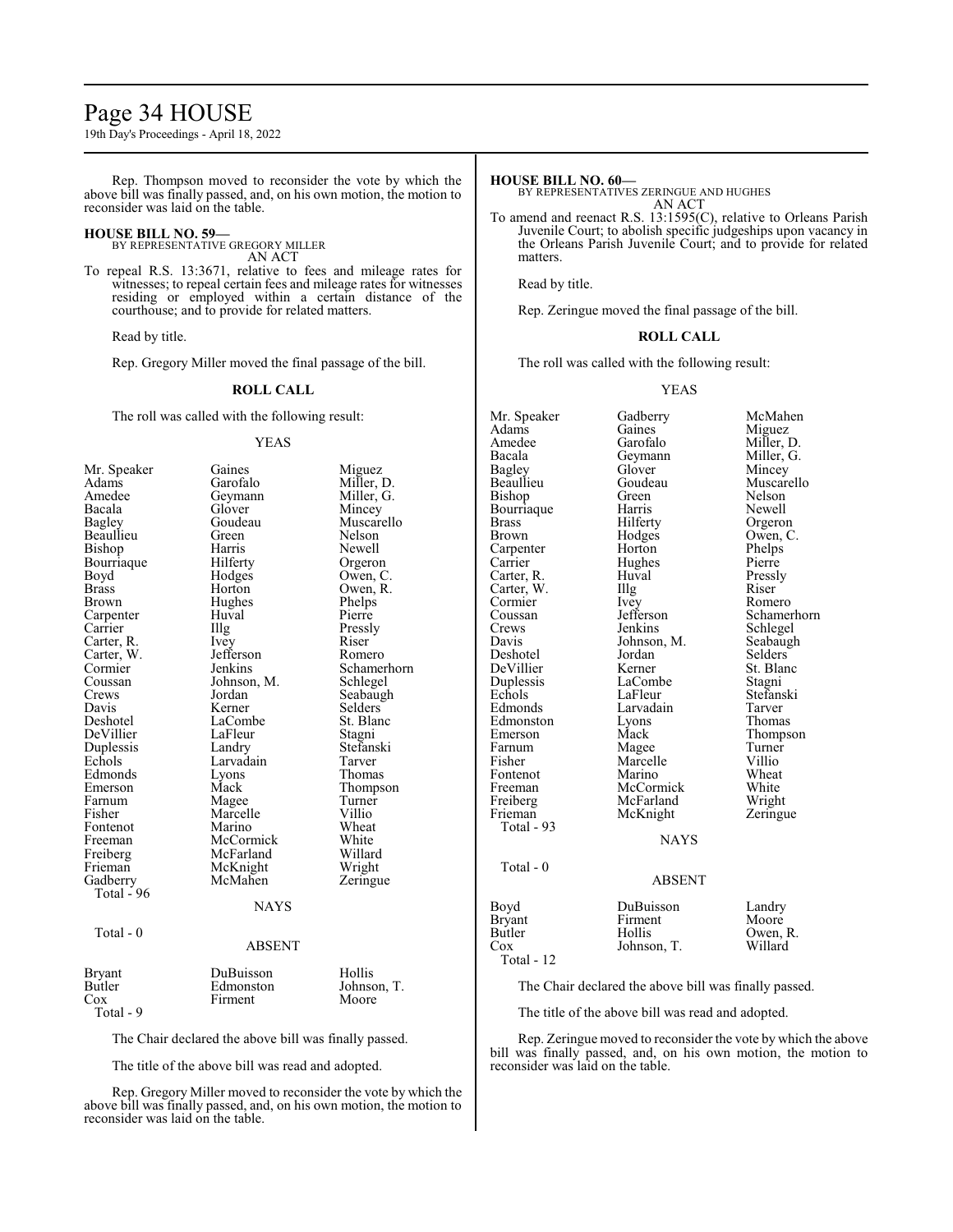## Page 35 HOUSE

19th Day's Proceedings - April 18, 2022

## **HOUSE BILL NO. 72—**

BY REPRESENTATIVE MAGEE AN ACT

To amend and reenact R.S. 40:1496(F), relative to Terrebonne Parish Fire Protection District Number Six; to provide for membership of its board of commissioners; to provide for an effective date; and to provide for related matters.

Read by title.

Rep. Magee moved the final passage of the bill.

## **ROLL CALL**

The roll was called with the following result:

## YEAS

| Mr. Speaker   | Gaines        | Miller, D.  |
|---------------|---------------|-------------|
| Adams         | Garofalo      | Miller, G.  |
| Amedee        | Geymann       | Mincey      |
| Bacala        | Glover        | Muscarello  |
| Bagley        | Goudeau       | Nelson      |
| Beaullieu     | Harris        | Newell      |
| Bishop        | Hilferty      | Orgeron     |
| Bourriaque    | Hodges        | Owen, C.    |
| <b>Brass</b>  | Horton        | Owen, R.    |
| Brown         | Hughes        | Phelps      |
| Carpenter     | Huval         | Pierre      |
| Carrier       | Illg          | Pressly     |
| Carter, R.    | <i>lvey</i>   | Riser       |
| Carter, W.    | Jefferson     | Romero      |
| Cormier       | Jenkins       | Schamerhorn |
| Coussan       | Johnson, M.   | Schlegel    |
| Crews         | Jordan        | Seabaugh    |
| Davis         | Kerner        | Selders     |
| Deshotel      | LaCombe       | St. Blanc   |
| DeVillier     | LaFleur       | Stagni      |
| Duplessis     | Landry        | Stefanski   |
| Echols        | Larvadain     | Tarver      |
| Edmonds       | Lyons         | Thomas      |
| Edmonston     | Mack          | Thompson    |
| Emerson       | Magee         | Turner      |
| Farnum        | Marcelle      | Villio      |
| Fisher        | Marino        | Wheat       |
| Fontenot      | McCormick     | White       |
| Freeman       | McFarland     | Willard     |
| Freiberg      | McKnight      | Wright      |
| Frieman       | McMahen       | Zeringue    |
| Gadberry      | Miguez        |             |
| Total - 95    |               |             |
|               | <b>NAYS</b>   |             |
| Total - 0     |               |             |
|               | <b>ABSENT</b> |             |
| Boyd          | DuBuisson     | Johnson, T. |
| <b>Bryant</b> | Firment       | Moore       |
| Butler        | Green         |             |
| Cox           | Hollis        |             |
| Total - 10    |               |             |
|               |               |             |

The Chair declared the above bill was finally passed.

The title of the above bill was read and adopted.

Rep. Magee moved to reconsider the vote by which the above bill was finally passed, and, on his own motion, the motion to reconsider was laid on the table.

## **Consent to Correct a Vote Record**

Rep. Phelps requested the House consent to record her vote on final passage of House Bill No. 72 as yea, which consent was unanimously granted.

## **HOUSE BILL NO. 105—**

BY REPRESENTATIVE BOURRIAQUE AN ACT

To enact R.S. 13:5554.8, relative to the payment of group insurance premiums for retired sheriffs and deputy sheriffs in Cameron Parish; to create a permanent fund; to require the depositing of certain monies into the fund; to provide for investment of monies in the fund; to authorize the withdrawal of earnings; to provide for limitations on appropriations from the fund; to provide for audits of the fund; to provide for the membership and election on the investment advisory board; and to provide for related matters.

Read by title.

Rep. Bourriaque moved the final passage of the bill.

## **ROLL CALL**

The roll was called with the following result:

## YEAS

Mr. Speaker Gaines Miller, D.<br>Adams Garofalo Miller, G. Adams Garofalo Miller, G.<br>Amedee Geymann Mincey Amedee Geymann<br>Bacala Glover Bacala Glover Muscarello<br>Bagley Goudeau Nelson Goudeau Nelson<br>Green Newell Beaullieu Green<br>Bishop Harris Harris Orgeron<br>Hilferty Owen, C. Bourriaque Hilferty<br>Brass Hodges Brass Hodges Owen, R. Brown Horton Pierre Carpenter Hughes Pressly<br>Carrier Huval Riser Carrier Huval Riser<br>Carter, R. Illg Romero Carter, R. Illg<br>Carter, W. Ivey Carter, W. Ivey Schamerhorn<br>
Cormier Jefferson Schlegel Cormier Jefferson<br>Coussan Jenkins Coussan Jenkins Seabaugh<br>Crews Johnson, M. Selders Crews Johnson, M.<br>Davis Jordan Jordan St. Blanc<br>Kerner Stagni Deshotel Kerner Stagni<br>
DeVillier LaCombe Stefanski LaCombe<br>LaFleur Tarver Duplessis LaFleu<br>Echols Landry Echols Landry Thomas<br>Edmonds Larvadain Thomas Larvadain Thompson<br>Lyons Turner Edmonston Lyons Turner<br>Emerson Mack Villio Emerson Mack Villio<br>
Farnum Marcelle Wheat Farnum Marcelle Wheat<br>
Fisher Marino White Fisher Marino White Fontenot McCormick Willard<br>
Freeman McFarland Wright Freeman McFarland Wright<br>
Freiberg McKnight Zeringue Freiberg McKnight<br>Frieman McMahen McMahen<br>Miguez Gadberry Total - 94 NAYS Total - 0 ABSENT Boyd DuBuisson Magee<br>Brvant Firment Moore Bryant Firmer<br>
Butler Hollis Butler Hollis Phelps<br>Cox Johnson, T. Johnson, T. Total - 11

The Chair declared the above bill was finally passed.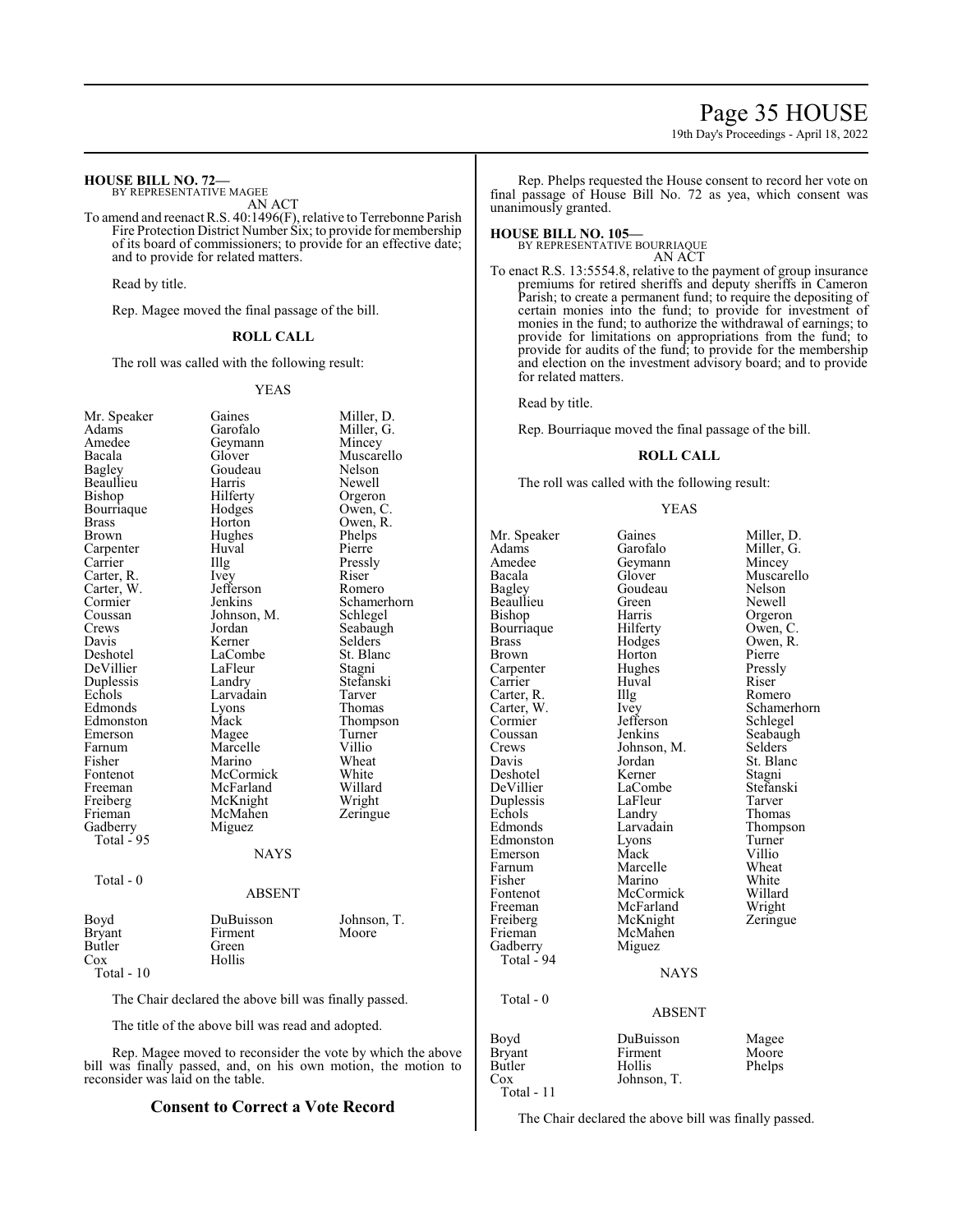## Page 36 HOUSE

19th Day's Proceedings - April 18, 2022

The title of the above bill was read and adopted.

Rep. Bourriaque moved to reconsider the vote by which the above bill was finally passed, and, on his own motion, the motion to reconsider was laid on the table.

#### **HOUSE BILL NO. 111—** BY REPRESENTATIVE RISER

AN ACT

To amend and reenact R.S. 13:5554(S)(1)(intro para) and (2), relative to the Franklin Parish Sheriff's Office; to provide for insurance premium payments for sheriff and deputy sheriff retirees; to provide for life insurance; to provide for applicability; and to provide for related matters.

Read by title.

Rep. Riser moved the final passage of the bill.

## **ROLL CALL**

The roll was called with the following result:

#### YEAS

| Mr. Speaker                                           | Gaines      | Miguez      |  |
|-------------------------------------------------------|-------------|-------------|--|
| Adams                                                 | Garofalo    | Miller, D.  |  |
| Amedee                                                | Geymann     | Miller, G.  |  |
| Bacala                                                | Glover      | Mincey      |  |
| Bagley                                                | Goudeau     | Muscarello  |  |
| Beaullieu                                             | Green       | Nelson      |  |
| Bishop                                                | Harris      | Newell      |  |
| Bourriaque                                            | Hilferty    | Orgeron     |  |
| <b>Brass</b>                                          | Hodges      | Owen, C.    |  |
| Brown                                                 | Horton      | Owen, R.    |  |
| Carpenter                                             | Hughes      | Phelps      |  |
| Carrier                                               | Huval       | Pierre      |  |
| Carter, R.                                            | Illg        | Pressly     |  |
| Carter, W.                                            | Ivey        | Riser       |  |
| Cormier                                               | Jefferson   | Romero      |  |
| Coussan                                               | Jenkins     | Schamerhorn |  |
| Crews                                                 | Johnson, M. | Schlegel    |  |
| Davis                                                 | Jordan      | Seabaugh    |  |
| Deshotel                                              | Kerner      | Selders     |  |
| DeVillier                                             | LaCombe     | St. Blanc   |  |
| Duplessis                                             | LaFleur     | Stagni      |  |
| Echols                                                | Landry      | Stefanski   |  |
| Edmonds                                               | Larvadain   | Tarver      |  |
| Edmonston                                             | Lyons       | Thomas      |  |
| Emerson                                               | Mack        | Thompson    |  |
| Farnum                                                | Magee       | Turner      |  |
| Fisher                                                | Marcelle    | Villio      |  |
| Fontenot                                              | Marino      | Wheat       |  |
| Freeman                                               | McCormick   | White       |  |
| Freiberg                                              | McFarland   | Willard     |  |
| Frieman                                               | McKnight    | Wright      |  |
| Gadberry                                              | McMahen     | Zeringue    |  |
| Total - 96                                            |             |             |  |
|                                                       | <b>NAYS</b> |             |  |
| Total - 0                                             |             |             |  |
| <b>ABSENT</b>                                         |             |             |  |
| Boyd                                                  | Cox         | Hollis      |  |
| <b>Bryant</b>                                         | DuBuisson   | Johnson, T. |  |
| Butler                                                | Firment     | Moore       |  |
| Total - 9                                             |             |             |  |
| The Chair declared the above bill was finally passed. |             |             |  |
|                                                       |             |             |  |

The title of the above bill was read and adopted.

Rep. Riser moved to reconsider the vote by which the above bill was finally passed, and, on his own motion, the motion to reconsider was laid on the table.

## **HOUSE BILL NO. 119—**

BY REPRESENTATIVE CARPENTER AN ACT

To amend and reenact R.S. 23:1553(G) and R.S. 49:191(1) and to repeal R.S. 49:191(10)(l), relative to the Louisiana Workforce Commission, including provisions to provide for the re-creation of the Louisiana Workforce Commission and the statutory entities made a part of the department by law; to provide for the effective termination date for all statutory authority for the existence of such statutory entities; to provide for the reauthorization ofthe Incumbent Worker Training Programwithin the Louisiana Workforce Commission; and to provide for related matters.

Read by title.

Rep. Carpenter moved the final passage of the bill.

## **ROLL CALL**

The roll was called with the following result:

## YEAS

Mr. Speaker Gaines Miguez<br>Adams Garofalo Miller, I Adams Garofalo Miller, D.<br>Amedee Geymann Miller, G. Amedee Geymann<br>Bacala Glover Bacala Glover Mincey Beaullieu – Harris – Nelson<br>Bishop – Hilferty – Newell Bishop Hilferty<br>Bourriaque Hodges Bourriaque Hodges Orgeron<br>Boyd Horton Owen, C Boyd Horton Owen, C.<br>Brass Hughes Owen, R. Brown Huval Pierre<br>Carpenter IIIg Pressly Carpenter IIIg Pressl<br>Carrier Ivey Riser Carrier Ivey Riser<br>Carter, R. Jefferson Romero Carter, W. Jenkins Schlegel<br>
Cormier Johnson, M. Seabaugh Cormier Johnson, M.<br>Coussan Jordan Coussan Jordan Selders<br>Crews Kerner St. Blan Crews Kerner St. Blanc<br>
Davis LaCombe Stagni Davis LaCombe<br>Deshotel LaFleur DeVillier Landry Tarver Duplessis Larvadain<br>Echols Lyons Edmonds Mack Turner<br>Edmonston Magee Villio Edmonston Magee Villio<br>
Emerson Marcelle Wheat Emerson Marcelle Wheat<br>
Fisher Marino White Fisher Marino White<br>Freeman McCormick Willard Freeman McCormick Willard<br>
Freiberg McFarland Wright Freiberg McFarland Wright<br>
Frieman McKnight Zeringue Gadberry Total - 92 Total - 0 Bryant Firment Moore<br>Butler Fontenot Phelps Butler Fontenot<br>Cox Green DuBuisson<br>Farnum

Total - 13

McKnight<br>McMahen

Goudeau Muscarello<br>Harris Nelson Hughes Owen, R.<br>Huval Pierre Jefferson Romero<br>
Jenkins Schlegel LaFleur Stefanski<br>Landrv Tarver Extension Lyons<br>
Extending Thompson<br>
Turner

## NAYS

#### ABSENT

Green Schamerhorn<br>Hollis Johnson, T.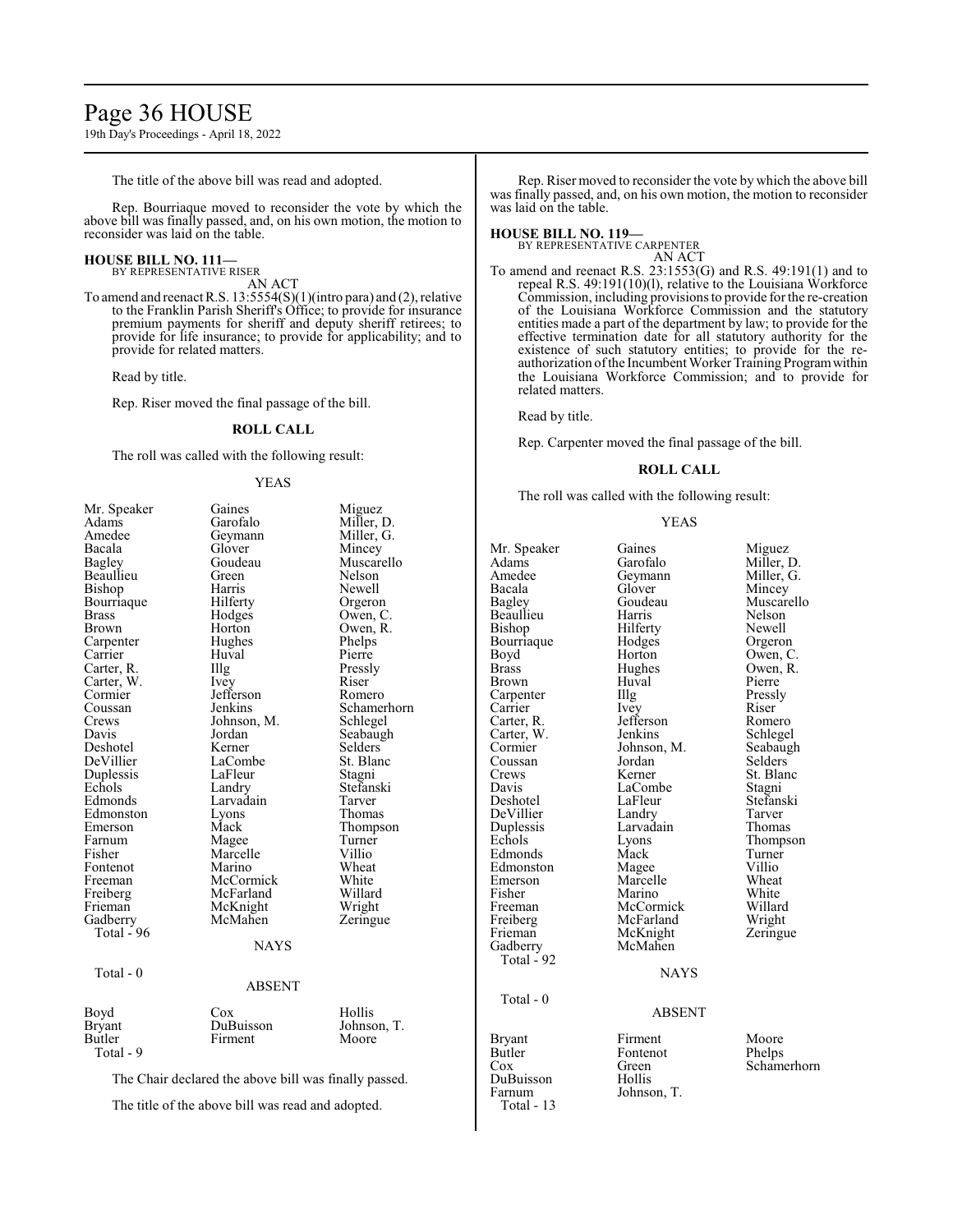19th Day's Proceedings - April 18, 2022

The Chair declared the above bill was finally passed.

The title of the above bill was read and adopted.

Rep. Carpenter moved to reconsider the vote bywhich the above bill was finally passed, and, on her own motion, the motion to reconsider was laid on the table.

## **HOUSE BILL NO. 123—**

BY REPRESENTATIVE MIKE JOHNSON AN ACT

To amend and reenact R.S. 29:26.1(B)(6)-(11), (C)(3)(b), (D)(1), and  $(E)(2)$  and to enact R.S.  $29:26.1(B)(12)$ , relative to the Louisiana National Guard; to provide for definitions; to provide for disability claims and death benefits; to provide for availability of disability and death benefits; to provide for subsequent disabilities; and to provide for related matters.

Read by title.

Rep. Michael Johnson moved the final passage of the bill.

## **ROLL CALL**

The roll was called with the following result:

## YEAS

| Mr. Speaker<br>Adams<br>Amedee<br>Bacala<br>Bagley<br>Beaullieu<br>Bishop<br>Bourriaque<br>Boyd<br>Brass<br>Brown<br>Carpenter<br>Carrier<br>Carter, R.<br>Carter, W.<br>Cormier<br>Coussan<br>Davis<br>Deshotel<br>DeVillier<br>Duplessis<br>Echols<br>Edmonds<br>Edmonston<br>Emerson<br>Farnum<br>Fisher<br>Fontenot<br>Freeman<br>Freiberg<br>Frieman<br>Gadberry<br>Total - 96 | Gaines<br>Garofalo<br>Geymann<br>Glover<br>Goudeau<br>Green<br>Harris<br>Hilferty<br>Hodges<br>Horton<br>Hughes<br>Huval<br>Illg<br>Ivey<br>Jefferson<br>Jenkins<br>Johnson, M.<br>Jordan<br>Kerner<br>LaCombe<br>LaFleur<br>Landry<br>Larvadain<br>Lyons<br>Mack<br>Magee<br>Marcelle<br>Marino<br>McCormick<br>McFarland<br>McKnight<br>McMahen<br><b>NAYS</b> | Miguez<br>Miller, D.<br>Miller, G.<br>Mincey<br>Muscarello<br>Nelson<br>Newell<br>Orgeron<br>Owen, C.<br>Owen, R.<br>Phelps<br>Pierre<br>Pressly<br>Riser<br>Romero<br>Schamerhorn<br>Schlegel<br>Seabaugh<br>Selders<br>St. Blanc<br>Stagni<br>Stefanski<br>Tarver<br>Thomas<br>Thompson<br>Turner<br>Villio<br>Wheat<br>White<br>Willard<br>Wright<br>Zeringue |
|-------------------------------------------------------------------------------------------------------------------------------------------------------------------------------------------------------------------------------------------------------------------------------------------------------------------------------------------------------------------------------------|------------------------------------------------------------------------------------------------------------------------------------------------------------------------------------------------------------------------------------------------------------------------------------------------------------------------------------------------------------------|------------------------------------------------------------------------------------------------------------------------------------------------------------------------------------------------------------------------------------------------------------------------------------------------------------------------------------------------------------------|
|                                                                                                                                                                                                                                                                                                                                                                                     |                                                                                                                                                                                                                                                                                                                                                                  |                                                                                                                                                                                                                                                                                                                                                                  |
| Total - 0                                                                                                                                                                                                                                                                                                                                                                           | <b>ABSENT</b>                                                                                                                                                                                                                                                                                                                                                    |                                                                                                                                                                                                                                                                                                                                                                  |
| <b>Bryant</b><br>Butler<br>Cox<br>Total - 9                                                                                                                                                                                                                                                                                                                                         | Crews<br>DuBuisson<br>Firment                                                                                                                                                                                                                                                                                                                                    | Hollis<br>Johnson, T.<br>Moore                                                                                                                                                                                                                                                                                                                                   |

The Chair declared the above bill was finally passed.

The title of the above bill was read and adopted.

Rep. Michael Johnson moved to reconsider the vote by which the above bill was finally passed, and, on his own motion, the motion to reconsider was laid on the table.

#### **HOUSE BILL NO. 138—**

BY REPRESENTATIVE WHEAT

- AN ACT
- To provide relative to Act No. 403 of the 2021 Regular Session of the Legislature of Louisiana, relative to tobacco products; to provide for the naming of a previous Act of the legislature; to provide for the naming of a certain Act addressing the use of tobacco products by minors; and to provide for related matters.

Read by title.

Rep. Wheat moved the final passage of the bill.

## **ROLL CALL**

The roll was called with the following result:

#### YEAS

Mr. Speaker Gaines Miguez<br>Adams Garofalo Miller, 1 Adams Garofalo Miller, D.<br>Amedee Geymann Miller, G. Amedee Geymann<br>Bacala Glover Bacala Glover Mincey Beaullieu Green Nelson<br>Bishon Harris Newell Bishop Harris Newell<br>Bourriaque Hilferty Orgeron Bourriaque Hilferty<br>Boyd Hodges Boyd Hodges Owen, C.<br>Brass Horton Phelps Brass Horton Phelps<br>Brown Hughes Pierre Brown Hughes<br>Carrier Huval Carter, R. Illg Riser Carter, W. Ivey Romero Carter, W. Ivey<br>Cormier Jefferson Cormier Jefferson Schamerhorn<br>Coussan Jenkins Schlegel Coussan Jenkins Schlegel<br>Crews Johnson, M. Seabaugh Crews Johnson, M.<br>Davis Jordan Davis Jordan Selders<br>Deshotel Kerner St. Blan DeVillier LaComb<br>
Duplessis LaFleur Duplessis LaFleur Stefanski Echols Landry Tarver<br>Edmonds Larvadain Thomas Edmonds Larvadain<br>Edmonston Lyons Emerson Mack Turner<br>
Farnum Magee Villio Farnum Magee Villio<br>Fisher Marcelle Wheat Fontenot Marino White<br>
Freeman McCormick Willard Freeman McCormick Willard<br>
Freiberg McFarland Wright Freiberg McFarland Wright<br>
Frieman McKnight Zeringue Frieman McKnight<br>Gadberry McMahen McMahen Total - 95 Total - 0 Carpenter

Goudeau Muscarello<br>Green Nelson Huval Pressly<br>Illg Riser Kerner St. Blanc<br>LaCombe Stagni Eyons Thompson<br>
Mack Turner Marcelle Wheat<br>Marino White

## NAYS

# ABSENT

Bryant DuBuisson Moore<br>Butler Firment Owen, Firment Owen, R.<br>Hollis Cox Johnson, T. Total - 10

The Chair declared the above bill was finally passed.

The title of the above bill was read and adopted.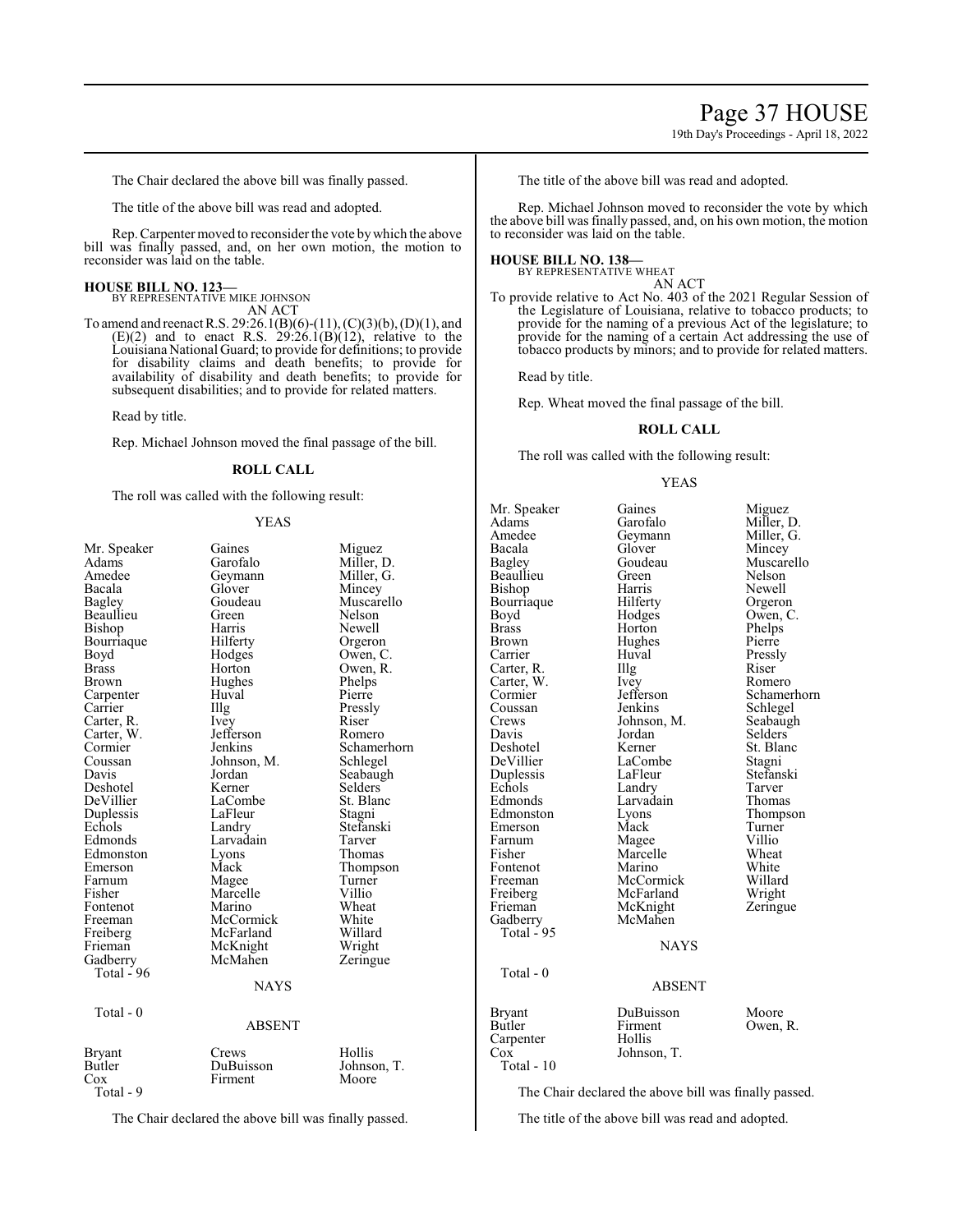## Page 38 HOUSE

19th Day's Proceedings - April 18, 2022

Rep. Wheat moved to reconsider the vote by which the above bill was finally passed, and, on his own motion, the motion to reconsider was laid on the table.

## **HOUSE BILL NO. 147—**

BY REPRESENTATIVE EDMONDS AN ACT

To enact R.S. 33:4712.24, relative to St. George Fire Protection District No. 2; to authorize the governing board of the district to name facilities in honor of a living person; to provide for an effective date; and to provide for related matters.

Read by title.

Rep. Edmonds moved the final passage of the bill.

## **ROLL CALL**

The roll was called with the following result:

#### YEAS

| Mr. Speaker   | Gaines        | Miguez      |
|---------------|---------------|-------------|
| Adams         | Garofalo      | Miller, D.  |
| Amedee        | Geymann       | Mincey      |
| Bacala        | Glover        | Muscarello  |
| Bagley        | Goudeau       | Nelson      |
| Beaullieu     | Green         | Newell      |
| Bishop        | Harris        | Orgeron     |
| Bourriaque    | Hilferty      | Owen, C.    |
| Boyd          | Hodges        | Phelps      |
| <b>Brass</b>  | Horton        | Pierre      |
| Brown         | Hughes        | Pressly     |
| Carpenter     | Huval         | Riser       |
| Carrier       | Illg          | Romero      |
| Carter, R.    | Ivey          | Schamerhorn |
| Carter, W.    | Jefferson     | Schlegel    |
| Cormier       | Jenkins       | Seabaugh    |
| Coussan       | Johnson, M.   | Selders     |
| Davis         | Jordan        | St. Blanc   |
| Deshotel      | Kerner        | Stagni      |
| DeVillier     | LaCombe       | Stefanski   |
| Duplessis     | LaFleur       | Tarver      |
| Echols        | Landry        | Thomas      |
| Edmonds       | Larvadain     | Thompson    |
| Edmonston     | Lyons         | Turner      |
| Emerson       | Mack          | Villio      |
| Farnum        | Magee         | Wheat       |
| Fisher        | Marcelle      | White       |
| Fontenot      | Marino        | Willard     |
| Freeman       | McCormick     | Wright      |
| Freiberg      | McFarland     | Zeringue    |
| Frieman       | McKnight      |             |
| Gadberry      | McMahen       |             |
| Total - 94    |               |             |
|               | <b>NAYS</b>   |             |
| Total - 0     |               |             |
|               | <b>ABSENT</b> |             |
| <b>Bryant</b> | DuBuisson     | Miller, G.  |
| Butler        | Firment       | Moore       |
| Cox           | Hollis        | Owen, R.    |
| Crews         | Johnson, T.   |             |
| $Total - 11$  |               |             |

The Chair declared the above bill was finally passed.

The title of the above bill was read and adopted.

Rep. Edmonds moved to reconsider the vote by which the above bill was finally passed, and, on his own motion, the motion to reconsider was laid on the table.

## **HOUSE BILL NO. 148—**

BY REPRESENTATIVE FREEMAN AN ACT

To enact R.S. 33:9091.27, relative to Orleans Parish; to create the Bouligny Improvement District; to provide relative to the boundaries, purpose, governance, and powers and duties of the district; to provide relative to district funding, including the authority to levy taxes or fees, subject to voter approval; to provide for an effective date; and to provide for related matters.

Read by title.

Rep. Freeman sent up floor amendments which were read as follows:

## **HOUSE FLOOR AMENDMENTS**

Amendments proposed by Representative Freeman to Engrossed House Bill No. 148 by Representative Freeman

## AMENDMENT NO. 1

On page 1, line 18, after "boundaries of the district shall" delete the remainder of the line and insert "encompass the area included within the"

## AMENDMENT NO. 2

On page 4, line 9, change "real" to "immovable"

AMENDMENT NO. 3

On page 4, delete line 12 in its entirety and insert "such plan or plans, referred"

## AMENDMENT NO. 4

On page 4, at the beginning of line 15, delete "district, and it" and insert "district. The board"

## AMENDMENT NO. 5

On page 4, line 22, change "real" to "immovable"

## AMENDMENT NO. 6

On page 5, line 1, change "real" to "immovable"

AMENDMENT NO. 7

On page 5, line 6, after "Code." delete the remainder of the line and delete lines 7 and 8 in their entirety and insert "The amount of the tax or fee shall be as requested by duly adopted resolution of the board."

On motion of Rep. Freeman, the amendments were adopted.

Rep. Freeman moved the final passage of the bill, as amended.

## **ROLL CALL**

The roll was called with the following result:

## YEAS

Mr. Speaker Gadberry McMahen<br>Adams Gaines Miguez Adams Gaines Miguez<br>Amedee Garofalo Miller. Amedee Garofalo Miller, D.<br>Bacala Geymann Miller, G.

Miller, G.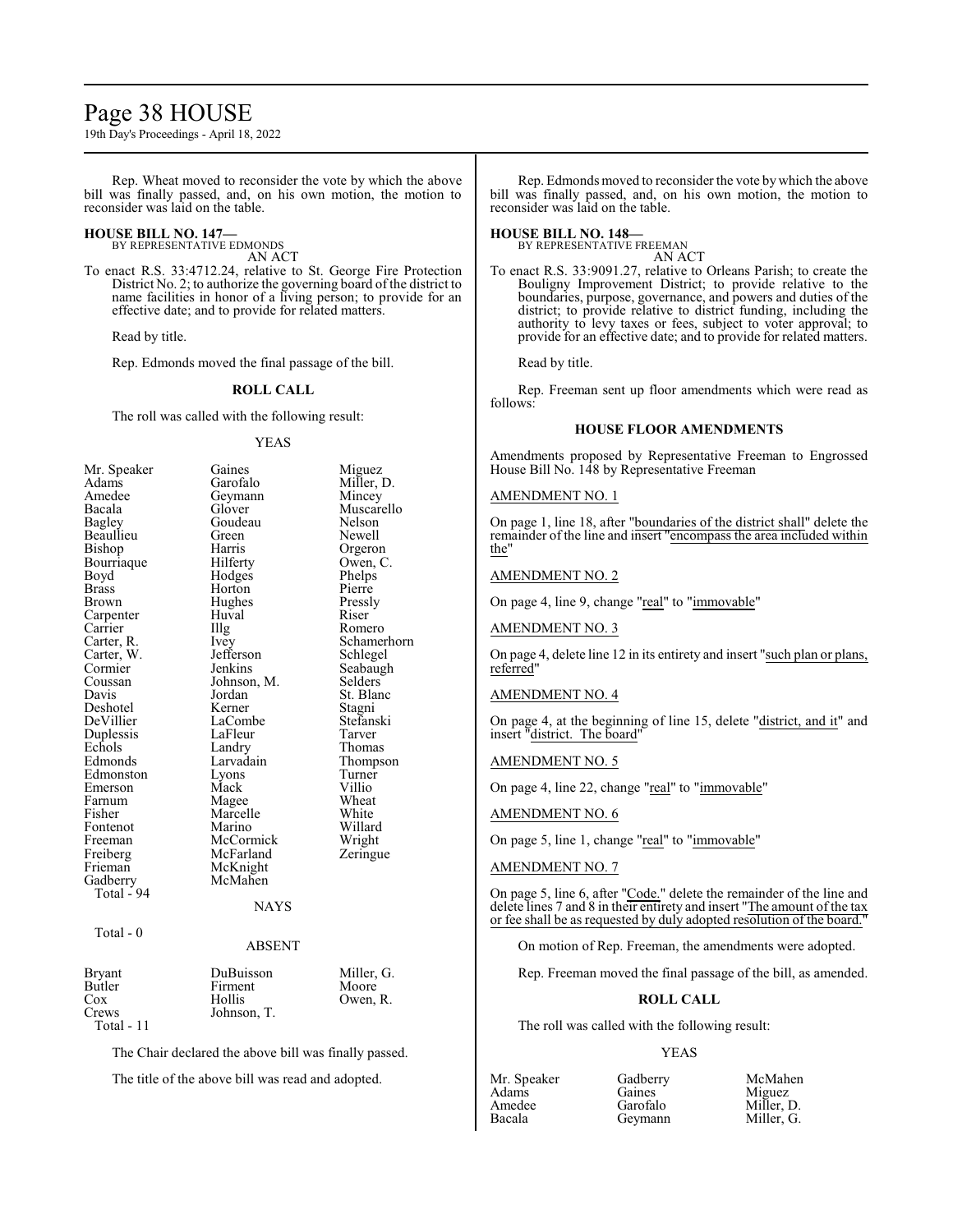19th Day's Proceedings - April 18, 2022

Bagley Glover Mincey Bishop Green Nelson Bourriaque Harris<br>Boyd Hilferty Boyd Hilferty Orgeron<br>Brass Hodges Owen, C Brown Horton Owen, R. Carpenter Hughes Phelps Carpenter Hughes Phelps<br>
Carrier Huval Pressly Carrier Huval Pressl<br>Carter, R. Illg Riser Carter, R. Illg Riser Carter, W. Ivey Romero Carter, W. Ivey<br>Cormier Jefferson Coussan Jenkins Schlegel<br>Crews Johnson, M. Seabaugh Crews Johnson, M. Seabaughter Seabaughter Seabaughter Seabaughter Seabaughter Seabaughter Seabaughter Seabaughter Seabaughter Seabaughter Seabaughter Seabaughter Seabaughter Seabaughter Seabaughter Seabaughter Seabaughter Davis Jordan Selders Deshotel Kerner St. Blanc<br>DeVillier LaCombe Stagni Duplessis LaFleur Stefans<br>Echols Landry Tarver Echols Landry Tarver<br>
Edmonds Larvadain Thomas Edmonston Lyons Thompson<br>Emerson Mack Villio Emerson Mack Villio<sup>T</sup><br>Farnum Magee Wheat Farnum Magee Wheat<br>
Fisher Marcelle White Fontenot Marino Willard<br>Freeman McCormick Wright Freeman McCormick Wright<br>
Freiberg McFarland Zeringue Freiberg McFarland<br>Frieman McKnight Total - 95 Total - 0

LaCombe<br>LaFleur Stefanski Marcelle White<br>Marino Willard McKnight **NAYS** 

Goudeau Muscarello<br>Green Nelson Owen,  $C$ . Cormier Jefferson Schamerhorn<br>
Coussan Jenkins Schlegel Larvadain Thomas<br>
Lyons Thompson

| Bryant      | Firment     | Pierre |
|-------------|-------------|--------|
| Butler      | Hollis      | Turner |
| Cox         | Johnson, T. |        |
| DuBuisson   | Moore       |        |
| Total $-10$ |             |        |

The Chair declared the above bill was finally passed.

ABSENT

The title of the above bill was read and adopted.

Rep. Freeman moved to reconsider the vote by which the above bill was finally passed, and, on her own motion, the motion to reconsider was laid on the table.

## **HOUSE BILL NO. 151—**

BY REPRESENTATIVE EDMONDS AN ACT

To enact R.S. 33:9097.35, relative to East Baton Rouge Parish; to create the Old Jefferson Crime Prevention and Improvement District; to provide relative to the boundaries, purpose, governance, and powers and duties of the district; to provide relative to district funding, including the imposition of a parcel fee, subject to voter approval; to provide for an effective date; and to provide for related matters.

Read by title.

Rep. Edmonds sent up floor amendments which were read as follows:

#### **HOUSE FLOOR AMENDMENTS**

Amendments proposed by Representative Edmonds to Engrossed House Bill No. 151 by Representative Edmonds

## AMENDMENT NO. 1

On page 2, line 22, following "three years" change "," to ";"

## AMENDMENT NO. 2

On page 6, line 9, following "513" insert "."

On motion of Rep. Edmonds, the amendments were adopted.

Rep. Edmonds moved the final passage of the bill, as amended.

## **ROLL CALL**

The roll was called with the following result:

## YEAS

Mr. Speaker Gadberry McMahen<br>Adams Gaines Miguez Adams Gaines Miguez Amedee Garofalo Miller, D.<br>Bacala Geymann Miller, G. Bacala Geymann Miller, G.<br>Bagley Glover Mincey Bagley Glover Mincey Beaullieu Goudeau Muscarello<br>Bishop Green Nelson Green Nelson<br>Harris Newell Bourriaque Harris<br>Boyd Hilferty Boyd Hilferty Owen, C.<br>Brass Hodges Owen, R. Brass Hodges Owen, R.<br>Brown Horton Phelps Horton Phelps<br>Hughes Pierre Carpenter Hughe<br>Carrier Huval Huval Pressly<br>Illg Riser Carter, R. Illg Riser<br>Carter. W. Ivev Romero Carter, W. Ivey<br>Cormier Jefferson Cormier Jefferson Schamerhorn<br>
Coussan Jenkins Schlegel Coussan Jenkins Schlegel<br>Crews Johnson, M. Seabaugh Crews Johnson, M.<br>Davis Jordan Davis Jordan Selders Deshotel Kerner St. Blanc<br>DeVillier LaCombe Stagni LaCombe<br>LaFleur Stagni<br>Stefanski Duplessis LaFleur Stefan:<br>Echols Landry Tarver Echols Landry Tarver<br>
Edmonds Larvadain Thomas Edmonds Larvadain<br>Edmonston Lyons Eyons Thompson<br>
Mack Turner Emerson Mack Turner<br>
Farnum Magee Villio Farnum Magee Villio<br>Fisher Marcelle Wheat Marcelle Wheat<br>Marino White Fontenot Marino White<br>
Freeman McCormick Willard Freeman McCormick Willard<br>
Freiberg McFarland Wright Freiberg McFarland Wright<br>
Frieman McKnight Zeringue McKnight Total - 96 NAYS Total - 0 ABSENT

|                                                                 | ADOLIN I |                                 |
|-----------------------------------------------------------------|----------|---------------------------------|
| Bryant<br>DuBuisson<br>Butler<br>Firment<br>Hollis<br>Total - 9 |          | Johnson, T.<br>Moore<br>Orgeron |
|                                                                 |          |                                 |

The Chair declared the above bill was finally passed.

The title of the above bill was read and adopted.

Rep. Edmonds moved to reconsider the vote by which the above bill was finally passed, and, on his own motion, the motion to reconsider was laid on the table.

**HOUSE BILL NO. 152—** BY REPRESENTATIVE FIRMENT AN ACT

To enact R.S. 40:539(C)(8)(m), relative to employees of the Colfax Housing Authority; to provide that employees of the authority shall not be in the state civil service; and to provide for related matters.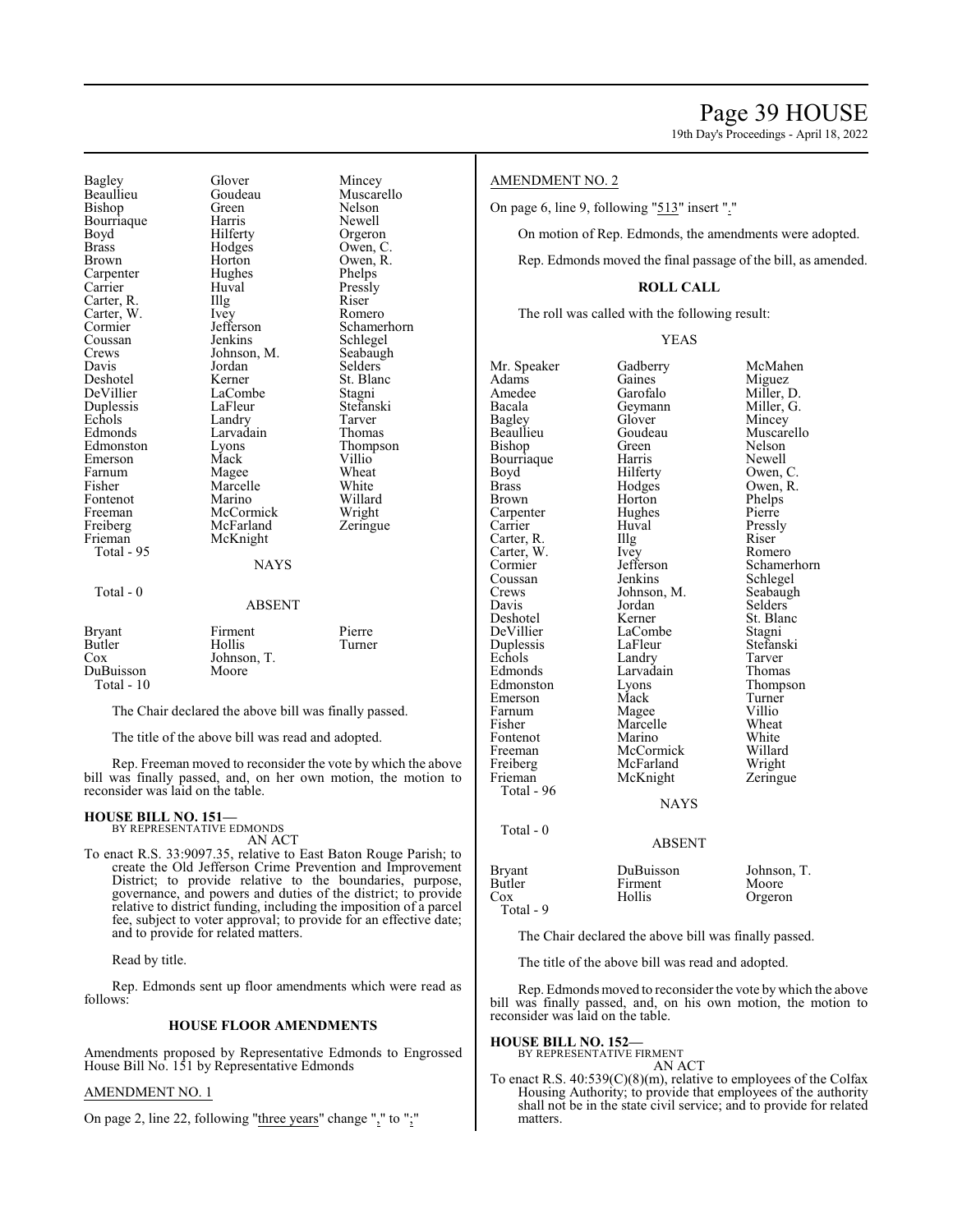## Page 40 HOUSE

19th Day's Proceedings - April 18, 2022

Read by title.

Rep. Fontenot moved the final passage of the bill.

## **ROLL CALL**

The roll was called with the following result:

## YEAS

| Mr. Speaker | Frieman     | McMahen     |
|-------------|-------------|-------------|
| Adams       | Gadberry    | Miguez      |
| Amedee      | Garofalo    | Miller, D.  |
| Bacala      | Glover      | Miller, G.  |
| Bagley      | Goudeau     | Mincey      |
| Beaullieu   | Green       | Muscarello  |
| Bishop      | Harris      | Nelson      |
| Bourriaque  | Hilferty    | Newell      |
| Boyd        | Hodges      | Orgeron     |
| Brass       | Horton      | Owen, R.    |
| Brown       | Hughes      | Phelps      |
| Carpenter   | Huval       | Pierre      |
| Carrier     | Illg        | Pressly     |
| Carter, R.  | Ivey        | Riser       |
| Carter, W.  | Jefferson   | Romero      |
| Cormier     | Jenkins     | Schamerhorn |
| Coussan     | Johnson, M. | Schlegel    |
| Crews       | Jordan      | Seabaugh    |
| Davis       | Kerner      | Selders     |
| Deshotel    | LaCombe     | St. Blanc   |
| DeVillier   | LaFleur     | Stagni      |
| Duplessis   | Landry      | Stefanski   |
| Echols      | Larvadain   | Thomas      |
| Edmonds     | Lyons       | Thompson    |
| Edmonston   | Mack        | Turner      |
| Emerson     | Magee       | Villio      |
| Farnum      | Marcelle    | Wheat       |
| Fisher      | Marino      | White       |
| Fontenot    | McCormick   | Willard     |
| Freeman     | McFarland   | Wright      |
| Freiberg    | McKnight    | Zeringue    |
| Total - 93  | NAYS        |             |
|             |             |             |

Total - 0

## ABSENT

| <b>Bryant</b><br>Butler<br>Cox<br>DuBuisson<br>Total - $12$ | Firment<br>Gaines<br>Geymann<br>Hollis | Johnson, T.<br>Moore<br>Owen, C.<br>Tarver |
|-------------------------------------------------------------|----------------------------------------|--------------------------------------------|
|                                                             |                                        |                                            |

The Chair declared the above bill was finally passed.

The title of the above bill was read and adopted.

Rep. Fontenot moved to reconsider the vote by which the above bill was finally passed, and, on his own motion, the motion to reconsider was laid on the table.

## **HOUSE BILL NO. 703—**

BY REPRESENTATIVE GREGORY MILLER AN ACT

To enact R.S. 9:2784.1, relative to repair contracts following a natural disaster; to provide for venue for disputes arising from the contract; to provide for nullification of certain terms; to provide for rescission of the contract; to provide for notice; to provide for exceptions; and to provide for related matters.

Called from the calendar.

## Read by title.

Rep. Horton, on behalf of the Legislative Bureau, sent up floor amendments which were read as follows:

## **HOUSE FLOOR AMENDMENTS**

Amendments proposed by Representative Horton on behalf of the Legislative Bureau to Engrossed House Bill No. 703 by Representative Gregory Miller

## AMENDMENT NO. 1

On page 2, line 4, following "property" and before "while" delete "entered into"

On motion of Rep. Horton, the amendments were adopted.

Rep. Gregory Miller sent up floor amendments which were read as follows:

## **HOUSE FLOOR AMENDMENTS**

Amendments proposed by Representative Gregory Miller to Engrossed House Bill No. 703 by Representative Gregory Miller

#### AMENDMENT NO. 1

On page 1, delete lines 11 and 12 in their entirety and insert "disaster repair contract shall"

## AMENDMENT NO. 2

On page 1, line 16, after "affecting a" delete the remainder of the line and delete lines 17 and 18 in their entirety and insert "disaster repair contract which"

## AMENDMENT NO. 3

On page 2, line 3, after "into a" delete the remainder of the line and delete lines 4 through 7 in their entirety and insert "disaster repair contract may cancel the contract within ten days of entering into the contract.

## AMENDMENT NO. 4

On page 2, line 8, after "contract" and before "pursuant" delete "or subcontract"

## AMENDMENT NO. 5

On page 2, between lines 16 and 17 insert the following:

(4) The right to cancel a contract pursuant to this Section shall expire at the expiration of the disaster or emergency declaration or one year from the date of the issuance of the disaster or emergency declaration, whichever occurs first."

## AMENDMENT NO. 6

On page 2, after line 26, add the following:

'E. For purposes of this Section, "disaster repair contract" means contract or subcontract entered into during the six month period following a gubernatorially declared disaster or emergency following a natural disaster for repairs to a residential property affected by the natural disaster.

On motion of Rep. Gregory Miller, the amendments were adopted.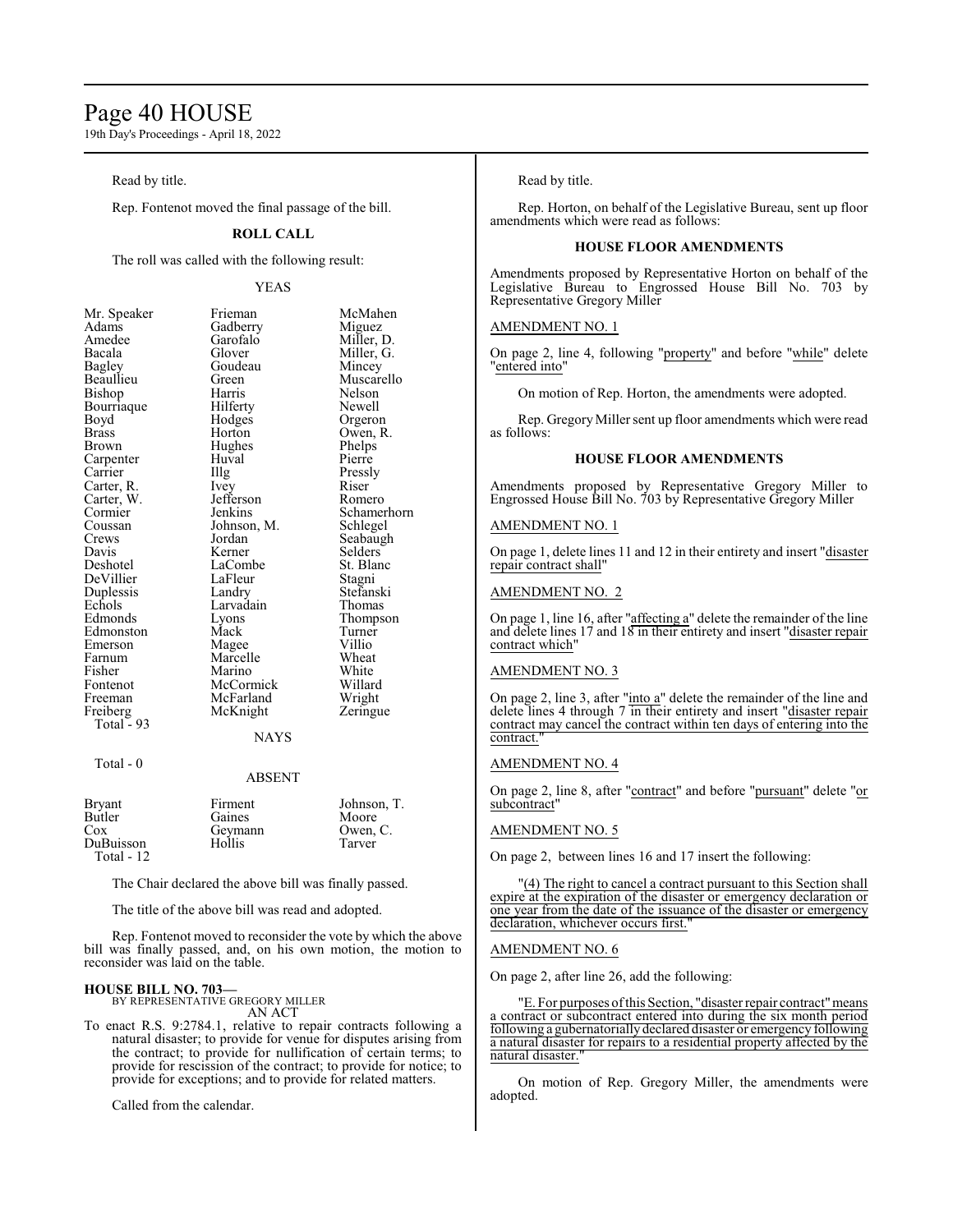19th Day's Proceedings - April 18, 2022

Rep. Gregory Miller moved the final passage of the bill, as amended.

## **ROLL CALL**

The roll was called with the following result:

## YEAS

| Mr. Speaker<br>Adams<br>Amedee<br>Bacala<br>Bagley<br>Beaullieu<br>Bishop<br>Bourriaque<br>Boyd<br><b>Brass</b><br>Brown<br>Carpenter<br>Carrier<br>Carter, R.<br>Carter, W.<br>Cormier<br>Coussan<br>Crews<br>Davis<br>Deshotel<br>DeVillier<br>Duplessis<br>Echols<br>Edmonds<br>Edmonston<br>Emerson<br>Farnum<br>Fisher<br>Fontenot<br>Freeman<br>Freiberg<br>Frieman<br>Gadberry<br>Total - 97 | Gaines<br>Garofalo<br>Geymann<br>Glover<br>Goudeau<br>Green<br>Harris<br>Hilferty<br>Hodges<br>Horton<br>Hughes<br>Huval<br>Illg<br>Ivey<br>Jefferson<br>Jenkins<br>Johnson, M.<br>Jordan<br>Kerner<br>LaCombe<br>LaFleur<br>Landry<br>Larvadain<br>Lyons<br>Mack<br>Magee<br>Marcelle<br>Marino<br>McCormick<br>McFarland<br>McKnight<br>McMahen<br>Miguez<br><b>NAYS</b> | Miller, D.<br>Miller, G.<br>Mincey<br>Muscarello<br>Nelson<br>Newell<br>Orgeron<br>Owen, C.<br>Owen, R.<br>Phelps<br>Pierre<br>Pressly<br>Riser<br>Romero<br>Schamerhorn<br>Schlegel<br>Seabaugh<br>Selders<br>St. Blanc<br>Stagni<br>Stefanski<br>Tarver<br>Thomas<br>Thompson<br>Turner<br>Villio<br>Wheat<br>White<br>Willard<br>Wright<br>Zeringue |
|-----------------------------------------------------------------------------------------------------------------------------------------------------------------------------------------------------------------------------------------------------------------------------------------------------------------------------------------------------------------------------------------------------|----------------------------------------------------------------------------------------------------------------------------------------------------------------------------------------------------------------------------------------------------------------------------------------------------------------------------------------------------------------------------|--------------------------------------------------------------------------------------------------------------------------------------------------------------------------------------------------------------------------------------------------------------------------------------------------------------------------------------------------------|
| Total - 0                                                                                                                                                                                                                                                                                                                                                                                           | <b>ABSENT</b>                                                                                                                                                                                                                                                                                                                                                              |                                                                                                                                                                                                                                                                                                                                                        |
| <b>Bryant</b><br>Butler<br>$\cos$<br>Total - 8                                                                                                                                                                                                                                                                                                                                                      | DuBuisson<br>Firment<br>Hollis                                                                                                                                                                                                                                                                                                                                             | Johnson, T.<br>Moore                                                                                                                                                                                                                                                                                                                                   |

The Chair declared the above bill was finally passed.

The title of the above bill was read and adopted.

Rep. Gregory Miller moved to reconsider the vote by which the above bill was finally passed, and, on his own motion, the motion to reconsider was laid on the table.

#### **HOUSE BILL NO. 286—** BY REPRESENTATIVE TURNER

AN ACT

To enact R.S. 46:460.61(F) through (H), relative to the Medicaid managed care program of this state; to provide with respect to healthcare provider credentialing requirements in Medicaid managed care; to establish requirements relative to credentialing of certain providers who are affiliated with certain healthcare facilities; to provide for indemnification of the Louisiana Department of Health in certain instances; and to provide for related matters.

Called from the calendar.

Read by title.

Rep. Turner sent up floor amendments which were read as follows:

## **HOUSE FLOOR AMENDMENTS**

Amendments proposed by Representative Turner to Engrossed House Bill No. 286 by Representative Turner

## AMENDMENT NO. 1

On page 2, line 11, after "credential-deeming" and before "applicable" insert "authority"

On motion of Rep. Turner, the amendments were adopted.

Rep. Turner moved the final passage of the bill, as amended.

## **ROLL CALL**

The roll was called with the following result:

#### YEAS

Mr. Speaker Gaines Miller, D. Adams Garofalo Miller, G.<br>Amedee Geymann Mincey Amedee Geymann<br>Bacala Glover Bacala Glover Muscarello<br>Bagley Goudeau Nelson Beaullieu Green<br>Bishop Harris Bourriaque Hilferty<br>Boyd Hodges Boyd Hodges Owen, R.<br>Brass Horton Phelps Brass Horton Phelps Carpenter Huval Pressl<br>Carrier Hugh Riser Carrier IIIg Riser<br>Carter, R. Ivev Romero Carter, R. Ivey Romero<br>Carter, W. Jefferson Schamerhorn Carter, W. Jefferson Schamer<br>Cormier Jenkins Schlegel Cormier Jenkins Schlegel<br>Coussan Johnson, M. Seabaugh Coussan Johnson, M. Seabaugh<br>Crews Jordan Selders Crews Jordan<br>Davis Kerner Davis Kerner St. Blanc<br>Deshotel LaCombe Stagni DeVillier LaFleur Stefans<br>Duplessis Landry Tarver Duplessis Landry Tarver Echols Larvadain<br>Edmonds Lyons Edmonston Mack Turner<br>Emerson Magee Villio Emerson Magee Villio<br>Farnum Marcelle Wheat Farnum Marcelle Wheat<br>Fisher Marino White Fisher Marino White Fontenot McCormick Willard<br>
Freeman McFarland Wright Freeman McFarland Wright<br>
Freiberg McKnight Zeringue McKnight Frieman McMahen<br>Gadberry Miguez Gadberry Total - 97 Total - 0

Goudeau Nelson<br>Green Newell Harris Orgeron<br>Hilferty Owen, C. Hughes Pierre<br>Huval Pressly LaCombe Stagni<br>LaFleur Stefanski Lyons Thompson<br>Mack Turner

## **NAYS**

## ABSENT

| Bryant    | DuBuisson | Johnson, T. |
|-----------|-----------|-------------|
| Butler    | Firment   | Moore       |
| Cox       | Hollis    |             |
| Total - 8 |           |             |

The Chair declared the above bill was finally passed.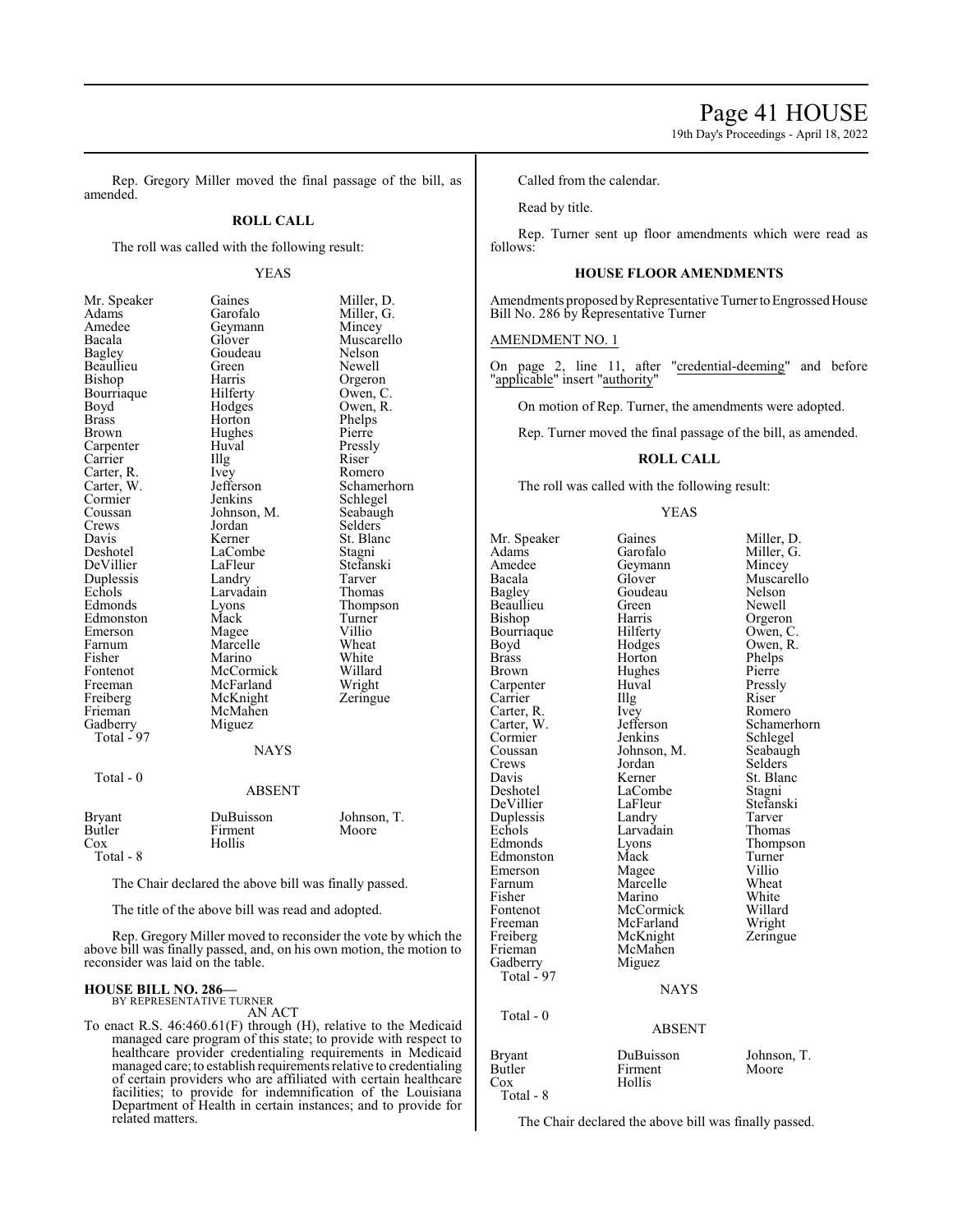## Page 42 HOUSE

19th Day's Proceedings - April 18, 2022

The title of the above bill was read and adopted.

Rep. Turner moved to reconsider the vote by which the above bill was finally passed, and, on his own motion, the motion to reconsider was laid on the table.

## **HOUSE BILL NO. 492—**

BY REPRESENTATIVE FONTENOT AN ACT

To enact Code of Criminal Procedure Article 211(A)(1)(e) and (f), (E), and (F), relative to arrest; to provide relative to the issuance of a summons by a peace officer instead of arrest and booking; to require an officer to make an arrest under certain conditions; to provide an exception to the issuance of a summons by an officer instead of arrest and booking for certain domestic violence offenses; to provide relative to causes of action; and to provide for related matters.

Called from the calendar.

Read by title.

Rep. Fontenot sent up floor amendments which were read as follows:

## **HOUSE FLOOR AMENDMENTS**

Amendments proposed by Representative Fontenot to Engrossed House Bill No. 492 by Representative Fontenot

## AMENDMENT NO. 1

On page 1, line 2, after "(f)," and before "relative" change "(E), and (F)," to "and (E),"

## AMENDMENT NO. 2

On page 1, delete line 5 in its entirety and on line 6, delete "and booking for certain domestic violence offenses;"

## AMENDMENT NO. 3

On page 1, line 9, after "(f)," and before "are" change "(E), and (F)" to "and  $(E)$ "

## AMENDMENT NO. 4

On page 2, delete lines 4 through 10 in their entirety

## AMENDMENT NO. 5

On page 2, at the beginning of line 11, change " $E$ ." to " $E$ ."

On motion of Rep. Fontenot, the amendments were adopted.

Rep. Fontenot moved the final passage of the bill, as amended.

## **ROLL CALL**

The roll was called with the following result:

## YEAS

Mr. Speaker Gadberry Miguez<br>Adams Gaines Miller, 1 Bacala Geymann Mincey Beaullieu Goude<br>Bishop Green Bourriaque Harris Orgeron<br>Boyd Hilferty Owen, C

Adams Gaines Miller, D.<br>Amedee Garofalo Miller, G. Amedee Garofalo Miller, G.<br>Bacala Geymann Mincey Glover Muscarello<br>Goudeau Nelson Newell Owen, C.

| <b>Brass</b>  | Hodges        | Owen, R.    |
|---------------|---------------|-------------|
| Brown         | Horton        | Phelps      |
| Carpenter     | Huval         | Pierre      |
| Carrier       | Illg          | Pressly     |
| Carter, R.    | <i>lvey</i>   | Riser       |
| Carter, W.    | Jefferson     | Romero      |
| Cormier       | Jenkins       | Schamerhorn |
| Coussan       | Johnson, M.   | Schlegel    |
| Crews         | Jordan        | Seabaugh    |
| Davis         | Kerner        | Selders     |
| Deshotel      | LaCombe       | St. Blanc   |
| DeVillier     | LaFleur       | Stagni      |
| Duplessis     | Landry        | Stefanski   |
| Echols        | Larvadain     | Tarver      |
| Edmonds       | Lyons         | Thomas      |
| Edmonston     | Mack          | Thompson    |
| Emerson       | Magee         | Turner      |
| Farnum        | Marcelle      | Villio      |
| Fisher        | Marino        | Wheat       |
| Fontenot      | McCormick     | White       |
| Freeman       | McFarland     | Willard     |
| Freiberg      | McKnight      | Wright      |
| Frieman       | McMahen       | Zeringue    |
| Total - 96    |               |             |
|               | <b>NAYS</b>   |             |
| Total - 0     |               |             |
|               | <b>ABSENT</b> |             |
| <b>Bryant</b> | DuBuisson     | Hughes      |
| Butler        | Firment       | Johnson, T. |
| Cox           | Hollis        | Moore       |

Total - 9

The Chair declared the above bill was finally passed.

The title of the above bill was read and adopted.

Rep. Fontenot moved to reconsider the vote by which the above bill was finally passed, and, on his own motion, the motion to reconsider was laid on the table.

## **HOUSE BILL NO. 521—**

BY REPRESENTATIVE HUVAL AN ACT

To amend and reenact R.S. 22:572, relative to catastrophe response plans for insurance; to provide for the requirements for catastrophe response plans; to provide for filing with and review of plans by the commissioner; to provide for confidentiality; to provide for enforcement and penalties; and to provide for related matters.

Called from the calendar.

Read by title.

Rep. Huval moved the final passage of the bill.

## **ROLL CALL**

The roll was called with the following result:

## YEAS

Mr. Speaker Frieman McMahen<br>Adams Gadberry Miguez Adams Gadberry<br>Amedee Gaines Amedee Gaines Miller, D.<br>Bacala Garofalo Miller. G. Bacala Garofalo Miller, G. Bagley Geymann<br>Beaullieu Glover Bourriaque

Beaullieu Glover Muscarello<br>Bishop Goudeau Newell Goudeau Newell<br>Green Orgeron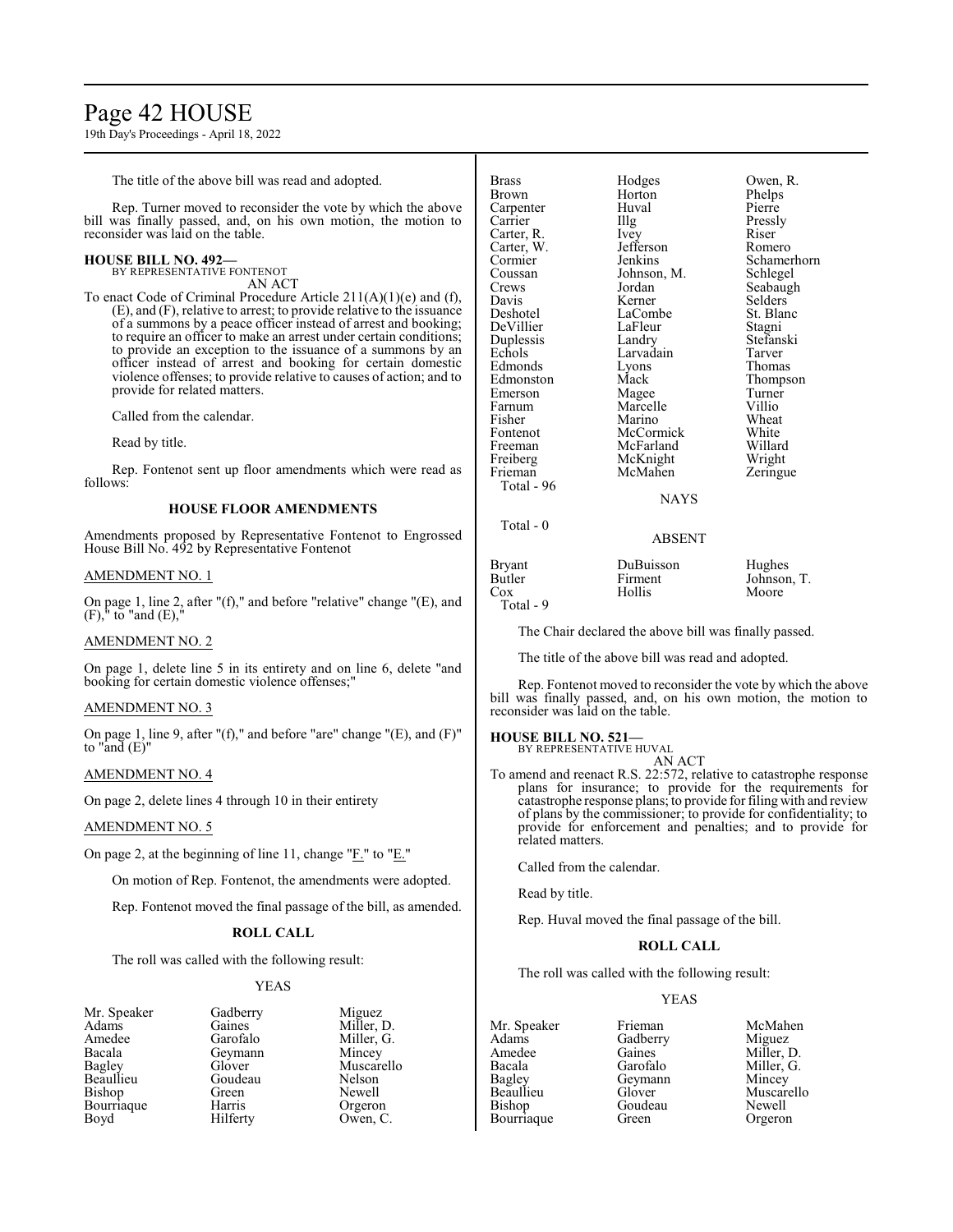## Page 43 HOUSE

19th Day's Proceedings - April 18, 2022

Boyd Harris Owen, C.<br>Brass Hilferty Owen, R. Brass Hilferty Owen, R. Carpenter Horton Pierre<br>Carrier Hughes Pressly Carter, R. Carter, W. Ivey Romero<br>Cormier Jefferson Schame! Cormier Jefferson Schamerhorn<br>
Coussan Jenkins Schlegel Coussan Jenkins Schlegel<br>Crews Johnson, M. Seabaugh Crews Johnson, M. Seabaugh<br>
Davis Jordan Selders Davis Jordan<br>Deshotel Kerner Deshotel Kerner St. Blanc<br>DeVillier LaCombe Stagni Duplessis LaFleur Stefans<br>Echols Landry Tarver Echols Landry Tarver Edmonds Larvadain Thomas<br>Edmonston Lyons Thomps Emerson Mack Villio<br>
Farnum Magee Wheat Farnum Magee Wheat<br>
Fisher Marino White Fisher Marino White<br>Fontenot McCormick Willard Fontenot McCormick Willard<br>Freeman McFarland Wright Freiberg McKnight Zeringue Total - 93

Total - 0

Hodges Phelps<br>Horton Pierre Hughes Pressl<br>Huval Riser

LaCombe<br>
LaFleur Stefanski Eyons Thompson<br>
Mack Villio McFarland Wright<br>
McKnight Zeringue

## ABSENT

**NAYS** 

| <b>Bryant</b> | Firment     | Marcelle |
|---------------|-------------|----------|
| Butler        | Hollis      | Moore    |
| Cox           | Illg        | Nelson   |
| DuBuisson     | Johnson, T. | Turner   |
| Total - $12$  |             |          |

The Chair declared the above bill was finally passed.

The title of the above bill was read and adopted.

Rep. Huval moved to reconsider the vote by which the above bill was finally passed, and, on his own motion, the motion to reconsider was laid on the table.

## **HOUSE BILL NO. 607—**

BY REPRESENTATIVES GEYMANN AND MCKNIGHT AN ACT

To amend and reenact R.S. 14:102.1(A)(2)(a), relative to cruelty to animals; to provide relative to the penalties for a first offense of the crime of cruelty to animals; to provide relative to payments for expenses incurred for the animal; and to provide for related matters.

Called from the calendar.

Read by title.

Rep. Geymann moved the final passage of the bill.

## **ROLL CALL**

The roll was called with the following result:

## YEAS

Mr. Speaker Gaines Miguez<br>Adams Garofalo Miller, 1 Adams Garofalo Miller, D.<br>Amedee Geymann Miller, G. Amedee Geymann<br>Bacala Glover Bacala Glover Mincey Beaullieu Green Nelson Bishop Harris Newell<br>Bourriaque Hilferty Orgeron **Bourriaque** 

Goudeau Muscarello<br>Green Nelson

| Boyd         | Hodges          | Owen, C.  |
|--------------|-----------------|-----------|
| <b>Brass</b> | Horton          | Owen, R.  |
| Brown        | Hughes          | Pierre    |
| Carpenter    | Huval           | Pressly   |
| Carrier      | Illg            | Riser     |
| Carter, R.   | Ivey            | Romero    |
| Carter, W.   | Jefferson       | Schamerh  |
| Cormier      | Jenkins         | Schlegel  |
| Coussan      | Johnson, M.     | Seabaugh  |
| Crews        | Jordan          | Selders   |
| Davis        | Kerner          | St. Blanc |
| Deshotel     | LaCombe         | Stagni    |
| DeVillier    | LaFleur         | Stefanski |
| Duplessis    | Landry          | Tarver    |
| Echols       | Larvadain       | Thomas    |
| Edmonds      | Lyons           | Thompson  |
| Edmonston    | Mack            | Turner    |
| Emerson      | Magee           | Villio    |
| Fisher       | Marcelle        | Wheat     |
| Fontenot     | Marino          | White     |
| Freeman      | McCormick       | Willard   |
| Freiberg     | McFarland       | Wright    |
| Frieman      | McKnight        | Zeringue  |
| Gadberry     | McMahen         |           |
| Total - 95   |                 |           |
|              | <b>NAYS</b>     |           |
| Total - 0    |                 |           |
|              | <b>A D CENT</b> |           |

Jefferson Schamerhorn<br>Jenkins Schlegel Schlegel<br>Seabaugh St. Blanc<br>Stagni Stefanski<br>Tarver Eyons Thompson<br>
Mack Turner Turner<br>Villio

Bryant Farnum Moore<br>Butler Firment Phelps Butler Firment<br>Cox Hollis Cox Hollis Johnson, T. Total - 10

The Chair declared the above bill was finally passed.

ABSENT

The title of the above bill was read and adopted.

Rep. Geymann moved to reconsider the vote by which the above bill was finally passed, and, on his own motion, the motion to reconsider was laid on the table.

## **HOUSE BILL NO. 618—**

BY REPRESENTATIVE NELSON AN ACT

To enact R.S. 17:2119, relative to schools; to grant certain patriotic organizations access to school facilities; to grant representatives of such organizations the opportunity to speak to and recruit students; and to provide for related matters.

Called from the calendar.

Read by title.

Rep. Nelson moved the final passage of the bill.

## **ROLL CALL**

The roll was called with the following result:

## YEAS

Mr. Speaker Gadberry Miller, G.<br>Adams Garofalo Mincey Amedee Geymann Muscarello<br>Racala Glover Nelson Bacala Glover Nelson Bagley Goudeau Newell<br>Beaullieu Green Orgeron Beaullieu Green<br>Bishop Harris Bourriaque

Adams Garofalo Mincey Harris Owen, C.<br>Hilferty Phelps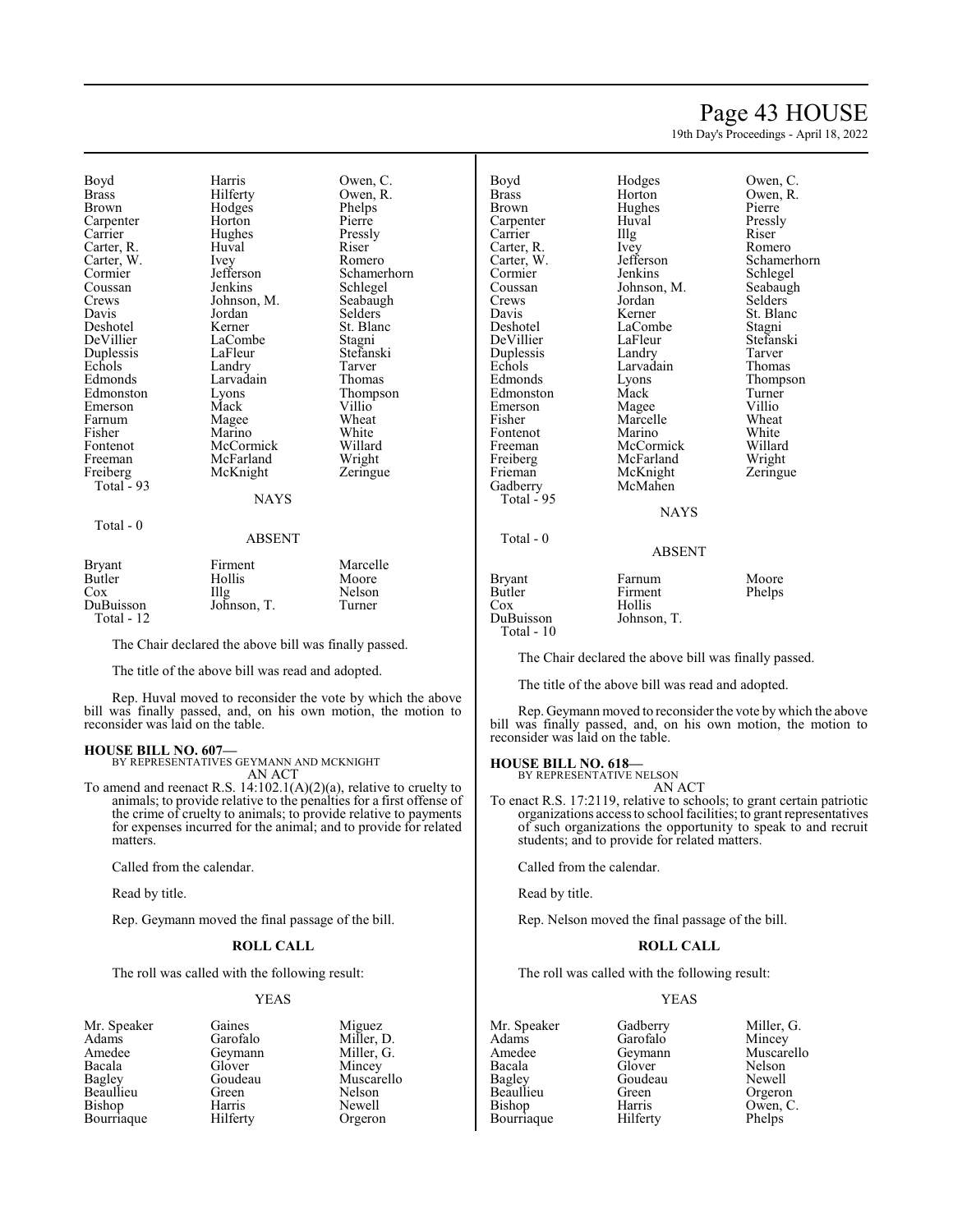## Page 44 HOUSE

19th Day's Proceedings - April 18, 2022

| Boyd         | Hodges      | Pierre      |
|--------------|-------------|-------------|
| <b>Brass</b> | Horton      | Pressly     |
| Brown        | Hughes      | Riser       |
| Carpenter    | Huval       | Romero      |
| Carrier      | Illg        | Schamerhorn |
| Carter, R.   | Ivey        | Schlegel    |
| Carter, W.   | Jefferson   | Seabaugh    |
| Cormier      | Jenkins     | Selders     |
| Coussan      | Johnson, M. | St. Blanc   |
| Crews        | Kerner      | Stagni      |
| Davis        | LaCombe     | Stefanski   |
| Deshotel     | LaFleur     | Tarver      |
| DeVillier    | Landry      | Thomas      |
| Echols       | Lyons       | Thompson    |
| Edmonds      | Mack        | Turner      |
| Edmonston    | Magee       | Villio      |
| Emerson      | Marino      | Wheat       |
| Farnum       | McCormick   | White       |
| Fontenot     | McFarland   | Wright      |
| Freeman      | McKnight    | Zeringue    |
| Freiberg     | McMahen     |             |
| Frieman      | Miguez      |             |
| Total - 88   |             |             |
|              | <b>NAYS</b> |             |
| Total - 0    |             |             |
|              | ABSENT      |             |

## ABSENT

| <b>Bryant</b> | Fisher      | Marcelle   |
|---------------|-------------|------------|
| Butler        | Gaines      | Miller, D. |
| Cox           | Hollis      | Moore      |
| DuBuisson     | Johnson, T. | Owen, R.   |
| Duplessis     | Jordan      | Willard    |
| Firment       | Larvadain   |            |
| Total - 17    |             |            |

The Chair declared the above bill was finally passed.

The title of the above bill was read and adopted.

Rep. Nelson moved to reconsider the vote by which the above bill was finally passed, and, on his own motion, the motion to reconsider was laid on the table.

#### **HOUSE BILL NO. 646—** BY REPRESENTATIVE STEFANSKI

AN ACT

amend and reenact R.S.  $18:59.4(D)(2)$  and  $(E)(2)(c)$ ,  $115(F)(1)$ (introductory paragraph) and (a) and  $(2)(a)(iii)$ ,  $154(C)(2)(c)$  and  $(D)(1)$  and  $(2)$ ,  $423(C)$ ,  $(E)$ , and  $(H)$ ,  $433(A)(1)$  and  $(5)$ ,  $(B)(1)$ , and  $(D)$ ,  $434(D)(2)$ ,  $435(B)(1)(b)$ , 602(E)(2)(b), 604(B)(2)(b), 621(B), 1278(B), 1279, 1300.2(C)(1), 1300.7(B), 1306(B)(1), 1308(A)(2)(j)(ii), 1309(J), 1313(H)(13) and (K)(2)(a), 1313.1(I)(5) and (L)(2)(a), 1371, and  $1511.3(E)$ , to enact R.S.  $18:154(\overline{C})(2)(f)$ , and to repeal R.S. 18:1532, relative to the Louisiana Election Code; to revise the system of laws comprising the Louisiana Election Code; to provide relative to the Louisiana Voter Registration Administrators' Certification Program; to provide relative to registration by mail; to provide relative to records of the registrars of voters; to provide relative to the replacement of a commissioner; to provide relative to watchers; to provide relative to vacancies in certain offices; to provide relative to petitions for a recall election; to provide relative to preparation, distribution, and tabulation of absentee bymail and early voting ballots; to provide relative to absentee voting by mail; to provide relative to early voting; to provide relative to parish boards of election supervisors; to provide relative to courses of instruction of commissioners; to remove the requirement for election day expenditure reports; to provide for effective dates; and to provide for related matters.

Called from the calendar.

Read by title.

Rep. Stefanski sent up floor amendments which were read as follows:

## **HOUSE FLOOR AMENDMENTS**

Amendments proposed by Representative Stefanski to Engrossed House Bill No. 646 by Representative Stefanski

AMENDMENT NO. 1

On page 6, line 22, after "board" delete the comma "," and insert "or,"

## AMENDMENT NO. 2

On page 19, line 19, after "manner" delete the remainder of the line and insert "provided for in this Subsection."

On motion of Rep. Stefanski, the amendments were adopted.

Rep. Stefanski moved the final passage of the bill, as amended.

## **ROLL CALL**

The roll was called with the following result:

## YEAS

| Mr. Speaker  | Frieman       | McKnight    |
|--------------|---------------|-------------|
| Adams        | Gadberry      | McMahen     |
| Amedee       | Gaines        | Miguez      |
| Bacala       | Garofalo      | Miller, D.  |
| Bagley       | Geymann       | Miller, G.  |
| Beaullieu    | Glover        | Mincey      |
| Bishop       | Goudeau       | Muscarello  |
| Bourriaque   | Green         | Nelson      |
| Boyd         | Harris        | Owen, C.    |
| Brass        | Hilferty      | Phelps      |
| <b>Brown</b> | Hodges        | Pierre      |
| Carpenter    | Horton        | Pressly     |
| Carrier      | Hughes        | Riser       |
| Carter, R.   | Huval         | Romero      |
| Carter, W.   | Illg          | Schamerhorn |
| Cormier      | <i>lvey</i>   | Schlegel    |
| Coussan      | Jenkins       | Seabaugh    |
| Crews        | Johnson, M.   | Selders     |
| Davis        | Jordan        | St. Blanc   |
| Deshotel     | Kerner        | Stagni      |
| DeVillier    | LaCombe       | Stefanski   |
| Duplessis    | LaFleur       | Tarver      |
| Echols       | Landry        | Thomas      |
| Edmonds      | Larvadain     | Thompson    |
| Edmonston    | Lyons         | Turner      |
| Emerson      | Mack          | Villio      |
| Farnum       | Magee         | Wheat       |
| Fisher       | Marcelle      | White       |
| Fontenot     | Marino        | Willard     |
| Freeman      | McCormick     | Wright      |
| Freiberg     | McFarland     | Zeringue    |
| Total $-93$  |               |             |
|              | <b>NAYS</b>   |             |
| Total - 0    |               |             |
|              | <b>ABSENT</b> |             |
| Bryant       | Firment       | Moore       |
| Butler       | Hollis        | Newell      |

Cox Jefferson Orgeron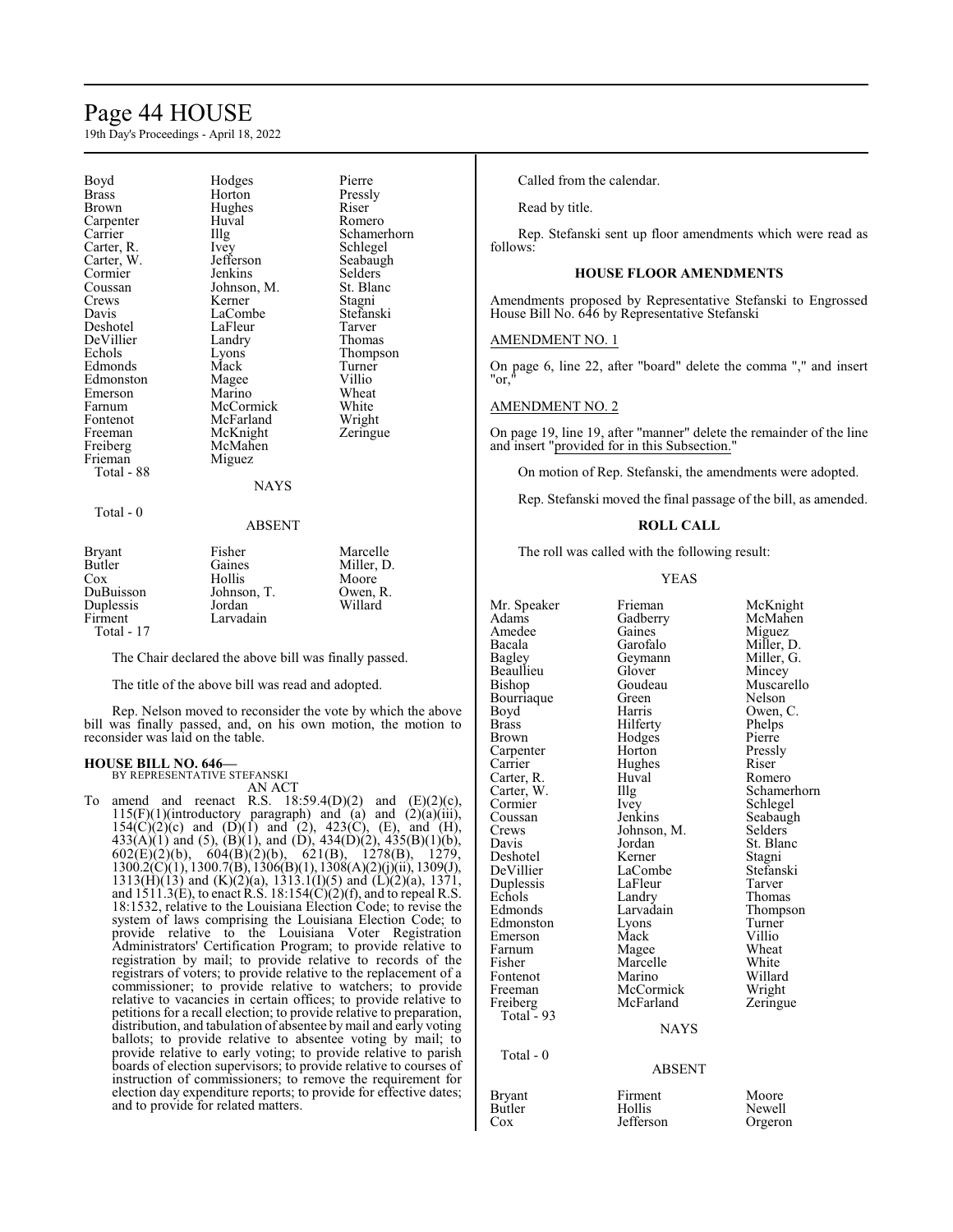## Page 45 HOUSE

19th Day's Proceedings - April 18, 2022

DuBuisson Johnson, T. Owen, R. Total - 12

The Chair declared the above bill was finally passed.

The title of the above bill was read and adopted.

Rep. Stefanski moved to reconsider the vote by which the above bill was finally passed, and, on his own motion, the motion to reconsider was laid on the table.

## **Notice of Intention to Call**

Pursuant to House Rule No. 8.20(A), Rep. Muscarello, Jr. gave notice of his intention to call House Bill No. 91 from the calendar on Tuesday, April 19, 2022.

## **Suspension of the Rules**

On motion of Rep. McFarland, the rules were suspended in order to take up and consider Introduction of Resolutions, House and House Concurrent at this time.

## **Introduction of Resolutions, House and House Concurrent**

The followingmembers introduced the following entitled House and House Concurrent Resolutions, which were read the first time by their titles and placed upon the calendar for their second reading:

## **HOUSE RESOLUTION NO. 70—**

BY REPRESENTATIVE MCFARLAND A RESOLUTION

To designate Tuesday, April 26, 2022, as FFA Day at the state capitol and to commend the state officers of the Louisiana FFA Association.

Read by title.

On motion of Rep. McFarland, and under a suspension of the rules, the resolution was adopted.

## **Reports of Committees**

The following reports of committees were received and read:

Report of the Committee on

## Appropriations

## April 18, 2022

To the Speaker and Members of the House of Representatives:

I am directed by your Committee on Appropriations to submit the following report:

House Concurrent Resolution No. 8, by Schexnayder Reported favorably. (15-0) (Special Order #8 for 4/21/22)

House Bill No. 1, by Zeringue Reported with amendments. (20-0) (Special Order #2 for 4/21/22)

House Bill No. 2, by Bishop, S. Reported with amendments, with recommendation that it be recommitted to the Committee on Ways & Means. (14-0)

House Bill No. 406, by Zeringue Reported with amendments. (17-0) (Special Order #5 for 4/21/22)

House Bill No. 437, by Zeringue

Reported with amendments. (16-0) (Special Order #3 for 4/21/22)

House Bill No. 465, by Zeringue Reported with amendments. (16-0) (Special Order #6 for 4/21/22)

House Bill No. 592, by Zeringue Reported with amendments. (18-0) (Special Order #4 for 4/21/22)

House Bill No. 633, by Zeringue Reported with amendments. (15-0) (Special Order #7 for 4/21/22)

House Bill No. 755, by Schexnayder Reported with amendments. (16-0) (Special Order #9 for 4/21/22)

House Bill No. 1011, by Schexnayder Reported with amendments. (16-0) (Special Order #10 for 4/21/22)

> JEROME "ZEE" ZERINGUE Chairman

Report of the Committee on

Civil Law and Procedure

April 18, 2022

To the Speaker and Members of the House of Representatives:

I am directed by your Committee on Civil Law and Procedure to submit the following report:

House Bill No. 57, by Hollis Reported with amendments. (12-0-1)

House Bill No. 142, by Schlegel Reported with amendments.  $(11-0-1)$ 

House Bill No. 360, by Hilferty Reported with amendments. (13-0)

House Bill No. 402, by Hughes Reported with amendments. (14-0)

House Bill No. 636, by Orgeron (Joint Resolution) Reported with amendments. (12-1-1)

House Bill No. 850, by Frieman Reported with amendments. (12-0-1)

> GREGORY A. MILLER Chairman

RULE 6.8(A) REPORT OF THE HOUSE COMMITTEE ON CIVIL LAW AND PROCEDURE ON HOUSE BILL NO. 636 (ENGROSSED)

April 18, 2022

I. SUMMARY OF JOINT RESOLUTION

House Bill No. 636 of the 2022 Regular Session by Representative Orgeron, proposes to amend Article VII, Section  $(10.2(E)(1))$  of the Constitution of Louisiana.

HB 636 provides relative to the disposition of funds derived from alternative energy production in the coastal area.

II. CONSTITUTIONAL NECESSITY

The proposed measure cannot be accomplished statutorily.

III. PROPOSED ELECTION DATE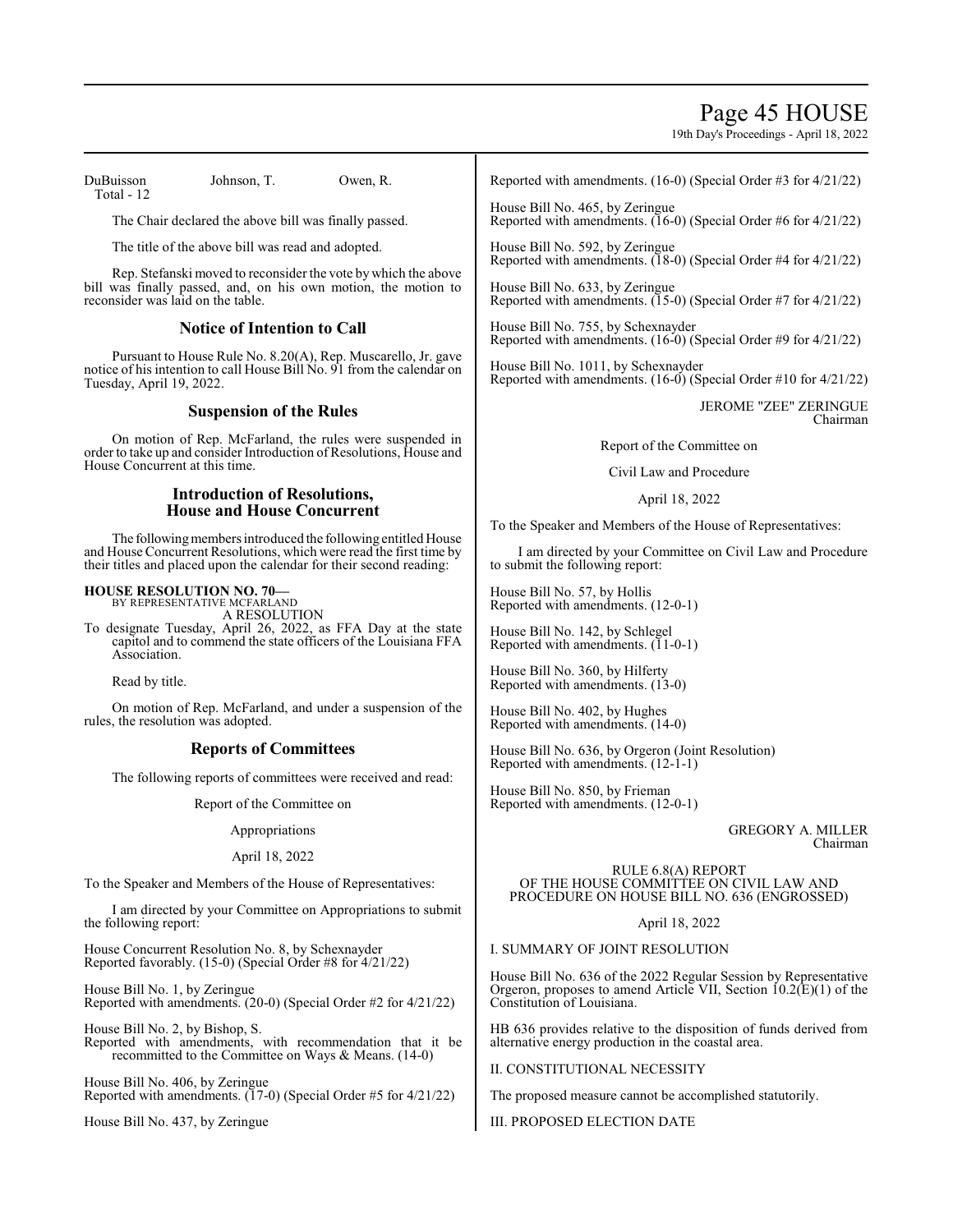## Page 46 HOUSE

19th Day's Proceedings - April 18, 2022

The proposed election date at which the proposition is to be submitted to the voters is November 8, 2022 , which should ensure maximum voter turnout, to the extent practicable.

## IV. OTHER PENDING MEASURES

HB 636 does not appear to conflict with another instrument.

| Total joint resolutions introduced: | 42 |
|-------------------------------------|----|
| Total joint resolutions reported    |    |
| by other standing committees:       | 13 |

## V. RECOMMENDATION

With Amendments X

Without Amendments

GREGORY A. MILLER Chairman

Report of the Committee on

#### Commerce

## April 18, 2022

To the Speaker and Members of the House of Representatives:

I am directed by your Committee on Commerce to submit the following report:

House Bill No. 305, by Gadberry Reported with amendments. (12-0)

House Bill No. 652, by Hilferty Reported with amendments. (10-3)

House Bill No. 786, by Willard Reported with amendments. (10-0)

House Bill No. 789, by Willard Reported with amendments. (9-0)

House Bill No. 795, by Pressly Reported with amendments. (10-0)

House Bill No. 796, by Willard Reported with amendments. (10-0)

House Bill No. 807, by Magee Reported with amendments. (13-0)

House Bill No. 938, by Miller, D. Reported with amendments. (12-0)

House Bill No. 956, by Schexnayder Reported favorably. (11-0)

House Bill No. 957, by Schexnayder Reported favorably. (11-0)

House Bill No. 973, by Davis Reported favorably. (10-0)

House Bill No. 1055, by Hughes Reported with amendments. (11-0)

> PAULA P. DAVIS Chairman

Report of the Committee on

Transportation, Highways and Public Works

April 18, 2022

To the Speaker and Members of the House of Representatives:

I am directed by your Committee on Transportation, Highways and Public Works to submit the following report:

House Concurrent Resolution No. 17, by Hodges Reported with amendments. (9-0)

House Concurrent Resolution No. 19, by Hodges Reported favorably. (9-0)

House Concurrent Resolution No. 34, by Bourriaque Reported favorably. (9-0)

House Bill No. 345, by Orgeron Reported favorably. (9-0)

House Bill No. 415, by Marino Reported with amendments. (9-0)

House Bill No. 733, by Horton Reported favorably. (9-0)

House Bill No. 857, by Horton Reported favorably. (9-0)

## MARK WRIGHT Chairman

Report of the Committee on

Ways and Means

April 18, 2022

To the Speaker and Members of the House of Representatives:

I am directed by your Committee on Ways and Means to submit the following report:

House Bill No. 236, by Adams Reported favorably. (10-0)

House Bill No. 288, by Landry (Joint Resolution) Reported favorably. (7-6)

House Bill No. 847, by LaCombe Reported with amendments. (13-0)

> STUART J. BISHOP Chairman

## **Privileged Report of the Committee on Enrollment**

April 18, 2022

To the honorable Speaker and Members of the House of Representatives:

I am directed by your Committee on Enrollment to submit the following report:

The following House Resolutions have been properly enrolled: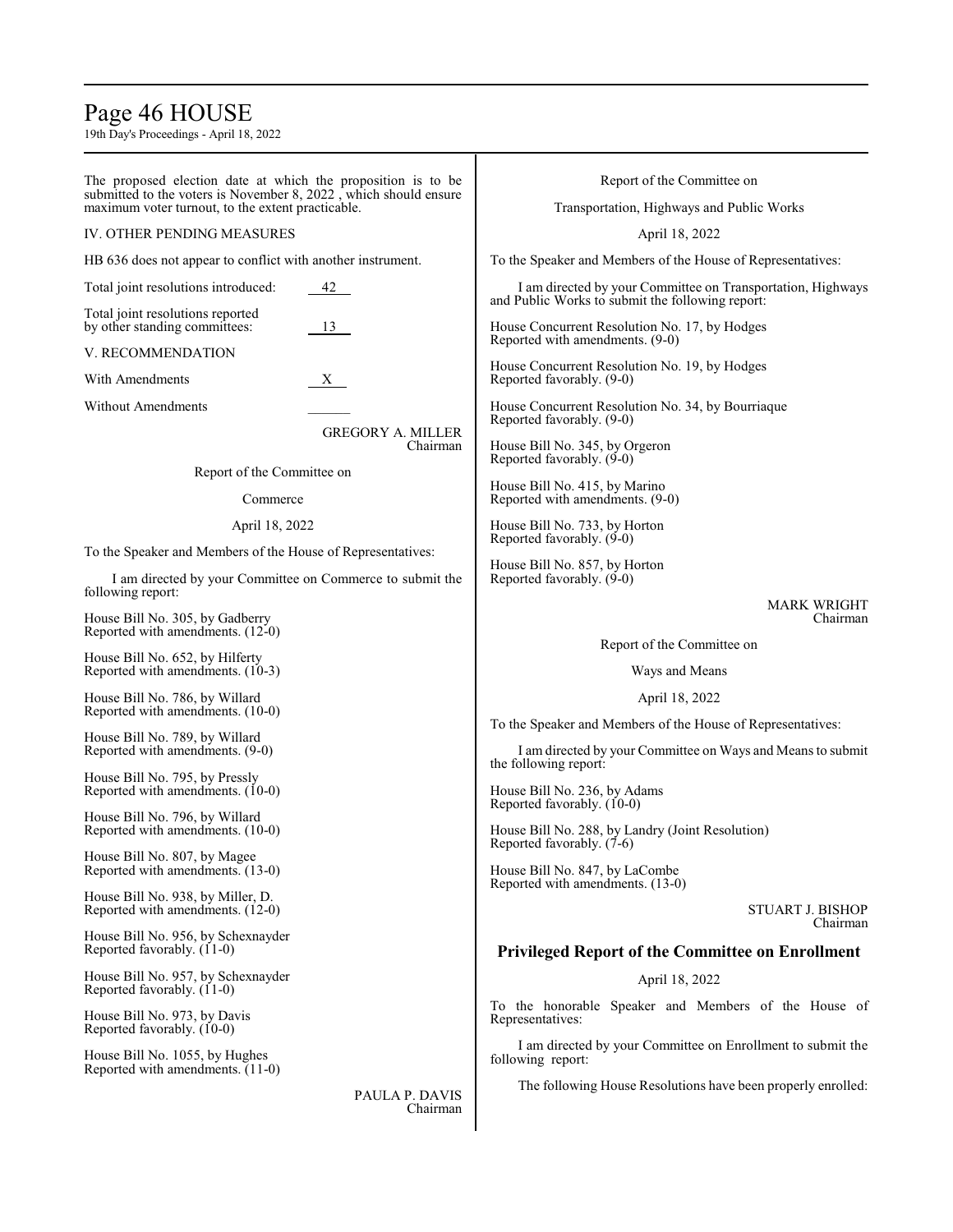Page 47 HOUSE 19th Day's Proceedings - April 18, 2022

**HOUSE RESOLUTION NO. 61—**

BY REPRESENTATIVE MCFARLAND A RESOLUTION To designate April 19, 2022, as 4-H Day at the state capitol and to commend the state 4-H officers.

**HOUSE RESOLUTION NO. 63—**

BY REPRESENTATIVES FREEMAN AND STAGNI A RESOLUTION

To commend the Loyola University New Orleans men's basketball team on winning the National Association of Intercollegiate Athletics 2022 national championship.

Respectfully submitted,

STEPHANIE HILFERTY Chairwoman

The above House Resolutions contained in the report were signed by the Speaker of the House and taken by the Clerk of the House to the Secretary of State in accordance with the rules of the House.

## **Privileged Report of the Committee on Enrollment**

April 18, 2022

To the honorable Speaker and Members of the House of Representatives:

I am directed by your Committee on Enrollment to submit the following report:

The following House Concurrent Resolutions have been properly enrolled:

## **HOUSE CONCURRENT RESOLUTION NO. 67—**

BY REPRESENTATIVES HARRIS, BUTLER, CARRIER, MIKE JOHNSON,<br>LARVADAIN, CHARLES OWEN, AND SCHAMERHORN AND<br>SENATORS BERNARD, LUNEAU, REESE, AND WOMACK A CONCURRENT RESOLUTION

To express the condolences of the legislature on the death of Harry Silver.

#### **HOUSE CONCURRENT RESOLUTION NO. 68—** BY REPRESENTATIVE EDMONDS A CONCURRENT RESOLUTION

To designate Wednesday, April 27, 2022, as LMA Municipal Day at the state capitol.

Respectfully submitted,

STEPHANIE HILFERTY Chairwoman

The above House Concurrent Resolutions contained in the report were signed by the Speaker of the House and taken to the Senate by the Clerk of the House and were signed by the President of the Senate and taken by the Clerk of the House to the Secretary of State in accordance with the rules of the House.

## **Suspension of the Rules**

On motion of Rep. Bagley, the rules were suspended to permit the Committee on Health and Welfare to meet at 8:30 a.m. on Tuesday, April 19, 2022.

## **Suspension of the Rules**

On motion ofRep. Stefanski, the rules were suspended to permit the Committee on House and Governmental Affairs to submit their weekly schedule on a day other than required by House Rule 14.23.

## **Suspension of the Rules**

Onmotion ofRep. Edmonds, the rules were suspended to permit the Committee on Municipal, Parochial and Cultural Affairs to submit their weekly schedule on a day other than required by House Rule 14.23.

## **Suspension of the Rules**

On motion of Rep. Bishop, the rules were suspended to permit the Committee on Ways and Means to meet on a day other than the scheduled day which was previously adopted, and consider the following legislative instruments that were not listed on the weekly committee schedule as required by House Rule 14.23:

House Bill No. 2

## **Suspension of the Rules**

On motion of Rep. Bacala, the rules were suspended to permit the Committee on Administration of Criminal Justice to meet on Tuesday, April 19, 2022, and consider the following legislative instruments that were not listed on the weekly committee schedule as required by House Rule 14.23:

House Bill No. 40, 103, 129 and 137

## **Suspension of the Rules**

On motion of Rep. Huval, the rules were suspended to permit the Committee on Insurance to submit their weekly schedule on a day other than required by House Rule 14.23, and consider the following legislative instruments that were not listed on the weekly committee schedule as required by House Rule 14.23:

House Bill Nos. 278 and 967

## **Suspension of the Rules**

On motion of Rep. Coussan, the rules were suspended to permit the Committee on Natural Resources and Environment to submit their weekly schedule on a day other than required by House Rule 14.23, and consider the following legislative instruments that were not listed on the weekly committee schedule as required by House Rule 14.23:

House Bill No. 773

## **Leave of Absence**

Rep. Butler - 2 days

Rep. Cox - 4 days

Rep. Firment - 1 day

Rep. Moore - 4 days

## **Adjournment**

On motion of Rep. Thompson, at 4:33 P.M., the House agreed to adjourn until Tuesday, April 19, 2022, at 2:00 P.M.

The Speaker of the House declared the House adjourned until 2:00 P.M., Tuesday, April 19, 2022.

> MICHELLE D. FONTENOT Clerk of the House

> > ANGELA S. SMITH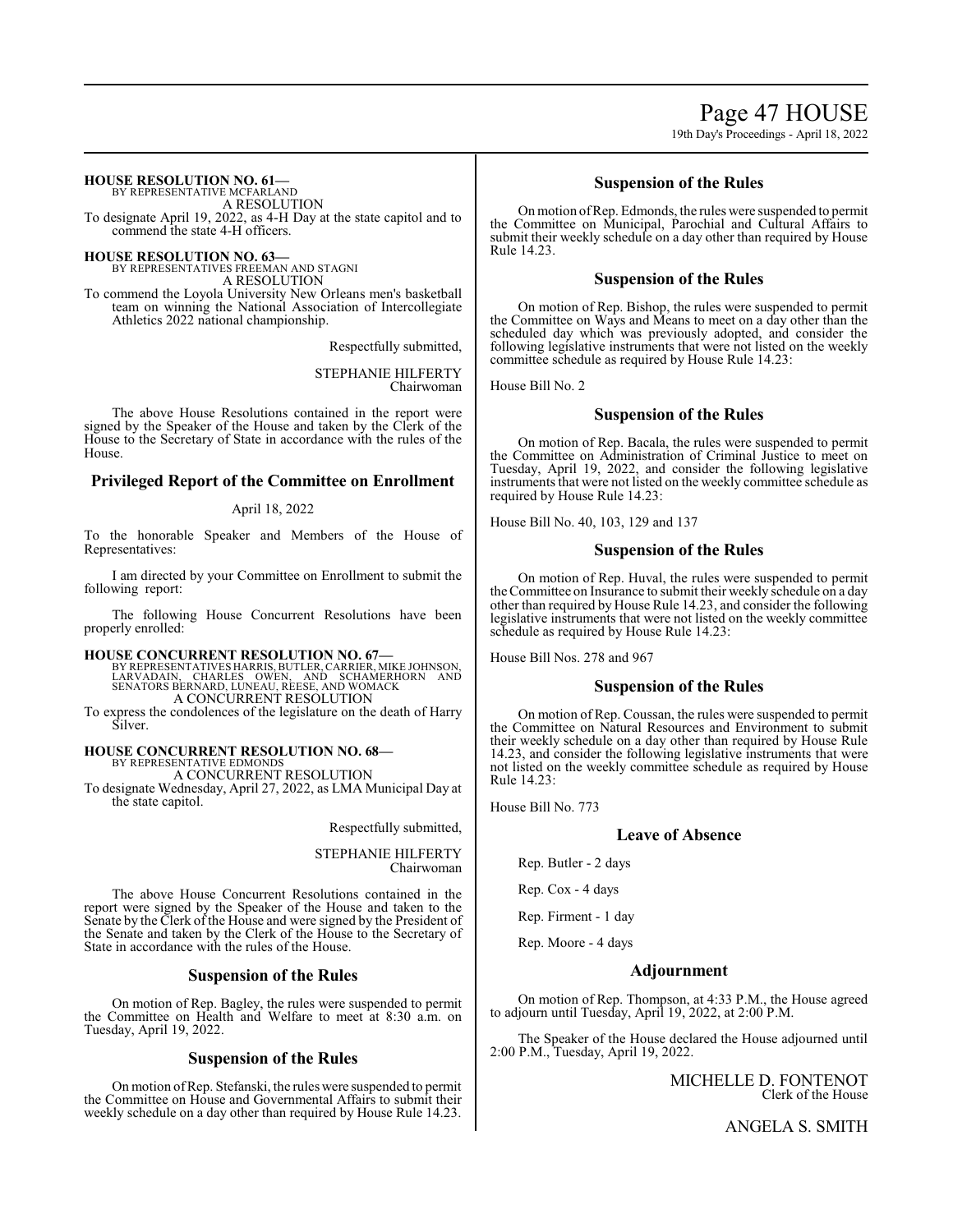## Page 48 HOUSE

19th Day's Proceedings - April 18, 2022

Assistant Clerk of the House / Journal Clerk

## **Committee Meeting Notices**

The following committees posted notices as follows:

Committee on Administration of Criminal Justice

Will meet at: 9:30 a.m.

Date: Tuesday, April 19, 2022

Location: Committee Room 6

## Remarks:

- **HB 40 CORMIER (TBA) EVIDENCE** Provides relative to evidence that is admissible **(Subject to Rule Suspension)**
- **HB 102 MUSCARELLO PAROLE** Provides relative to parole hearings
- **HB 103 THOMAS (TBA) DRUGS/CONTROLLED**  Provides relative to reporting requirements for persons convicted of production or manufacturing of methamphetamine **(Subject to Rule Suspension)**
- **HB 129 NELSON (TBA) MTR VEHICLE/DRIVER LIC**  Provides relative to an arrested person's failure to honor a written promise to appear **(Subject to Rule Suspension)**
- **HB 137 MARINO (TBA) CONTROLLED SUBSTANCES**  Provides relative to immunity from prosecution for medical marijuana **(Subject to Rule Suspension)**
- **HB 175 LANDRY PUBLIC SFTY/CORRECTIONS**  Provides relative to copayments made by inmates upon receiving medical or dental treatment
- **HB 209 LANDRY WEAPONS/FIREARMS** Allows governing authorities of certain parishes to adopt certain regulations related to firearms and ammunition
- **HB 282 MARINO PROBATION** Provides relative to the probation of defendants in drug division probation programs or specialty court programs
- **HB 483 JOHNSON, TRAVIS WEAPONS/HANDGUNS**  Provides relative to the restoration of gun rights
- **HB 544 VILLIO CRIMINAL/SENTENCING** Provides relative to diminution of sentence and parole eligibility for fourth or subsequent nonviolent felony offenses
- **HB 577 WILLARD CRIMINAL/PROCEDURE** Provides relative to rulings or holdings of the U.S. Supreme Court or La. Supreme Court regarding criminal procedure
- **HB 628 BRYANT PAROLE** Provides relative to parole eligibility
- **HB 728 DUPLESSIS PAROLE** Provides relative to medical parole
- **HB 964 PIERRE PAROLE** Provides relative to parole violations

Any person who does not feel comfortable giving testimony in person may submit a prepared statement in accordance with House Rule 14.33 in lieu of appearing before the committee:

A. Any interested person or any committee member may file with the committee a prepared statement concerning a specific instrument or matter under consideration by the committee or concerning any matter within the committee's scope of authority, and the committee records shall reflect receipt of such statement and the date and time thereof.

B. Any person who files a prepared statement which contains data or statistical information shall include in such prepared statement sufficient information to identify the source of the data or statistical information. For the purposes of this Paragraph, the term "source" shall mean a publication, website, person, or other source fromwhich the data or statistical information contained in the prepared statement was obtained by the person or persons who prepared the statement.

NOTE: Statements emailed to h-acrj@legis.la.gov and received prior to noon on Monday, April 18, 2022, will be distributed to the committee members prior to the meeting.

> TONY BACALA Vice Chairman

Committee on Education

Will meet at: 9:00 a.m.

Date: Tuesday, April 19, 2022

Location: Committee Room 1

Remarks:

- **HB 400 HODGES CURRICULA** Requires instruction relative to cardiac health in high school
- **HB 455 MINCEY SCHOOLS/NONPUBLIC** Provides relative to minimum qualifications of teachers at certain nonpublic schools
- **HB 536 COX TOPS** Lowers the minimum ACT score required for initial qualification for a TOPS-Tech Award from 17 to 15
- **HB546 MINCEY HIGHER EDUCATION** Provides relative to the requirements for admission into a teacher education program
- **HB 819 COX SCHOOLS/EMPLOYEES** Provides relative to extended sick leave for school bus operators and public school employees
- **HB888 FREIBERG HIGHER ED/BD REGENTS** Requires the Board of Regents to establish a "Hunger-Free Campus" designation program and related grant program for postsecondary education institutions
- **HB 921 MCFARLAND EARLY CHILDHOOD** Provides relative to adverse childhood experiences and traumainformed education
- **HB 940 FREIBERG SCHOOLS/CHARTER** Provides relative to student enrollment at charter schools
- **HB 946 MILLER, D. EDUCATION/SPECIAL** Provides relative to the membership and reports of special education advisory councils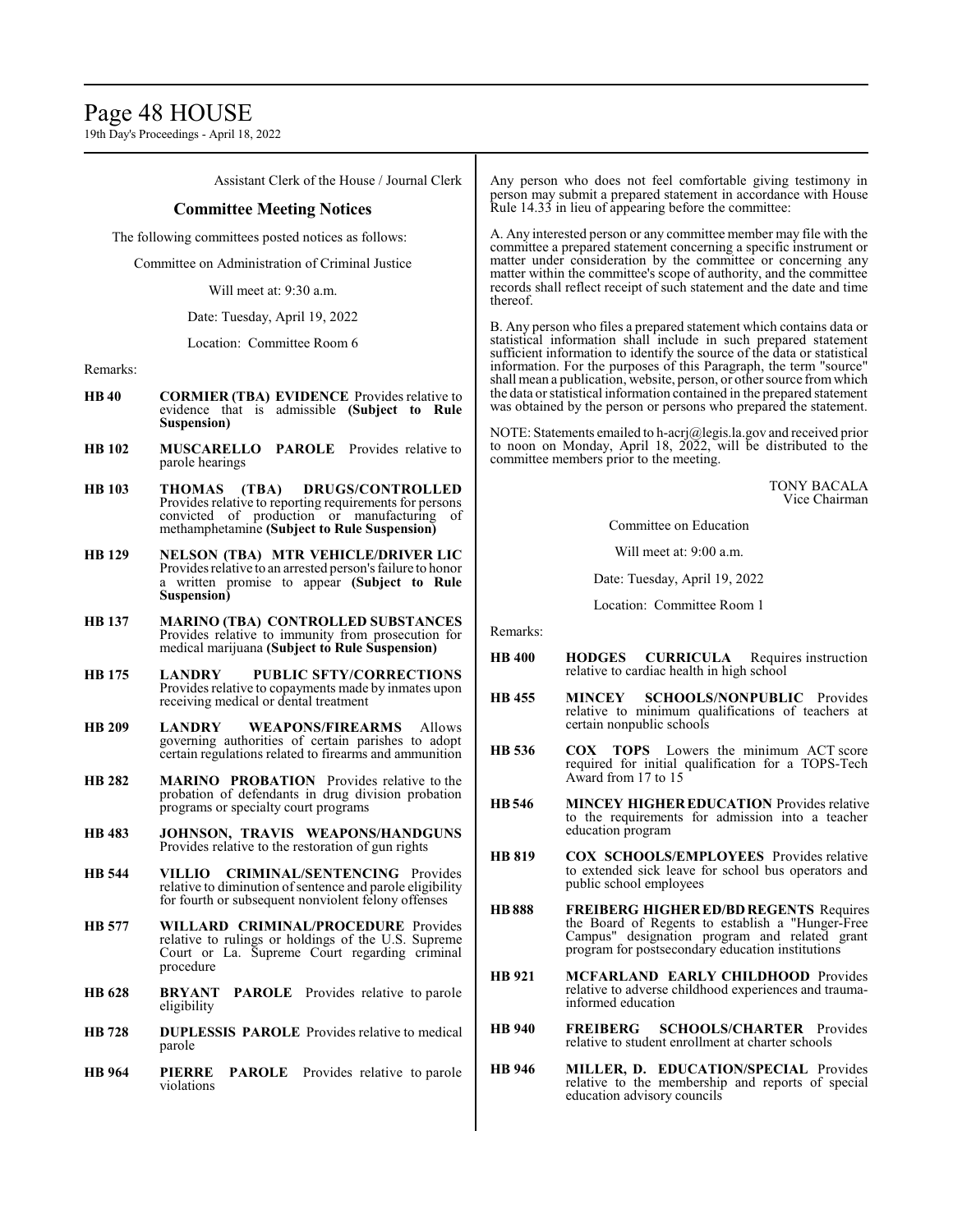## Page 49 HOUSE

19th Day's Proceedings - April 18, 2022

**HB 963 ORGERON CURRICULA** Requires instruction in water safety for public school students

**HB 977 HARRIS, LANCE SCHOOLS/EMPLOYEES**  Provides relative to sick leave granted to teachers, school employees, and school bus operators

Any person who does not feel comfortable giving testimony in person may submit a prepared statement in accordance with House Rule 14.33 in lieu of appearing before the committee:

A. Any interested person or any committee member may file with the committee a prepared statement concerning a specific instrument or matter under consideration by the committee or concerning any matter within the committee's scope of authority, and the committee records shall reflect receipt of such statement and the date and time thereof.

B. Any person who files a prepared statement which contains data or statistical information shall include in such prepared statement sufficient information to identify the source of the data or statistical information. For the purposes of this Paragraph, the term "source" shall mean a publication, website, person, or other source fromwhich the data or statistical information contained in the prepared statement was obtained by the person or persons who prepared the statement.

NOTE: Statements emailed to h-educ@legis.la.gov and received prior to noon on Monday, April 18, 2022, will be distributed to the committee members prior to the meeting.

> LANCE HARRIS Chairman

Committee on Health and Welfare

Will meet at: 8:30 a.m. (TBA - Time Change)

Date: Tuesday, April 19, 2022

Location: Committee Room 5

## Remarks:

- **HB 135 MARINO MEDICAL MARIJUANA** Authorizes dispensing of medical marijuana to certain qualifying patients who are not Louisiana residents
- **HB 190 JOHNSON, TRAVIS MEDICAL MARIJUANA**  Authorizes certain nurse practitioners to recommend medical marijuana to patients
- **HB 203 MAGEE VITAL RECORDS/DEATH CERT**  Provides relative to the timeline for the issuance of death certificates
- **HB 312 MILLER, D. HEALTH CARE/PROVIDERS**  Enacts reforms to address workplace violence in healthcare settings
- **HB 425 BAGLEY MEDICAL MARIJUANA** Provides relative to the number of marijuana pharmacies in the state
- **HB 505 JEFFERSON HEALTH/EMERG MED SERVICE**  Provides with respect to certified ambulance operators
- **HB 520 HUGHES HEALTH/WOMEN'S** Provides relative to emergency contraception for victims of sexual assault
- **HB 588 LACOMBE MEDICAL MARIJUANA** Removes the termination provision applicable to the therapeutic use of marijuana law
- **HB 650 HILFERTY MEDICAID** Provides for Medicaid coverage of prescription breast milk
- **HB 697 MAGEE MEDICAL MARIJUANA** Reforms the state systems for regulating the production of marijuana for therapeutic use and for the dispensing of such product
- **HB698 MAGEE FEES/LICENSES/PERMITS** Provides for fees and charges to be assessed by the La. Department of Health and La. Board of Pharmacy in connection with regulation of marijuana for therapeutic use
- **HB 768 MARINO DRUGS/PRESCRIPTION** Provides for the licensure of therapeutic marijuana pharmacies
- **HB 827 GADBERRY HEALTH/CHILDREN** Provides relative to screening of children for autism spectrum disorder
- **HB 933 STAGNI NURSING HOMES** Provides relative to emergency preparedness among licensed nursing homes
- **HCR 35 BACALA PUBLIC ASSISTANCE** Requests a study and recommendations to the legislature concerning means by which to eliminate "benefits cliffs" in public assistance programs
- **HCR 36 MILLER, D. HEALTH CARE/PROVIDERS**  Continues the Healthcare Workplace Violence Task Force created by HCR No. 121 of the 2021 RS
- **HCR 39 BUTLER WORKFORCE DEVELOPMENT**  Requests a study and recommendations concerning barriers to hiring of direct support professionals who provide Medicaid-covered services to people with disabilities
- **HCR 64 FREEMAN CHILDREN/DCFS** Provides for a study relative to certain programs of crisis pregnancy centers

Any person who does not feel comfortable giving testimony in person may submit a prepared statement in accordance with House Rule 14.33 in lieu of appearing before the committee:

A. Any interested person or any committee member may file with the committee a prepared statement concerning a specific instrument or matter under consideration by the committee or concerning any matter within the committee's scope of authority, and the committee records shall reflect receipt of such statement and the date and time thereof.

B. Any person who files a prepared statement which contains data or statistical information shall include in such prepared statement sufficient information to identify the source of the data or statistical information. For the purposes of this Paragraph, the term "source" shall mean a publication, website, person, or other source fromwhich the data or statistical information contained in the prepared statement was obtained by the person or persons who prepared the statement.

NOTE: Statements emailed to h-hw@legis.la.gov and received prior to noon on Monday, April 18, 2022, will be distributed to the committee members prior to the meeting.

> LAWRENCE A. "LARRY" BAGLEY Chairman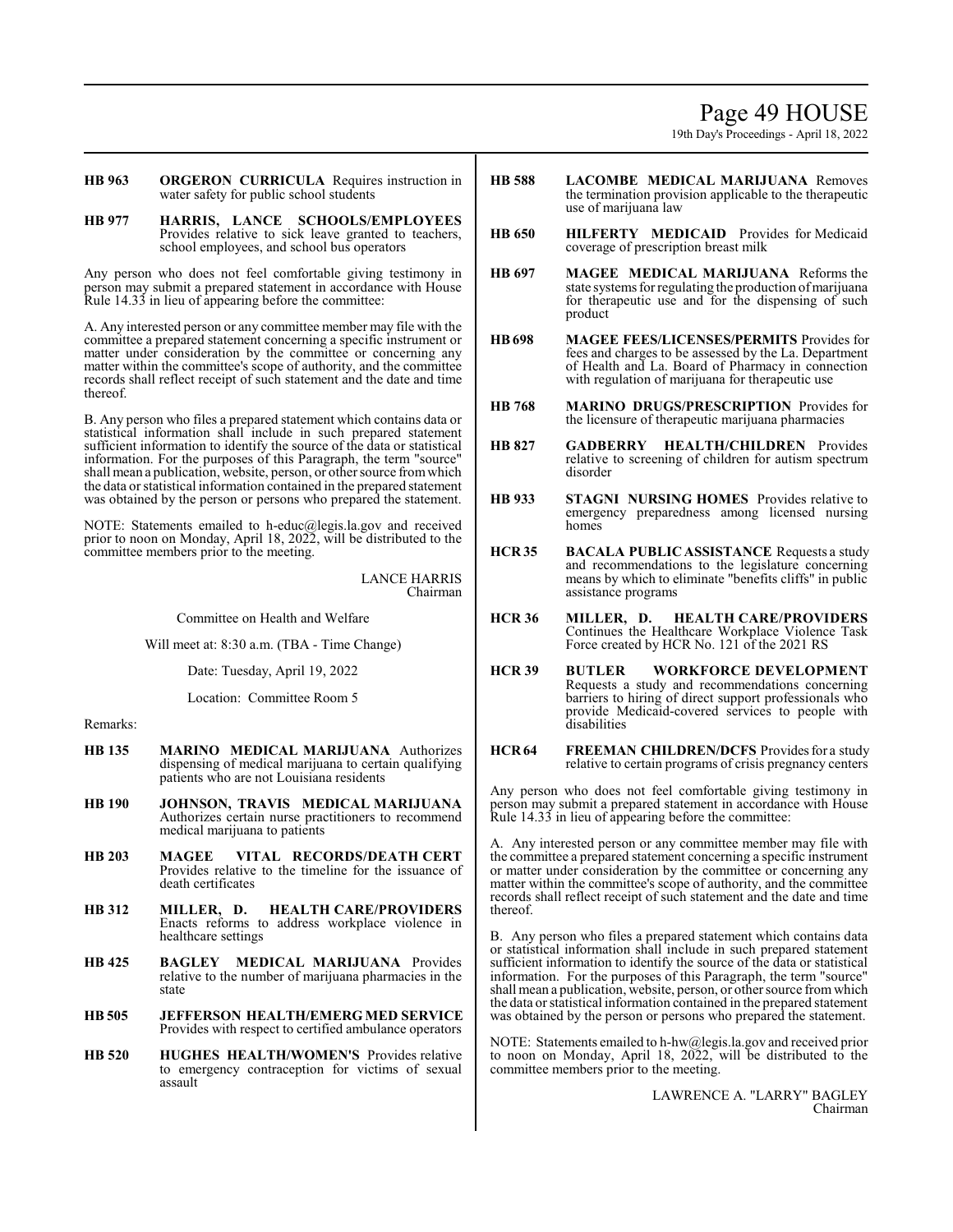19th Day's Proceedings - April 18, 2022

Committee on House and Governmental Affairs

Will meet at: 9:00 a.m.

Date: Tuesday, April 19, 2022

Location: Committee Room 3

Remarks:

- **HB 266 WILLARD BOARDS/COMMISSIONS** Provides relative to the Louisiana Commission on HIV, AIDS, and Hepatitis C Education, Prevention, and Treatment
- **HCR 14 WILLARD VOTERS/VOTING** Creates a task force to study and make recommendations relative to the voting rights of people with disabilities
- **HB 352 LANDRY VOTERS/VOTING** Provides relative to prepaid postage on absentee ballots
- **HB 359 BEAULLIEU ELECTIONS** Provides relative to federal election guidance and funding
- **HB 606 GEYMANN LEGISLATIVE COMMITTEES**  Creates a legislative oversight committee to oversee and set priorities for the expenditure of federal monies received by the state for emergencies and disaster recovery
- **HB 642 FIRMENT ETHICS/CODE** Exempts certain transactions regarding the donation, sale, or lease ofthe former defender's office utilized to render public defender services under certain conditions
- **HB 202 JOHNSON, MIKE CAMPAIGN FINANCE DISCLOS** Requires political committees to include specified information on the statement of organization

Any person who does not feel comfortable giving testimony in person may submit a prepared statement in accordance with House Rule 14.33 in lieu of appearing before the committee:

A. Any interested person or any committee member may file with the committee a prepared statement concerning a specific instrument or matter under consideration by the committee or concerning any matter within the committee's scope of authority, and the committee records shall reflect receipt of such statement and the date and time thereof.

B. Any person who files a prepared statement which contains data or statistical information shall include in such prepared statement sufficient information to identify the source of the data or statistical information. For the purposes of this Paragraph, the term "source" shall mean a publication, website, person, or other source from which the data or statistical information contained in the prepared statement was obtained by the person or persons who prepared the statement.

NOTE: Statements emailed to h&ga@legis.la.gov and received prior to noon on Monday, April 18, 2022, will be distributed to the committee members prior to the meeting.

> JOHN M. STEFANSKI Chairman

Committee on Insurance

Will meet at: 9:30 a.m.

Date: Tuesday, April 19, 2022

Location: Committee Room 2

Remarks:

- **HB278 ECHOLS (TBA) INSURANCE/HEALTH** Provides requirements for the psychiatric Collaborative Care Model **(Subject to Rule Suspension)**
- **HB 532 HUVAL INSURANCE/HEALTH** Provides relative to health insurance coverage for fire employees
- **HB 595 TURNER INSURANCE/HEALTH** Modifies notice requirements relative to spread pricing and retainments of pharmacy benefit managers
- **HB 651 HILFERTY INSURANCE/HEALTH** Provides relative to insurance coverage for prescription breast milk
- **HB 967 SEABAUGH (TBA) INSURANCE/POLICIES**  Repeals a prohibition on reducing liability limits for certain costs **(Subject to Rule Suspension)**

Any person who does not feel comfortable giving testimony in person may submit a prepared statement in accordance with House Rule 14.33 in lieu of appearing before the committee:

A. Any interested person or any committee member may file with the committee a prepared statement concerning a specific instrument or matter under consideration by the committee or concerning any matter within the committee's scope of authority, and the committee records shall reflect of such statement and the date and time thereof.

B. Any person who files a prepared statement which contains data or statistical information shall include in such prepared statement sufficient information to identify the source of the data or statistical information. For the purposes of this Paragraph, the term "source" shall mean a publication, website, person, or other source fromwhich the data or statistical information contained in the prepared statement was obtained by the person or persons who prepared the statement.

NOTE: Statements emailed to h-ins@legis.la.gov and received prior to noon on Monday, April 18, 2022, will be distributed to the committee members prior to the meeting.

> MIKE HUVAL Chairman

Committee on Natural Resources and Environment

Will meet at: 9:30 a.m.

Date: Tuesday, April 19, 2022

Location: Committee Room 4

Remarks:

- **HCR 55 OWEN, ROBERT FISHING/COMMERCIAL**  Provides relative to charter fishing guides and commercial fishing
- **HB 446 DESHOTEL PROPERTY/PUBLIC** Authorizes the Red River, Atchafalaya, and Bayou Beouf Levee District to exchange property in Avoyelles Parish
- **HB 686 MINCEY WATERWAYS** Provides relative to management of the Amite River Basin
- **HB773 GLOVER (TBA) PROPERTY/PUBLIC** Authorizes the transfer of certain state property in Caddo Parish **(Subject to Rule Suspension)**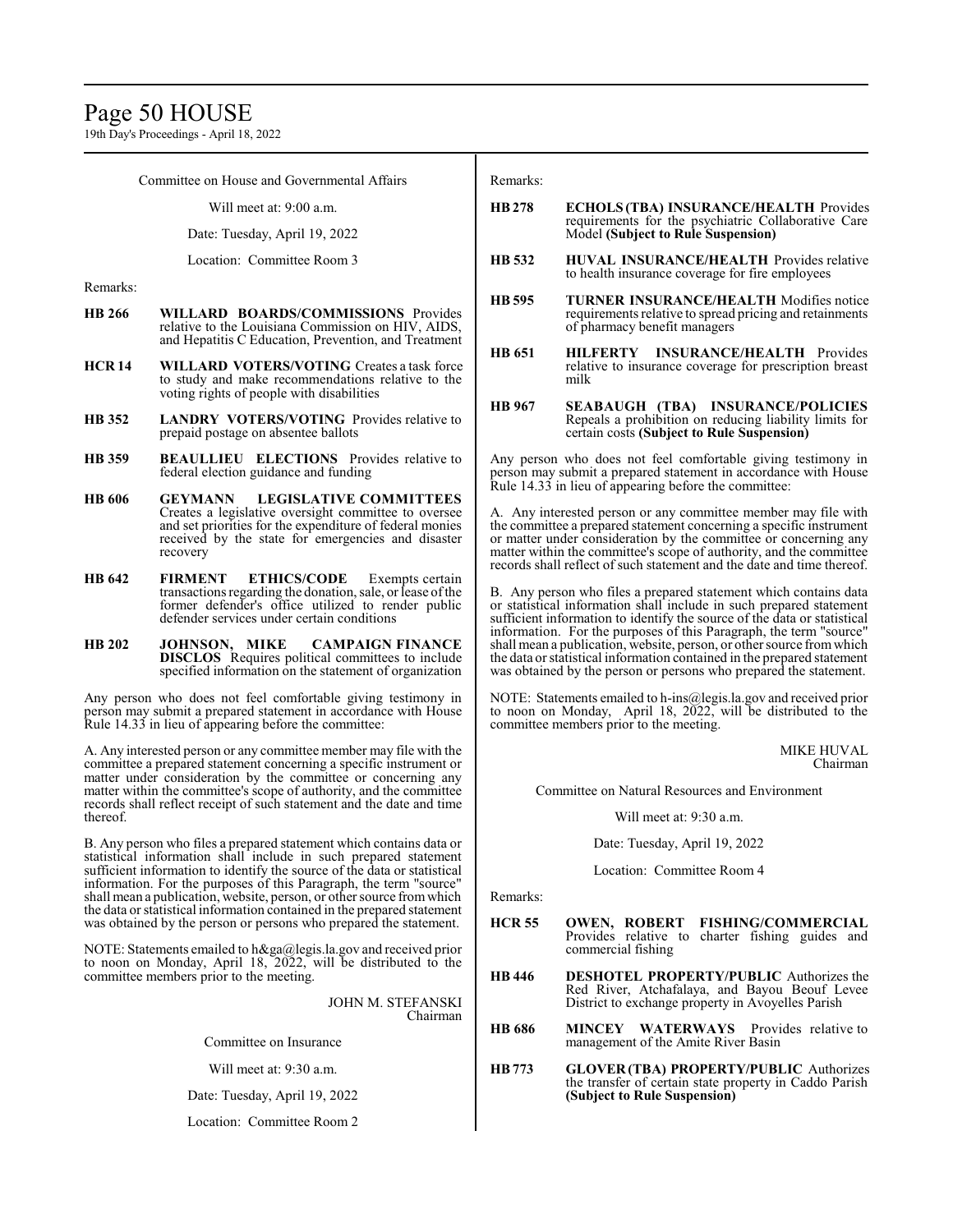## Page 51 HOUSE

19th Day's Proceedings - April 18, 2022

- **SCR 12 HEWITT MINERALS** Requests halt in actions that cancel or delay offshore oil and natural gas lease sales.
- **SB 38 HENSGENS MINERALS** Provides for the risk charge against nonparticipating ownersin drilling units.  $(8/1/22)$
- **SB 91 HENSGENS SUNSET LAW** Re-creates the Coastal Protection and Restoration Authority and the Coastal Restoration and Protection Authority Board. (6/30/22)
- **SB 245 ALLAIN NATURAL RESOURCES DEPT**  Provides for the Orphan Well Program. (gov sig)
- **SB 270 WOMACK FISH/FISHING** Provides relative to retaining and removing invasive species of fish. (gov sig)

Any person who does not feel comfortable giving testimony in person may submit a prepared statement in accordance with House Rule 14.33 in lieu of appearing before the committee:

A. Any interested person or any committee member may file with the committee a prepared statement concerning a specific instrument or matter under consideration by the committee or concerning any matter within the committee's scope of authority, and the committee records shall reflect receipt of such statement and the date and time thereof.

B. Any person who files a prepared statement which contains data or statistical information shall include in such prepared statement sufficient information to identify the source of the data or statistical information. For the purposes of this Paragraph, the term "source" shall mean a publication, website, person, or other source fromwhich the data or statistical information contained in the prepared statement was obtained by the person or persons who prepared the statement.

NOTE: Statements emailed to h-natr@legis.la.gov and received prior to noon on Monday, April 18, 2022, will be distributed to the committee members prior to the meeting.

> JEAN-PAUL P. COUSSAN Chairman

Committee on Ways and Means

Will meet at: Upon Adjournment of the House

Date: Tuesday, April 19, 2022

(TBA - Subject to Rule Suspension)

Location: Committee Room 6

Remarks:

**HB 2 BISHOP, S. (TBA) CAPITAL OUTLAY** Provides for the comprehensive Capital Outlay budget **(Subject to Rule Suspension)**

Any person who does not feel comfortable giving testimony in person may submit a prepared statement in accordance with House Rule 14.33 in lieu of appearing before the committee:

A. Any interested person or any committee member may file with the committee a prepared statement concerning a specific instrument or matter under consideration by the committee or concerning any matter within the committee's scope of authority, and the committee records shall reflect receipt of such statement and the date and time thereof.

B. Any person who files a prepared statement which contains data or statistical information shall include in such prepared statement sufficient information to identify the source of the data or statistical information. For the purposes of this Paragraph, the term "source" shall mean a publication, website, person, or other source fromwhich the data or statistical information contained in the prepared statement was obtained by the person or persons who prepared the statement.

NOTE: Statements emailed to hwmc@legis.la.gov and received prior to noon on Monday, April 18, 2022, will be distributed to the committee members prior to the meeting.

> STUART J. BISHOP Chairman

## **Weekly Committee Schedules**

The following committees posted weekly committee schedules as follows:

Committee on Agriculture, Forestry, Aquaculture, and Rural Development

Wednesday, April 20, 2022

Committee Room 3

9:30 a.m.

INSTRUMENTS TO BE HEARD:

- **HCR 57 MCFARLAND FEDERAL PROGRAMS** Urges and requests the Legislature ofLouisiana to support the "Greaux the Good" farmers market match program
- **HB 330 JOHNSON, TRAVIS AGRICULTURAL COMMODITIES** Creates the Industrial Hemp Promotion and Research Program
- **HB 553 MCKNIGHT MEDICAL MARIJUANA** Provides relative to suitability requirements for persons associated with medical marijuana production
- **SB 26 HENSGENS AGRICULTURE/FOREST DEPT** Provides for the terms of the members of the Louisiana Equine Promotion and Research Advisory Board. (gov sig)
- **SB 55 CATHEY SUNSET LAW** Re-creates the Department of Agriculture and Forestry. (6/30/22)
- **SB 113 CATHEY PESTICIDES/HERBICIDES** Provides relative to structural pest control operator's licenses. (gov sig)
- **SB 205 JACKSON CONSERVATION** Provides relative to the "Soil Conservation Districts Law". (gov sig)

Any person who does not feel comfortable giving testimony in person may submit a prepared statement in accordance with House Rule 14.33 in lieu of appearing before the committee:

A. Any interested person or any committee member may file with the committee a prepared statement concerning a specific instrument or matter under consideration by the committee or concerning any matter within the committee's scope of authority, and the committee records shall reflect receipt of such statement and the date and time thereof.

B. Any person who files a prepared statement which contains data or statistical information shall include in such prepared statement sufficient information to identify the source of the data or statistical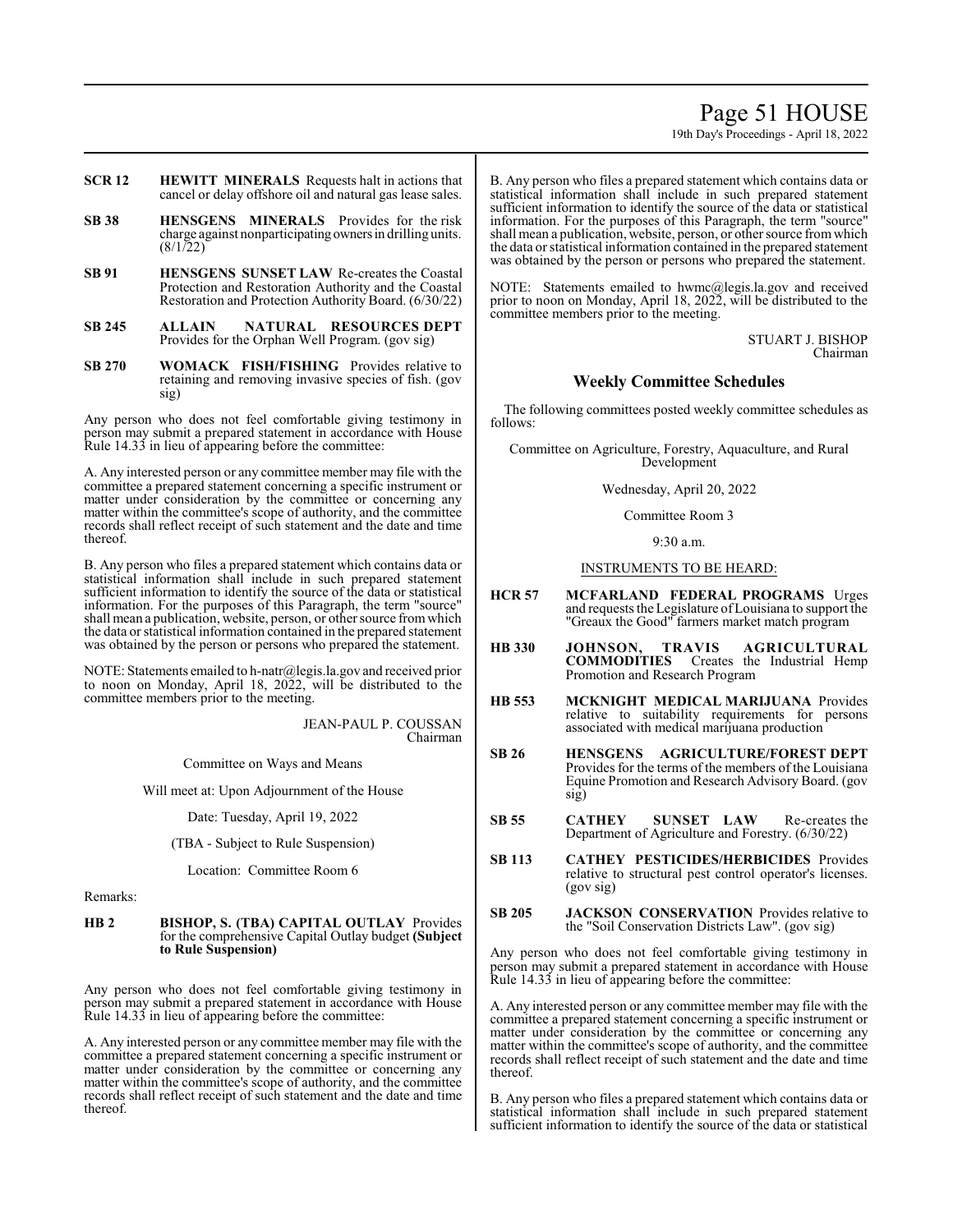## Page 52 HOUSE

19th Day's Proceedings - April 18, 2022

information. For the purposes of this Paragraph, the term "source" shall mean a publication, website, person, or other source fromwhich the data or statistical information contained in the prepared statement was obtained by the person or persons who prepared the statement.

NOTE: Statements emailed to h-agri@legis.la.gov and received prior to noon on Tuesday, April 19, 2022, will be distributed to the committee members prior to the meeting.

LEGISLATIVE INSTRUMENTS MAY BE DELETED (DOES NOT REQUIRE<br>HOUSE RULES SUSPENSION) OR ADDED (REQUIRES HOUSE RULES<br>SUSPENSION) PRIOR TO THE MEETING DATE. (HOUSE RULES 14.23 AND<br>14.24) SEE THE DAILY NOTICE OF COMMITTEE MEETING TO MEETING DATE.

> JACK G. MCFARLAND Chairman

Committee on Education

Tuesday, April 19, 2022

## Committee Room 1

9:00 a.m.

## INSTRUMENTS TO BE HEARD:

- **HB 400 HODGES CURRICULA** Requires instruction relative to cardiac health in high school
- **HB 455 MINCEY SCHOOLS/NONPUBLIC** Provides relative to minimum qualifications of teachers at certain nonpublic schools
- **HB 536 COX TOPS** Lowers the minimum ACT score required for initial qualification for a TOPS-Tech Award from 17 to 15
- **HB546 MINCEY HIGHER EDUCATION** Provides relative to the requirements for admission into a teacher education program
- **HB 819 COX SCHOOLS/EMPLOYEES** Provides relative to extended sick leave for school bus operators and public school employees
- **HB888 FREIBERG HIGHER ED/BD REGENTS** Requires the Board of Regents to establish a "Hunger-Free Campus" designation program and related grant program for postsecondary education institutions
- **HB 921 MCFARLAND EARLY CHILDHOOD** Provides relative to adverse childhood experiences and traumainformed education
- **HB 940 FREIBERG SCHOOLS/CHARTER** Provides relative to student enrollment at charter schools
- **HB 946 MILLER, D. EDUCATION/SPECIAL** Provides relative to the membership and reports of special education advisory councils
- **HB 963 ORGERON CURRICULA** Requires instruction in water safety for public school students
- **HB 977 HARRIS, LANCE SCHOOLS/EMPLOYEES** Provides relative to sick leave granted to teachers, school employees, and school bus operators

OTHER BUSINESS:

1. Presentation by Louisiana Future Farmers of America Association on agricultural education programs

Any person who does not feel comfortable giving testimony in person may submit a prepared statement in accordance with House Rule 14.33 in lieu of appearing before the committee:

A. Any interested person or any committee member may file with the committee a prepared statement concerning a specific instrument or matter under consideration by the committee or concerning any matter within the committee's scope of authority, and the committee records shall reflect receipt of such statement and the date and time thereof.

B. Any person who files a prepared statement which contains data or statistical information shall include in such prepared statement sufficient information to identify the source of the data or statistical information. For the purposes of this Paragraph, the term "source" shall mean a publication, website, person, or other source fromwhich the data or statistical information contained in the prepared statement was obtained by the person or persons who prepared the statement.

NOTE: Statements emailed to h-educ@legis.la.gov and received prior to noon on Monday, April 18, 2022, will be distributed to the committee members prior to the meeting.

LEGISLATIVE INSTRUMENTS MAY BE DELETED (DOES NOT REQUIRE<br>HOUSE RULES SUSPENSION) OR ADDED (REQUIRES HOUSE RULES<br>SUSPENSION) PRIOR TO THE MEETING DATE. (HOUSE RULES 14.23 AND<br>14.24) SEE THE DAILY NOTICE OF COMMITTEE MEETING TO MEETING DATE.

> LANCE HARRIS Chairman

#### Committee on Health and Welfare

Tuesday, April 19, 2022

#### Committee Room 5

8:30 a.m. (TBA - Time Change) (Subject to Rule Suspension)

## INSTRUMENTS TO BE HEARD:

- **HB 135 MARINO MEDICAL MARIJUANA** Authorizes dispensing of medical marijuana to certain qualifying patients who are not Louisiana residents
- **HB 190 JOHNSON, TRAVIS MEDICAL MARIJUANA** Authorizes certain nurse practitioners to recommend medical marijuana to patients
- **HB 203 MAGEE VITAL RECORDS/DEATH CERT** Provides relative to the timeline for the issuance of death certificates
- **HB 312 MILLER, D. HEALTH CARE/PROVIDERS** Enacts reforms to address workplace violence in healthcare settings
- **HB 425 BAGLEY MEDICAL MARIJUANA** Provides relative to the number of marijuana pharmacies in the state
- **HB 505 JEFFERSON HEALTH/EMERG MED SERVICE** Provides with respect to certified ambulance operators
- **HB 520 HUGHES HEALTH/WOMEN'S** Provides relative to emergency contraception for victims of sexual assault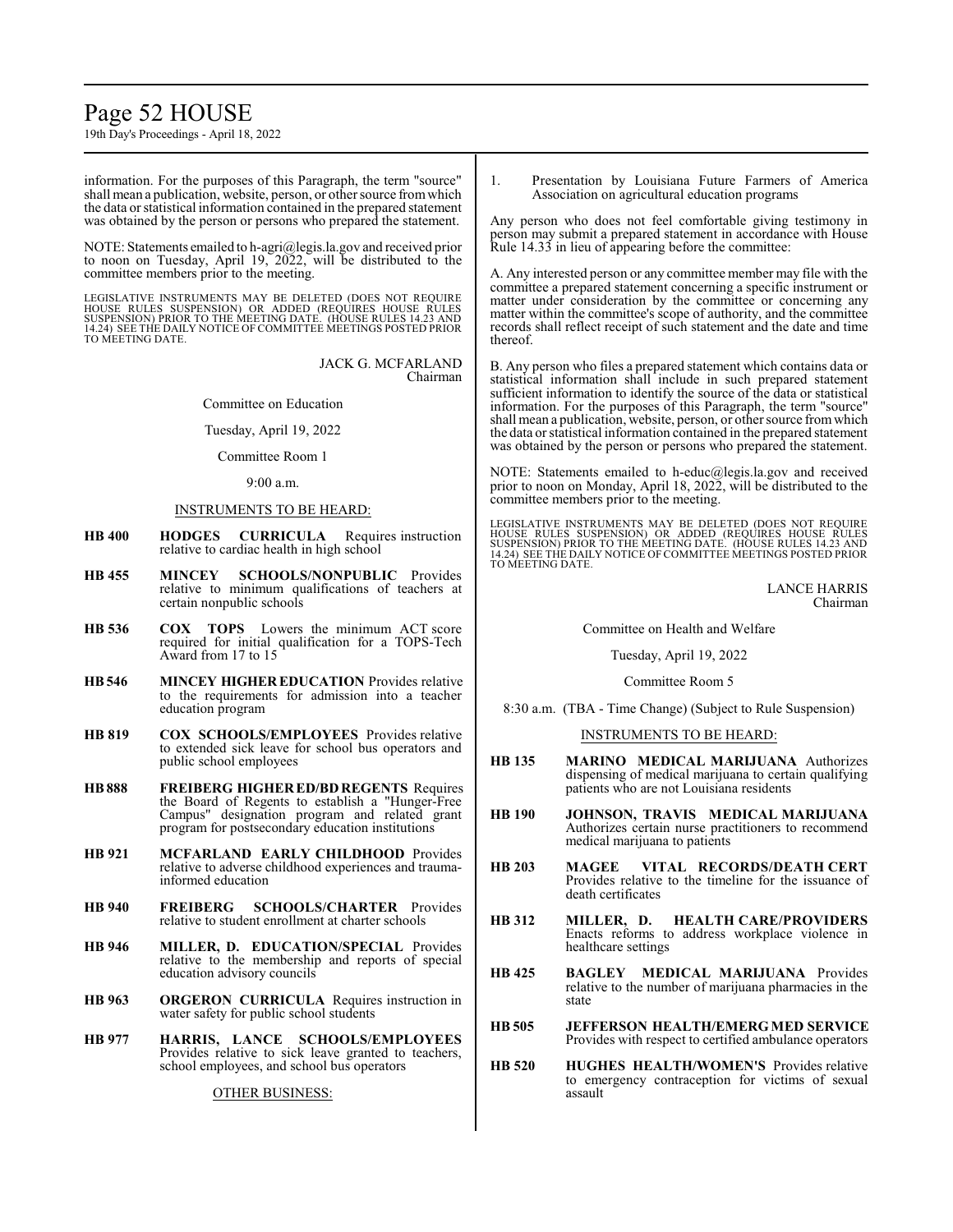## Page 53 HOUSE

19th Day's Proceedings - April 18, 2022

- **HB 566 BAGLEY MEDICAL MARIJUANA** Increases the number of entities eligible for licensure as medical marijuana production facilities
- **HB 588 LACOMBE MEDICAL MARIJUANA** Removes the termination provision applicable to the therapeutic use of marijuana law
- **HB 605 LANDRY MENTAL HEALTH** Prohibits certain licensed professionals from engaging with any minor in the practice known as conversion therapy
- **HB 650 HILFERTY MEDICAID** Provides for Medicaid coverage of prescription breast milk
- **HB 697 MAGEE MEDICAL MARIJUANA** Reforms the state systems for regulating the production of marijuana for therapeutic use and for the dispensing of such product
- **HB698 MAGEE FEES/LICENSES/PERMITS** Provides for fees and charges to be assessed by the La. Department of Health and La. Board of Pharmacy in connection with regulation of marijuana for therapeutic use
- **HB 768 MARINO DRUGS/PRESCRIPTION** Provides for the licensure of therapeutic marijuana pharmacies
- **HB 793 GLOVER PHYSICIAN ASSISTANTS** Provides relative to nurse practitioners and medical marijuana prescriptions
- **HB 827 GADBERRY HEALTH/CHILDREN** Provides relative to screening of children for autism spectrum disorder
- **HB 933 STAGNI NURSING HOMES** Provides relative to emergency preparedness among licensed nursing homes
- **HB 958 MILLER, D. HEALTH CARE/PROVIDERS** Provides for licensure and regulation of nurse staffing agencies by the Louisiana Department of Health
- **HB 982 DUPLESSIS FUNDS/FUNDING** Establishes the Future of Louisiana Program and provides for the administration of, distributions from, and qualifications for such program
- **HB 1045 FREEMAN FUNDS/FUNDING** Provides relative to funding for certain substance abuse services
- **HCR 35 BACALA PUBLIC ASSISTANCE** Requests a study and recommendations to the legislature concerning means by which to eliminate "benefits cliffs" in public assistance programs
- **HCR 36 MILLER, D. HEALTH CARE/PROVIDERS** Continues the Healthcare Workplace Violence Task Force created by HCR No. 121 of the 2021 RS
- **HCR 39 BUTLER WORKFORCE DEVELOPMENT** Requests a study and recommendations concerning barriers to hiring of direct support professionals who provide Medicaid-covered services to people with disabilities
- **HCR 44 MILLER, D. HEALTH** Creates and provides for the Health Inequities and Disparities in Rural Areas Task Force

## **HCR 64 FREEMAN CHILDREN/DCFS** Provides for a study relative to certain programs of crisis pregnancy centers

Any person who does not feel comfortable giving testimony in person may submit a prepared statement in accordance with House Rule 14.33 in lieu of appearing before the committee:

A. Any interested person or any committee member may file with the committee a prepared statement concerning a specific instrument or matter under consideration by the committee or concerning any matter within the committee's scope of authority, and the committee records shall reflect receipt of such statement and the date and time thereof.

B. Any person who files a prepared statement which contains data or statistical information shall include in such prepared statement sufficient information to identify the source of the data or statistical information. For the purposes of this Paragraph, the term "source" shall mean a publication, website, person, or other source fromwhich the data or statistical information contained in the prepared statement was obtained by the person or persons who prepared the statement.

NOTE: Statements emailed to h-hw@legis.la.gov and received prior to noon on Monday, April 18, 2022, will be distributed to the committee members prior to the meeting.

LEGISLATIVE INSTRUMENTS MAY BE DELETED (DOES NOT REQUIRE<br>HOUSE RULES SUSPENSION) OR ADDED (REQUIRES HOUSE RULES<br>SUSPENSION) PRIOR TO THE MEETING DATE. (HOUSE RULES 14.23 AND<br>14.24) SEE THE DAILY NOTICE OF COMMITTEE MEETING TO MEETING DATE.

> LAWRENCE A. "LARRY" BAGLEY Chairman

Committee on House and Governmental Affairs

Tuesday, April 19, 2022

Committee Room 3

9:00 a.m.

## INSTRUMENTS TO BE HEARD:

- **HB 266 WILLARD BOARDS/COMMISSIONS** Provides relative to the Louisiana Commission on HIV, AIDS, and Hepatitis C Education, Prevention, and Treatment
- **HCR 14 WILLARD VOTERS/VOTING** Creates a task force to study and make recommendations relative to the voting rights of people with disabilities
- **HB 352 LANDRY VOTERS/VOTING** Provides relative to prepaid postage on absentee ballots
- **HB 359 BEAULLIEU ELECTIONS** Provides relative to federal election guidance and funding
- **HB 606 GEYMANN LEGISLATIVE COMMITTEES** Creates a legislative oversight committee to oversee and set priorities for the expenditure of federal monies received by the state for emergencies and disaster recovery
- **HB 642 FIRMENT ETHICS/CODE** Exempts certain transactions regarding the donation, sale, or lease of the former defender's office utilized to render public defender services under certain conditions
- **HB 202 JOHNSON, MIKE CAMPAIGN FINANCE DISCLOS** Requires political committees to include specified information on the statement of organization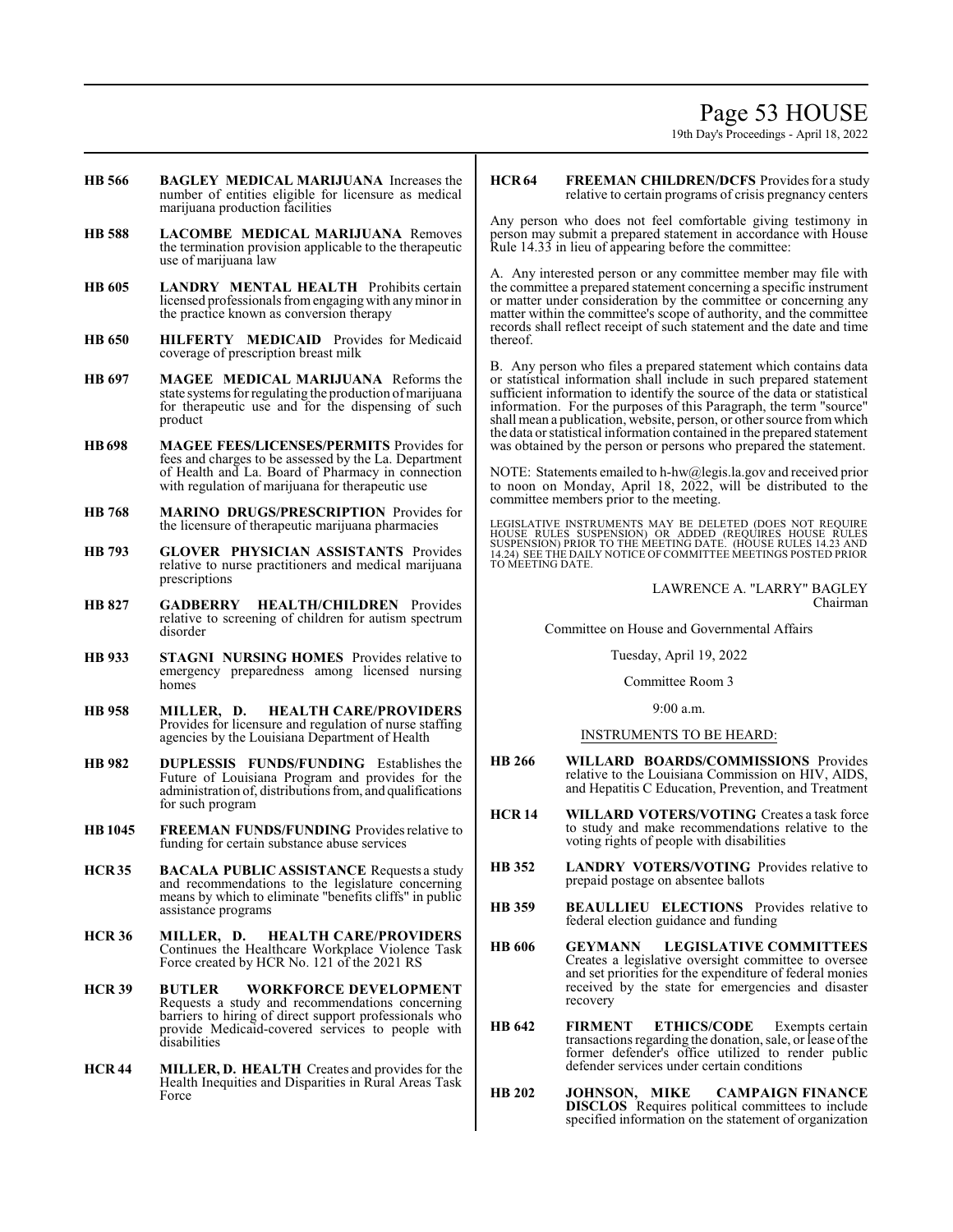## Page 54 HOUSE

19th Day's Proceedings - April 18, 2022

Any person who does not feel comfortable giving testimony in person may submit a prepared statement in accordance with House Rule 14.33 in lieu of appearing before the committee:

A. Any interested person or any committee member may file with the committee a prepared statement concerning a specific instrument or matter under consideration by the committee or concerning any matter within the committee's scope of authority, and the committee records shall reflect receipt of such statement and the date and time thereof.

B. Any person who files a prepared statement which contains data or statistical information shall include in such prepared statement sufficient information to identify the source of the data or statistical information. For the purposes of this Paragraph, the term "source" shall mean a publication, website, person, or other source fromwhich the data or statistical information contained in the prepared statement was obtained by the person or persons who prepared the statement.

NOTE: Statements emailed to h&ga@legis.la.gov and received prior to noon on Monday, April 18, 2022, will be distributed to the committee members prior to the meeting.

LEGISLATIVE INSTRUMENTS MAY BE DELETED (DOES NOT REQUIRE<br>HOUSE RULES SUSPENSION) OR ADDED (REQUIRES HOUSE RULES<br>SUSPENSION) PRIOR TO THE MEETING DATE. (HOUSE RULES 14.23 AND<br>14.24) SEE THE DAILY NOTICE OF COMMITTEE MEETING TO MEETING DATE.

> JOHN M. STEFANSKI Chairman

Committee on Insurance

Tuesday, April 19, 2022

Committee Room 2

9:30 a.m.

## INSTRUMENTS TO BE HEARD:

- **HB 278 ECHOLS INSURANCE/HEALTH** Provides requirements for the psychiatric Collaborative Care Model
- **HB 532 HUVAL INSURANCE/HEALTH** Provides relative to health insurance coverage for fire employees
- **HB 537 DAVIS INSURANCE/HEALTH** Requires health insurance coverage for infertility treatments
- **HB 595 TURNER INSURANCE/HEALTH** Modifies notice requirements relative to spread pricing and retainments of pharmacy benefit managers
- **HB 651 HILFERTY INSURANCE/HEALTH** Provides relative to insurance coverage for prescription breast milk

Any person who does not feel comfortable giving testimony in person may submit a prepared statement in accordance with House Rule 14.33 in lieu of appearing before the committee:

A. Any interested person or any committee member may file with the committee a prepared statement concerning a specific instrument or matter under consideration by the committee or concerning any matter within the committee's scope of authority, and the committee records shall reflect of such statement and the date and time thereof.

B. Any person who files a prepared statement which contains data or statistical information shall include in such prepared statement sufficient information to identify the source of the data or statistical information. For the purposes of this Paragraph, the term "source" shall mean a publication, website, person, or other source fromwhich the data or statistical information contained in the prepared statement was obtained by the person or persons who prepared the statement.

NOTE: Statements emailed to h-ins@legis.la.gov and received prior to noon on Monday, April 18, 2022, will be distributed to the committee members prior to the meeting.

LEGISLATIVE INSTRUMENTS MAY BE DELETED (DOES NOT REQUIRE<br>HOUSE RULES SUSPENSION) OR ADDED (REQUIRES HOUSE RULES<br>SUSPENSION) PRIOR TO THE MEETING DATE. (HOUSE RULES 14.23 AND<br>14.24) SEE THE DAILY NOTICE OF COMMITTEE MEETING TO MEETING DATE.

> MIKE HUVAL Chairman

Committee on Judiciary

Wednesday, April 20, 2022

Committee Room 1

9:00 a.m.

#### INSTRUMENTS TO BE HEARD:

- **HCR 27 JOHNSON, MIKE VETERANS** Memorializes congress to reject recommendations and support the continued operation of the Alexandria Veterans Affairs Medical Center
- **HCR 66 VILLIO STATE SYMBOL** Provides for an official state steam locomotive
- **HB 5 BACALA CLERKS OF COURT** Provides relative to group insurance expenses for certain clerks of court
- **HB 110 MARCELLE COURTS** Provides relative to the assignment of domestic violence matters in the Nineteenth Judicial District
- **HB 199 LANDRY SHERIFFS** (Constitutional Amendment) Provides for term limits for sheriffs
- **HB 223 MARCELLE COURTS** Provides relative to eligibility for the Reentry Court Specialty Program
- **HB 248 WILLARD HOLIDAYS** Providesrelative to Robert E. Lee Day and Confederate Memorial Day
- **HB 255 HILFERTY COURTS** Repeals the termination date of Act 110 of the 2020 R.S. of the Legislature of La. relative to the assessment, collection, and distribution of certain court costs and fees in the parish of Orleans
- **HB 258 LANDRY JURY DUTY** Provides relative to the qualifications of jurors
- **HB313 PRESSLY CRIMINAL/VICTIMS** Provides relative to rights of victims of criminal offenses
- **HB 461 JORDAN COURTS/MAYORS** Provides relative to mayors' courts
- **HB 489 DAVIS COURTS/COURT COSTS** Provides relative to court costs in the Family Court of East Baton Rouge Parish
- **HB523 LACOMBE ALCOHOLIC BEVERAGES** Provides relative to private events at brewing facilities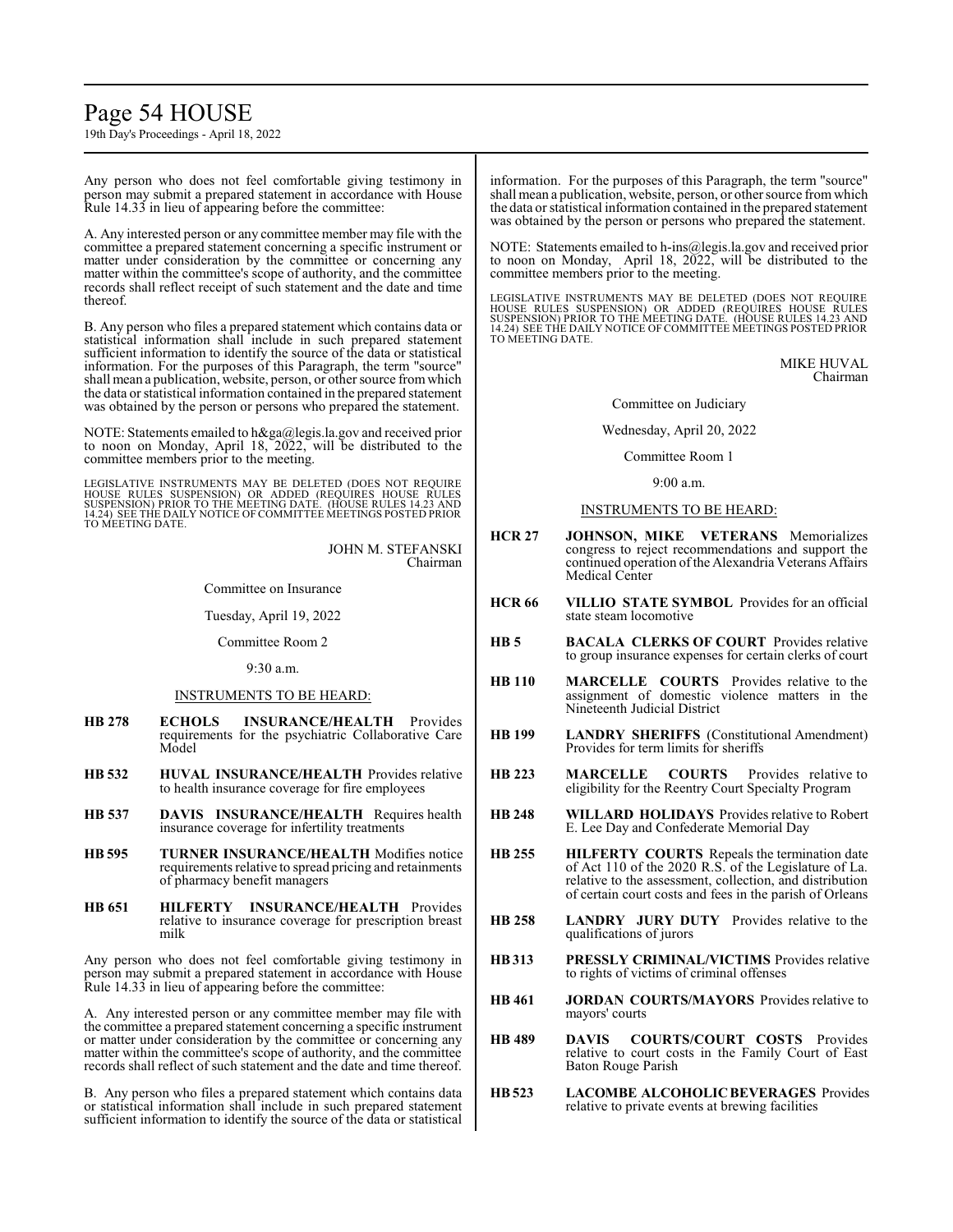19th Day's Proceedings - April 18, 2022

- **HB 533 CORMIER ATTORNEY GENERAL** Provides relative to cases handled by the attorney general
- **HB 551 ILLG ALCOHOLIC BEVERAGES** Provides relative to delivery of alcohol
- **HB 653 DAVIS COURTS/COURT COSTS** Provides relative to court costs in the Family Court of East Baton Rouge Parish
- **HB 719 SEABAUGH COURTS** Provides for the salary of certain marshals
- **HB 743 CORMIER CLERKS OF COURT** Requires clerks of court to be licensed to practice law in Louisiana
- **HB 902 VILLIO STATE SYMBOL** Provides for an official state steam locomotive
- **HB 994 BACALA COURTS/CRIMINAL** Provides relative to reporting requirements for active felony cases in each judicial district

Any person who does not feel comfortable giving testimony in person may submit a prepared statement in accordance with House Rule 14:33 in lieu of appearing before the committee:

A. Any interested person or any committee member may file with the committee a prepared statement concerning a specific instrument or matter under consideration by the committee or concerning any matter within the committee's scope of authority, and the committee records shall reflect receipt of such statement and the date and time thereof.

B. Any person who files a prepared statement which contains data or statistical information shall include in such prepared statement sufficient information to identify the source of the data or statistical information. For the purposes of this Paragraph, the term "source" shall mean a publication, website, person, or other source fromwhich the data or statistical information contained in the prepared statement was obtained by the person or persons who prepared the statement.

NOTE: Statements emailed to h-jud@legis.la.gov and received prior to noon on April 19, 2022, will be distributed to the committee members prior to the meeting.

LEGISLATIVE INSTRUMENTS MAY BE DELETED (DOES NOT REQUIRE HOUSE RULES SUSPENSION) OR ADDED (REQUIRES HOUSE RULES<br>SUSPENSION)PRIOR TO THE MEETING DATE. (HOUSE RULES 14.23 AND<br>14.24) SEE THE DAILY NOTICE OF COMMITTEE MEETINGS POSTED PRIOR TO MEETING DATE.

> RANDAL L. GAINES Chairman

Committee on Municipal, Parochial and Cultural Affairs

## Wednesday, April 20, 2022

Committee Room 6

9:30 a.m.

## INSTRUMENTS TO BE HEARD:

- **HB 49 HUVAL TAX/HOTEL OCCUPANCY** Authorizes the town of Henderson to levy a hotel occupancy tax
- **HB 155 FISHER TAX/PROPERTY** Provides relative to property adjudicated to the city of Monroe
- **HB 238 ORGERON EDUCATION/SPECIAL** Provides relative to the membership of the board of

commissioners of Special Education District No. 1 of the parish of Lafourche

- **HB 348 AMEDEE DISTRICTS/RECREATION** Provides relative to recreation districts in St. Mary Parish
- **HB 355 OWEN, CHARLES MUNICIPAL/ORDINANCES** Prohibits municipalities from enacting certain regulations relative to fuel retailers and transportation infrastructure
- **HB 375 DESHOTEL POLICE/LOCAL** Provides relative to qualifications for the police chief of a village
- **HB 457 CARPENTER PROCUREMENT** Provides relative to contracts awarded to socially and economically disadvantaged businesses in the city of Baton Rouge and the parish of East Baton Rouge
- **HB 563 BACALA MUNICIPAL/ANNEXATION** Provides relative to annexations in Ascension Parish
- **HB 713 ZERINGUE UTILITIES** Authorizes political subdivisions to create stormwater utility systems
- **HB 732 DUPLESSIS DISTRICTS/HISTORIC** Provides relative to the Louis Armstrong Park Authority and Historic Jazz District in Orleans Parish
- **HB 763 JOHNSON, TRAVIS LOCAL OFFL/POLICE CHIEFS** Provides relative to the office of police chief in the town of Ferriday
- **HB 780 MAGEE HISTORIC PRESERVATION** Provides relative to historic preservation and economic development in downtown Houma
- **HB 797 DUPLESSIS DISTRICTS/SPECIAL** Provides relative to the BioDistrict New Orleans in Orleans Parish
- **HB 878 HORTON CIVIL SERVICE/FIRE & POL** Provides for hearing loss as an occupational disease while employed in the classified police service
- **HB 889 MAGEE MUSEUMS/STATE MUSEUM** Establishes the Dew Drop-America's Rock and Roll Museum within the Department of Culture, Recreation and Tourism
- **HB 895 MAGEE DISTRICTS/SPECIAL** Creates the LaSalle Cultural Corridor District in Orleans Parish

Any person who does not feel comfortable giving testimony in person may submit a prepared statement in accordance with House Rule 14.33 in lieu of appearing before the committee:

A. Any interested person or any committee member may file with the committee a prepared statement concerning a specific instrument or matter under consideration by the committee or concerning any matter within the committee's scope of authority, and the committee records shall reflect receipt of such statement and the date and time thereof.

B. Any person who files a prepared statement which contains data or statistical information shall include in such prepared statement sufficient information to identify the source of the data or statistical information. For the purposes of this Paragraph, the term "source" shall mean a publication, website, person, or other source fromwhich the data or statistical information contained in the prepared statement was obtained by the person or persons who prepared the statement.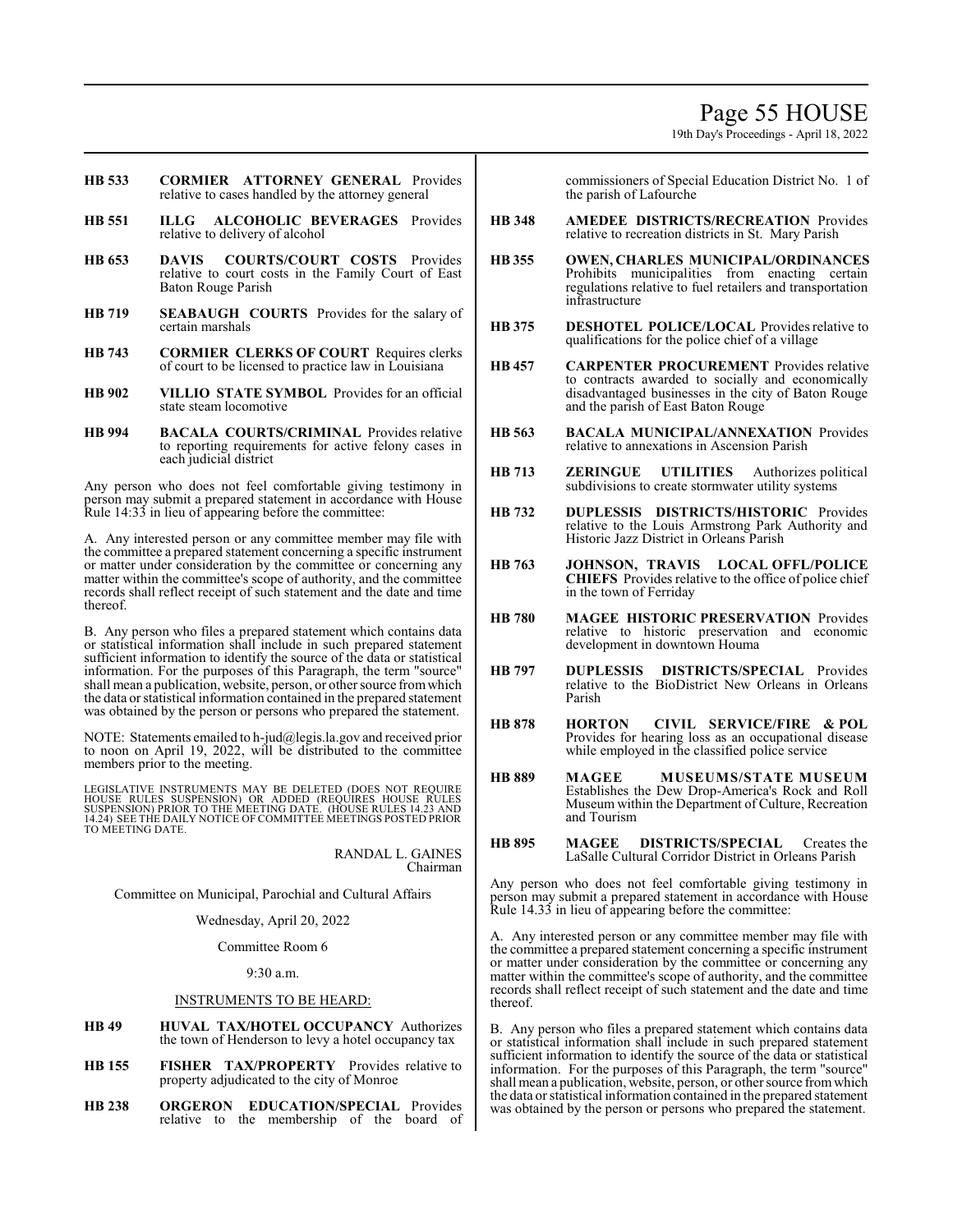## Page 56 HOUSE

19th Day's Proceedings - April 18, 2022

NOTE: Statements emailed to h-mpc@legis.la.gov and received prior to noon on Tuesday, April 19, 2022, will be distributed to the committee members prior to the meeting.

LEGISLATIVE INSTRUMENTS MAY BE DELETED (DOES NOT REQUIRE<br>HOUSE RULES SUSPENSION) OR ADDED (REQUIRES HOUSE RULES<br>SUSPENSION) PRIOR TO THE MEETING DATE. (HOUSE RULES 14.23 AND<br>14.24) SEE THE DAILY NOTICE OF COMMITTEE MEETING TO MEETING DATE.

> RICK EDMONDS Chairman

Committee on Natural Resources and Environment

Tuesday, April 19, 2022

Committee Room 4

#### $9.30$  a.m.

## INSTRUMENTS TO BE HEARD:

- **HCR 55 OWEN, ROBERT FISHING/COMMERCIAL** Provides relative to charter fishing guides and commercial fishing
- **HB 446 DESHOTEL PROPERTY/PUBLIC** Authorizes the Red River, Atchafalaya, and Bayou Beouf Levee District to exchange property in Avoyelles Parish
- **HB 686 MINCEY WATERWAYS** Provides relative to management of the Amite River Basin
- **SCR 12 HEWITT MINERALS** Requests halt in actions that cancel or delay offshore oil and natural gas lease sales.
- **SCR 13 LAMBERT ENVIRONMENTAL CONTROL** Request the Department of Environmental Quality to study strategies for recycling plastic containers.
- **SB 27 LAMBERT SUNSET LAW** Re-creates the Department of Environmental Quality. (6/30/22)
- **SB 38 HENSGENS MINERALS** Provides for the risk charge against nonparticipating owners in drilling units. (8/1/22)
- **SB 91 HENSGENS SUNSET LAW** Re-creates the Coastal Protection and Restoration Authority and the Coastal Restoration and Protection Authority Board. (6/30/22)
- **SB 245 ALLAIN NATURAL RESOURCES DEPT** Provides for the Orphan Well Program. (gov sig)
- **SB 270 WOMACK FISH/FISHING** Provides relative to retaining and removing invasive species of fish. (gov sig)

Any person who does not feel comfortable giving testimony in person may submit a prepared statement in accordance with House Rule 14.33 in lieu of appearing before the committee:

A. Any interested person or any committee member may file with the committee a prepared statement concerning a specific instrument or matter under consideration by the committee or concerning any matter within the committee's scope of authority, and the committee records shall reflect receipt of such statement and the date and time thereof.

B. Any person who files a prepared statement which contains data or statistical information shall include in such prepared statement sufficient information to identify the source of the data or statistical information. For the purposes of this Paragraph, the term "source" shall mean a

publication, website, person, or other source from which the data or statistical information contained in the prepared statement was obtained by the person or persons who prepared the statement.

NOTE: Statements emailed to h-natr@legis.la.gov and received prior to noon on Monday, April 18, 2022, will be distributed to the committee members prior to the meeting.

LEGISLATIVE INSTRUMENTS MAY BE DELETED (DOES NOT REQUIRE<br>HOUSE RULES SUSPENSION) OR ADDED (REQUIRES HOUSE RULES<br>SUSPENSION) PRIOR TO THE MEETING DATE. (HOUSE RULES 14.23 AND<br>14.24) SEE THE DAILY NOTICE OF COMMITTEE MEETING TO MEETING DATE.

> JEAN-PAUL P. COUSSAN Chairman

Committee on Retirement

Wednesday, April 20, 2022

Committee Room 4

9:30 a.m.

## INSTRUMENTS TO BE HEARD:

- **HB 18 BACALA RETIREMENT/MUNICIPAL POL** Provides relative to the reemployment of retired members of the Municipal Police Employees' Retirement System
- **HB 20 ILLG RETIREMENT/DISTRICT ATTY** Provides relative to the District Attorneys' Retirement System board of trustees and the reemployment of system retirees
- **HB22 EDMONDS RETIREMENT/TEACHERS** Provides relative to the reemployment of retired teachers in the Teachers' Retirement System of Louisiana
- **HB 26 ROMERO RETIREMENT/TEACHERS** Provides relative to salaries of reemployed teachers in the Teachers' Retirement System of Louisiana
- **HB 30 FRIEMAN RETIREMENT/TEACHERS** Provides relative to the reemployment of retired teachers in the Teachers' Retirement System of Louisiana
- **HB 1021 MCFARLAND RETIREMENT/TEACHERS** Provides for the reemployment of retirees of the Teachers' Retirement System of Louisiana in a critical shortage position

## OTHER BUSINESS:

1. Teachers' Return to Work Presentation

Any person who does not feel comfortable giving testimony in person may submit a prepared statement in accordance with House Rule 14.33 in lieu of appearing before the committee:

A. Any interested person or any committee member may file with the committee a prepared statement concerning a specific instrument or matter under consideration by the committee or concerning any matter within the committee's scope of authority, and the committee records shall reflect receipt of such statement and the date and time thereof.

B. Any person who files a prepared statement which contains data or statistical information shall include in such prepared statement